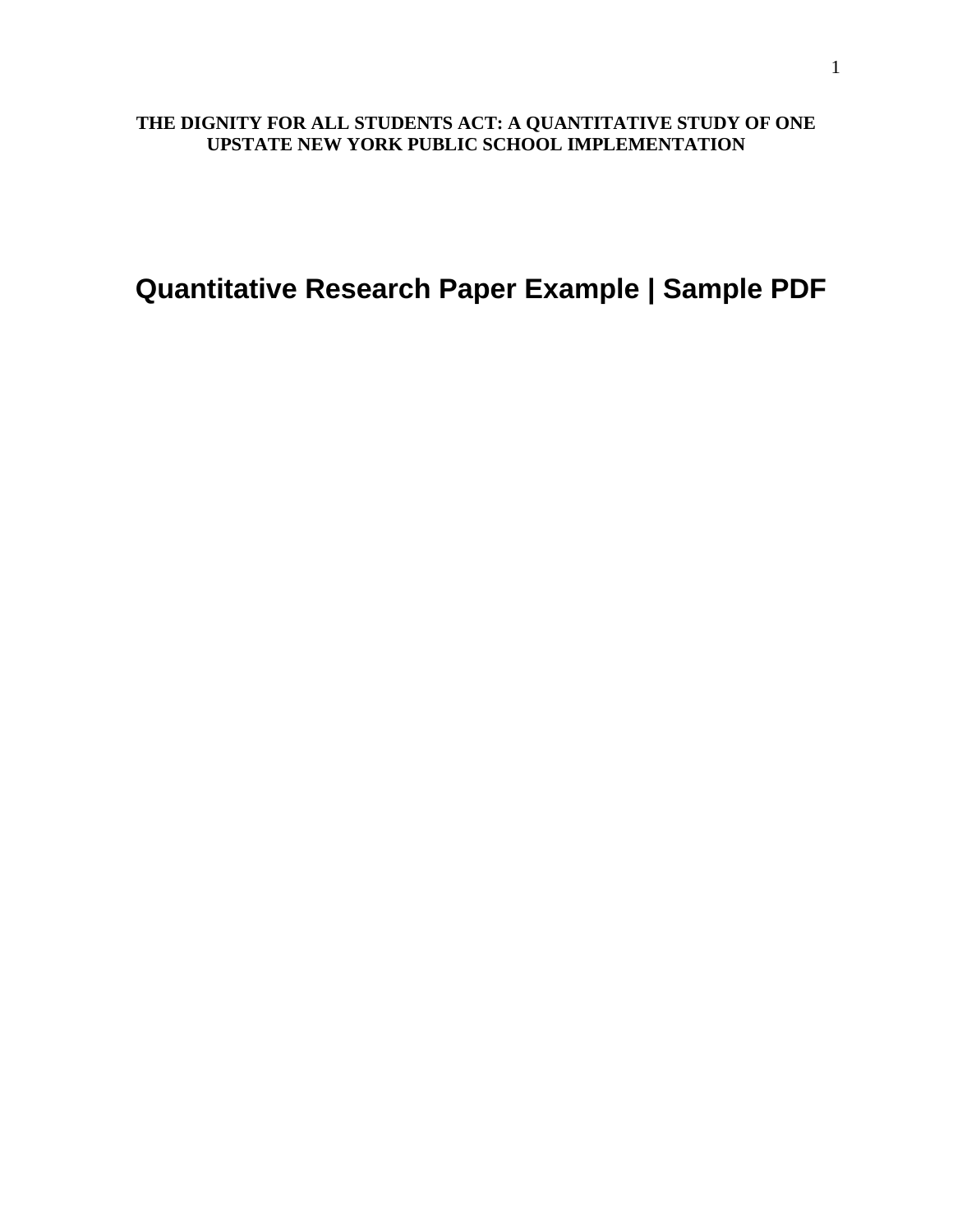# **Abstract**

<span id="page-1-0"></span>This quantitative study uses a survey to determine how public school teachers perceive the efficacy of the intervention of the Dignity For All Student's Act on the climate of civility in the classroom at one specific public middle school located in Upstate New York. The intent is to explore the perceived efficacy of the intervention put into place in 2012 to address cyberharassment and to cultivate civility in the classroom. A total of 47 teachers participated in this study.

This study provides background on the prevalence of cyberharassment in schools. The results show that the cyberharassment behaviors of sexting, stalking, bullying, spreading rumors, and sending embarassing pictures have occurred with some frequency over the 2017-2018 school year. Sexting was the most witnessed by teachers (38.3 percent) with 36.2 percent indicating a frequency of once a year. The sending of pictures to embarrass was observed by 23.4 percent of the teachers, 12.8 percent observed the frequency of once a month. The spreading sexual rumors was observed by 34.0 percent of the teachers with a frequency of 27.7 percent stating it occurs once a week.

The findings further suggest an inconsistency among teachers in addressing online behavior with their students. Some teachers (38 percent) indicated they discuss appropriate online behavior with their students "as needed," while 29 percent indicate they never do. Additionally, 55.3 percent view the Dignity For All Students Act as having an average effect on cultivating civility as a part of the school's culture. Additionally, 78.7 percent of the respondents believe DASA has had little impact on cyberharassment incidents.

*Keywords: dignity, cyberharassment, bullying, civility, culture.*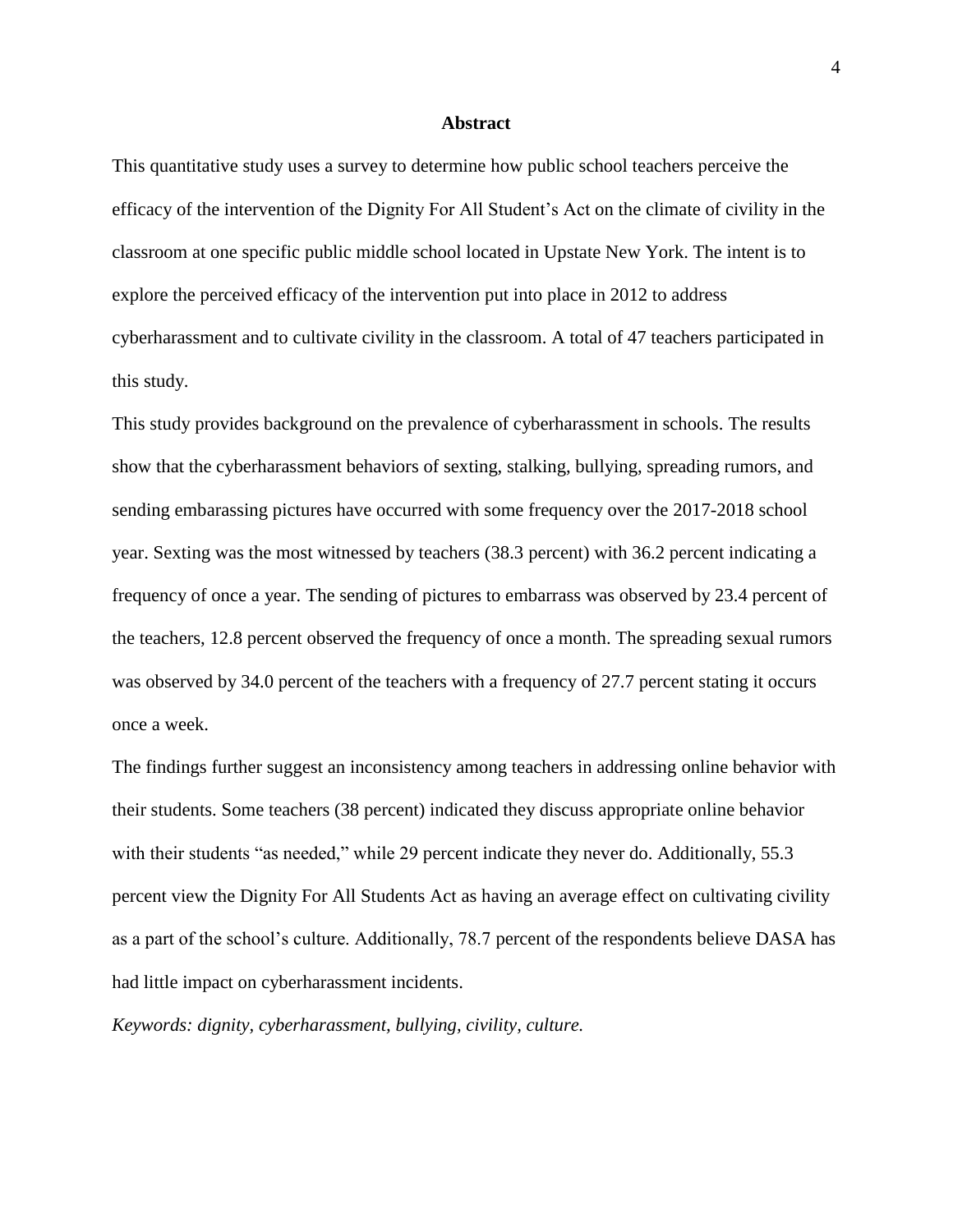# **Table of Contents**

<span id="page-2-0"></span>

| Wisniewski v. Board of Education of the Weedsport Central School District 22 |    |
|------------------------------------------------------------------------------|----|
|                                                                              |    |
|                                                                              |    |
|                                                                              |    |
|                                                                              |    |
|                                                                              |    |
|                                                                              | 29 |
|                                                                              |    |
|                                                                              |    |
|                                                                              |    |
|                                                                              |    |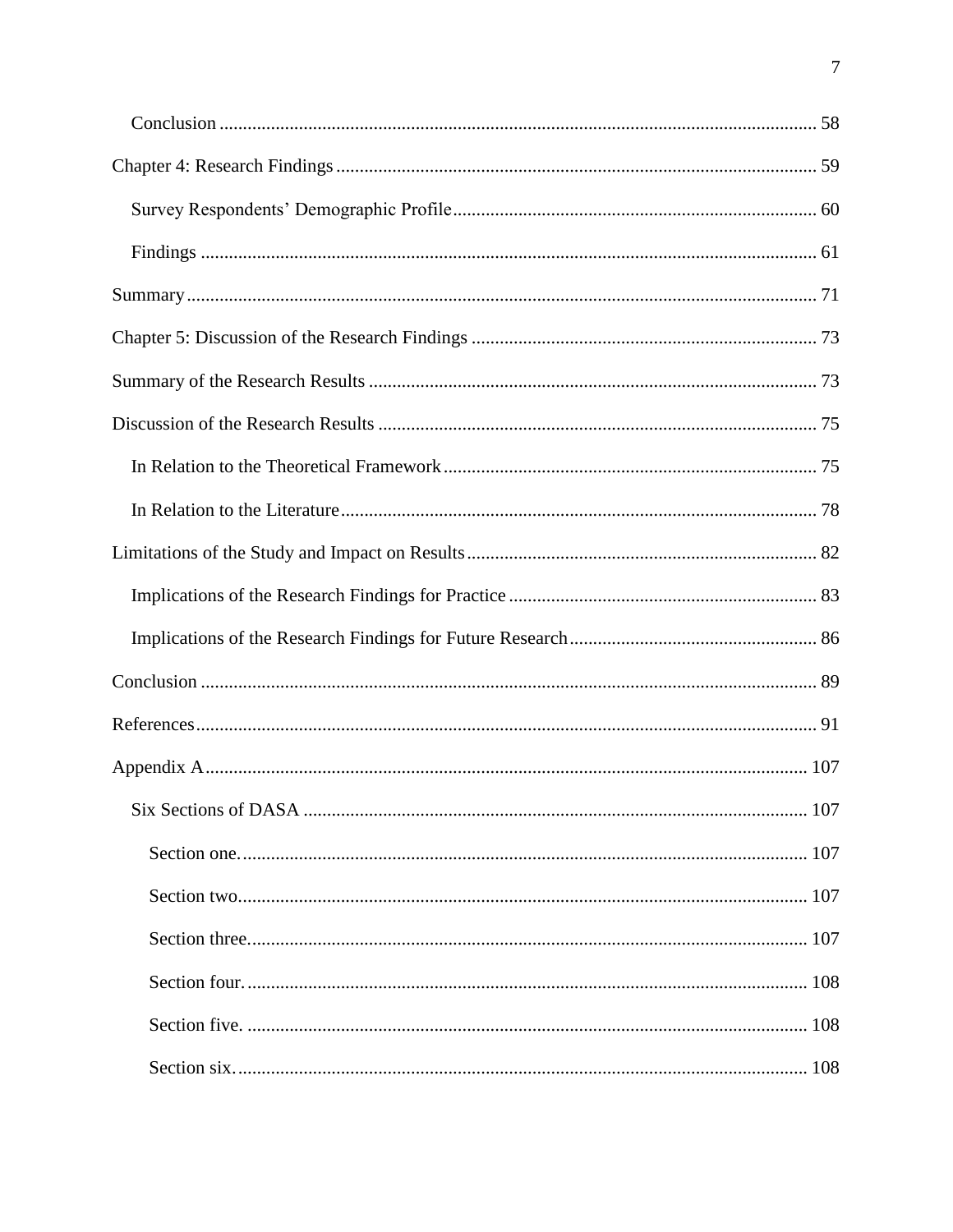| Intimidation, Harassment, Menacing, or Bullying Behavior and No Physical Contact 125 |
|--------------------------------------------------------------------------------------|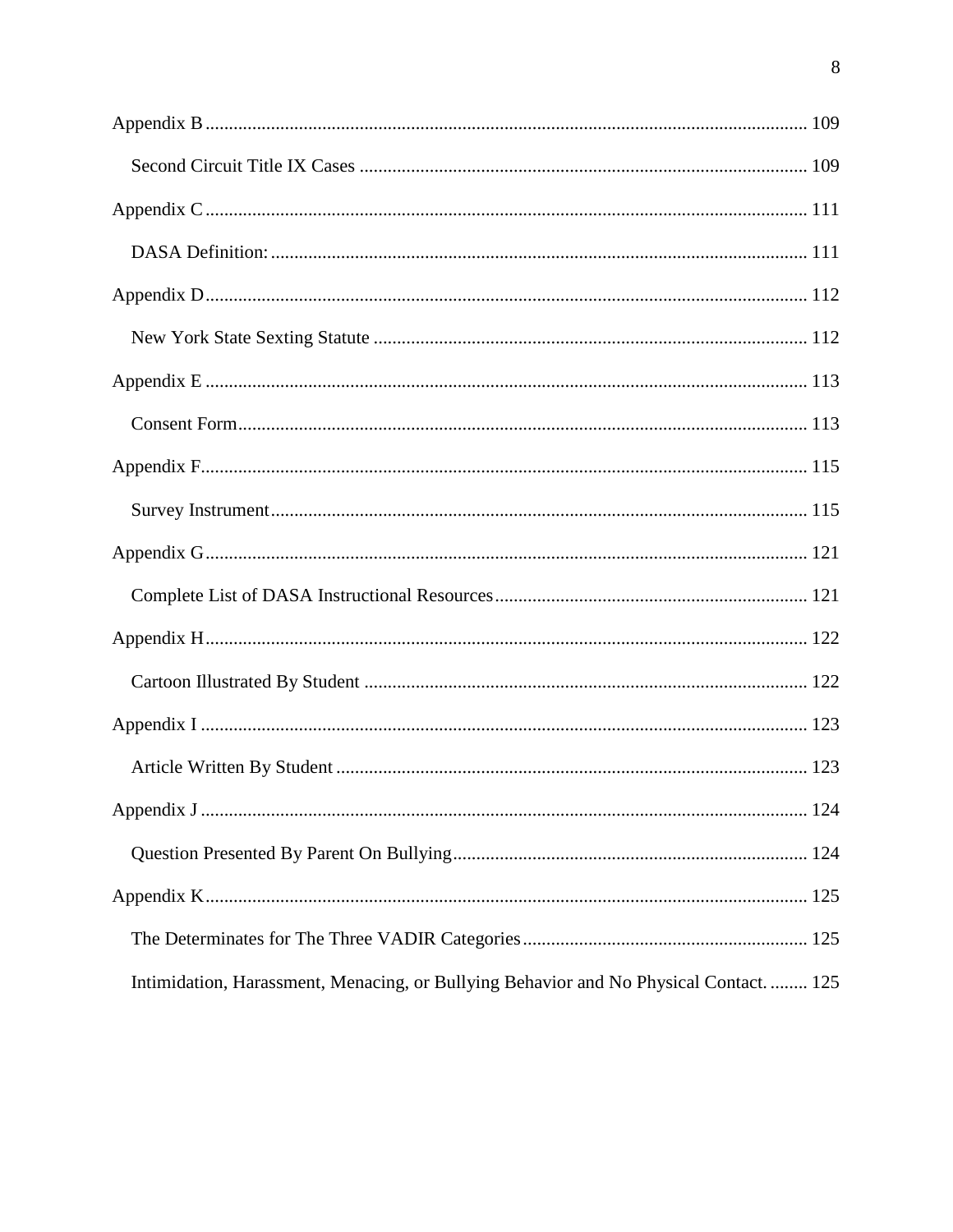# **List of Tables**

<span id="page-6-0"></span>

| Table 1 Descriptive Statistics of Teachers' Tenure at the School                   | 58 |
|------------------------------------------------------------------------------------|----|
| Table 2 Descriptive Statistics of Teachers' Total Teaching Tenure                  | 59 |
| Table 3 Descriptive Statistics of Cyberharassment Incidents Observed               | 61 |
| Table 4 Correlation of Teachers View of Cyberharassment as Hurtful                 | 63 |
| Table 5 Correlation of Teachers Opinion of if Cyberharassment is a Serious Problem | 64 |
| Table 6 Descriptive Statistics For Reasons Teachers Do Not Consistently Discuss    |    |
| <b>Online Behaviors</b>                                                            | 65 |
| Table 7 Descriptive Statistics Why DASA Standards Are Not Implemented              |    |
| Into Lesson Plans                                                                  | 65 |
| Table 8 How Effective DASA In Cultivating Civility                                 | 68 |
| Table 9 Reasons DASA is Ineffective                                                | 68 |
| Table 10 Violent and Disruptive Incident Reporting (VADIR) System                  | 86 |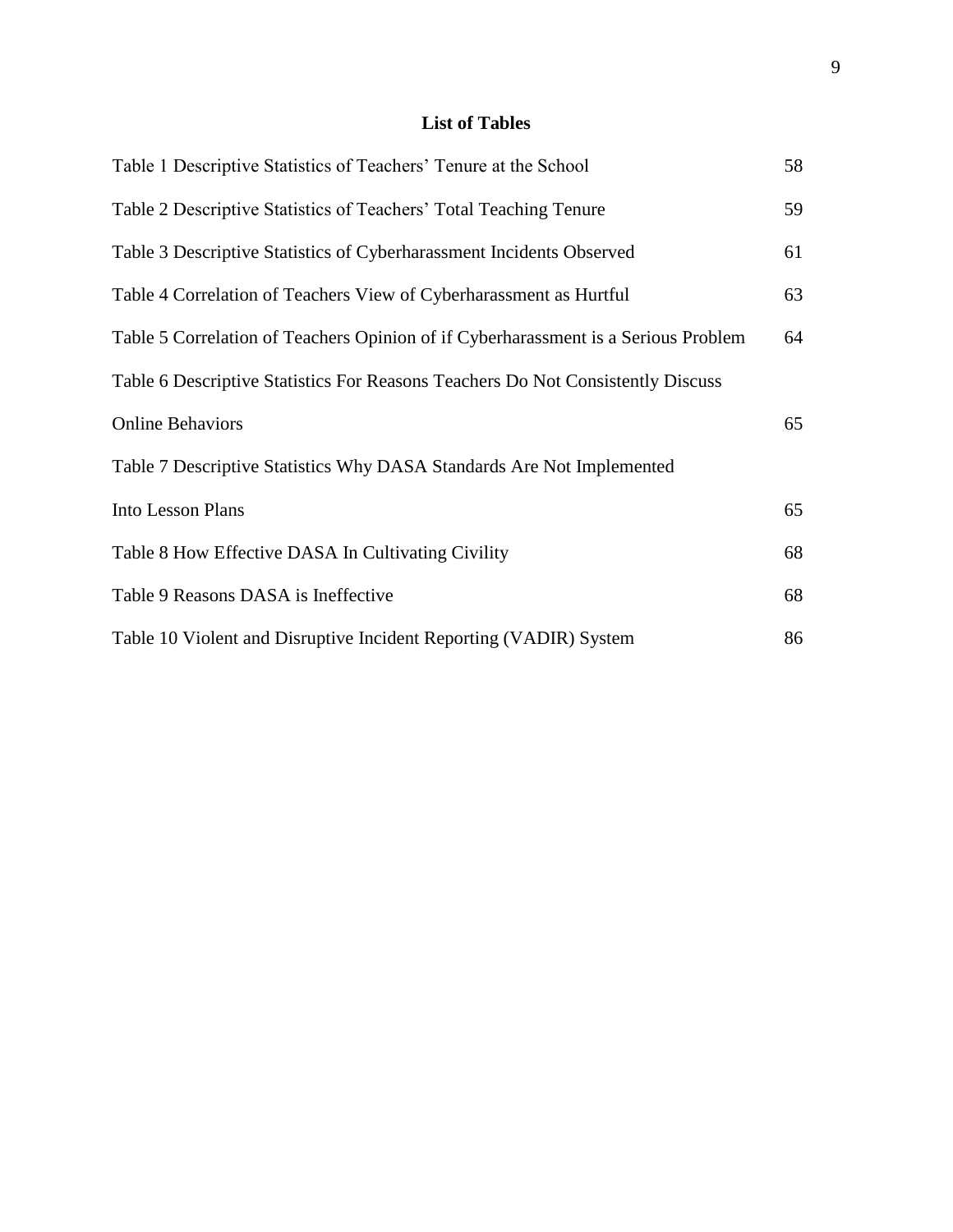# **List of Figures**

<span id="page-7-0"></span>

| Figure 1 Reasons Why Students Were Cyberharassed (percent)           | 60 |
|----------------------------------------------------------------------|----|
| Figure 2 Actions Taken by Teacher's After Witnessing Cyberharassment | 62 |
| Figure 3 Frequency In Which Teachers Talk To Their Students          | 64 |
| Figure 4 Teachers Most Commonly Used Instructional Resource          | 66 |
| Figure 5 How Effective DASA In Cultivating Civility                  | 66 |
| Figure 6 Has DASA Impacted the Number of Cyberharassment Incidents   | 67 |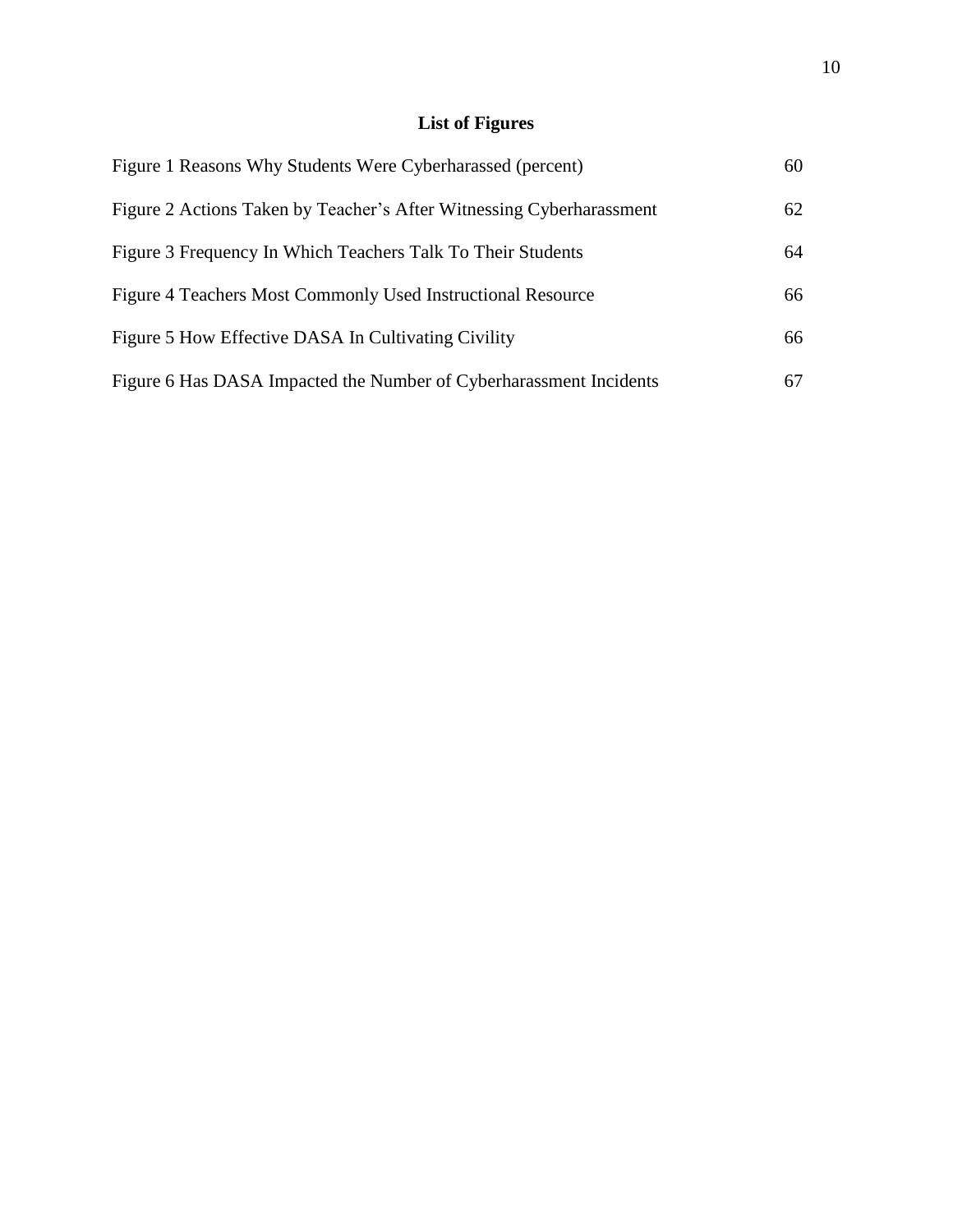#### **Chapter 1: Introduction and Background**

<span id="page-8-0"></span>People, as a whole, seem less concerned about the interaction among each other and more concerned toward the self and technology (Peck, 2002). As students continue to immerse themselves in online activities and social media, relationships become less important, and courtesies appear to have become non-existent (Wilkins, Caldarella, Crook-Lyon, & Young, 2010). The behaviors expressed online suggest that incivility has increased in schools (Feldman, 2001; Peck, 2002).

Cyberharassment is a term that includes an extensive range of disparaging online activities including cyberbullying, stalking, sexual solicitation, pornography, and sexting (Citron, 2014; Bryce, Franqueira, & Marrington, 2016; Nordahl, Beran, & Dittrick, 2013; Smith, 2009). It is the recurrent online behavior that intentionally targets a certain person and causes the individual substantial emotional or bodily harm (Citron, 2014; Hazelwood & Koon-Magnin, 2013). Although students partake in sexual solicitation and pornography, this research is limited to policies and laws related to the cyberharassment behaviors of cyberbullying, cyberstalking, and sexting.

School bullying became a national concern in 1999 after the Columbine High School shooting, which was perpetrated by vengeful victims of bullying (Cornell & Limber, 2015). Cornell & Limber (2015) and Beran & Lupart (2009) noted students should not perceive schools as having an unfriendly environment. However, to children who fall victim to bullying, the playground becomes hostile and unfriendly. The convenience with the prospect of secrecy that technology has can place children at a heightened risk for becoming a victim of cyberharassment (Farrukh, Sadwick, & Villasenor, 2014; Ybarra, 2004).

In one study, D'Antona, Kevorkian, and Russom (2010) found that of the 835 students in grades 3-5, 35 percent had cell phones, 11.4 percent received emails that were upsetting from peers, and half the students responded that they had been a victim of cyberharassment.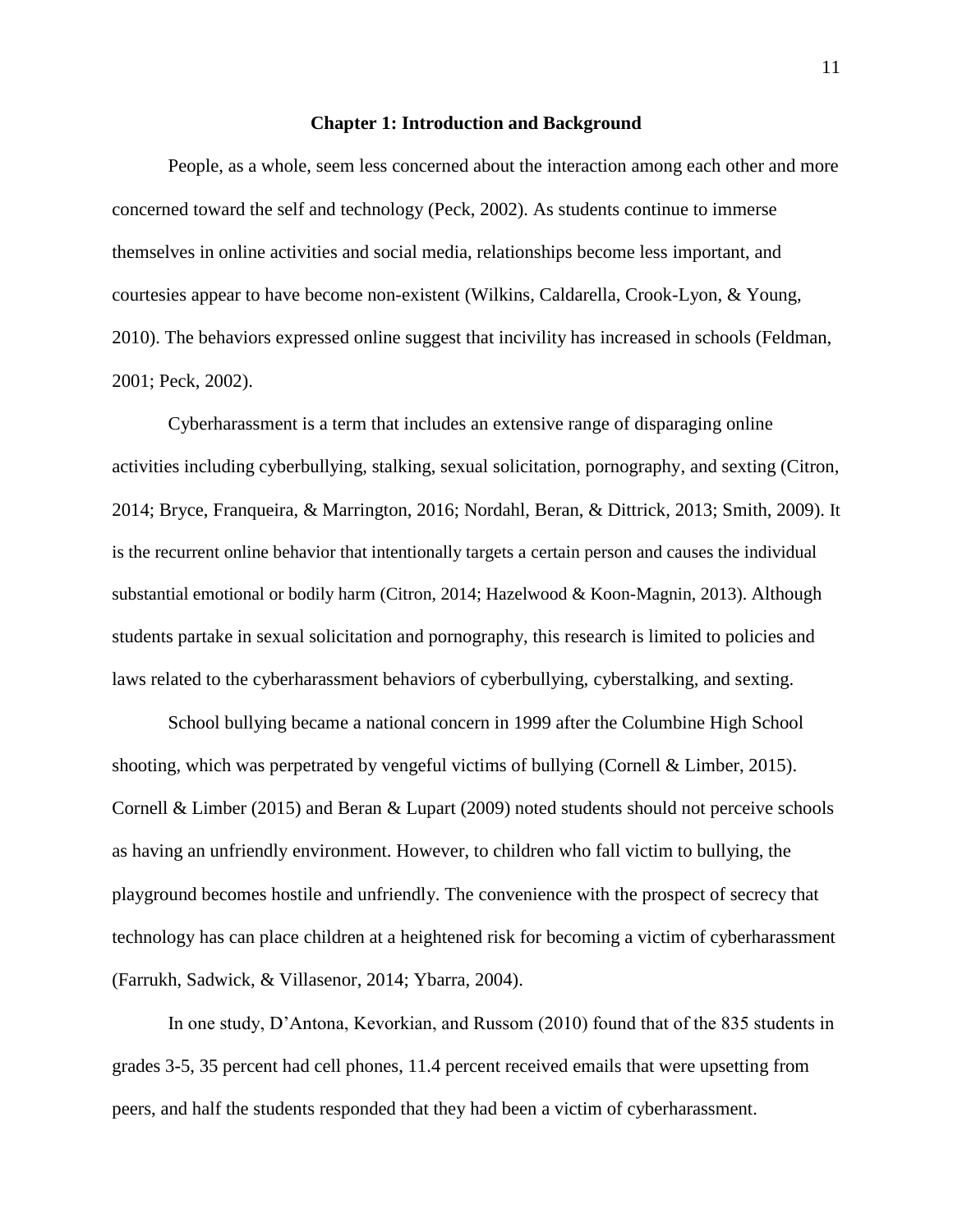Moreover, only 12 percent of students stated they had someone to talk to about cyberharassment (D'Antona et al., 2010).

Cyberharassment occurs via web-based and other forms of modern technology (Mishna, McLuckie, & Saini, 2009). In a study by Hinduja & Patchin (2012) of 4,400 11 to 18-year-old students, they found more than 20 percent of the students indicated they had been a victim of cyberharassment at some point in their life. The Siena College Research Institute (SRI), AT&T, and the Tyler Clementi Foundation (2016) study showed similar findings. In their study of "1,255 Upstate New York students and 1,048 online interviews with parents, over one in four (26 percent) students in grades 6-12 reported they had been a victim of cyberbullying" (p. 3). Moreover, "57 percent of students and 53 percent of the parents observed cyberharassment in the form of insulting or threatening comments posted online, pictures meant to embarrass, revealing videos shared online, as well as posted rumors and allegations about sexual activity" (p.3).

Additionally, the Siena et al. (2016) study found that 88 percent of teens spend an hour or more a day on gaming cites, and 80 percent are online an hour or more "hanging-out" with their friends on social media. Earlier research conducted by Gross (2004) reflects similar results. In his survey of 261 students in grades 7-10, he found that students spend an average of 40 minutes texting per day.

Likewise, research by Kowalski and Limber (2007) reflected comparable results of 3,767 sixth, seventh, and eighth graders as follows: 11 percent reported that they were victims of cyberharassment, and 4 percent reported to have been the aggressor. Siena et al. (2016) found that over 30 percent of teens know a friend that has been cyberharassed and 41 percent know of other teens that have been victimized.

12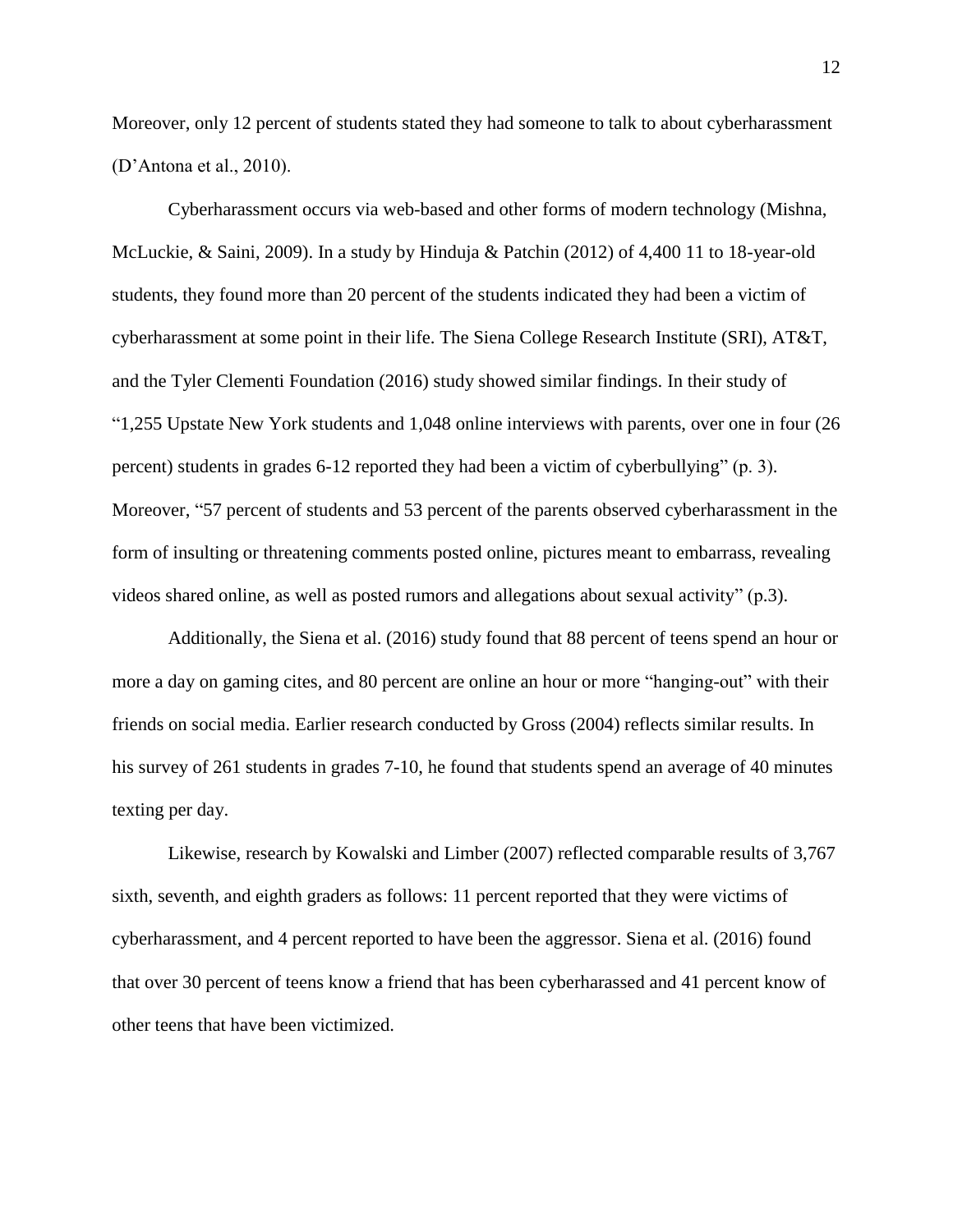Bullying by any modality is a "subset of peer victimization" that is purposeful, server, and often maintains an imbalance of power between the victim and perpetrator (Felix, Sharkey, Green, Furlong, & Tanigawa, 2011, p. 234). Technology makes it possible to transcend the traditional physical forms of harassment into the virtually inescapable realm of cyberspace.

While cyberbullying receives much of the attention and has been the catalyst for several policies on civility, one cannot underestimate the impact that the other forms of risky online behaviors have on victims. Students need to become educated in the seriousness of sharing personal information online. According to Siena et al. (2016), 33 percent of students have shared personal information with someone they met only online, and 7 percent agreed to meet up with someone who they met only online. This type of behavior includes, but is not limited to, sexting or being bullied to meet in person.

Schools must ensure a culture that is free of crime and violence (Musu-Gillette et al., 2016). Bullying and harassment in schools are a nationwide concern. Musu-Gillette et al. (2016), noted that in 2015 approximately 15 percent of U.S. fourth-graders and 7 percent of eighthgraders reported being bullied at least once a month. Students who are harassed and humiliated by their peers are likely to experience a variety of behavioral problems such as feelings of hurt, embarrassment, loneliness, and depression (Beran & Lupart, 2009). They also reported "anxiety, insecurity, low self-esteem, self-blame and cautiousness" (Hawker & Boulton, 2000). Researchers associated many other negative indicators students experience with cyberharassment including lower academic accomplishment, lower school satisfaction, absenteeism, and lower levels of connectedness and commitment to school (Felix et al.; Schneider, O'Donnell, Stueve, & Coulter, 2012).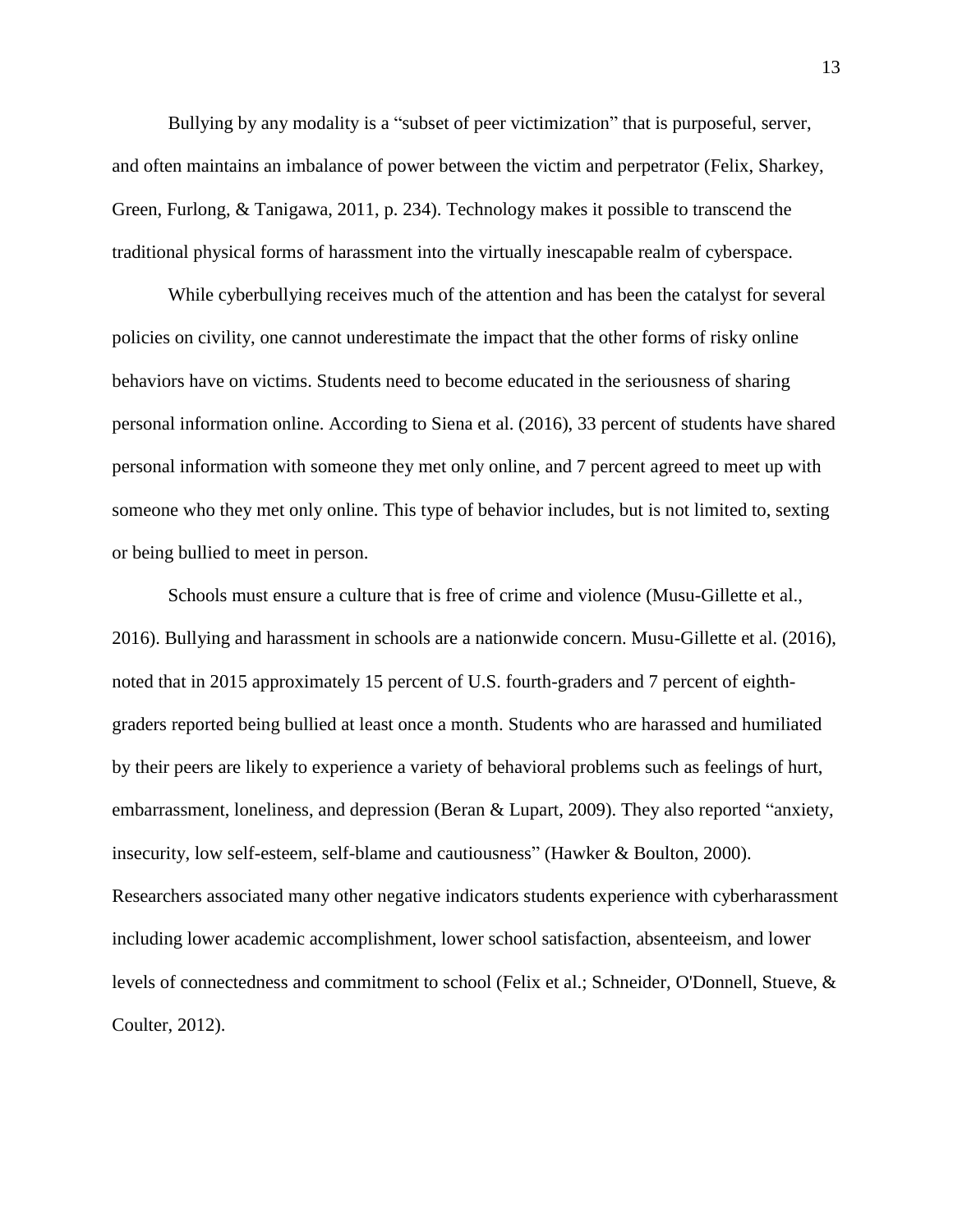The fostering of a supportive and safe environment in and around the classroom should always be the educator's primary concern. A school climate that supports tolerance is essential to a student's learning. Cohen, McCabe, Michelli, & Pickeral (2009) define school climate as having norms, goals, values combined with a positive organizational and teaching environment all contributing to the schools climate.

The Dignity for All Students Act's (DASA) resource guide for school administrators and faculty (2013, p. 7) defined school climate as a part of the culture as, "the quality and character of school life. It may be based on patterns of student, parent, and school personnel experiences within the school and reflects norms, goals, values, interpersonal relationships, teaching and learning practices, and organizational structures."

One approach to achieving a positive school climate is to instill civility into the school culture. Civility is ambiguous and is most obvious when it is not present (Boyd, 2006). Civility is engrained in cultural norms and is defined as polite "behaviors, courtesies, or other formalities of face-to-face interactions in everyday life that maintains social harmony or demonstrates respect for individuals" (Boyd, 2006; Wilkins, Caldarella, Crook-Lyon, & Young, 2010). The Institute for Civility in Government (2017) stated that politeness is the first step. However, it also includes the ability to disagree without being disrespectful, to seek common ground.

Dignity is the ability to feel valued and respected in relation to others. Dignity is a subjective belief, however it is a belief shared by many in society (Haddock, 1996). Students should be respected and respectful of others. The goal of Education Law §10 of DASA is to bring civility into public schools thus creating a culture of acceptance.

DASA was the first piece of New York law introduced to improve school culture by addressing the issue of harassment and bringing awareness to the needs of students (Payne &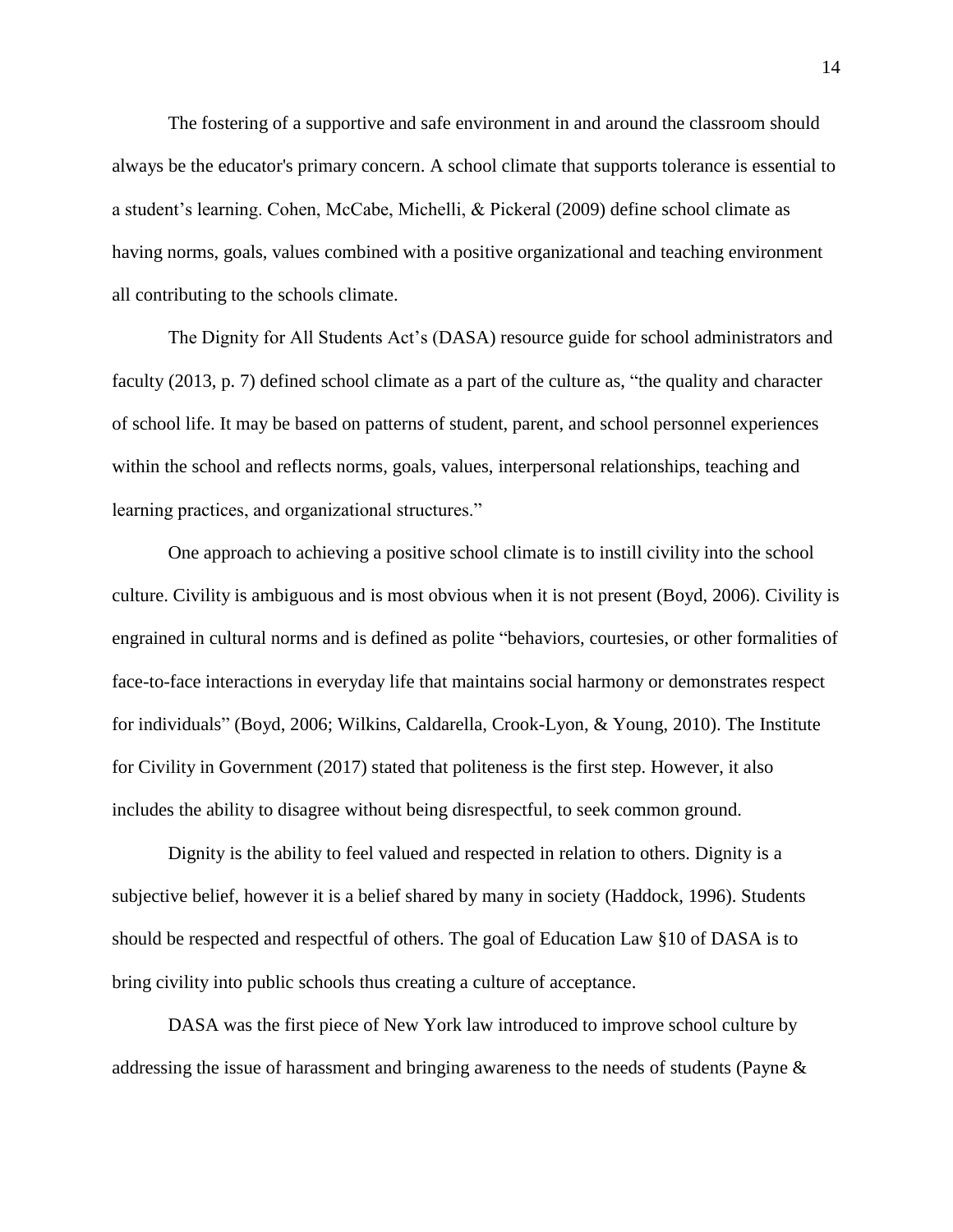Smith, 2015). Its primary objective is to encourage a safe and supportive learning environment in all New York public schools, free from harassment and discrimination (New York State United Teachers, 2014). DASA is noteworthy because it requires public schools to (1) establish clear policies and procedures for addressing student-to-student harassment and (2) develop comprehensive plans for proactively developing a violence-free school culture (Payne & Smith, 2015).

The lessons in civility and intervention policies such as DASA need to be persistent and reinforced to be effective (Mishna, Cook, Saini, Wu, & MacFadden, 2011). "Laws to control bullying are no more effective than the implementation measures mandated to make them work" (Terry, 2010, p. 99). However, it is uncertain if laws and policies are effective in mitigating harassment in schools. The extent that harassment exists is relative to that individual school's climate (Gottfredson, Gottfredson, Payne, & Gottfredson, 2005; Kartal & Bilgin, 2009; Meyer-Adams & Conner, 2008). It is imperative that teachers address even the low-level acts of incivility in the classroom so as not to condone the behavior (Feldman, 2014).

The State Education Department Office of Curriculum, Instruction, and Field Services provided a template for integrating DASA principles into lesson plans. DASA is designed to embrace diversity through education and spirit. It is incumbent on teachers and administrators to create an environment that fosters civility in the classroom and dignity to students (Veenstra, Lindenberg, Huitsing, Sainio, & Salmivalli, 2014). Therefore, this study sought to understand how cyberharassment affects the culture of a school. Additionally, what measures are being taken to ensure civility in the classroom.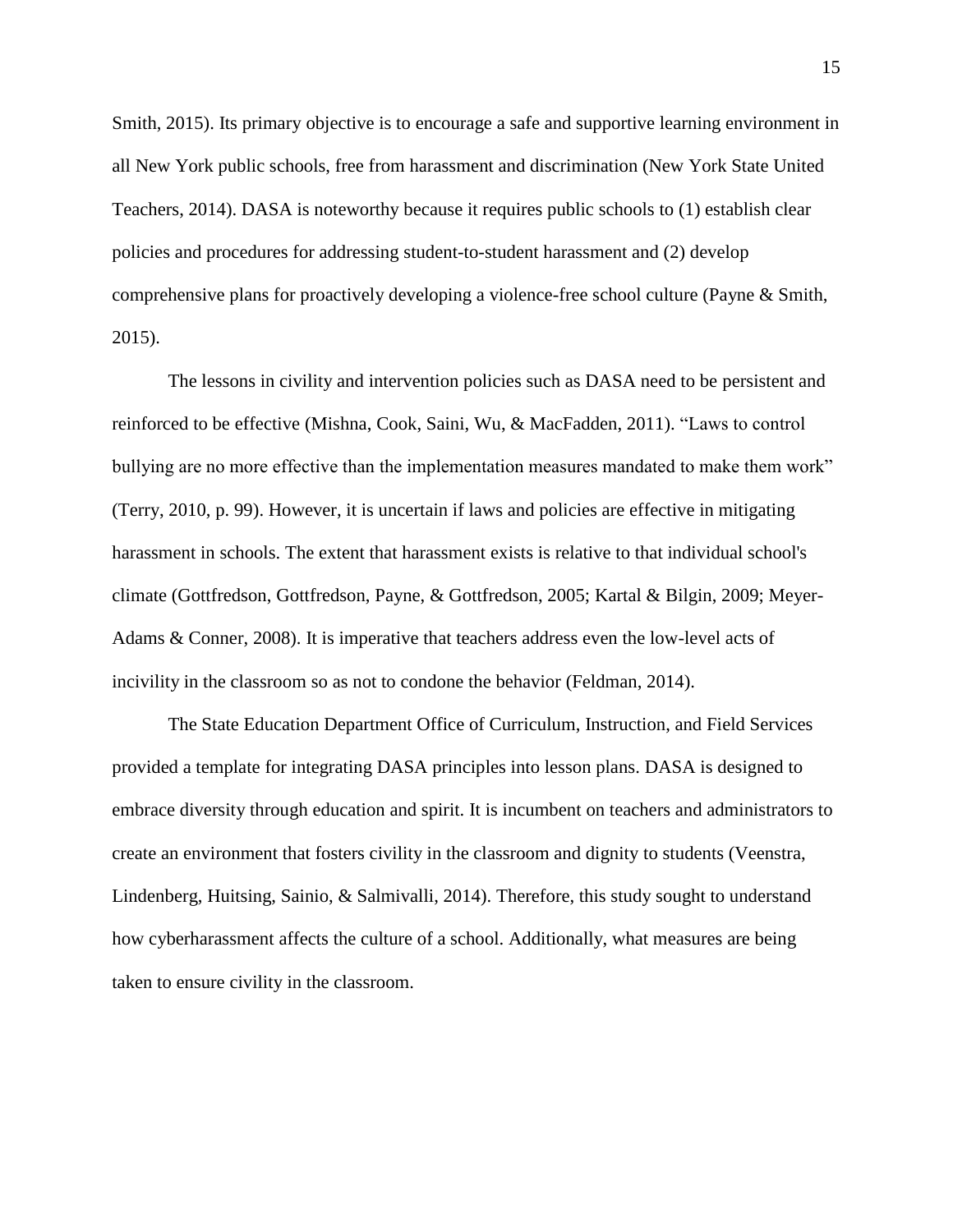#### **Law and Policy Review**

<span id="page-13-0"></span>Determining the 'Intent' behind student behavior in harassment and/or cyberbullying cases can be a challenge for school officials. They must determine if the intent was to do harm or to simply "tease." The New York State Department of Education Office of School Innovation in their *2013 Guidance for DASA Implementation Policy* stated that determining the intent of a student who demonstrates bullying behaviors might be difficult. In addition, during the school's investigation school officials must talk to the victim to ascertain the victim's perception of the incident.

From a legal perspective, the standard of intent was first defined in *Watts v. United States* (1969). The Supreme Court held that factual threats are not protected forms of speech under the First Amendment. Schools must be certain to differentiate between what is a true threat and what is simply immature behavior (McHenry, 2011; Turbert, 2009). When speech does not pose imminent harm, it does not rise to the level of cyberbullying. Speech that possesses no imminent intent of harm is perhaps just teasing. "You're a fat ass" is harassing and disparaging but does not meet the standard in *Watts*.

Hazelwood and Koon-Magnin (2013) conducted a qualitative approach in examining cyberharassment laws in the 50 states. Their study revealed that intent and instilling alarm, fear, and distress were the overarching themes within state statutes occurring in 49 out of 50 occasions. Currently, Nebraska is the only state without cyberharassment or cyberstalking laws.

The convenience and secrecy of technology place children at a much greater risk for becoming a victim of cyberharassment (Farrukh et al., 2014; Ybarra, 2004). Currently, there are no federal laws that specifically address bullying. States are beginning to craft legislation to address the issue. Schools are mandated by state laws and policies to address bullying based on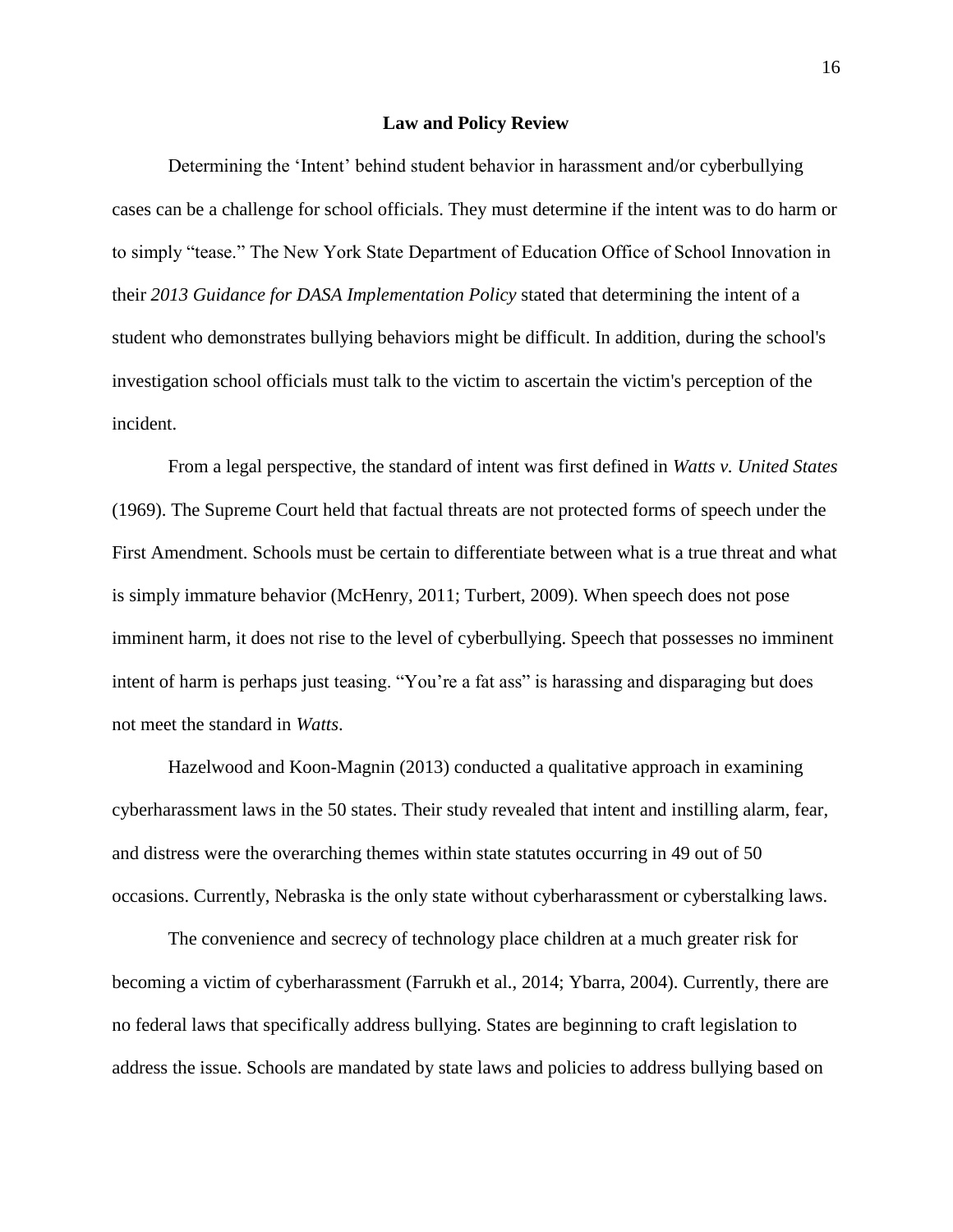"race, color, national origin, sex, disability, or religion" (Stopbullying.gov, 2015). As of Fall 2015, 46 states have anti-bullying laws (Payne & Smith, 2015).

As a response to the rise of violent acts in the schools, New York Governor George Pataki signed into law, the New York State Safe Schools Against Violence in Education Act of 2000 (SAVE) to improve school safety. These acts include, among others, "bullying, threats, discrimination, harassment or intimidation, disruptive behavior in class, carrying of weapons, fighting, physical assaults, and other behaviors that impede learning." DASA builds upon SAVE by addressing discrimination and harassment by bringing dignity into public schools.

On February 10, 2009 New York State (NYS) Senators Duane, Adams, Breslin, Dilan, Foley, Hassell, Thompson, C. Johnson, Krueger, Little, Montgomery, Oppenheimer, Perkins, Savino, Scheiderman, Serrano, Squadron, Thompson, and Valesky sponsored NYS S1987.B legislation that would amend NYS education law to include language that would ensure students in public schools an environment free of discrimination and harassment by fostering civility. Additionally, Assemblyman O'Donnell introduced A03661 on January 28, 2009, to the chamber to address the same concerns. The Bill passed unanimously, and DASA was signed into law by Governor David Paterson on September 13, 2010, and took effect July 1, 2012.

In an official State Education Department memo, New York State Education Commissioner John King Jr. (2011) outlined that DASA amended the following provisions of New York State Education Law:

- Title 1- Article 2 Dignity for All Students (new)
- Title 1-Article 17 § 801-A Instruction in Civility, Citizenship, and Character Education (NYS Senate Amendment)
- Title 1- Article 55 § 2801 Codes of Conduct on School Property (Amendment)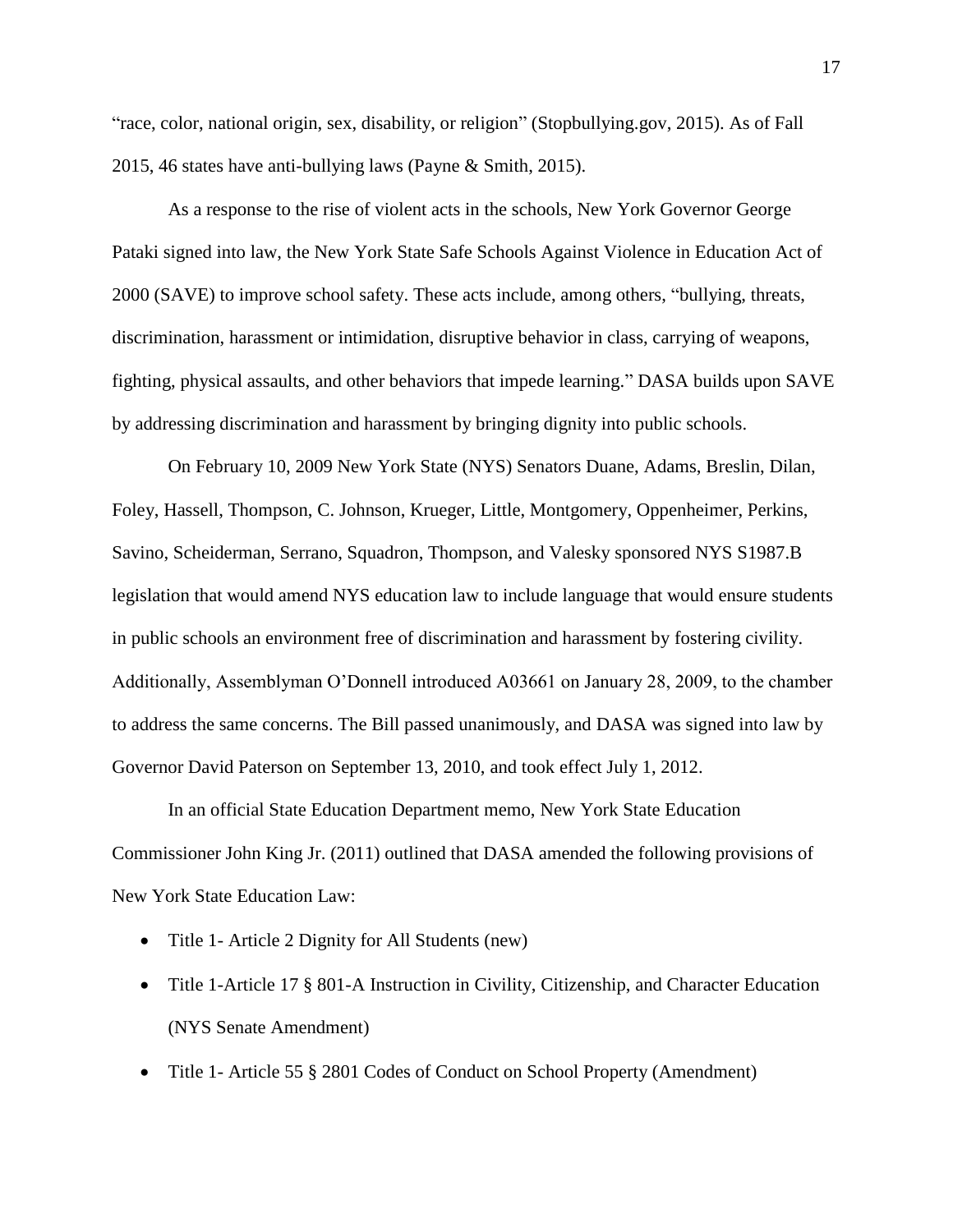Chapter 482 of the Laws of 2010 contains the Dignity for All Students Act (DASA). DASA was signed into law by Governor David Paterson on September 13, 2010.

Amendments to Title 1-Article 17 § 801 and Article 2 address the advances in technology and social media as a platform for cyberbullying and cyber-abuse.

Senate Bill S 7740, sponsored by Senator Saland, prohibits bullying and cyberbullying in public schools. Concurrently, Assemblymen O'Donnell sponsored A10712, also barring bullying and cyberharassment in public schools. The amendment to DASA was signed in to law on June of 2012.

# <span id="page-15-0"></span>**Description and Opposition to DASA**

Six sections make up DASA; each section outlines the steps that will ensure its successful implementation (see Appendix A). It instructs each school district's board of education and the trustees to create policies that embrace civility. Despite this mandate, there is opposition from Superintendents. The New York State Council of School Superintendents (NYSCSS) in their 2012 Memorandum of Opposition on cyberbullying urged DASAs defeat. The council stated that communication about cyberbullying should be between the parents and the child, and the school should have no involvement (NYSCSS, 2012).

Central to their opposition is that districts will never know if cyberbullying is occurring outside of school grounds. Moreover, any reports of abusive behavior would be on a passwordprotected device making the investigation difficult. The NYSCSS made the argument that Facebook's policy stated that Federal law prevents Facebook from disseminating user content (such as messages, Wall (timelines) posts, photos, etc.) in response to a civil subpoena (2012). The NYSCSS contend that this barrier would also prevent a district administrator from gaining access to Facebook.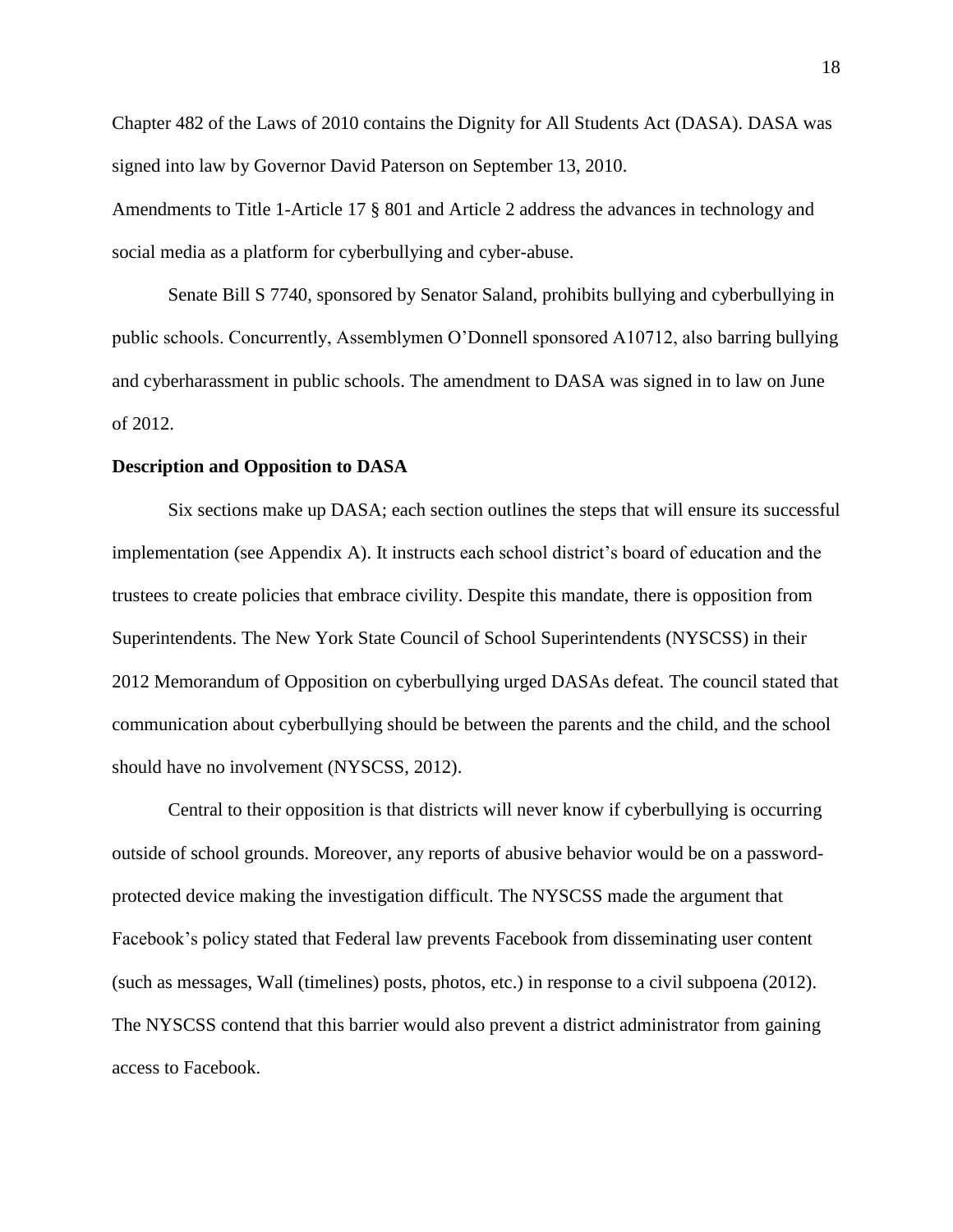District administrators also maintained the view that by adopting the amendment to DASA, districts would be put at a greater risk of litigation for failure to monitor and investigate cyber incidents because they did not occur on school grounds or within the schools control (NYSCSS, 2012). It was their position that law enforcement is better equipped to investigate cyber-abuse than the school districts. From a cost perspective, NYSCSS stated the cost to investigate cyberbullying would be too burdensome for the school district, and the money should go to anti-bullying awareness campaigns instead.

## <span id="page-16-0"></span>**Title IX and Landmark Cases**

The United States Department of Education (USDOE) instructs schools to create a state policy that instills civility into the halls. Additionally, they mandate that schools protect the rights of their students in providing an environment free from harassment. Title IX and the Civil Rights Act of 1964 are federal policies that work in together with state policies. The Act states that schools must "eliminate any hostile environment and its effects" as well as take steps to "prevent the harassment from recurring" (2010, pp. 2-3).

The precursors in shaping and defining the role of the school in addressing studentstudent and student-teacher harassment claims under Title IX can be found first in *Gebser v. Lago Vista Independent School District* (1998) and secondly in *Davis v. Monroe County Board of Education* (1999). Both cases hold the substantial disruption test stemming from the U.S. Supreme Court decision in *Tinker v. Des Moines Independent School District* (1969).

*Tinker* was the first case where the Supreme Court took up the issue of a student's First Amendment rights. Justice Fortas wrote the majority opinion in *Tinker* and stated: "To prohibit the expression of opinion, without evidence that it substantially interferes with school discipline or the rights of others is not permissible under the First and Fourteenth Amendments." The key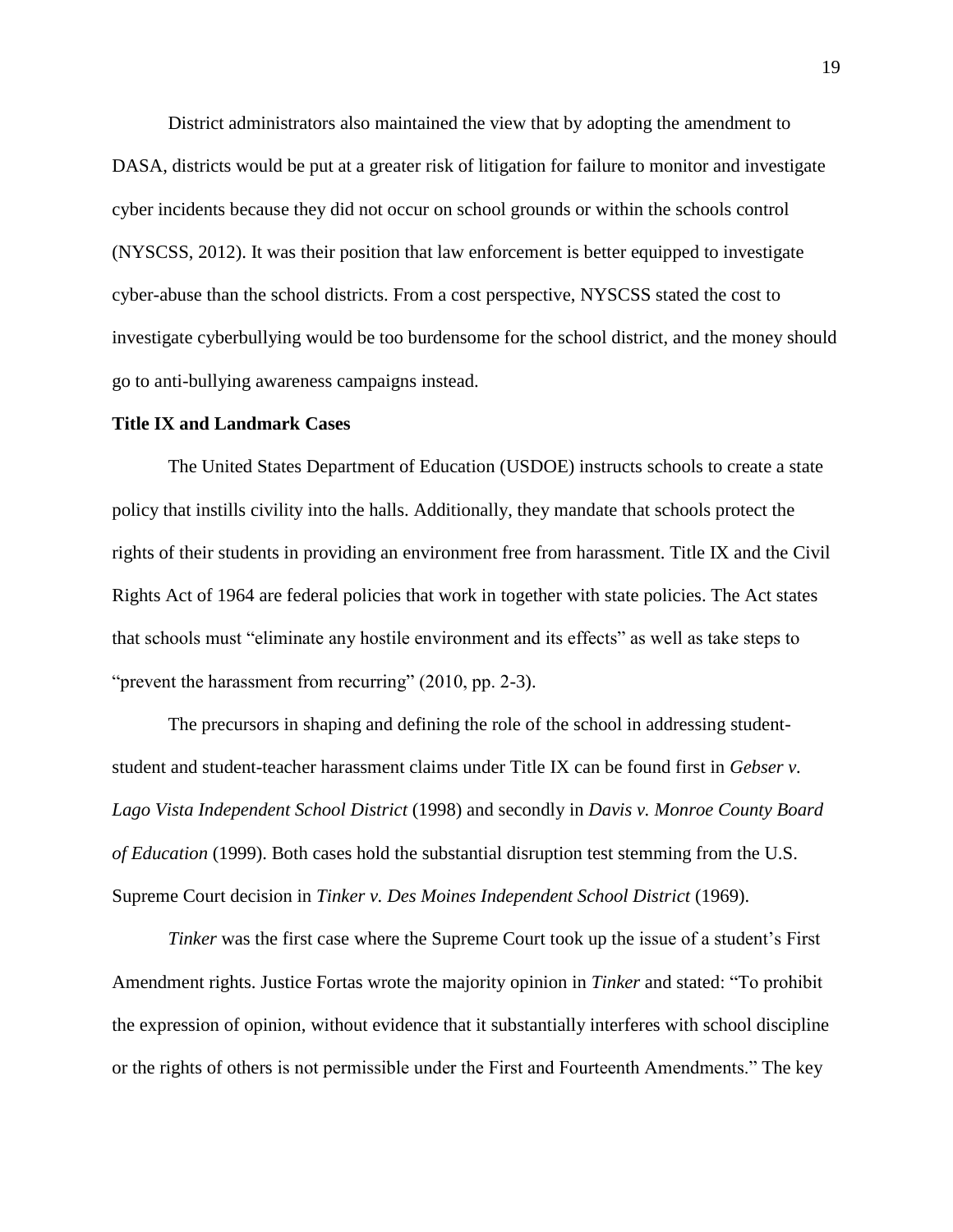phrase in this opinion is "substantial interference" (Hinduja & Patchin, 2011, p.72). Because the school was unable to prove either of these factors, the suspensions were considered unconstitutional, and the court ruled for the students (Donegan, 2012).

The school, to satisfy the burden of substantial interference, must show more than just a desire to avoid the embarrassment and unpleasantness that always accompanies unpopular behavior. They must show that there was a disruption of learning due to an individual (s) behavior inflicted upon the class as a whole or on an individual (McHenry, 2011; *Tinker v. Des Moines*). The ruling in *Tinker* made it clear that school officials have the responsibility of determining what speech or behavior met the criteria for substantial interference (Hinduja & Patchin, 2015). To safeguard against civil liability both the Civil Rights Act 1964 and Title IX also play a significant role in the decision-making process within the school system.

Following *Tinker,* the Supreme Court addressed a student's verbal expression of "pure speech" in *Bethel School District 403 v. Fraser* (1986). Whereas the Court in *Tinker* sided with the students, ruling that symbolic speech was protected, the Court in *Fraser* sided with the school district. Fraser, a high school senior, gave a lewd speech comprised of sexual overtones and innuendos during a scheduled on-campus assembly in which he was invited to speak. His speech did not include obscenities. The First Amendment does not protect obscenities. The ruling in *Bethel* is a turning point; school administrators can put some limits on expression and students can be disciplined for distasteful speech.

In *Gebser v. Lago Vista Independent School District* (1998) involving a student-teacher harassment, where Gebser was 13-years-old and in the eighth grade when a teacher during a private conversation with her used sexual overtones. Over a period of time, the teacher inappropriately fondled her. Gebser did not know the procedure to report the incident nor did the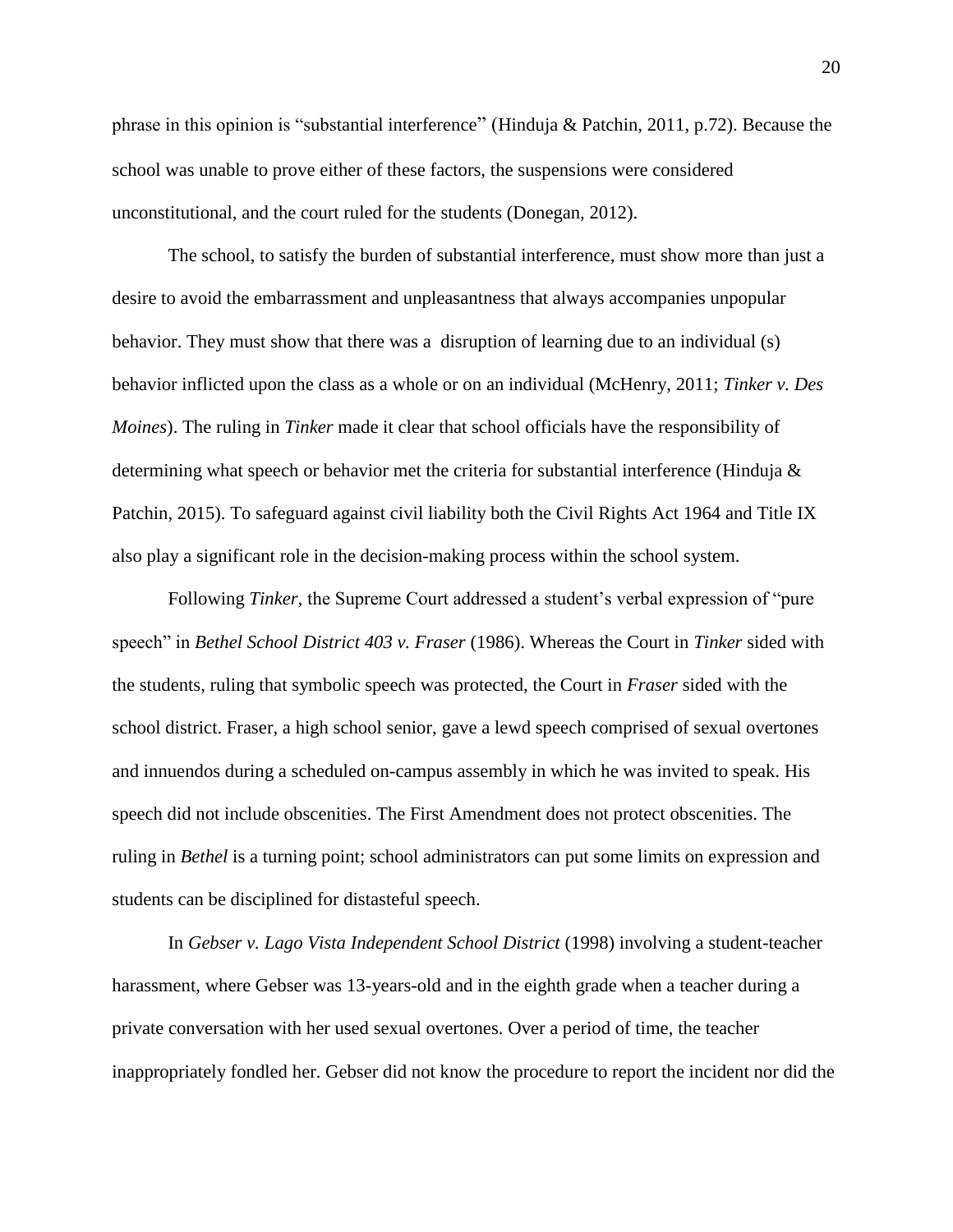school have any grievance policy in place. The United States District Court for the Western District of Texas granted summary judgment for the school district and remanded the claim against the teacher to state court. The plaintiff appealed the Title IX claim to the Fifth Circuit Court of Appeals, which affirmed the district court's decision (Titus, 1999). The court rejected the claim because there was little evidence to indicate the school knew or should have known of the abuse. The Fifth Circuit held that a school district is not liable unless someone in a supervisory capacity knew of the behavior and failed to take appropriate measures to report the behavior (Titus, 1999).

The Supreme Court affirmed, ruling that the student who had been in a sexual relationship with a teacher could sue the school district for sexual harassment because the district failed to provide her with an avenue for reporting the abuse. The Court ruled that school districts are liable for damages under Title IX if a supervisor knew of the abuse, had the power to end it, and failed to do so (Cornell & Limber, 2015).

What is now a landmark decision in *Davis v. Monroe County Board of Education* (1999), the Supreme Court ruled for the plaintiff and held that schools could be made liable. Moreover, even though *Davis* involved student-student sexual harassment it fell under Title IX. The ruling further defined what behaviors and under what circumstances the school can be made liable. Justice Sandra Day O'Connor delivered the majority opinion and stated two conditions must exist to hold a school accountable. Firstly, school officials must be consciously uncaring to known incidents of sexual harassment. Secondly, the harassment is so severe, and offensive that the victim does not benefit from the educational opportunities provided by the school. The latter also rises to the level of substantial interference as held under *Tinker.*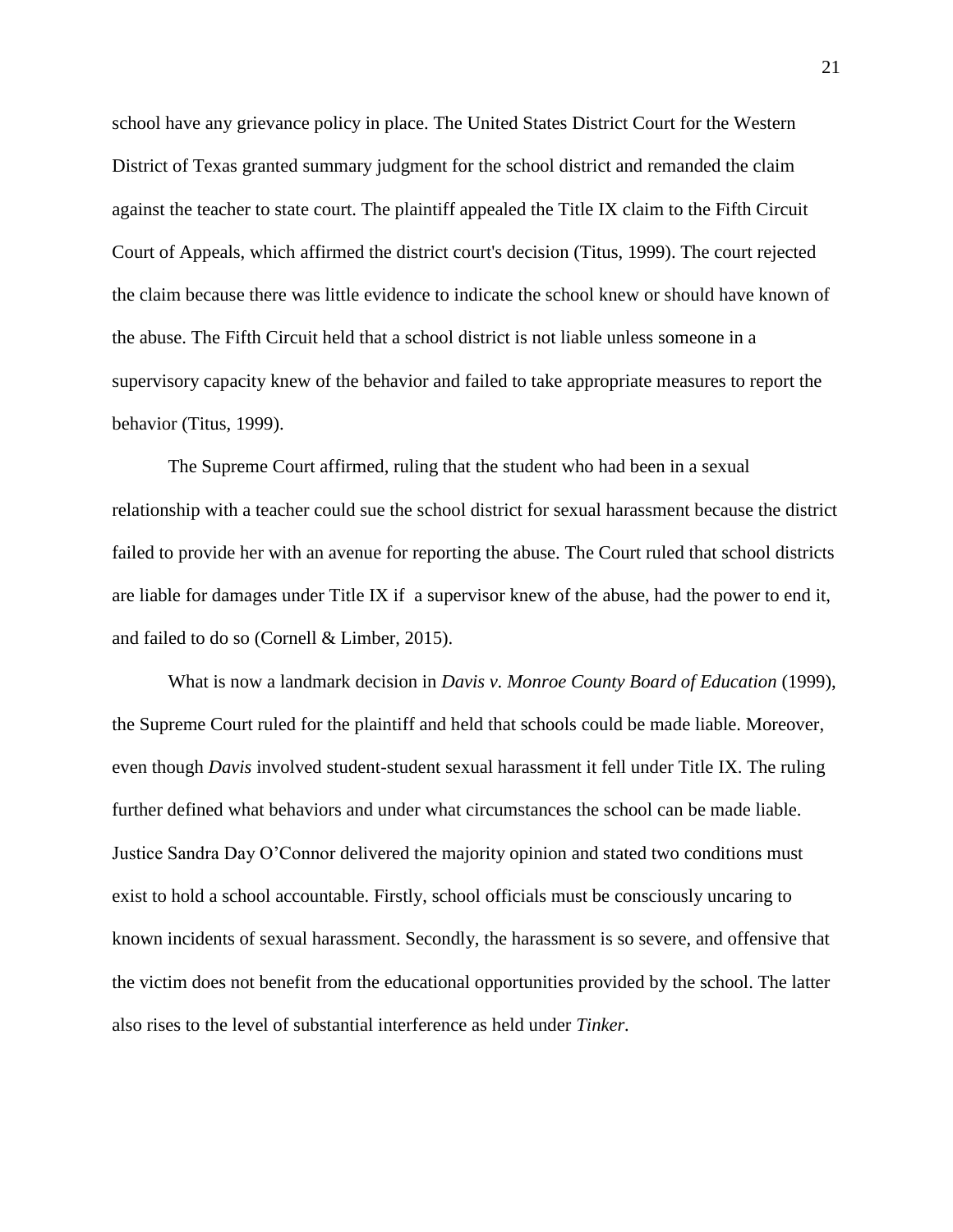School administrators are limited in their response to cyberharassment largely due to the First Amendment. It is clear that the courts have given some temperance to schools. However, with that latitude, some school districts may overreach in their interpretation of the phrase "substantial interference" (McHenry, 2011).

# <span id="page-19-0"></span>**Second Circuit Cases and Title IX**

According to an article appearing in Public Justice entitled, *Jury Verdicts and Settlements in Bullying Cases* there have been six court cases between 2004 and 2013 involving Title IX (see Appendix B), and by extension, some of these cases after 2011 involve DASA. Aside from Title IX concerns, school administrators must be vastly aware of students' First Amendment rights.

#### <span id="page-19-1"></span>**Wisniewski v. Board of Education of the Weedsport Central School District**

*Tinker* again sets the stage for *Wisniewski* (2007) and all cases like it. Moreover, Hinduja & Patchin (2015) stated that the substantial interference test is the standard that schools use today when assessing how to administer discipline to students. Wisniewski was an eighth grader who Instant Messaged (IM) an image of his teacher with a gun pointed at the teacher's head, complete with crude blood splatter and with the caption "Kill Mr. VanderMolen." Wisniewski's parents filed a suit after their son was suspended, claiming the school violated his First Amendment rights.

*Martin Wisniewski and Annett Wisniewski, on behalf of their son Aaron Wisniewski v. Board of Education of the Weedsport Central School District and Richard Mabbett, Superintendent of Schools* (2007) filed suit in the District Court for the Northern District of New York for violation of Wisniewski's First Amendment rights. The lower court ruled in favor of the school and Wisniewski subsequently filed an appeal with the United States Court of Appeals Second District. In rendering their opinion, the court relied mainly on Supreme Court ruling in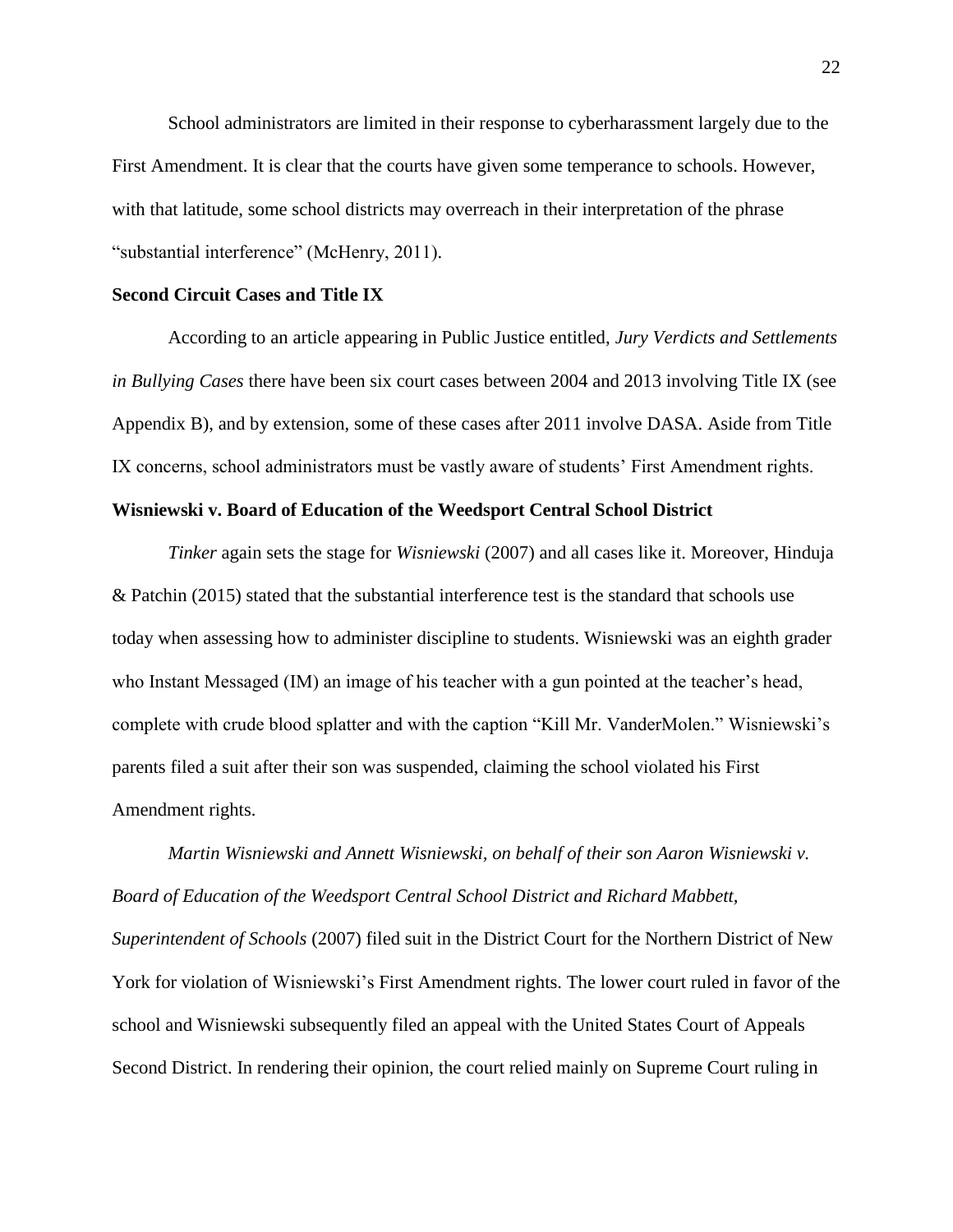*Tinker*. The court chose to address the question of the protection of the icon as free speech and considered the school's authority to discipline Wisniewski.

The court held that graphic depictions that illustrate harm to school administrators or other students are not protected speech and students can be punished for off-campus speech. The out of school suspension for one semester was not the decision of the court. Rather, they expressed that the school administrators are much better at determining punitive action then the court.

# <span id="page-20-0"></span>**People v. Marquan M**

Before the revisions to DASA addressing cyberbullying, the elected officials in Albany County, NY enacted a law criminalizing cyberbullying. They did so because the Albany County Legislature failed to address the aspects of "non-physical" bullying behaviors transmitted by electronic means. In 2010, the legislature passed a statute making cyberbullying a crime punishable as a misdemeanor and a \$1,000 fine. The law was directed toward "any minor or person" living in the county. Local Law No 11 [2010] of County of Albany §1 reads:

Any act of communicating or causing a communication to be sent by mechanical or electronic means, including posting statements on the internet or through a computer or email network, disseminating embarrassing or sexually explicit photographs; disseminating private, personal, false or sexual information, or sending hate mail, with no legitimate private, personal, or public purpose, with the intent to harass, annoy, threaten, abuse, taunt, intimidate, torment, humiliate, or otherwise inflict significant emotional harm on another person.

Shortly after the passage of the law, Marquan used Facebook to post photos of students describing their supposed sexual preferences, partners, and orientation. He was charged with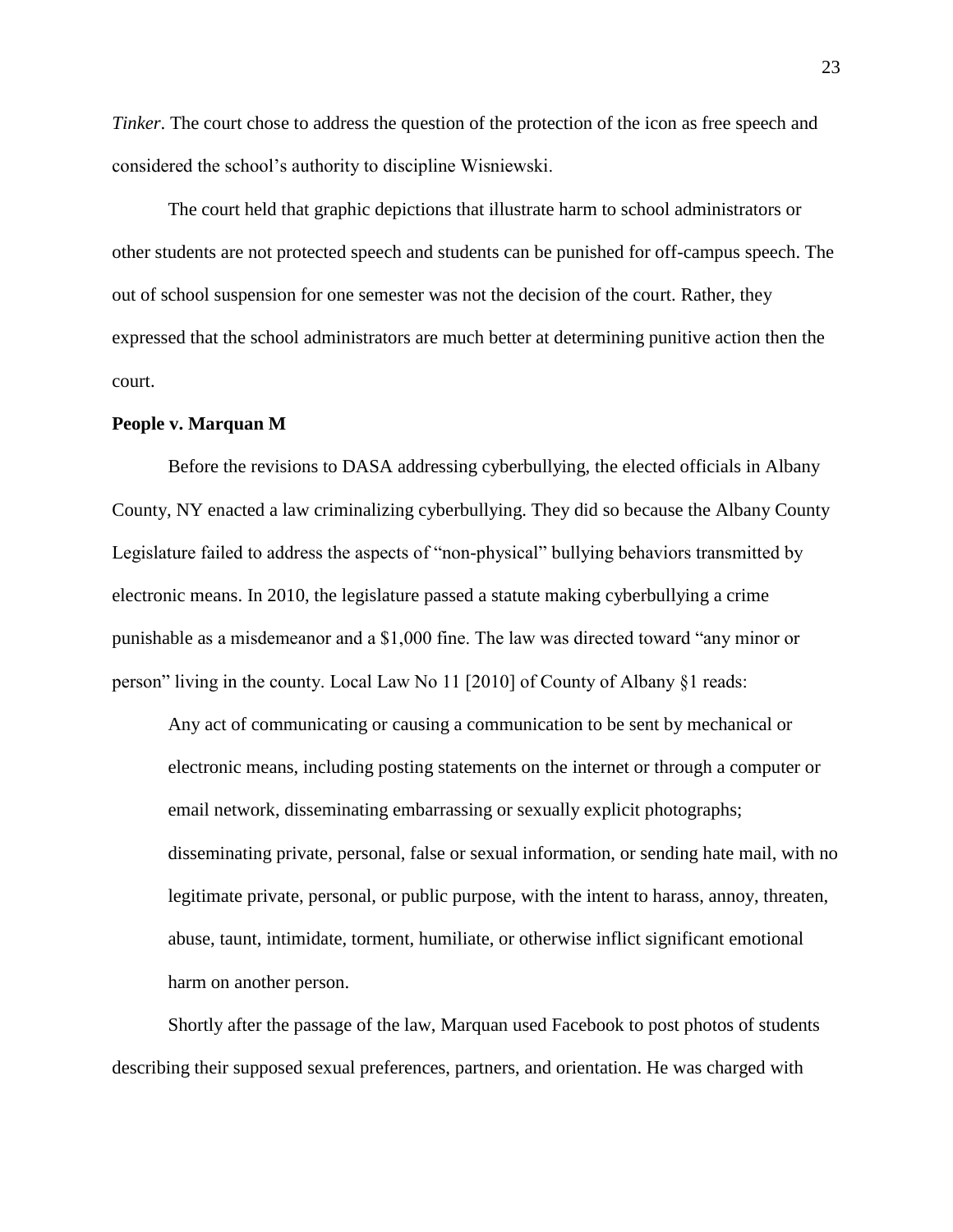cyberbullying. *People v. Marquan M.* 994 N.Y.S.2d 554 (2014) is the first case in which a U.S. court, the State of New York Court of Appeals, considered the constitutionality of criminalizing cyberbullying.

The *Marquan* case challenged the cogency of the law arguing it infringed upon the defendant's First Amendment rights of protected free speech and was unconstitutionally vague and overbroad. Marquan's defense attorney argued that the law includes all electronic means of communicating one's dissatisfaction, criticism, anger, or gossip which severely limits the First Amendment rights of virtually all Albany County residents, thus, putting them all at risk of criminal prosecution.

The Cohoes City Court denied Marquan's motion to dismiss. Marquan pled guilty to one count of cyberbullying and was sentenced as a youthful offender to three years of probation. The Albany County Court affirmed this decision and stated that the County had a legitimate state interest to disallow constitutional protection where substantial privacy interests were being invaded intolerably. Additionally, the court ruled the law was not void for vagueness. The United States Court of Appeals Second District heard the case on June 5, 2014.

The State of New York Court of Appeals en banc in rendering the majority opinion noted that the prohibition of pure speech must be limited to communications that qualify as fighting words, true threats, incitement, obscenity, child pornography, fraud, defamation, or statements integral to criminal conduct. Furthermore, speech that is outside of this realm is protected and cannot be curtailed by the government. The court noted that the application of the First Amendment may apply to cyberbullying directed at children depending on how the harassing activity is defined. The court referred to *United States v Elonis*, 703 F3d 321 [3d Cir 2013] which affirmed a conviction premised on threatening Facebook posts.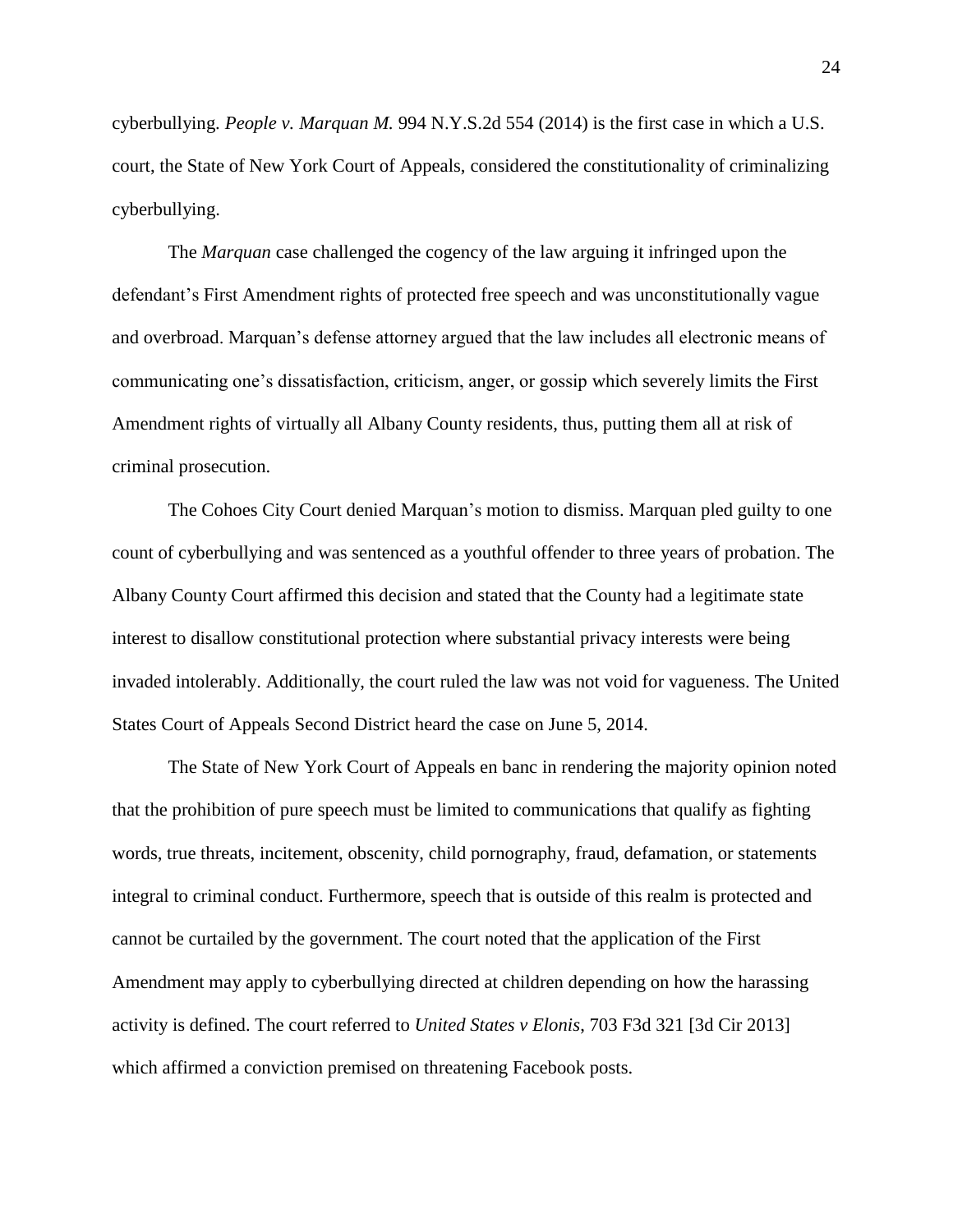The court ruled, however, that in this case the statute as written "created a criminal prohibition of alarming breadth." The application of the law in its broadest sense criminalizes any act of communication that is directed toward adults and not just to the intended purpose of cyberbullying among school-aged children. Additionally, the law imposes limitations on what is considered protected speech as well. The First Amendment protects irritating and uncomfortable speech, even if a child hears it.

The court acknowledged the outbursts of Marquan were crude, lewd, obnoxious, and created a risk of physical and emotional distress toward those targeted. Though the First Amendment may not give Marquan the right to engage in these activities, the text of the statute by criminalizing many constitutionally-protected methods of expression renders it facially invalid under the Free Speech Clause of the First Amendment, ordering the county court to reverse its decision and the statute dismissed.

#### <span id="page-22-0"></span>**J.G.S. v. Bellmore-Merrick Central High School District**

JGS is the first time that a court considered a case involving the reach and scope of DASA (Cook, 2014). The questions before the court were, first, does DASA give redress for a private right of action against a school district? Second, does the reach and obligation of the public-school district on matters of harassment under DASA extend toward private school students or non-district students?

JGS brought charges against Bellmore-Merrick Central High School District for failing to respond appropriately to prevent or stop the bullying as obligated to do so under DASA. JGS filed suit in New York State Supreme Court County of Nassau in May 2014. The court ruled that public schools have a responsibility to foster civility under DASA regardless of where the victim attends school. Reasoning that the district would "turn a blind eye" toward incidents of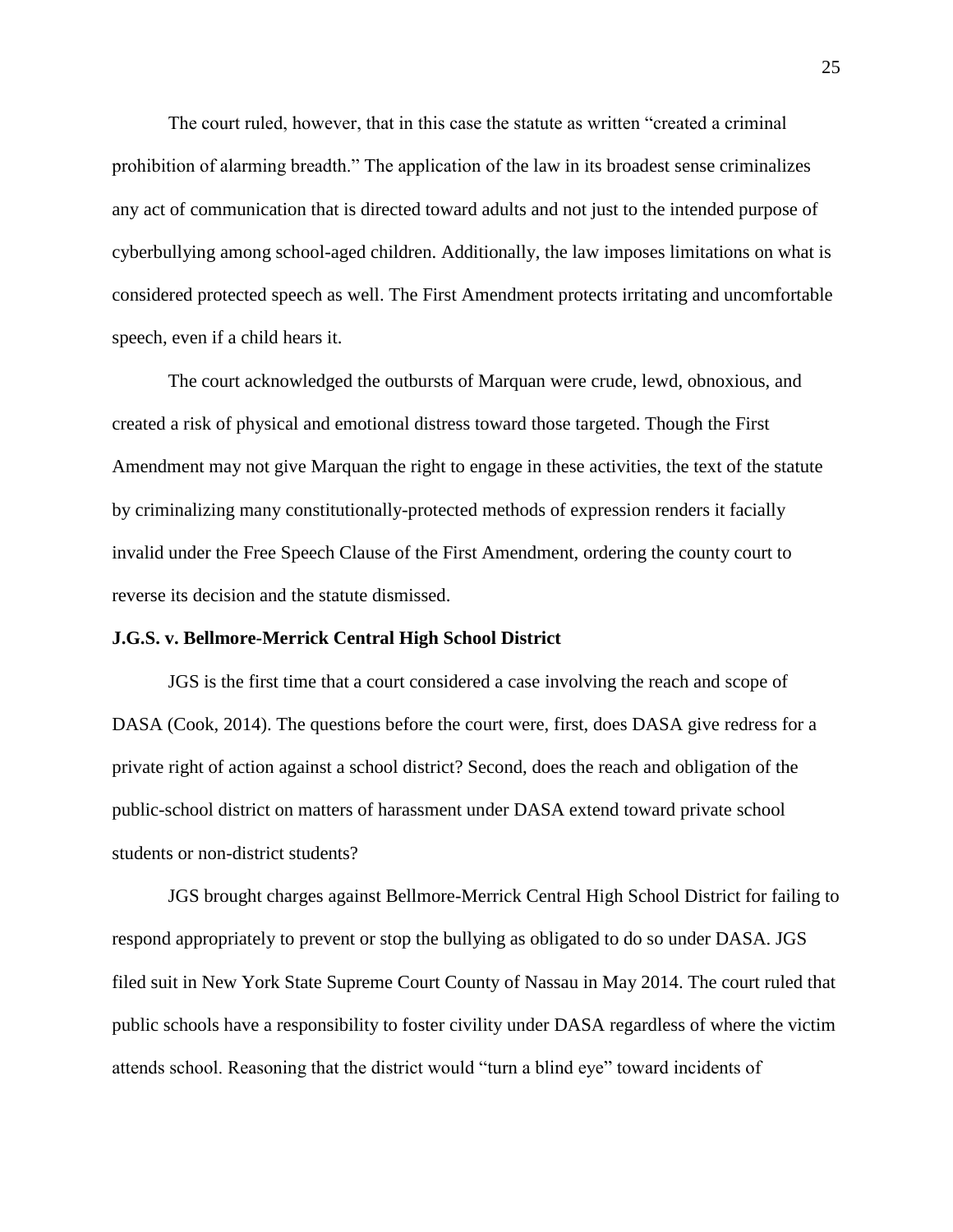harassment occurring off school grounds, regardless of any potential harmful acts enacted by their students toward others of a higher social class. The decision in JGS has made it clear the school's responsibility in fostering civility extends beyond their halls.

# **Problem Statement**

<span id="page-23-0"></span>The behaviors expressed online suggest that incivility has increased in schools (Feldman, 2001; Peck, 2002). The Siena (2016) study found that of 1,255 Upstate New York students and 1,048 online interviews with parents, over one in four (26 percent) students in grades 6-12 reported they had been a victim of cyberbullying. Students who are harassed and humiliated by their peers are likely to experience a variety of behavioral problems such as feelings of hurt, embarrassment, loneliness, and depression (Beran & Lupart, 2009).

As students continue to immerse themselves in online activities and social media, relationships become less important, and courtesies appear to have become non-existent (Wilkins et al., 2010). Schools must provide a culture that is free of crime and violence (Musu-Gillette et al., 2016). DASA was the first piece of New York law introduced to improve school culture by addressing the issue of harassment and bringing awareness to the needs of students (Payne & Smith, 2015).

#### **Purpose Statement**

<span id="page-23-1"></span>The purpose of this quantitative study is to survey how public school teachers perceive the efficacy of the intervention of DASA on the climate of civility in the classroom at one specific public middle school located in Upstate New York. The intent is to explore the perceived efficacy of the intervention put into place in 2012 to address cyberharassment and to cultivate civility in the classroom. How do school teachers at one specific public school perceive the intervention measures of the Dignity for All Students Act in their classrooms?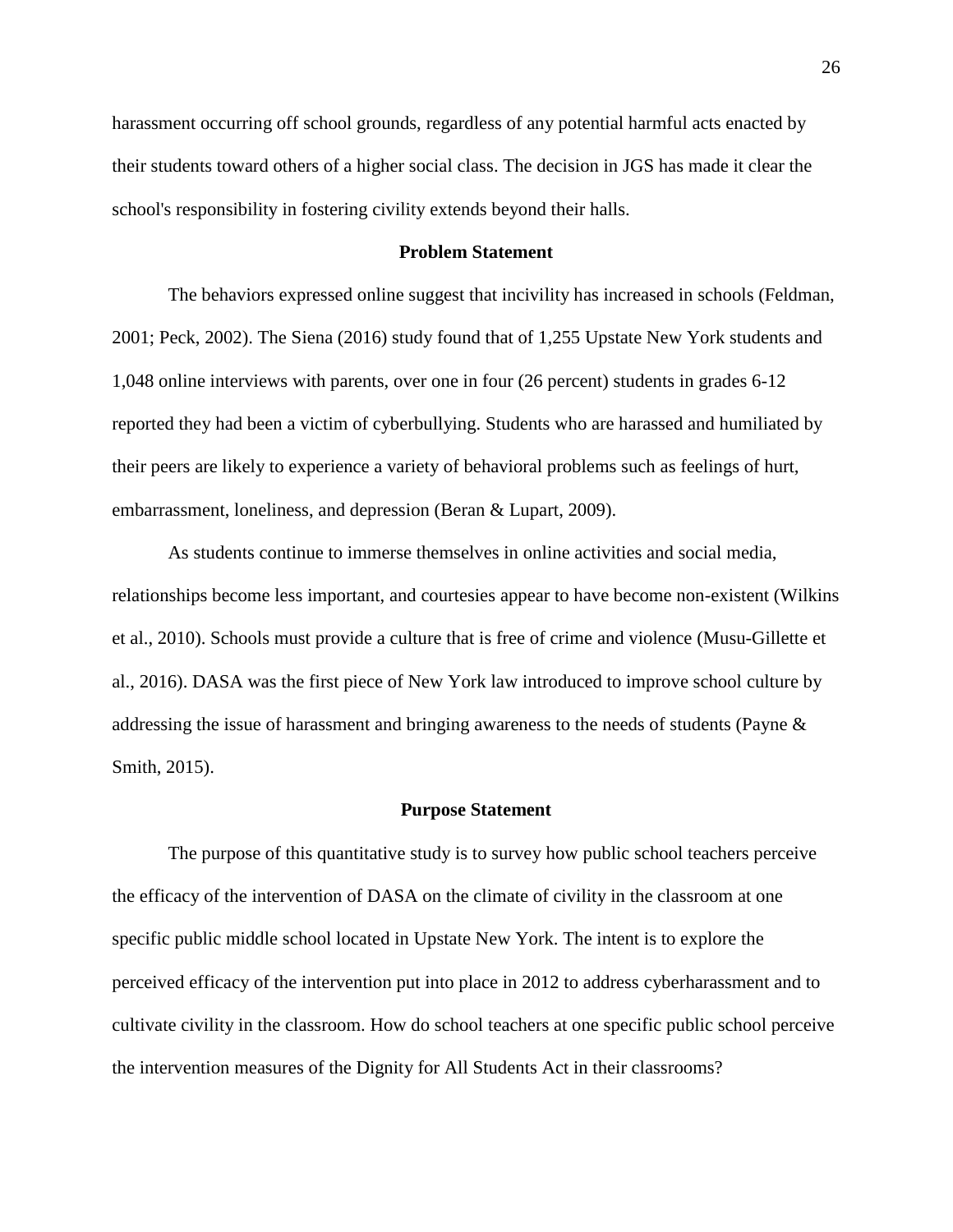Cyberharassment by students can occur via the Internet and other forms of modern technology (Mishna et al., 2009). Lessons in civility and intervention policies such as New York's Dignity for All Students Act need to be persistent and reinforced to effectively address this harassment (Mishna et al., 2011). More information is needed to measure how teachers perceive the effectiveness of New York State's intervention policy—The Dignity for All Students Act—enacted in 2012. The information gained from this study will provide the District Superintendent with information that could be used to effect changes in the administration of DASA if warranted.

# **Research Questions and Hypothesis**

<span id="page-24-0"></span>Schools often find it difficult to categorize cyberharassment as bullying under the criterion some schools use (Patchin & Hinduja, 2015; Wolak, Finkelhor & Mitchell, 2007). Three possible reasons that this may exist is that: Firstly, scholars are inconsistent in defining cyberbullying and making it measurable. Secondly, lawmakers need to define it so that it is invulnerable in a court of law, and lastly, policymakers need to distribute the clarified policy to educators (Patchin & Hinduja, 2015).

In New York State's Penal Code §240.30, someone can be found guilty of aggravated harassment in the second degree when the act contains the following elements: Intent to do harm, communication is anonymous, or otherwise, it instills alarm, fear, and distress, it is a threat and has had prior contact (e.g., previously convicted). And these elements, such as fear and alarm were reasonable. Monica Steiner (2017), a contributing author for *Criminal Defense Lawyer,* explained that aggravated harassment is a class A misdemeanor and the punishment is equivalent to a parking ticket. Whereas the more serious actions of a class B misdemeanor, first-degree harassment, carries a fine of up to \$500, up to three months in jail, or both.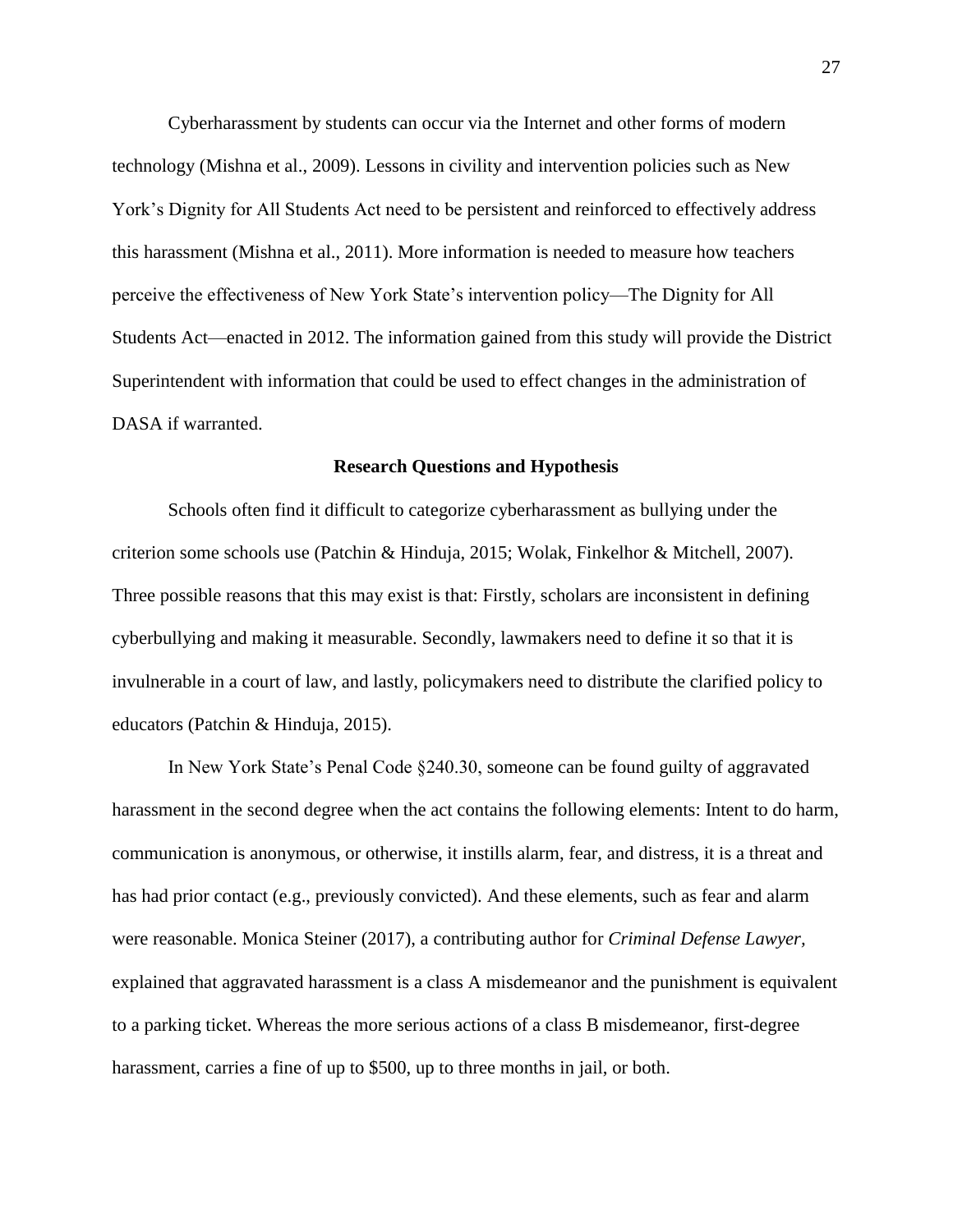Terry (2010) noted that many teachers may report awareness of the laws and policies in place. However, few report violations of these laws and policies to bring changes in the culture within their respective schools. The 2015 QuERI study of DASA also found that although New York State schools have complied with reporting and investigative components of DASA, they have not instituted proactive efforts to develop a positive school culture. The study concludes many educators, while enthusiastic to better the school culture, lacked the knowledge and the resources of effectively how to make a change (Payne & Smith, 2015).

The central question in this study is: How do Upstate New York public school teachers at a specific school perceive the intervention measures of the Dignity for All Students Act in their classrooms since its enactment in 2012? This doctoral dissertation had three hypothesis and three null hypothesis associated with the research questions:

Question 1: Is there an association between a teacher's experience in teaching and his/her view of cyberharassment being a serious problem.

Alternative hypothesis: There is an association between a teacher's experience in teaching and his/her view of cyberharassment being a serious problem.

Null hypothesis: There is not an association between a teacher's experience in teaching and his/her view of cyberharassment being a serious problem.

Question 2: How often do teachers talk to students about appropriate online behaviors? Alternative hypothesis: Teachers talk to their students about appropriate online behavior Null hypothesis: Teachers do not talk to their students about appropriate online behavior Question 3: What are the teachers perception of DASA and its effectiveness in cultivating civility in the classroom and within the school?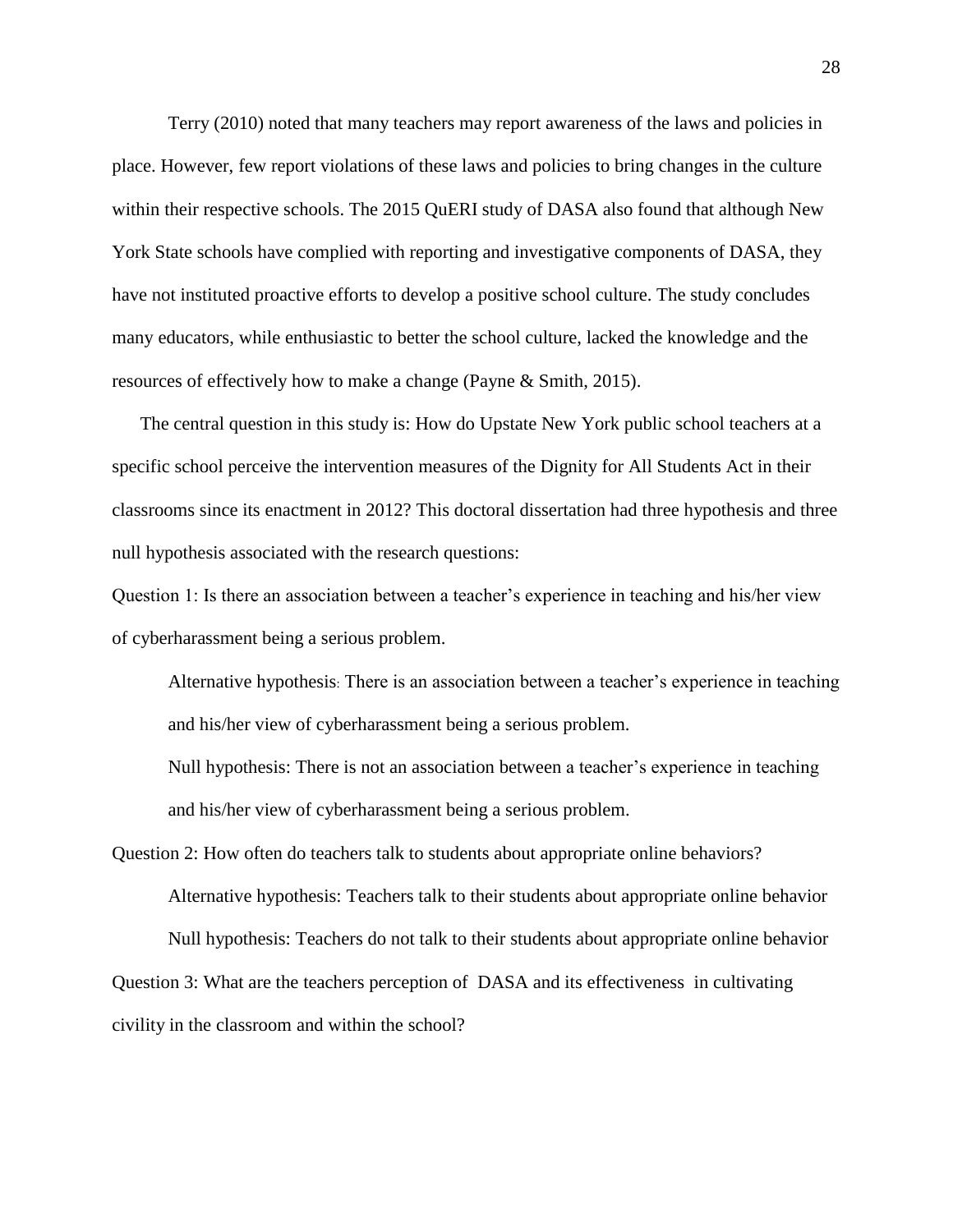Alternative hypothesis: Teachers perceive DASA as effective in cultivating civility in the classroom.

Null hypothesis: Teachers do not perceive DASA as effective in cultivating civility in the classroom.

Addressing these question will help determine the efficacy of DASA from the teachers' perspectives and will provide information to the school Superintendent. The Superintendent can then use the information to assess the school's implementation of DASA.

# **Theoretical Framework**

<span id="page-26-0"></span>Society is a complex structure of social relationships and institutions (Mooney, Knox, & Schacht, 2017) and they play a vital role in the communal development of its people. The theoretical framework guiding this doctoral dissertation was the guided by the bioecological model theory put forth by Bronfenbrenner in 1979 and its reformulation in 1998 by Bronfenbrenner and Morris, specifically the concept of the proximal process. The rationale for selecting this framework is that children spend an inordinate amount of time in school and one of the roles of schools is socialization. In addition, the framework emphasizes the roles of institutions and the reciprocal interaction taking place between persons and symbols in one's immediate environment as being essential in human development (Bronfenbrenner & Morris, 1998). If this interaction occurs regularly and extends over a long period, it can make the effects of the interaction even more impactful on the child's development (Bronfenbrenner & Morris, 1998).

The proximal process includes activities such as group play, student-student activities, athletic activities, and complex tasks (e.g., learning) (Bronfenbrenner and Morris, 1989). The process has two developmental outcomes, *competence*, and *dysfunction*. The former lends itself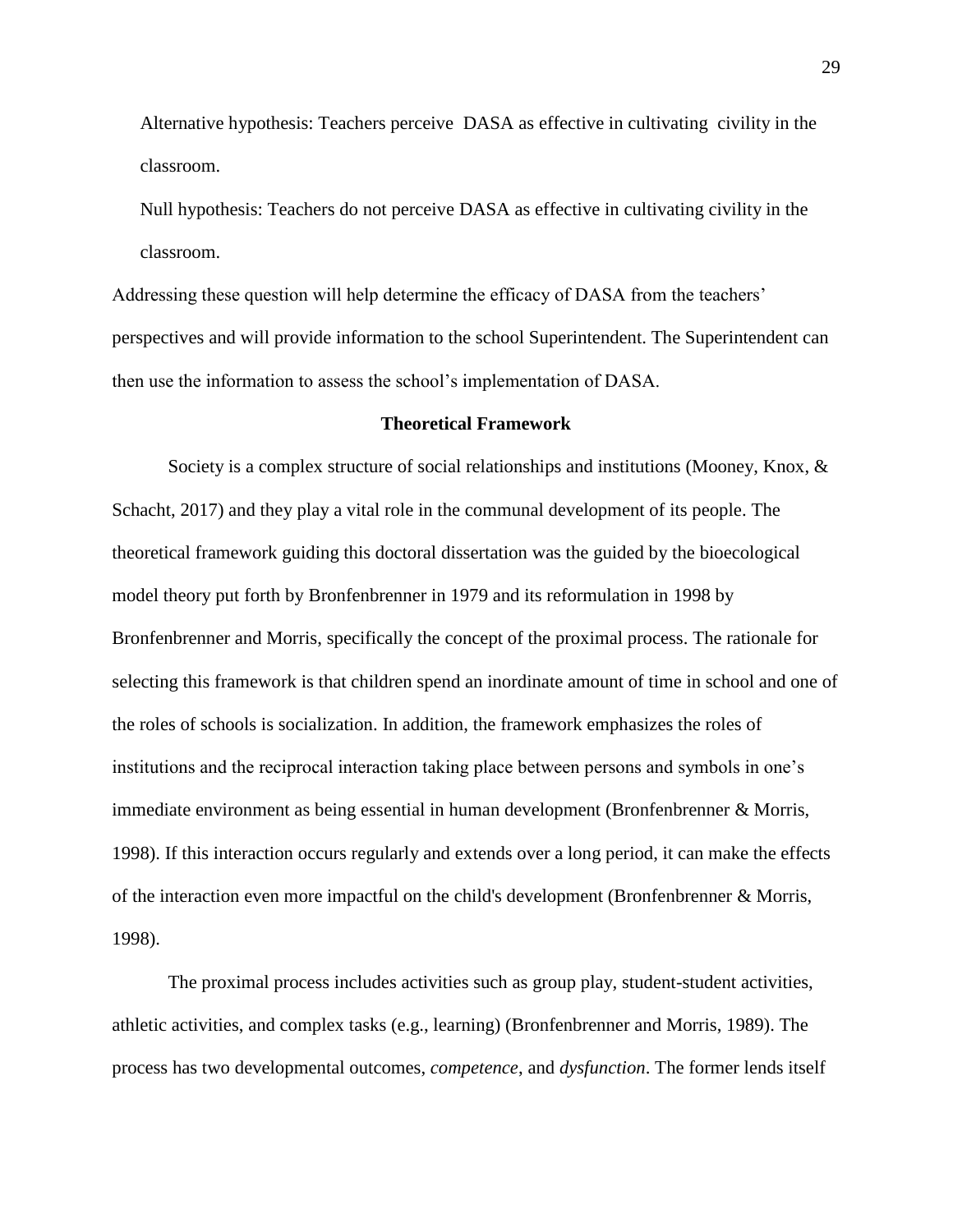to growth in skills and the ability to direct one's behavior civilly across a myriad of situations fostered by a nurturing surrounding. The latter suggests a manifestation of difficulties maintaining control across a variety of situations brought on by a negative environment (Bronfenbrenner & Morris, 1998).

Central to the proximal process is the extent of contact between the developing person and the interaction taking place within their environment (Bronfenbrenner & Morris, 1998). From the lens of cyberharassment, the effects are often negative and can impede learning as well as bring feelings of anxiety, depression, insecurity, and low self-esteem (Beran & Lupart, 2009; Hawker & Boulton, 2000). The proximal process framework posits five exposure determinants that can affect the proximal process: duration, frequency, interruption, timing, and intensity.

Duration is the length of time the child spends in either a competence or dysfunctional environment. School-aged children are in school upwards of 40 hours a week. The culture of the school plays a vital role in their development and must be an environment that fosters civility. The environment becomes dysfunctional to the student when they are being cyberharassed.

Frequency is how often do the events or actions from within the environment take place. In this study, the frequency would refer to how often cyberharassment events take place (e.g., hourly, daily)? In addition to frequency is interruption, does cyberharassment occur on a predictable basis, or is it unpredictable? As the literature will bear out, there is virtually no escaping the effects of cyberharassment.

The timing of the interaction is critical. For example, the process relates the timing of one person response to the actions of another. If the response is timely, then a connection is made that behaviors have immediate consequences. However, if there is a delay in response, then the behavior continues without consequences. When dealing with the victims or perpetrators of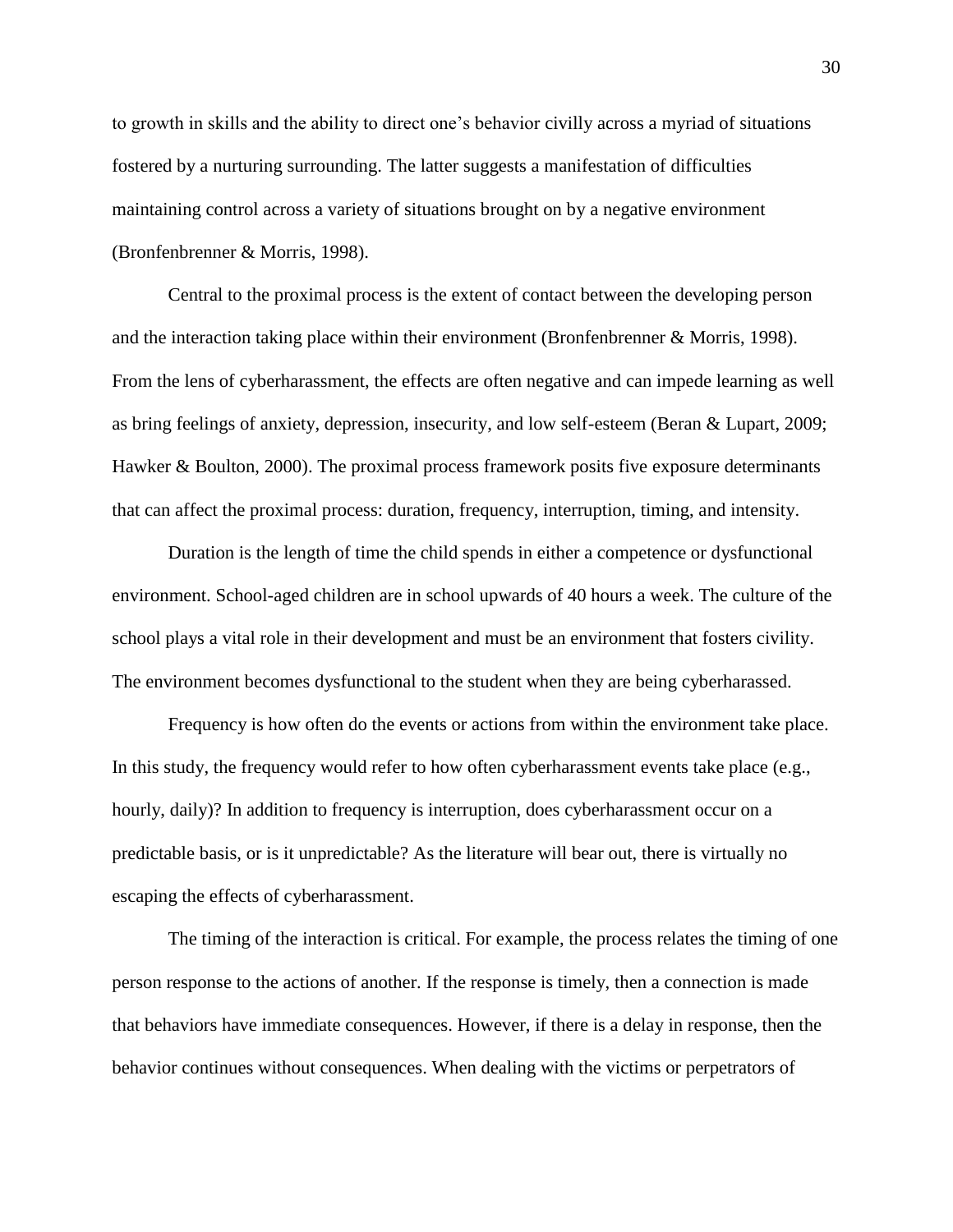cyberharassment, the response from school officials must be expedient to stop such negative behaviors and bring remedy to the victim.

The last determinate is intensity, and it refers to the dominance of the exposure either in a competence or dysfunctional environment. The consistency or inconsistency of applying corrective measures will affect the behaviors of those involved. This consistency, or lack thereof, is relevant to this study because if harassing behaviors are allowed to take place frequently, then dysfunctional outcomes are more likely to develop. Whereas, when measures of instilling civility are prominent, competence outcomes will develop.

Additionally, the Bronfenbrenner (1979) model exhibit four bioecological systems that illustrate the influence each actor has on the social well-being of a child. They are the *microsystem* (immediate environment)*, mesosyste* (connections), *exosystem (indirect environment),* and the *macrosystem* (social and cultural values)*.* Since this study is examining the relationship between the student and the school only the microsystem is discussed.

One of the many roles of a school as an institution within our society is the socialization process of children. There must be a positive relationship between the student, the school, and peer-group to be effective. The microsystem is integral to this study because it looks at the interaction and the relationship between these actors and the influence they have on building school culture.

Although not the sole element in the development of a child, the climate or culture of the school plays a large part in the development of children and guides their interactions. For the theoretical framework to address the research questions in this study, it focused on how teachers perceive the efficacy of the intervention of DASA has on the climate of civility in the classroom. Schools, as an institution, have an essential role in the proximal process. Bronfenbrenner &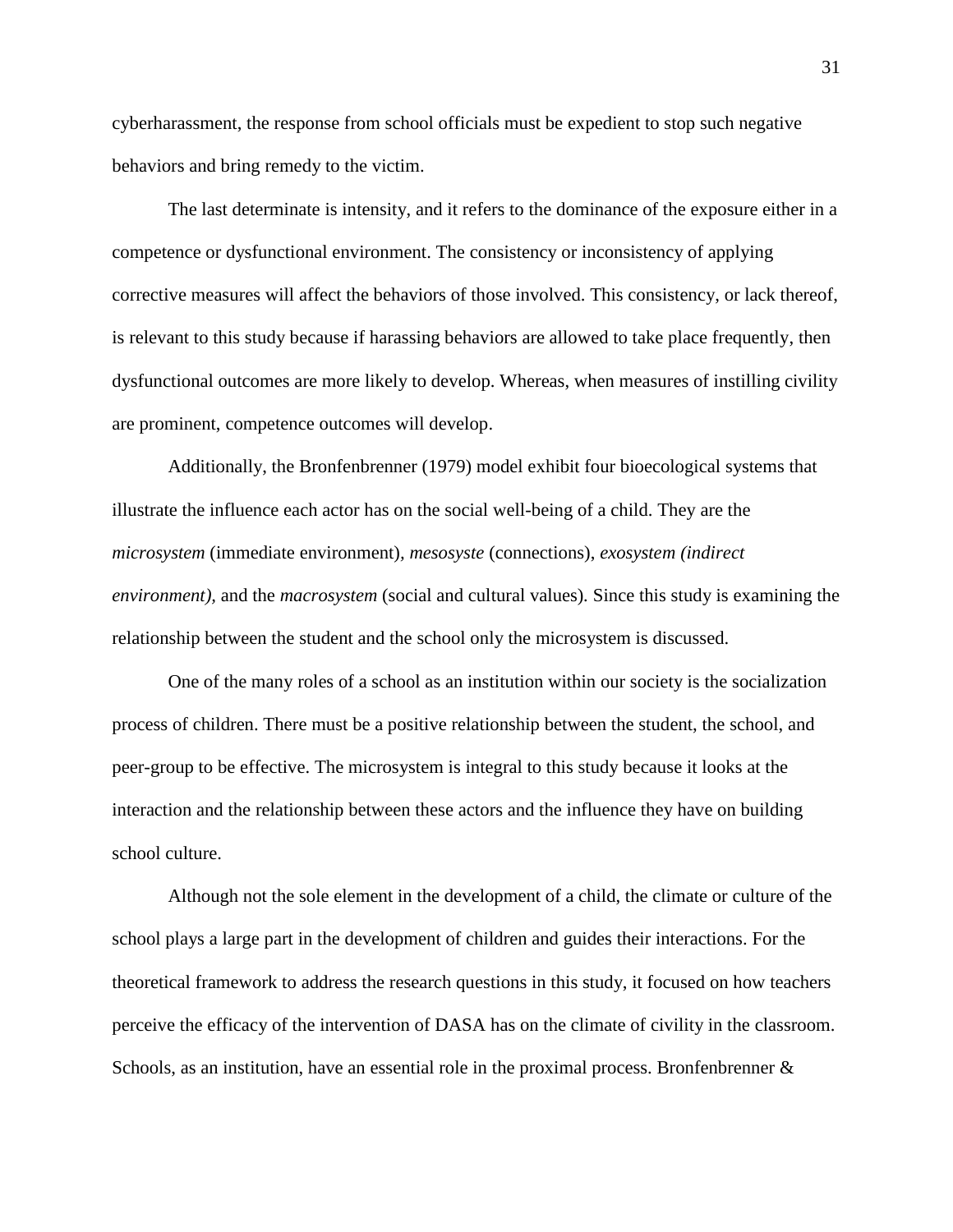Evans (2000), suggested that the  $21<sup>st</sup>$  century brings with it a growing threat of a major breakdown in social development.

# **Definitions**

<span id="page-29-1"></span><span id="page-29-0"></span>**Cyberharassment**. Cyberharassment is a term that includes an extensive range of disparaging online activities including cyberbullying, stalking, sexual solicitation, pornography, and sexting (Bryce et al., 2016; Citron, 2014; Nordahl et al., 2013; Smith, 2009). Cyberharassment is the recurrent online behavior that deliberately targets a certain person and causes that person significant emotional pain or the fear of being physically harmed (Citron, 2014; Hazelwood & Koon-Magnin, 2013).

<span id="page-29-2"></span>**Cyberbullying.** Cyberbullying is defined as purposeful and recurring harm inflicted through computers, cell phones, and the use of other types of technology (Patchin & Hinduja, 2015; Patchin & Hinduja, 2006; Sabella & Hinduja, 2013; Stop Cyberbullying Organization, n.d.). Hazelwood and Koon-Magnin (2013) define cyberharassment as behavior that torments, annoys, terrorizes, offends, or threatens an individual via electronic means with the intent of harming. DASA defined in part "harassment" and "bullying" as the creation of a hostile environment by conduct or by [verbal] threats, intimidation, or abuse, including cyberbullying.

<span id="page-29-3"></span>**Sexting.** Sexting is defined as the transfer or the furthering of sexually explicit messages, pictures or videos of the sender or someone known to the sender via cell phone or other device (Lorang, McNiel, & Binder, 2016; Mince-Didier, 2017; Rice et al., 2012; Strassberg, McKinnon, Sustaíta, & Rullo. 2013). To complicate matters further, Strohmaier, Murphy, and DeMatteo (2014) concluded there is no agreement on what constitutes sexually explicit messages or images.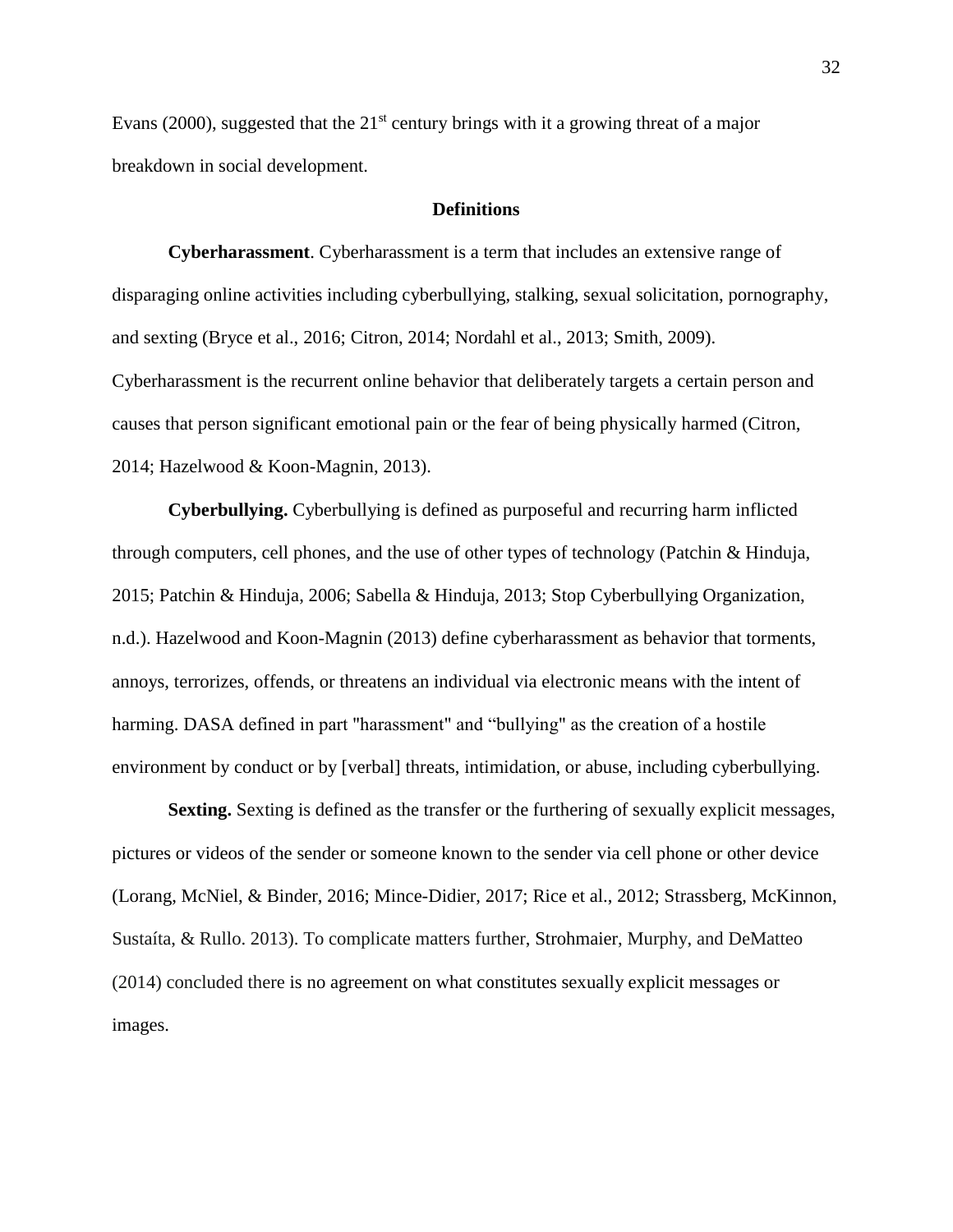<span id="page-30-0"></span>**Cyberstalking.** At present, there is not a universally accepted definition of cyberstalking. However, there is an agreement in the literature that identified the behavior to include technology to stalk or harass someone aggressively over time (Bocij & McFarlane, 2003; Finn, 2004; Navarro, Marcum, Higgins, & Ricketts, 2016; Nobles, Reyns, Fox, & Fisher, 2014).

#### **Assumptions**

<span id="page-30-1"></span>Creswell (2014) noted that the positivist/postpositivist worldview is best suited for quantitative research. The knowledge obtained is based on measurement of the objective reality that exists "out there" in the real world (Creswell, 2014). The absolute truth of knowledge in regards to human behavior may never be fully understood. It is essential to create an objective survey instrument that provides a numeric measure of observed behaviors of students by school administrators (Creswell, 2014). This deterministic philosophy will help identify how a culture of civility is being implemented and the effects or outcomes it has on students (Creswell, 2014).

One of the many assumptions made in this study is that the participants will provide truthful responses. The researcher assumes respondents will draw on their own lived experience with DASA. The researcher assumed the survey instrument would adequately measure the objective reality that is the school's culture. Additionally, the researcher assumed the anonymous paper survey was the best method as opposed to face-to-face interviews.

#### **Scope and Delimitations**

<span id="page-30-2"></span>Delimitations help define what the researcher has control over while conducting a study. In this doctoral dissertation, an example of a delimitation was the decision to use a paper survey comprised of both quantitative and qualitative questions. That is to say, a choice in the design of the questionnaire to have both open-ended (qualitative) and closed-ended (quantitative)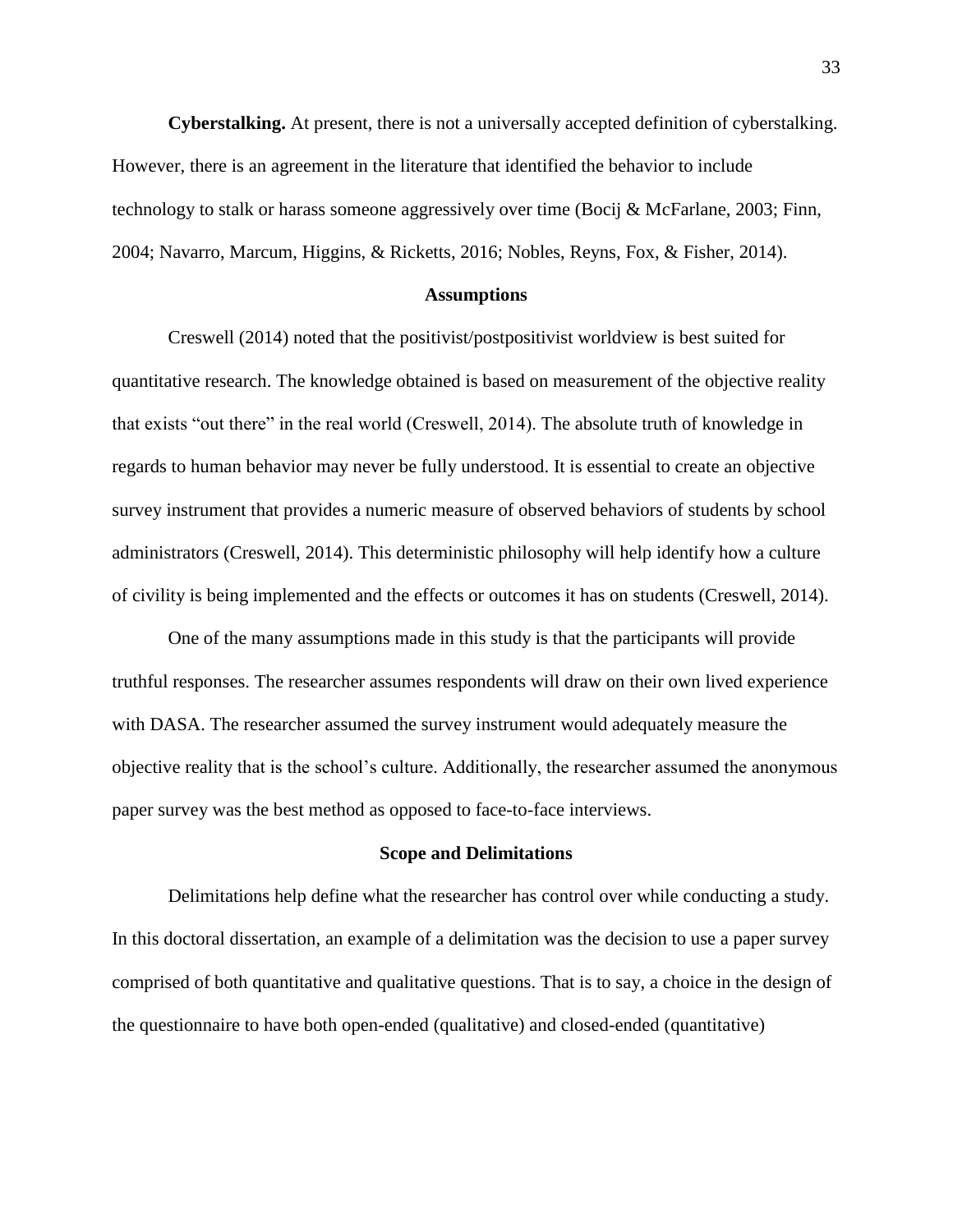questions. Although the survey questions had some open-ended questions, this research is primarily quantitative.

Another delimitation was purposely selecting the public city school district as opposed to surrounding districts. This choice was made because of the accessibility of potential participants within the researcher's relationship with the district. The school district selected is one of the largest in Upstate New York.

#### **Limitations of This Study**

<span id="page-31-0"></span>The researcher did not have control over the school chosen for this study. Instead, the District Superintendent selected the school. By having access to only one school, this research is not generalizable. This research is also restricted by the use of a paper survey. While the paper survey is a viable instrument, an e-survey placed on the district's network would reach all public school teachers in the school district. This would have allowed for a larger sampling population and a clearer picture as to how DASA is perceived.

One of the observations that can be made from a paper survey is the haste or thoughtfulness the respondents gave in filling out the survey. Even though it was clear that participation was optional, some responses were seen as hurried and random as evidenced by their responses appearing exaggerated and "messy" as if they had little interest in partaking in the survey. On the other hand, others appeared to have given the survey thought and deliberateness, their penmanship was neat and their responses calmly made. This perception may impact the results of this study.

#### **Significance of This Research**

<span id="page-31-1"></span>One only has to watch the news to learn about a young person, often of school age committing suicide due to being a victim of cyberharassment. The literature recounts the tragic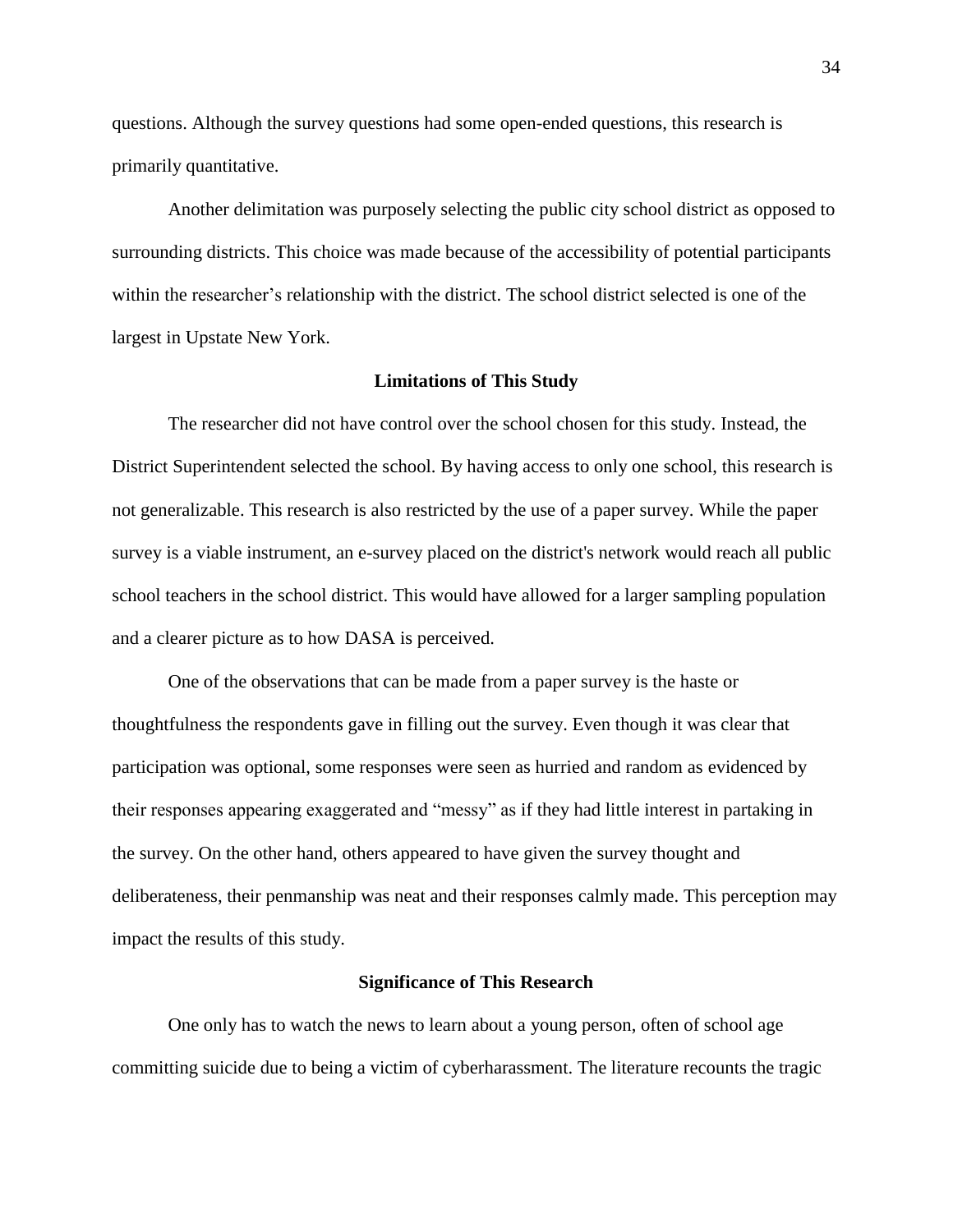stories of several teen suicides. The 2013 suicide of 12-year-old Rebecca Sedwick, who was cyberbullied on Facebook and other social media platforms by two of her female classmates, jumped to her death from atop a cement silo (Almasy, Segal, & Couwels, 2013). And most recently, the police in Panama City Beach, Florida charged two 12-year-old middle school students with cyberstalking which lead 12-year-old Gabriella Green to commit suicide in her home (Lynch, 2018). The Children's Hospital of Philadelphia Research Institute (2013) noted that cyberharassment as well as traditional forms of harassment in schools increases in late childhood. They also found that these behaviors peak in early adolescence, specifically during middle school.

Cyberharassment is a nationwide problem. Policies such as DASA and others like it around the country are designed to educate the student on tolerance and civility, not for just pleasing bureaucrats. The lessons in civility and intervention policies such as DASA need to be continuous and reinforced to be effective (Mishna et al., 2011). This research will provide, at a minimum, conversation and hopefully a heightened awareness to effect change if warranted.

#### **Summary**

<span id="page-32-0"></span>This chapter provides the background, law and policy review, a detailed description of DASA, several second circuit court cases, as well as a theoretical framework as to how they relate to cyberharassment. Additionally, it provides the problem and purpose statement, as well as key definitions. School policies on civility are integral to learning. Schools must provide a culture that fosters civility and DASA is central to that goal.

Chapter 2 will include an exhaustive review of the literature as it relates to cyberharassment. Chapter 3 will be comprised of research design and methodology. Chapter 4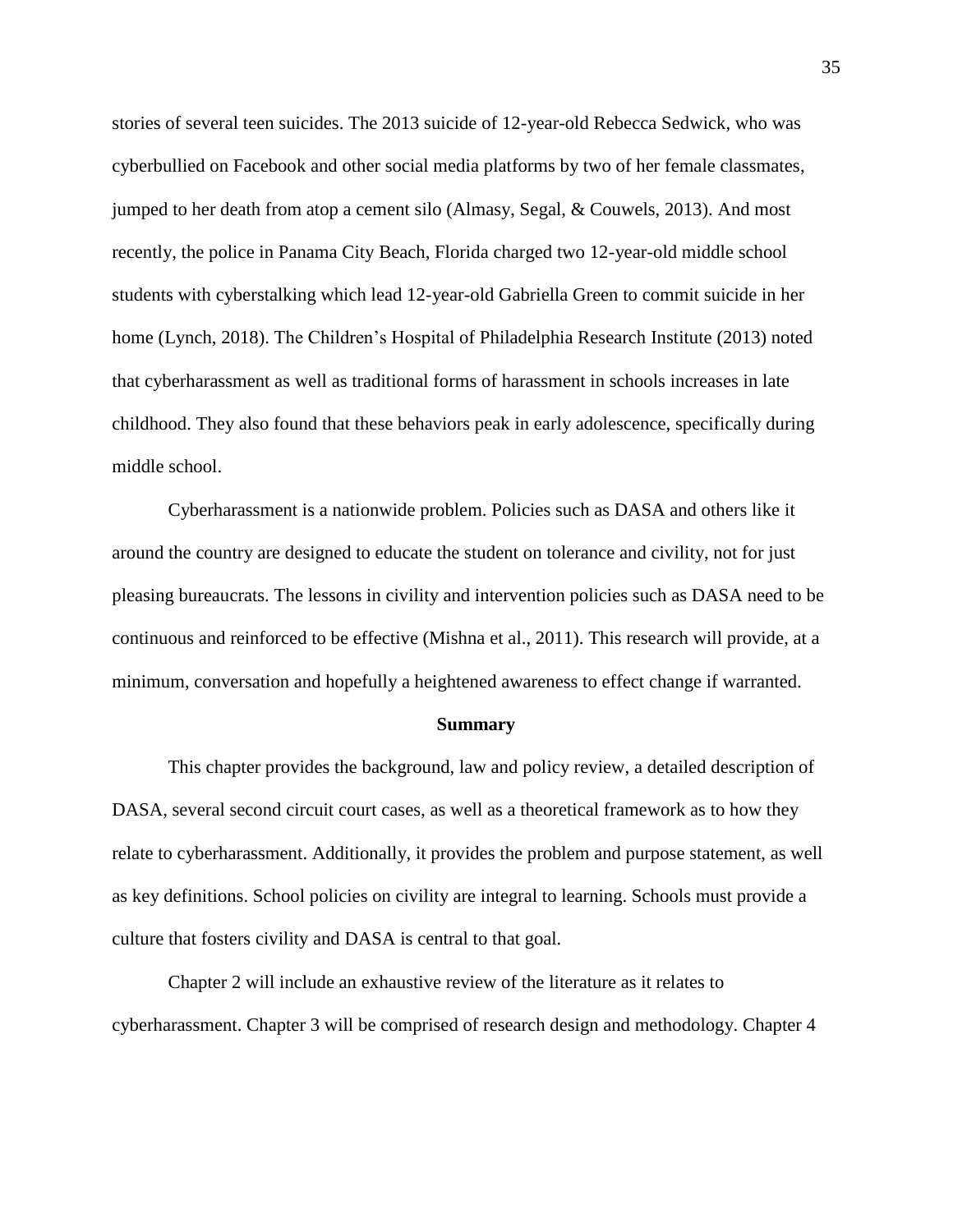will provide data analysis and findings of this study. Finally, Chapter 5 will present recommendations and conclusions.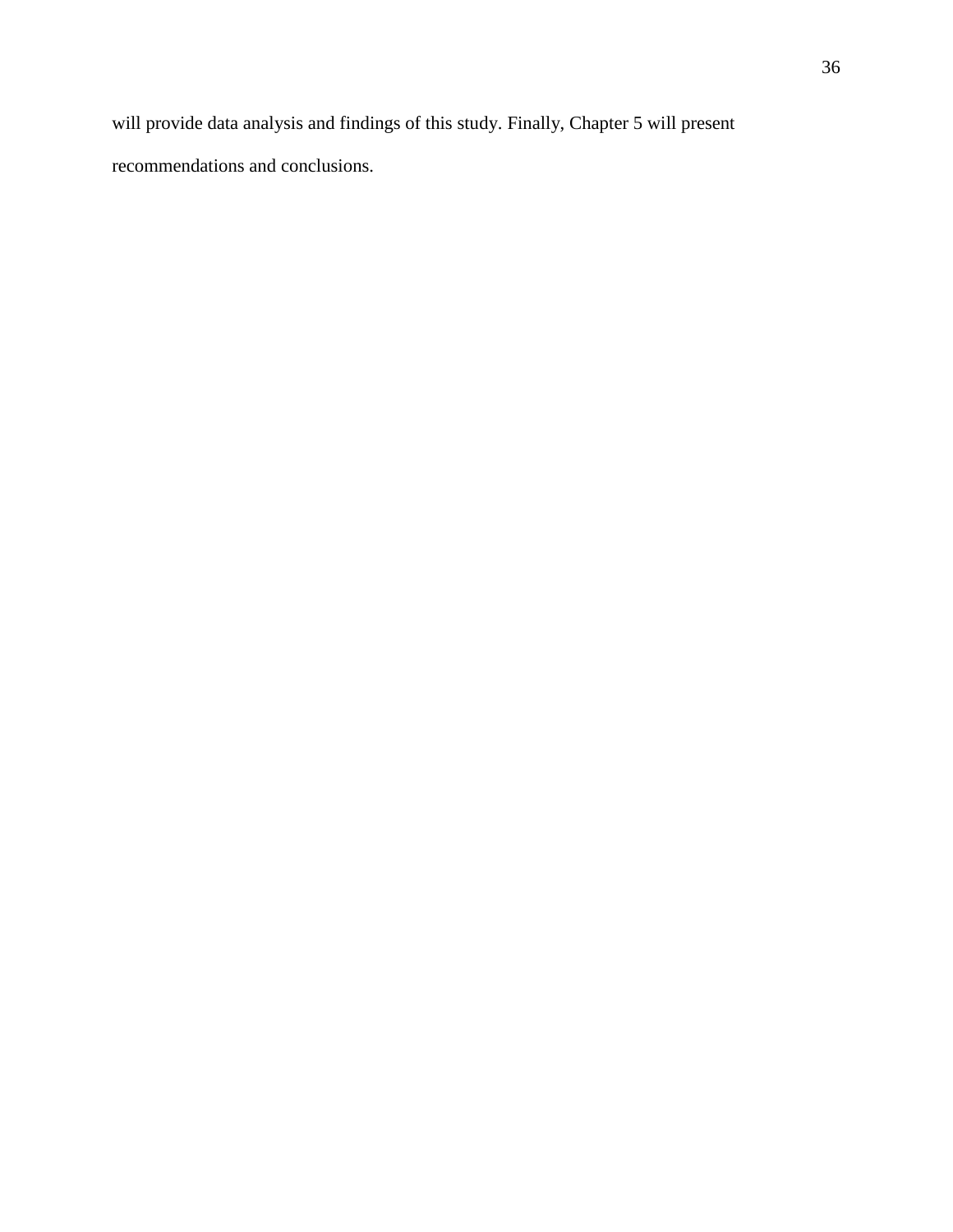#### **Chapter 2: Literature Review**

<span id="page-34-0"></span>School bullying became a national concern in 1999 after the Columbine High School shooting, which was perpetrated by the alleged vengeful victims of bullying (Cornell & Limber, 2015). Cornell and Limber (2015), and Beran and Lupart (2009) noted students should not perceive schools as having an unfriendly environment. However, to children who fall victim to bullying, the playground becomes hostile and unfriendly. The availability of technology coupled with the ability to remain anonymous can place children at a greater risk for victimization (Farrukh et al., 2014; Ybarra, 2004).

The purpose of this quantitative study is to survey how public school teachers perceive the efficacy of the intervention of DASA on the climate of civility in the classroom at one specific public middle school located in Upstate New York. The intent is to explore the perceived efficacy of the intervention put into place in 2012 to address cyberharassment and to cultivate civility in the classroom. How do schoolteachers at one specific public school perceive the intervention measures of the Dignity for All Students Act in their classrooms?

#### **Literature Search Strategy**

<span id="page-34-1"></span>A search of the relevant literature was conducted from August 2016 to August 2017. The search method used was Google Scholar and the search engines of Northeastern University and Utica College. The following databases were used: Google Scholar, EBSCOhost, Law 360, LexisNexis, ProQuest, Dissertations and Theses @ Northeastern, ProQuest, and Sage Research Methods.

#### **Literature Review Related to Key Concepts and Variables**

<span id="page-34-2"></span>Schools have become one of the major settings of violence in the United States (Bronfenbrenner & Evans, 2000). Incidents such as Columbine (1999) highlighted the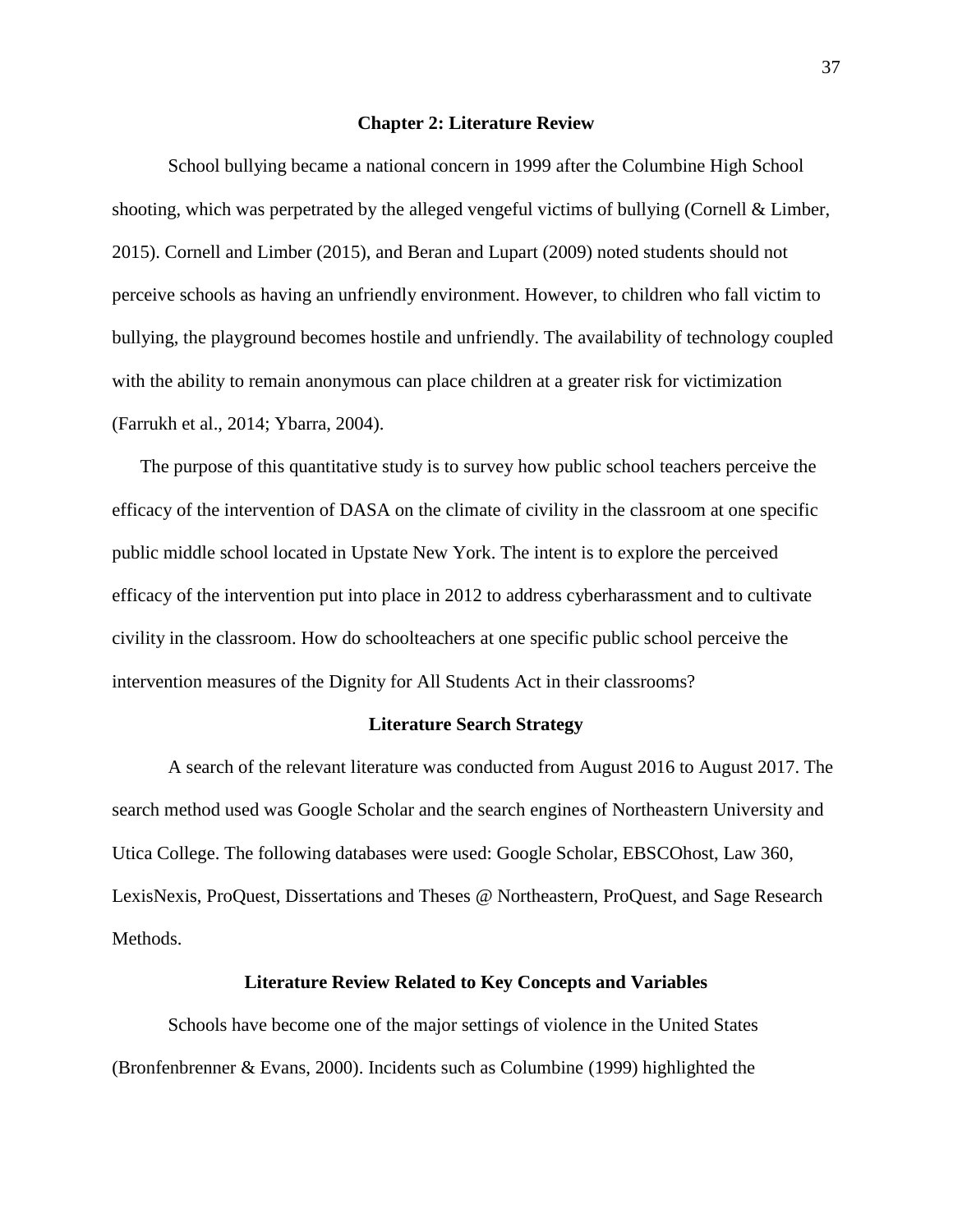importance of civility in schools and the effects bullying could have on students. Eric Harris and Dylan Klebold were victims of bullying and sought revenge against the bullies who made their life at school miserable. Additionally, the 2013 school shooting by a student at Taft Union High school in Southern California, who was bullied and sought revenge by wounding his two harassers.

While some may choose to act out, others internalize the bullying and to the extreme, take their own life. The use of technology as a medium to cause harm to others can be equally distressing as face-to-face confrontation and can cause the victim to take their own life. For example, Ryan Halligan (14) hanged himself because of an embarrassing cyber-rumor, Megan Meier (14) hanged herself because of a cruel cyber-prank, Jessica Logan (18) and Hope Witsell (13) both hanged themselves because of sexting (Beran & Lupart, 2009; Cornell & Limber, 2015). And Brandy Vela (18) who committed suicide in 2016 by shooting herself in the chest because of abusive text messages and a fake Facebook page advertising free sex (CBS News, 2016).

The USDOE further reaffirmed the school administrator's obligation to guarantee that the civil rights of the student are protected in a nationwide distributed *Dear Colleague Letter* (2010). The letter reiterates that harassment between student-student or student-adult based on national origin, race, sex, or disability can be a civil rights violation. Specifically, it noted that some student misconduct that falls under a school's anti-bullying policy may also be the genesis for action under federal anti-discrimination laws enforced by the USDOE's Office for Civil Rights.

Schools should project a positive environment (Beran & Lupart, 2009; Cornell & Limber, 2015). The nurturing of a safe environment by educating students on civility will, over time, bring a positive change in social behavior (Mishna et al., 2011). To this end, more information is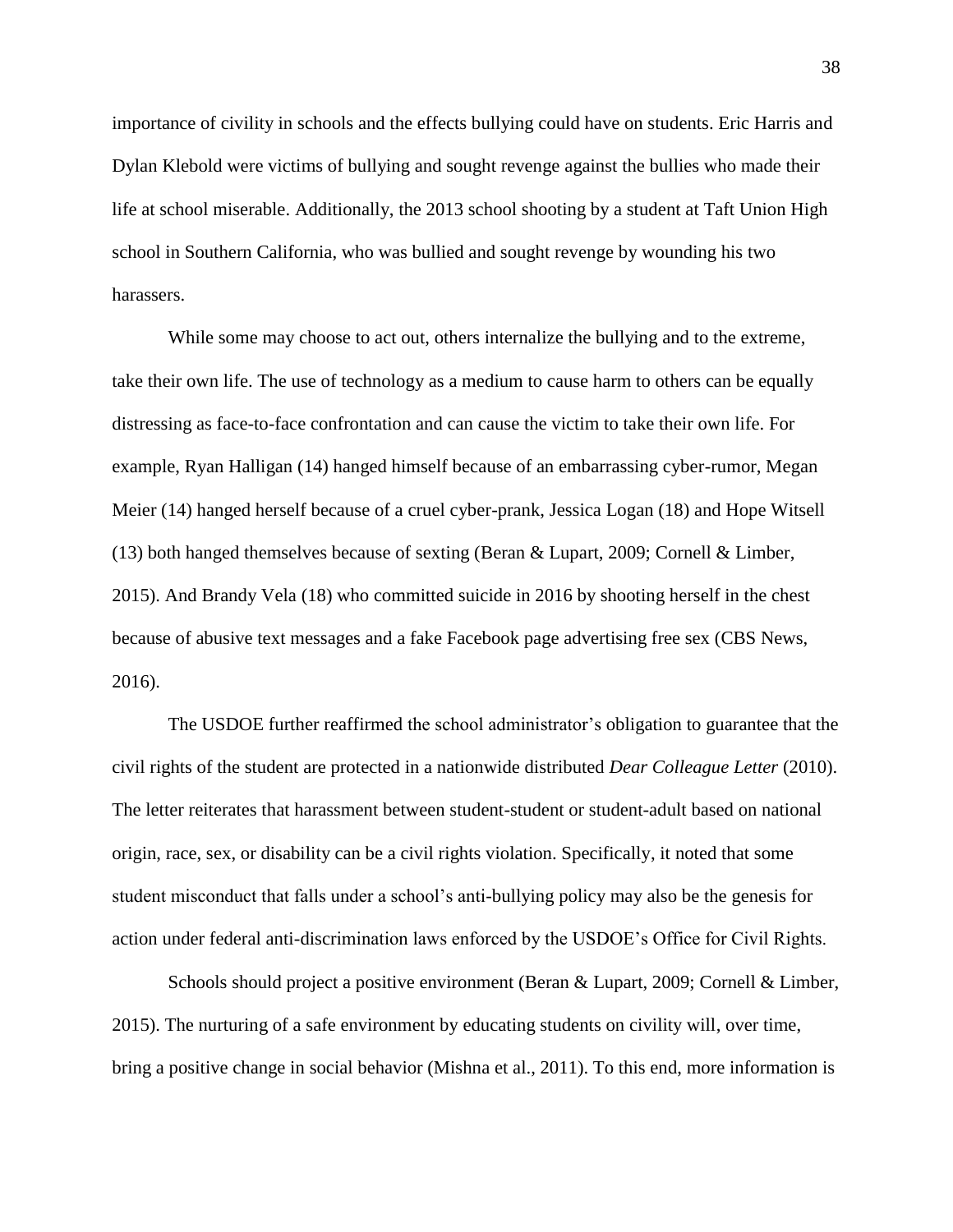needed to measure how teachers perceive the effectiveness of New York State's intervention policy—The Dignity for All Students Act—enacted in 2012.

The literature review revealed an extensive examination of DASA, as well as a comprehensive look at the magnitude of cyberharassment. For this study, cyberbullying, sexting, and cyberstalking will be reviewed. Additionally, it addressed the complexity of the laws and the outcomes of Supreme Court cases and Second Circuit court cases. The central question guiding this research was; how do New York state public school teachers at one specific school perceive the intervention measures of DASA in their classrooms since it was enacted in 2012?

#### **Cyberharassment**

There is some discussion as to whether cyberbullying is bullying. Many researchers agreed that there is a plethora of ways to define cyberbullying or just bullying (Gladden, Vivolo-Kantor, Hamburger, & Lumpkin, 2014; Hellström, 2015). DASA defined in part "harassment" and "bullying" "as the creation of a hostile environment by conduct or by [verbal] threats, intimidation, or abuse, including cyberbullying. Additionally, the harassment and bullying has or would have the effect of unreasonably and substantially interfering with a student's educational performance" (NYSED, 2013, p. 7). (see Appendix C).

Cyberbullying is defined as purposeful and recurring harm inflicted through computers, cell phones, and the use of other types of technology (Patchin & Hinduja, 2015; Patchin & Hinduja, 2006; Sabella & Hinduja, 2013; Stop Cyberbullying Organization, n.d.). Hazelwood and Koon-Magnin (2013) define cyberharassment as behavior that torments, annoys, terrorizes, offends, or threatens an individual via electronic means with the intent of harming. The use of a statement "I am going to kill you" "not JK LOL" often can rise to the level of harassment. Like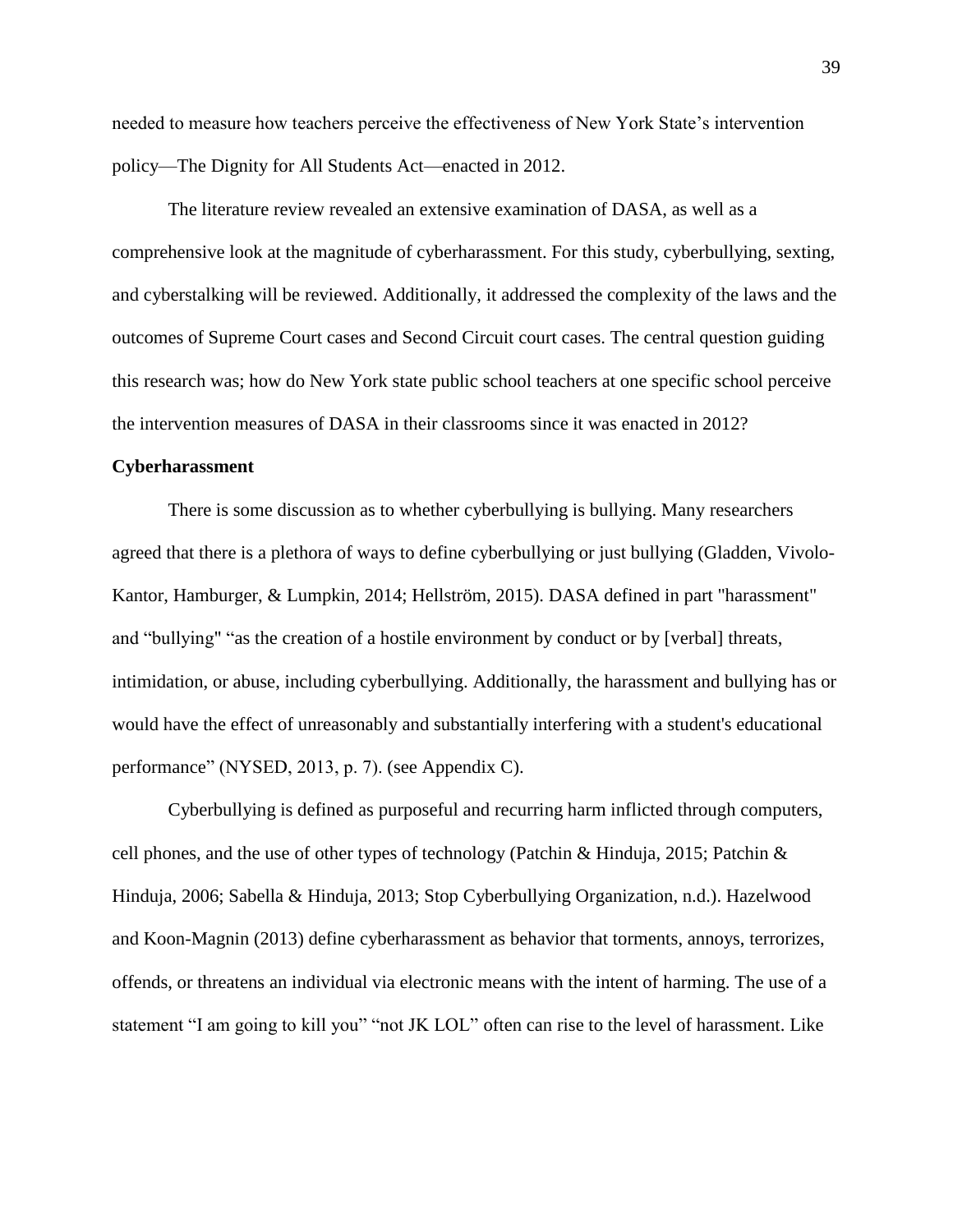most things, problems originate at the extremes. It is only by the repeated, relentless attacks that incidents rise to the level of cyberharassment (Patchin & Hinduja, 2015).

Wolak et al. (2007) posited that cyberharassment does not rise to the level of cyberbullying unless it is an extension of traditional bullying. That is to say; there must be a face-to-face element as with traditional bullying added to the equation. In their study, approximately half of the students defused the harassment by blocking the harasser or simply ignoring the aggressor. By blocking or ignoring the harasser, the victim is in effect mitigating the imbalance of power, a requisite by some for cyberbullying. Single incidents such as not being invited to a party or being called a bad name are minor and occur by people the students do not know face-to-face does not constitute cyberbullying and are not considered overly distressing to the victim (Sabella & Patchin 2013; Wolak et al., 2007).

To illustrate the inconsistencies between bullying and cyberbullying, Wolak et al. (2007), suggested that bullying requires three elements: 1) Aggressive acts including verbal, 2) repetition, and 3) an imbalance of power between the victim and perpetrator. As previously stated, with cyberbullying, the victim can mitigate the imbalance of power by blocking the harasser. Patchin and Hinduja (2015), on the other hand, are of the view that four essential components distinguish the harm caused by cyberbullying from other personal harm, 1) reputation, 2) intent, 3) harm, and 4) imbalance of power. For this study, cyberbullying is a subset of behaviors that is overall cyberharassment. While the imbalance of power is a disputable factor, the ability to automatically delete reproachful comments off websites and tweets are far more complicated than scratching off words written on the bathroom wall (Guernsey, 2003).

Bullying by any modality is a subset of peer victimization. Hinduja and Patchin (2012) suggested bullying overall is waning which may be attributed to intervening behaviors by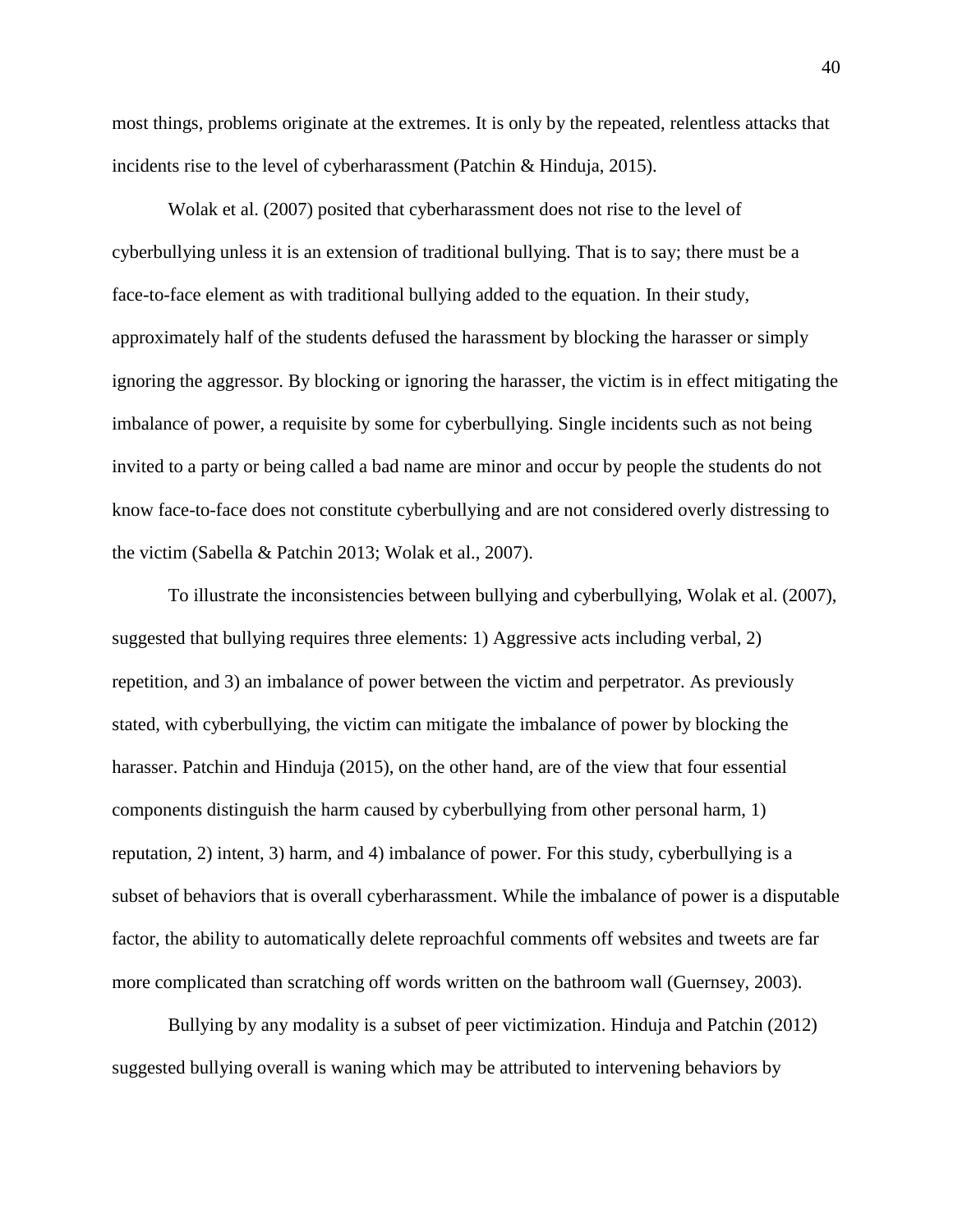bystanders. Wood, Smith, Varjas, and Meyers, (2017) and Kärnä et al., (2011) noted that when positive intervention by a bystander takes place, both the frequency and the negative impact of cyberharassment decrease. However, Espelage, Green, and Polanin, (2012), and Chisholm (2014) found that students are less willing to intervene in harassment incidents.

Adolescent friendships share similar attitudes and behaviors that make going against the majority difficult (Espelage et al., 2012). They found that bullying prevention programs that focus exclusively on empathy and do not address the issue of peer group behavior are ineffective. Espelage et al. (2012) suggested that normative peer pressure to defend a victim coupled with personal responsibility increased the likelihood of an intervention. DASA incorporated these attributes.

Musu-Gillette et al., (2016) noted that nationally among students ages 12-18 in the 2015 school year that 65 percent reported that the effects of being harassed had neither affected their schoolwork nor impacted their self-esteem. However, on average 17 percent of those harassed indicated the impact was hurtful. More still needs to be done to educate both the students and school administrators on civility (Sabella et al., 2013; Vahedi, Azar, & Golparvar, 2016).

Sabella, Patchin, and Hinduja (2013) and Musu-Gillette et al. (2016), suggested that incidents of bullying by any modality has decreased between 2005-2015. In that decade, incidents fell from 28 percent to 21 percent among students between the ages of 12-18. However, they noted that the incidents toward females increased from 19 percent to 23 percent during the 2015 school year. Interestingly, 41.7 percent of students between ages 12-18 reported being physically bullied, compared to 11.5 percent online in 2015 (Musu-Gillette et al., 2016).

The objective of bullying is to intimidate the victim. For the aggressor, it is power and control, causing, for the victim, embarrassment and emotional scarring (Felix et al., 2011;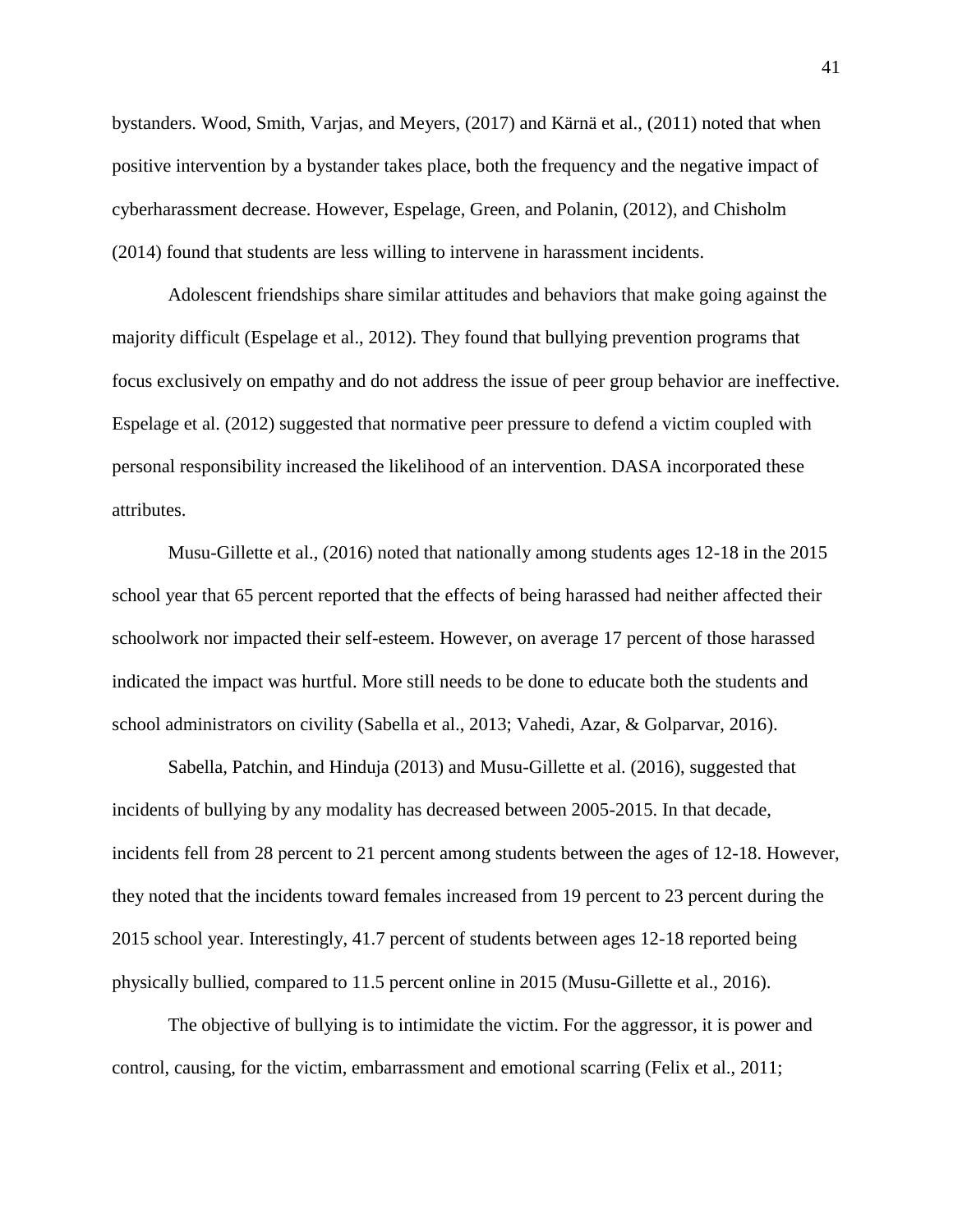Gladden et al., 2014). On the power side of the argument, being physically confronted by a bully there exists an option to at least, resist or to confront the known perpetrator (Turbert, 2009). However, on the virtual playground, confrontation is not always practical, even though blocking or ignoring the aggressor is possible (Beran, Rinaldi, Bickham & Rich, 2012).

Some would suggest that power comes from anonymity (Bocij & McFarlane, 2003; Turbert, 2009). The ability to remain unknown and often undetected is empowering and liberating. The victim is left practically defenseless. Anonymity is a protected First Amendment right allowing for the freedom of expression. However, Turbert (2009) stated that even though anonymity may be protected; this liberty of anonymity is being abused by cyberbullies to inflict psychological harm on their victims. Often the use of technology can induce illicit behavior from someone that would not ordinarily engage in such behavior (Bocij & McFarland, 2003).

States are also consistent with the elements that define cyberharassment as being alarm, distress, and fear (Hazelwood & Koon-Magnin, 2013; Patchin & Hinduja, 2015). However, state statutes vary on the relevance of anonymity in cyberbullying. For example, New Hampshire and Oklahoma specify that a message communicated with anonymity constitutes a cybercrime, whereas Oregon and Utah do not address anonymity (Hazelwood & Koon-Magnin, 2013).

#### **Sexting**

Teen sexting is another challenge facing New York schools. Bocij and McFarlane (2003) suggested the Internet can lower inhibitions and establish new norms. Sexting is defined as the transfer or the furthering of sexually explicit messages, pictures or videos of the sender or someone known to the sender via cell phone or other device (Lorang et al., 2016; Mince-Didier, 2017; Rice et al., 2012; Strassberg et al., 2013). Benotsch, Snipes, Martin, and Bull (2013) added sexting as an essential element to cyberharassment. To complicate matters further, Strohmaier et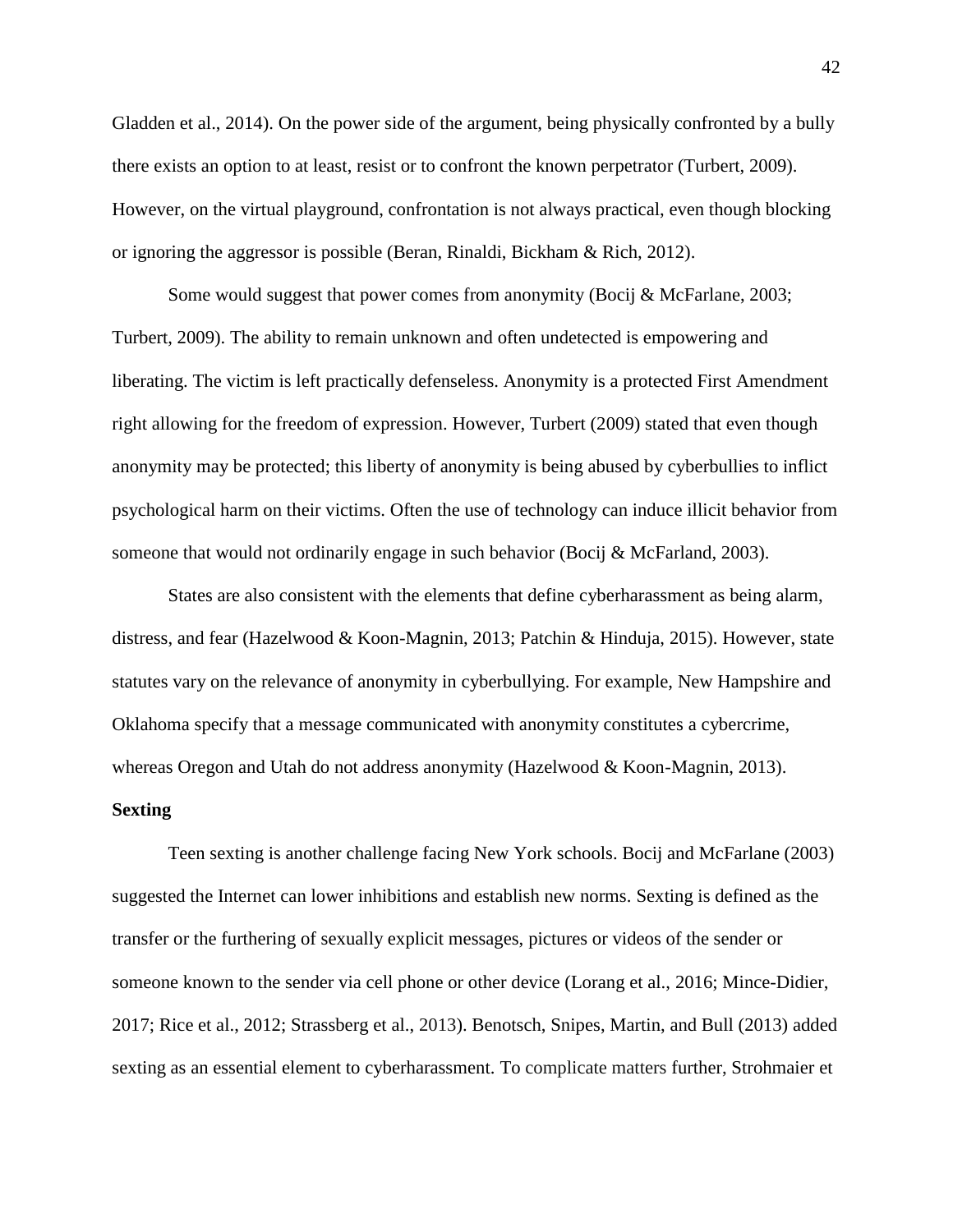al., (2014) concluded there is no agreement on what constitutes sexually explicit messages or images.

When school officials receive reports of sexting, they usually involve attendant circumstances. Primarily they are confronted with determining if the charges include malicious intent, bullying, intimidation, or harassment and, in some cases, whether the content is criminal. Additionally, officials must determine if the photographs were taken by a friend who then disseminates the images electronically with the intent to harm the other person's reputation (Lorang et al., 2016; McNiel, & Binder, 2016; Walsh, Wolak, & Finkelhor, 2013).

Bass (2016) suggested that teens engage in sexting for several reasons. While some do it as a joke to gain attention, others succumb to peer pressure or coercion. Many teens think they must join in without realizing the consequences that may follow. Teens will participate in sexting for three primary reasons; firstly, to initiate sexual activity; secondly, to experiment before beginning a sexual relationship; and thirdly, they see it as a means of excitement adding to their sexual relationship (Bass, 2016).

It is difficult to know firsthand the pervasiveness of sexting among teens (Bass, 2016). Wolak, Finkelhor, and Mitchell (2012) analyzed 3477 police cases involving "youth-produced sexual image" between 2008-2009. They found 67 percent of the sample were considered aggravated and 33 percent were experimental. Moreover, 57 percent of sexting was nonconsensual. Wolak et al. (2012) defined aggravated as abusive and in some instances involving adults. The experimental classification, on the other hand, was among young adult peers.

*New York v. Ferber* (1982) gave states the right to create child pornography laws or by extension, teen sexting laws. The Supreme Court decision in *Ferber* held that child pornography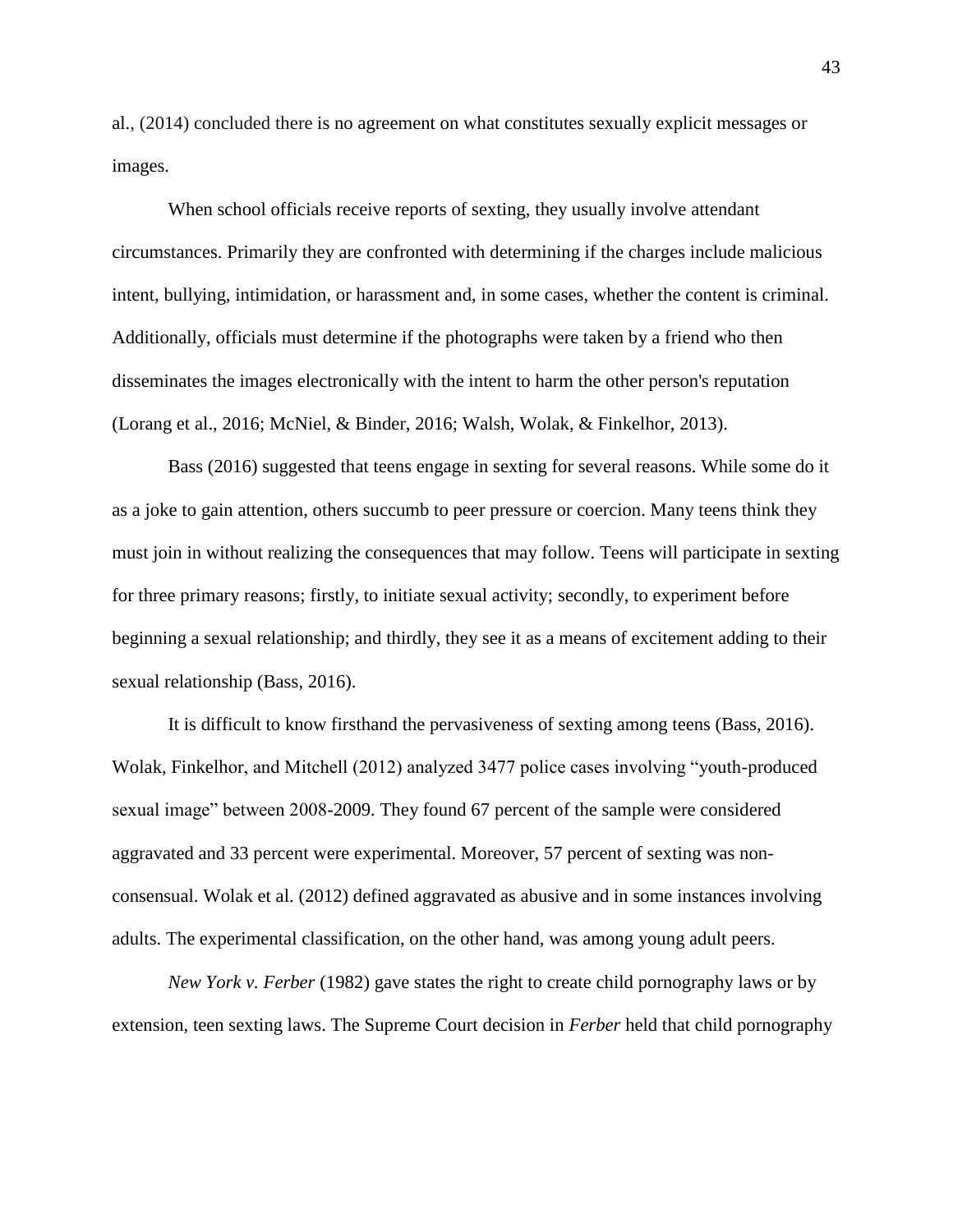is a form of obscenity that can be constitutionally restricted even if the material is not obscene. New York state enacted its sexting statute HB-A-08170 in 2012 (see Appendix D).

In some circumstances, based on the gravity of the sexting, minors can be charged with a felony and in some cases, have to register as a sex offender (Mitchell, Finkelhor, Jones, & Wolak, 2012; Thomas & Cauffman, 2014). For example, California's Penal Code §288. (b)(1) states that teen sexting can be considered child pornography. It states in part:

Every person who, with the knowledge that a person is a minor, knowingly distributes, sends, causes to be sent, exhibits, or offers to distribute or exhibit by electronic mail, the Internet…Any harmful matter, as defined in section 313, to a minor, and with the intent, or for the purposes of seducing a minor, is guilty of a public offense and shall be punished by imprisonment in the state prison or in a county jail.

This law does not make a distinction between two minors that are sending nude or partially nude photos of themselves willingly or not. Thus, this law subjects them to a felony and to register as a sex offender. However, many state courts are disinclined to impose such egregious punishment on minors (Strohmaier et al., 2014). In most states, legislators pursue avenues that differentiate between sexting among minors and child pornography (Lorang et al.; Thomas & Cauffman, 2014).

Currently, 20 states do not have teen sexting laws (Hinduja & Patchin, 2015). Eleven states, including New York, offer informal adjudication, which includes counseling or other informal sanctions. Ten states, including New York, have diversion programs whereby both victim and offender attend an educational reform program (N.Y. Pen Law §60.37; N.Y. Soc. Serv Law § 458-1). Notably, Hinduja & Patchin (2015) identified that in Alabama and Nebraska sexting is a felony. Strassberg et al. (2013) are proponents of educational efforts to educate all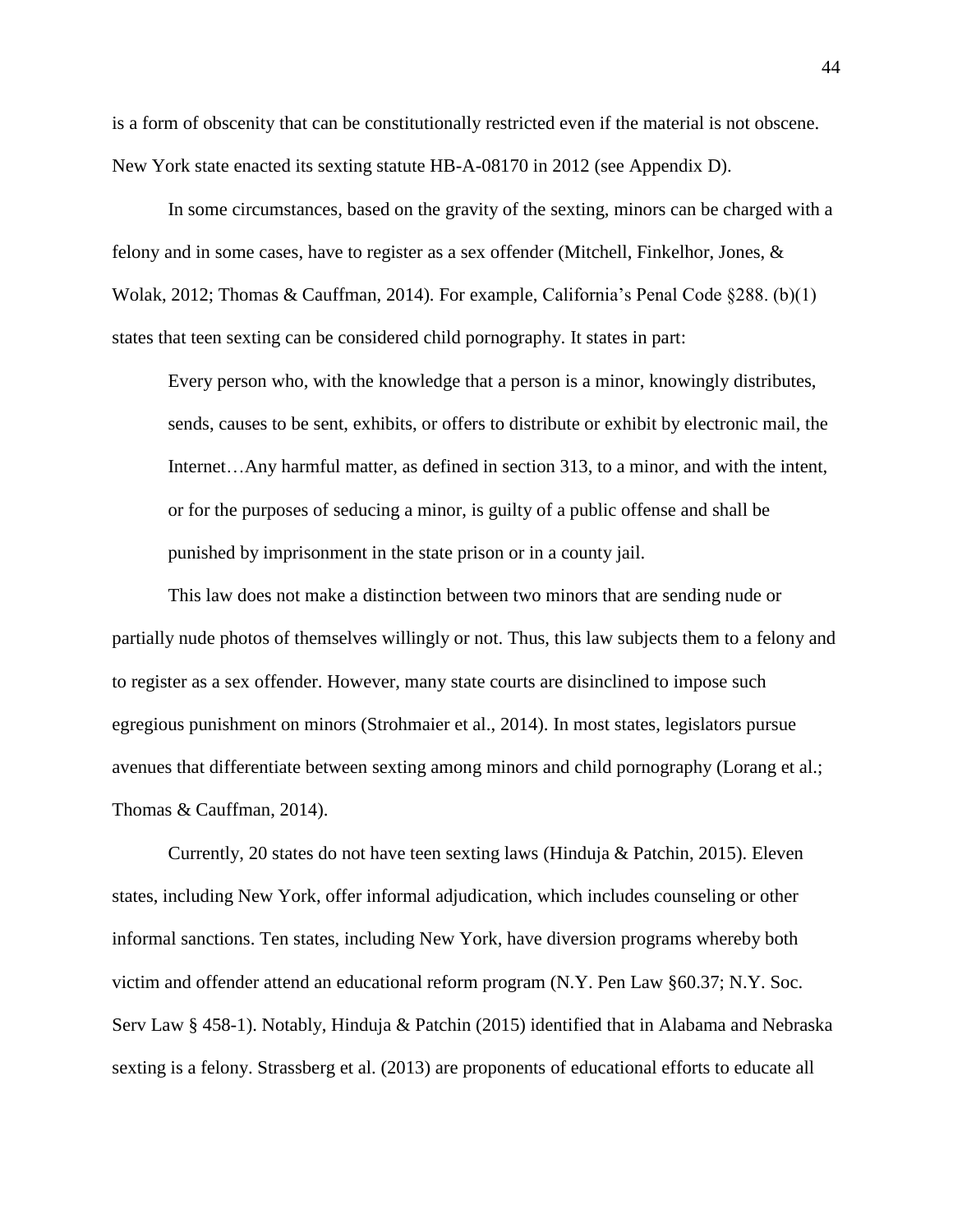parties involved not only under mandate but also in the classroom. Strohmaier et al. (2014) concluded many students are unaware of the legal consequences of sexting.

School administrators from Smithtown School located in Long Island, New York are facing criticism for violating the Due Process Clause of the Fourteenth Amendment. In November of 2015, the police made two felony arrests involving two 14-year-old boys. *The Associated Press* (AP) reported that one boy knowingly recorded a video of the other boy engaged in a sex act with a girl off school grounds. The charges include disseminating indecent material to minors (Class D felony), and promoting a sexual performance by a child (Class D felony) and 3<sup>rd</sup> Degree misdemeanor sexual abuse. The video was disseminated to upwards of 20 other students, all of which were suspended for watching the video or forwarding it.

A key issue, in this case, is whether or not school officials acted in accordance with various laws. Many parents and New York States Civil Liberties Union (NYSCLU) are accusing the school of conducting illegal cell phone searches. Additionally, school officials are being accused of having been inconsistent in punishing the students involved (AP, 2015). It is doubtful that the felony charges will remain and the boys will most likely be sent to New York's diversion program.

In the absence of a federal law that addresses sexting directly, many states and school officials look at sexting as child pornography under 18 U.S.C. §§ 2252- 2252A (Didier-Mince, 2017; Strohmaier et al., 2014). Additionally, schools, as well as legislators, have to develop a policy to address this new phenomenon that only exists due to technology. Furthermore, they both need to be cognizant of the intent of the crime between two minors and a minor and an adult as to the seriousness of the crime under 18 U.S.C. §§ 2252- 2252A.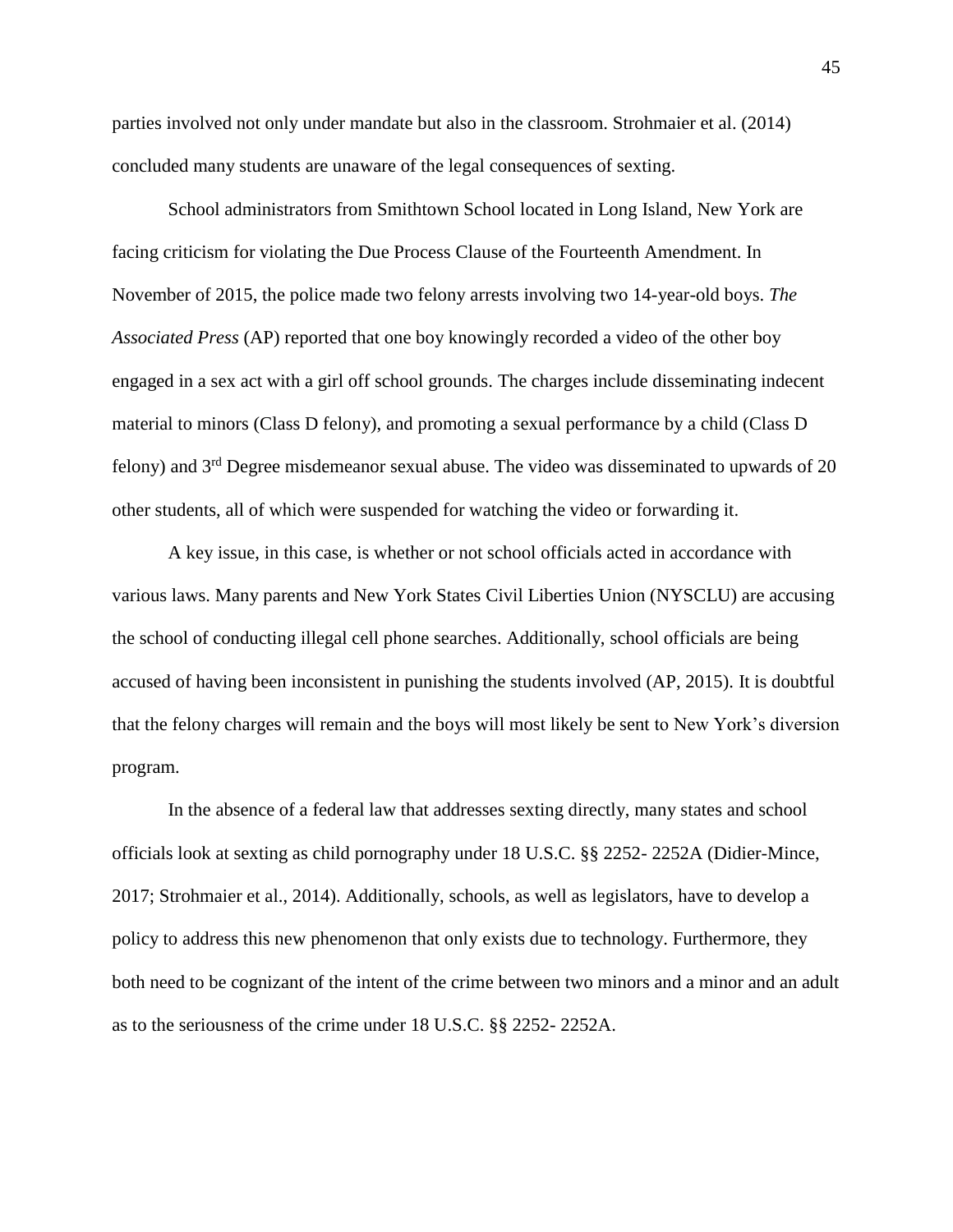*In re CS, 2012 Pa. Dist. & Cnty. Dec. LEXIS 403 (Pa. Cnty Ct. 2012)* illustrated the point that state statutes are sometimes unconstitutionally vague. CS received a text message recording of a consensual sex act between two students aged 16 and 17 and disseminated them to her friends. Those that received the file then distributed it to others.

The trial court dismissed the case associated with the sexual abuse of children statute (18 Pa. C.S. §6312) levied against CS. The court reasoned that because Pennsylvania's child pornography laws as applied to minors' sexting fails to provide a teenager of ordinary intelligence fair notice of what is prohibited. In other words, a teenager of ordinary intelligence would know possession of child pornography is illegal.

The Third Circuit Court of Appeals affirmed, dismissing the charges because it found the statute was "void for vagueness" (Lorang et al., 2016; Pasqualini, 2013). However, in the same year 2012, the Sixth Circuit Court of Appeals in Ohio ruled that the statutes were not unconstitutionally vague when applied to juveniles. *In re JP, 2012-Ohio-1451, 2012 Ohio App. LEXIS 1298 (Ohio Ct. App., 2012)* the court reasoned that the statute applied equitably to adults and minors. In this case, a 13-year-old female sent a nude photo of herself to a juvenile male. She entered a no-contest plea. She received a 30-day suspended detention, 16 hours of community service, ordered to attend mandatory educational programs on the consequences of sexting, write an essay, and she could not use a cell phone for six months *(*Lorang et al., 2016).

The two cases mentioned above illustrate the court's hesitancy to impose harsh sentencing. They also point out the difficulty in either crafting policy or using statutes that were designed in a different era and applying them to the 21<sup>st</sup> century. Laws and policies in and of themselves as mentioned earlier can only do so much. Teachers, counselors, and administrators must be educated and made aware that teens can suffer significant psychological harm resulting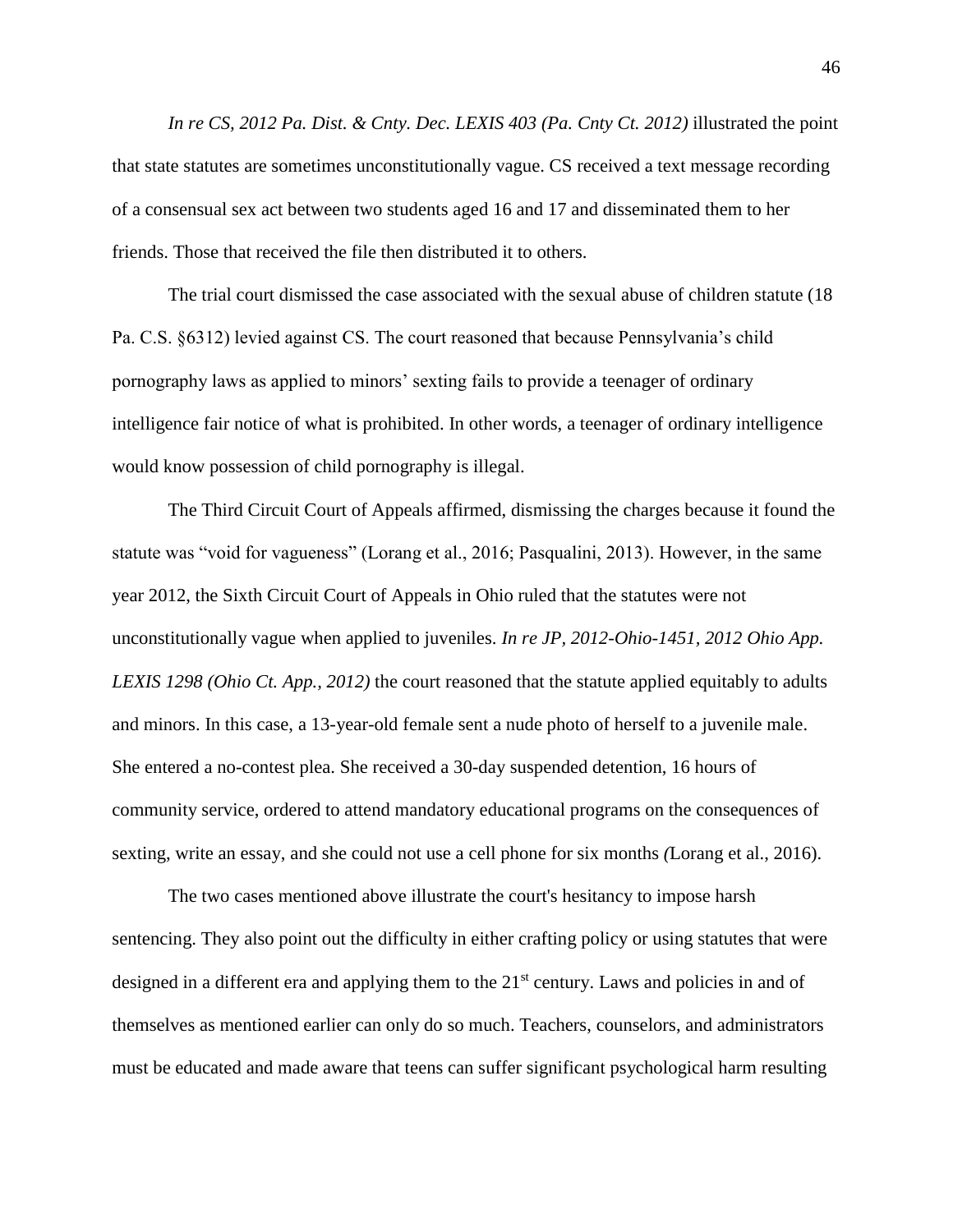from sexting (Benotsch et al., 2013; Strassberg et al., 2013). For example, in 2008 Jessica Logan hanged herself after sending nude pictures of herself to her then-boyfriend who disseminated them to classmates after they broke up. Sycamore High School in Ohio failed to take adequate steps to prevent the bullying that ensued (Wells, 2012).

The students did not receive criminal charges. However, civil charges were brought forward against the school, the ex-boyfriend, the school resource officer, and the students involved in distributing the photos by Jessica's parents *(*Lorang et al., 2016). The students involved settled out of court. The court granted the resource officer qualified immunity. The Court for the Southern District of Ohio, Western Division, ruled that the school also had qualified immunity on the claim of negligent infliction of emotional distress. The case is moving forward against the school for violations of Title IX (Lorang et al., 2016).

## **Cyberstalking**

Another issue facing schools is cyberstalking. Students may not consider the legal consequences of their behavior and may not be fully cognizant of the punishment associated with their actions (Marcum et al., 2014). Policies such as DASA could be instrumental in teaching students that there are consequences for their actions. Marcum et al., (2014); Finn (2001), found that adolescents are prone to the behaviors of a cyberstalker as well as being victimized.

At present, there is not a universally accepted definition of cyberstalking. However, there is an agreement in the literature that identifies the behavior to include technology to stalk or harass someone aggressively over time (Bocij & McFarlane, 2003; Finn, 2004; Navarro, et al., 2016; Nobles et al., 2014).

Many behaviors define cyberstalking that do not encompass traditional stalking that students may not be aware. Physical stalking is characterized as the following of someone to the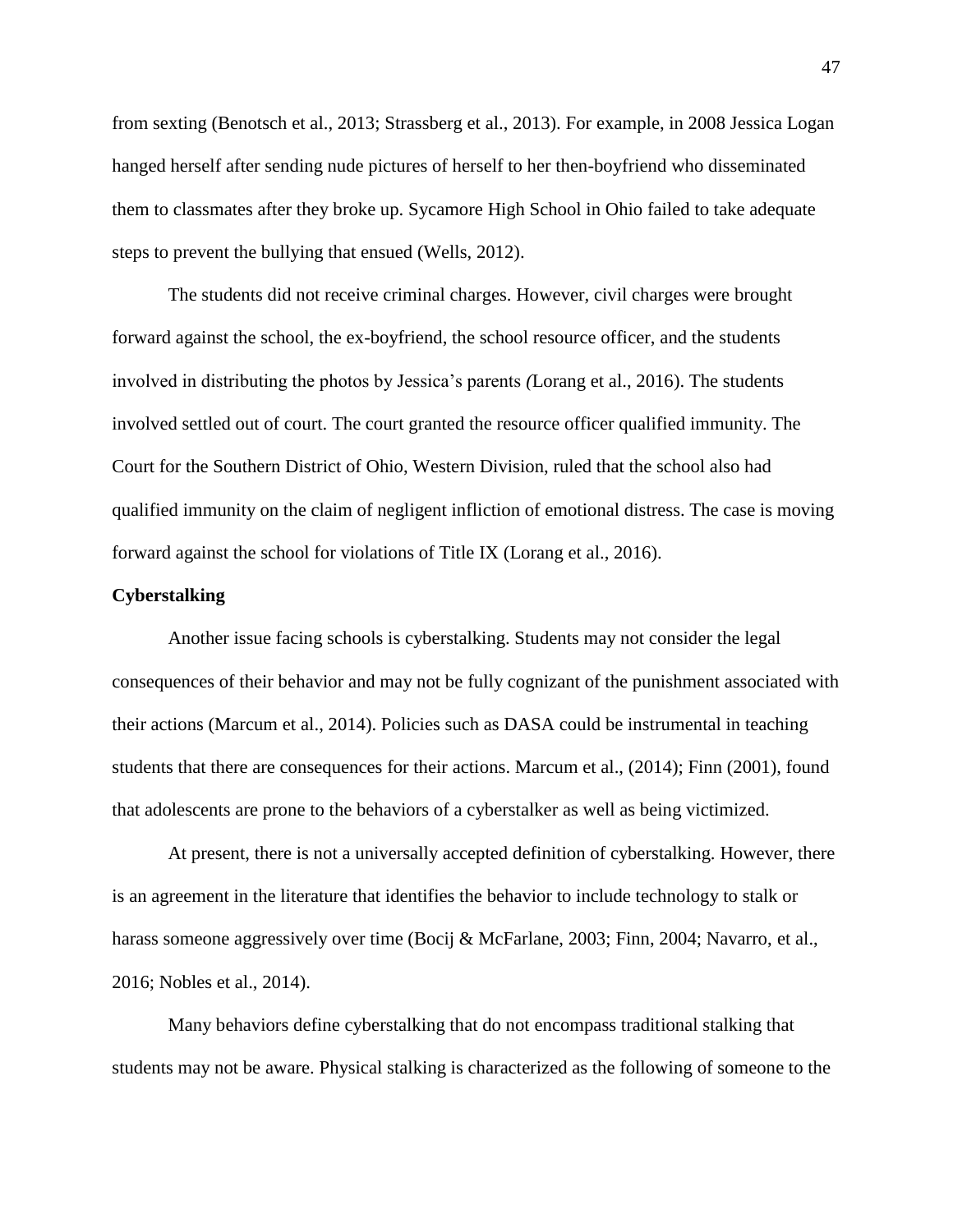point that the target gets "creeped out" and law enforcement can easily get involved to put a stop to the harassing behavior. However, as most activities on the Internet are largely anonymous, cyberstalkers are emboldened. Hazelwood and Koon-Magnin, (2013) noted that victims of cyberstalking experience fear, terror, anxiety, intimidation, and loss of a sense of control largely because they cannot identify the stalker.

Marcum et al., (2016) posited that cyberstalking consists of the stalker using personal information about the victim for the purpose of intimidation. The behavior also extends to sending vast amounts of unsolicited emails or instant messages that are antagonistic. The cyberstalker may also impersonate the victim in cyberspace on other social network forums. Additionally, the stalker may send misinformation or hostile material and trick other users into cyber harassing the victim (Finn, 2004; Goodno, 2007; Hazelwood & Koon-Magnin, 2013; Sheridan & Grant, 2007). Moreover, Mcgrath & Casey, (2002) observed that the possibility exists that the online cyberstalking may transcend into the physical world.

Empirical research on cyberstalking is sparse (Navarro et al., 2016; Nobles et al., 2012; Sheridan & Grant, 2007). Legal scholars have done much of the research in this area, and they publish them in law reviews (Hazelwood & Koon-Magnin, 2013). However, social scientists are beginning to look at aspects of cyberstalking. Navarro et al., (2016) in a study of 1,669 high school students with a 98.8 percent response rate is most impressive and current. They observed that those students who partake in cyberstalking have a higher IQ and are more knowledgeable in hacking and obfuscating their location. Additionally, Navarro et al., (2016) drew a relationship between Internet addiction (IA) and cyberstalking. IA is beyond the scope of this research; however, it is worth discussing to some degree to better understand the dynamics of cyberstalking.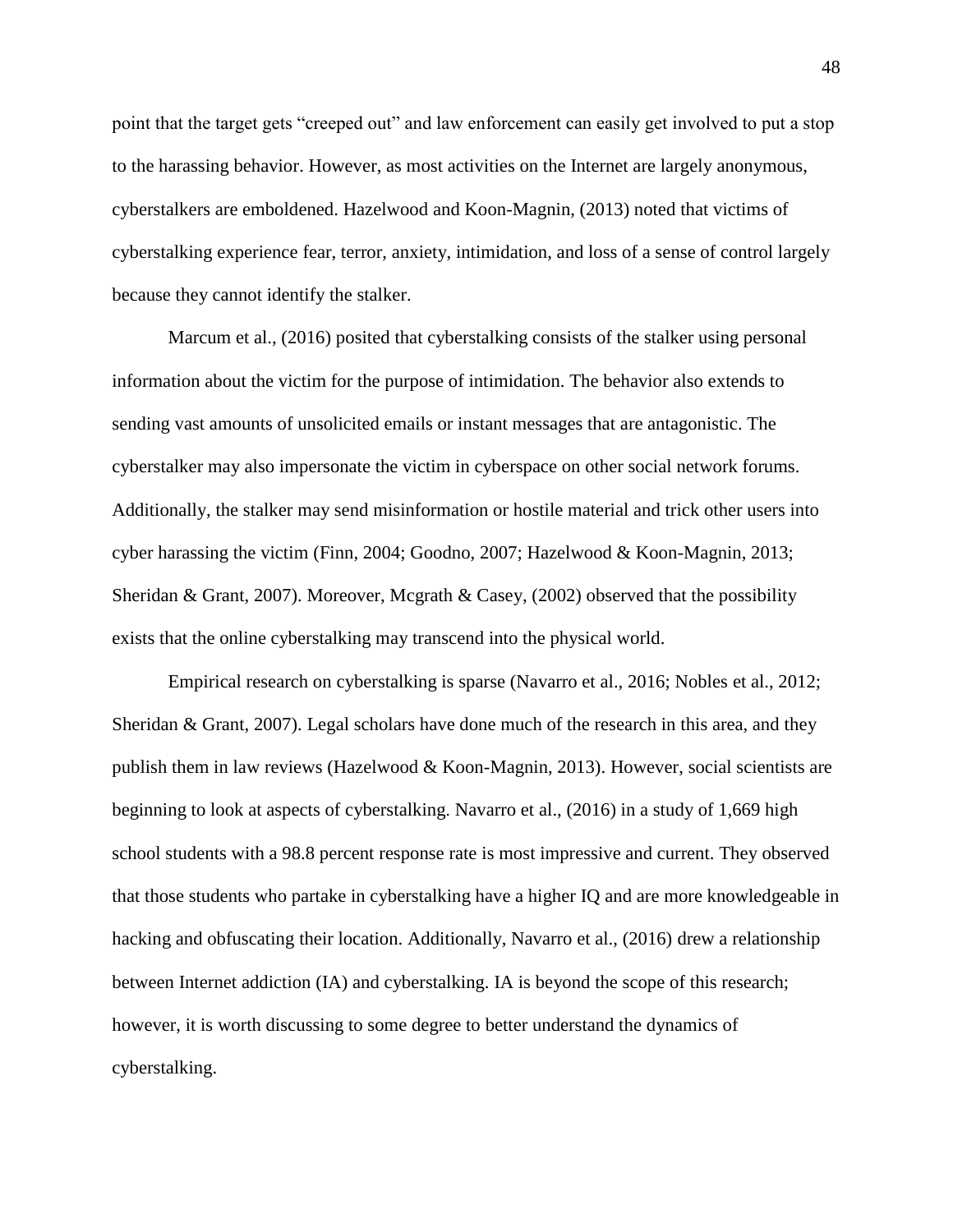The working definition of IA is the over engagement on the Internet or electronic devices to the detriment of family, work, relationships, and obligations leading to impairment and distress (Hazelwood & Koon-Magnin, 2013; Navarro et al., 2016; Shaw & Black, 2008). Additionally, Navarro et al., (2016), and Zepeda et al., (2016) agreed that students with low selfesteem are more likely to partake in cyberstalking. As a student's self-esteem declines they are more likely to associate with groups exhibiting antisocial behaviors (Bocij & McFarlane, 2003)

### **New York State Law**

New York State Penal Code §§120.45, 120.50, 120.55, and 120.60 defined the crime of cyberstalking. In New York State, the stalking law considers the state of mind of the stalking victim and the reasonable fear that the stalker's actions are likely to cause the victim. For example, the stalker does not have to have the intent to cause fear nor does the victim need to experience actual fear. What constitutes fear is measured by how a reasonable person would respond to the behaviors exhibited by the cyberstalker (NYS Office of The Prevention of Domestic Violence, 2016).

#### **Summary**

Teen suicide brought on by cyberharassment is a tragedy and certainly brings to light the seriousness of cyberharassment. Chapter 2 discussed the three central components of cyberharassment, cyberstalking, and sexting. It also outlined several court cases that illustrate some of the difficulties both school officials and the courts face when adjudicating cyberharassment incidents. Although bullying is bullying, the virtual and often anonymous world of cyber space has presented significant challenges for these governing bodies.

Chapter 3 will outline the methodology for this research and will look at one central New York school to determine how teachers perceive DASA. Civility in schools has always been first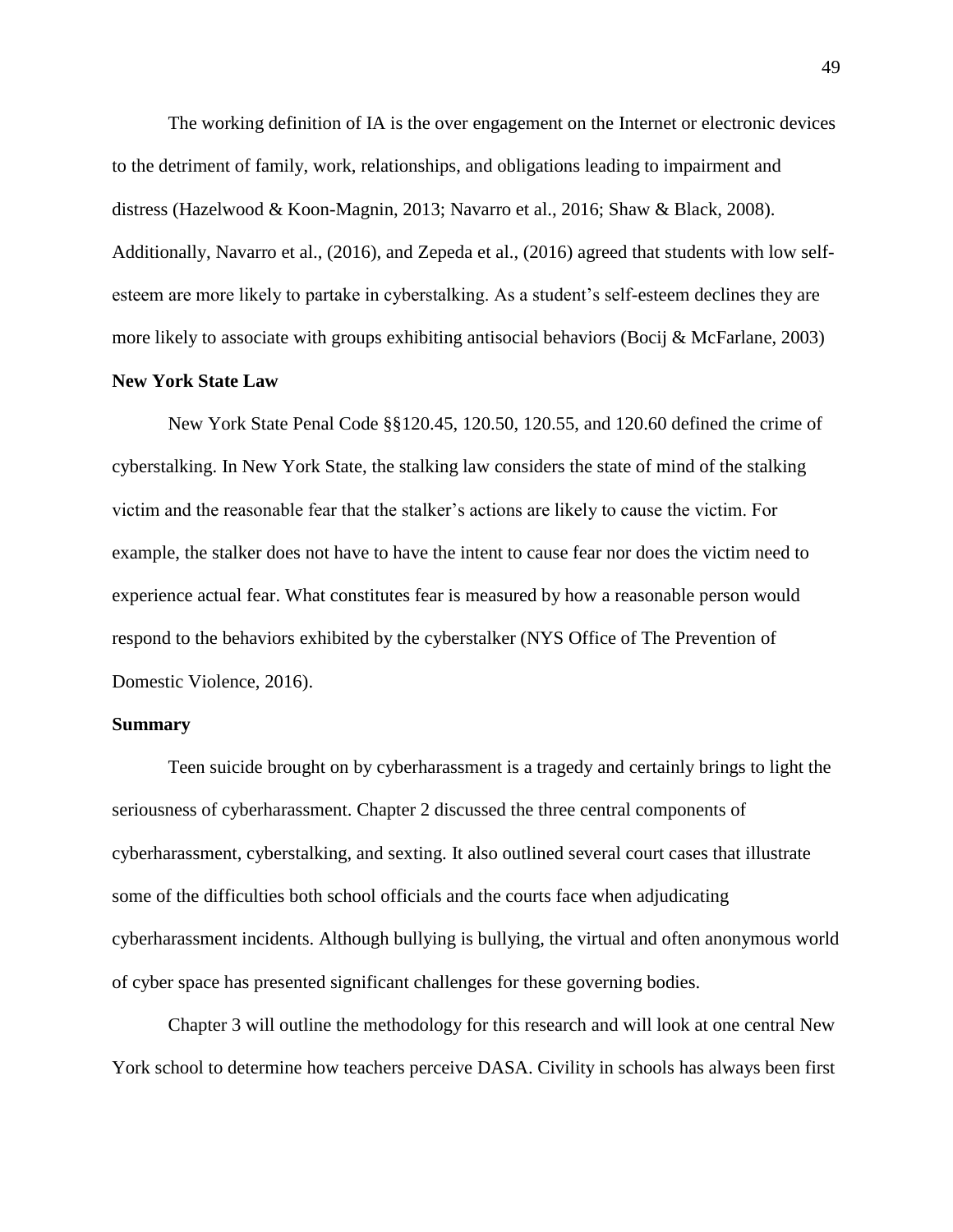and foremost the goal of school administrators. Policies such as DASA are necessary to ensure the attainment of that goal.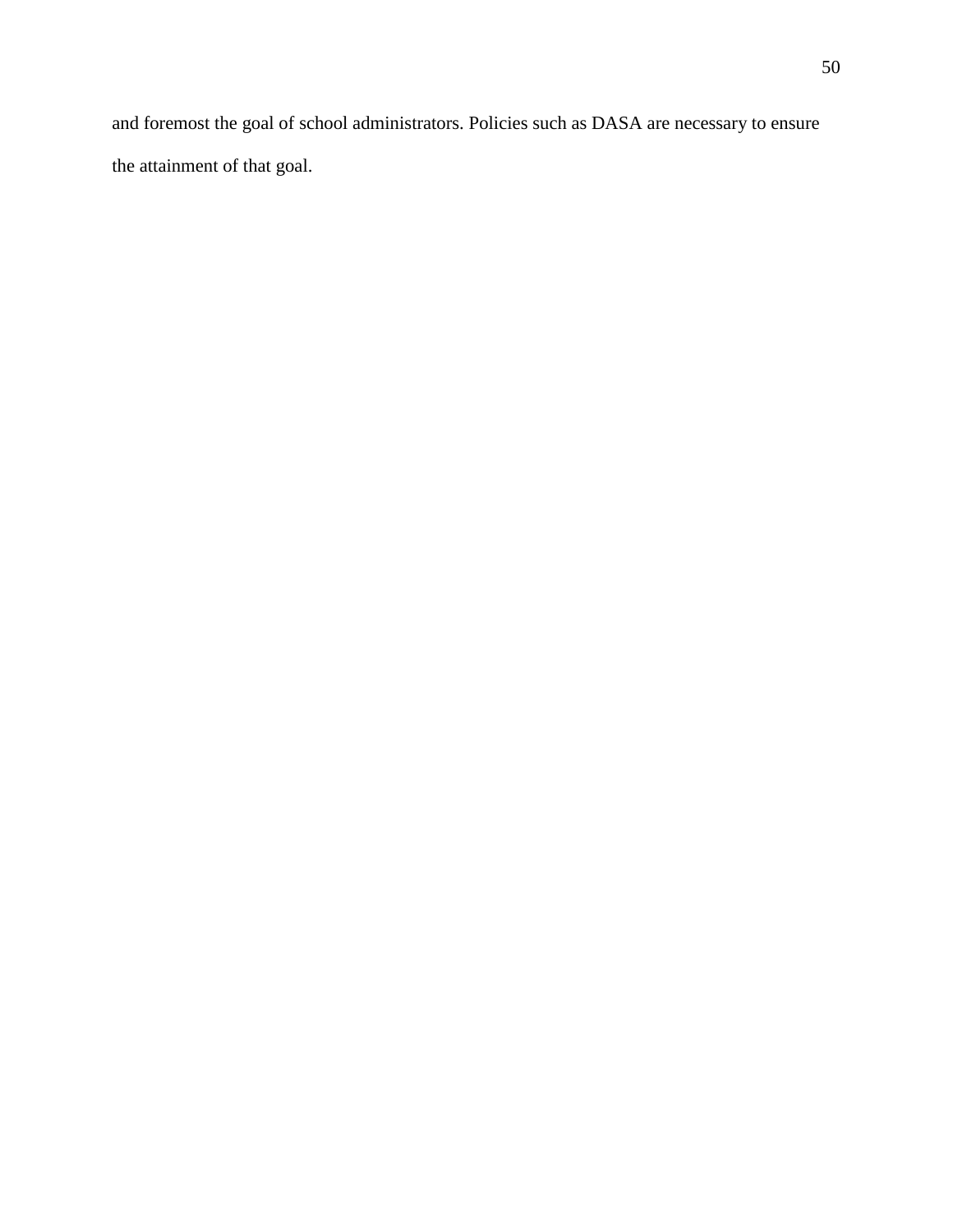#### **Chapter 3: Research Methodology**

The purpose of this quantitative study was to survey teacher's perceptions at one public middle school located in upstate New York, of the intervention of Dignity for All Students Act (DASA) regarding the climate of civility in the classroom. Specifically, the intent of this dissertation was to explore the teachers perception of the efficacy of the intervention put into place in 2012 by Governor David Paterson to address cyberharassment and to cultivate civility in the classroom.

This chapter shows how this quantitative study was implemented, including a detailed account of the methodology used to gather results. It also contains the positionality statement, population selection, procedures for recruitment, and instrumentation. The data plan used in this study is explained and addresses the methods used in analysis. Issues specific to reliability and ethical concerns are also discussed.

## **Research Methodology and Rationale**

This research involved non-experimental quantitative methodologies. A survey is a nonexperimental, descriptive research method and is best suited to collect viewpoints of respondents (Babbie, 1990). The non-experimental design was utilized because the researcher had no intent to manipulate any of the variables or subjects, as that is the objective of experimental quantitative methods (Muijs, 2011). Quantitative methods used to study the relationship between variables express variable relationships through statistical analysis (Grand Canyon University [GCU], n.d.; Patten, 2014).

Creswell (2014) notes that the positivist worldview is best suited for quantitative research. The knowledge obtained is based on measurement of the objective reality that exists "out there" in the real world. The absolute truth of knowledge regarding human behavior may never be fully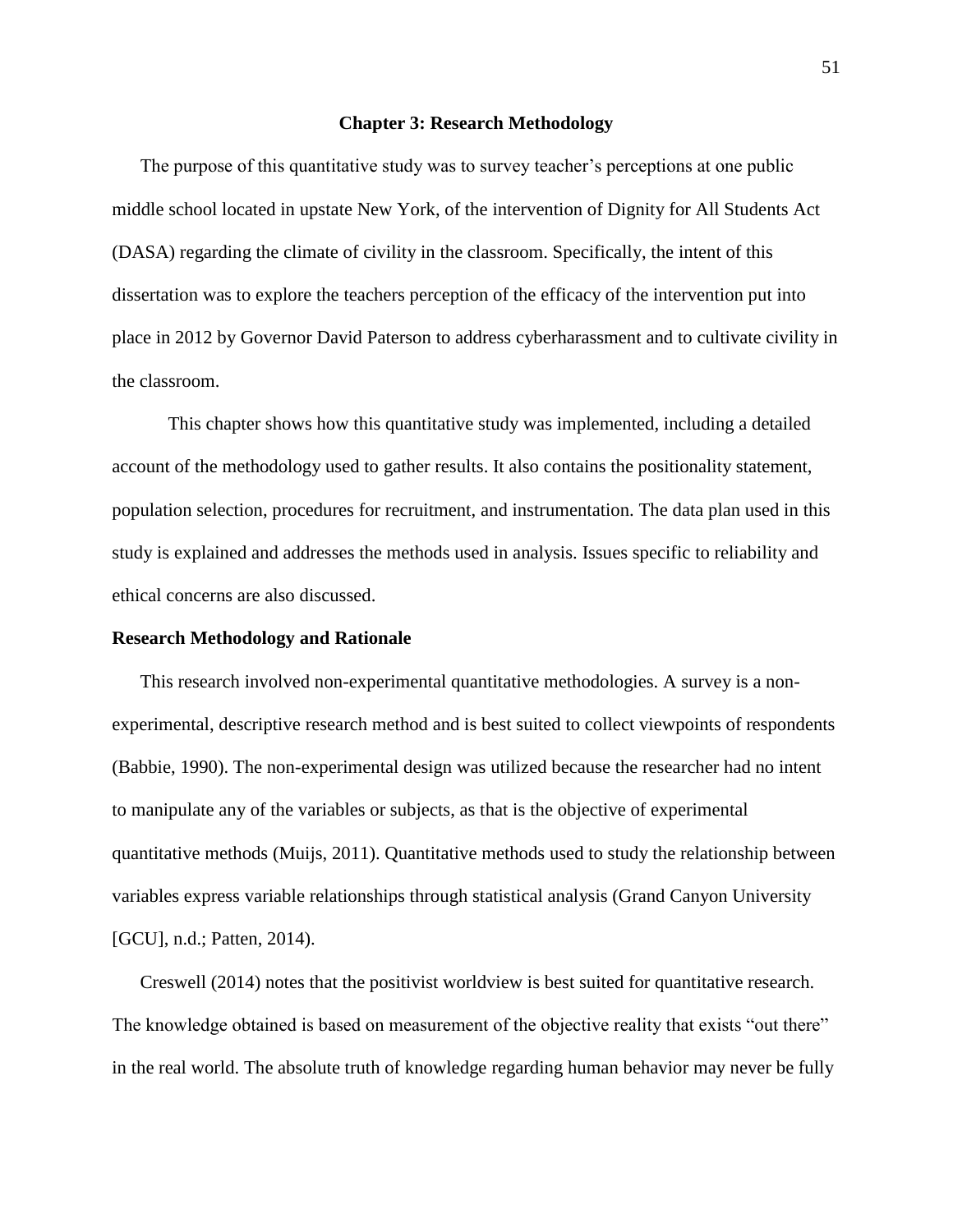understood. It is essential to create an objective survey instrument that provides a numeric measure of observed behaviors of students by school administrators (Creswell, 2014). This deterministic philosophy will help identify how a culture of civility is being implemented and the effects or outcomes it has on students (Creswell, 2014).

By quantitatively examining the association between the variables obtained from the survey, correlations can then be made as to the degree and direction of those variables. The correlation coefficient (degree) refers to the association between the variables, whereas the direction refers to a positive (+) or negative (-) relationship between variables. Correlations closer to -1 or to 1 will have the strongest relationship, while those approaching zero will indicate no relationship. Primarily the relationship between teachers perception of DASA, the behaviors they see in their day-to-day interaction with students, and their opinion on the impact of DASA.

While the correlational design is an appropriate method for interpreting quantitative data, it does have its limitations. One principal objective of quantitative research is determining what causes what, what is the cause, and what is the effect (Muijs, 2011). In applying correlational design, the researcher must be cognizant that while a relationship between variables can be established, results must be carefully interpreted. The fact that two variables are related to one another does not mean that one causes the other; "surveys do not allow the researcher to control the environment and are therefore less suited to answering questions of causality than experimental designs" (Muijs 2011, p. 39).

#### **Positionality Statement**

As a 20 year veteran of the military I have come to realize, if I am not in charge, I have little influence over the day-to-day operation of the workplace. It is this cultural experience that I feel shapes my research decisions and my approach. For example, I was a ship's navigator, a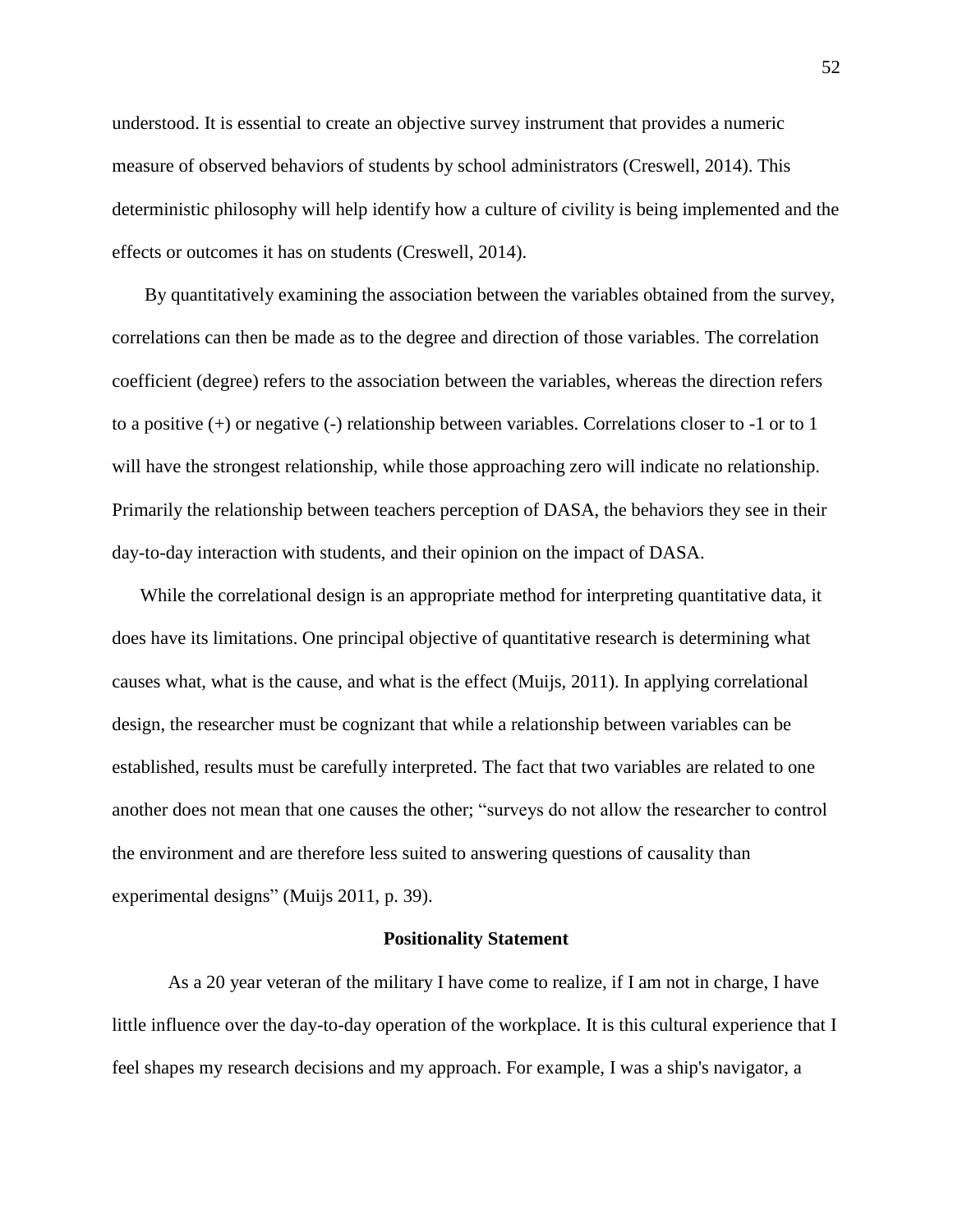consultant if you will. All I could do is plot the best course for the ship and offer advice, but ultimately the decision was the captains. All I could do was counsel.

I grew up in the 1960s, and aside from a few name calling incidents, I was not aware of any bullying, and the classroom was well disciplined. The 1960's was culturally different, schools could punish a student, and for the teacher to call one's parents was a big deal. I understand and am aware of being youthful in those days, but I lack the understanding of what it is like to be a young student today and how the school environment has changed. I want to know more about how teachers see the classroom and the behaviors of young students today.

As an outsider, I try to strike a balance between my interests and my research participants. By this I mean to say, I want to know what harassing behaviors in which students partake. Teachers and administrators who witness disparaging behaviors among students may find themselves desensitized to the behavior and therefore may not fully understand what is happening. Additionally, I am not among the age demographic I am studying nor are my survey participants. What they label as disparaging behavior may not be a label a student would assign.

Most schools are anything but homogeneous. They have diversity not only in race, gender, and class, but religion, gender identity, and disability. Scholarship has brought these issues to the forefront as leading reasons students engage in harassing behaviors. I see institutions such as schools, as the last bastion of society's ethical core.

#### **Population Selection**

The Upstate New York school district has 10 elementary schools, two middle schools and one high school. The school district Superintendent determined the public middle school used in this study based on factors unbeknownst to the researcher. It was agreed that no identifiable demographics would be asked of the teachers. Since the school's population was small it would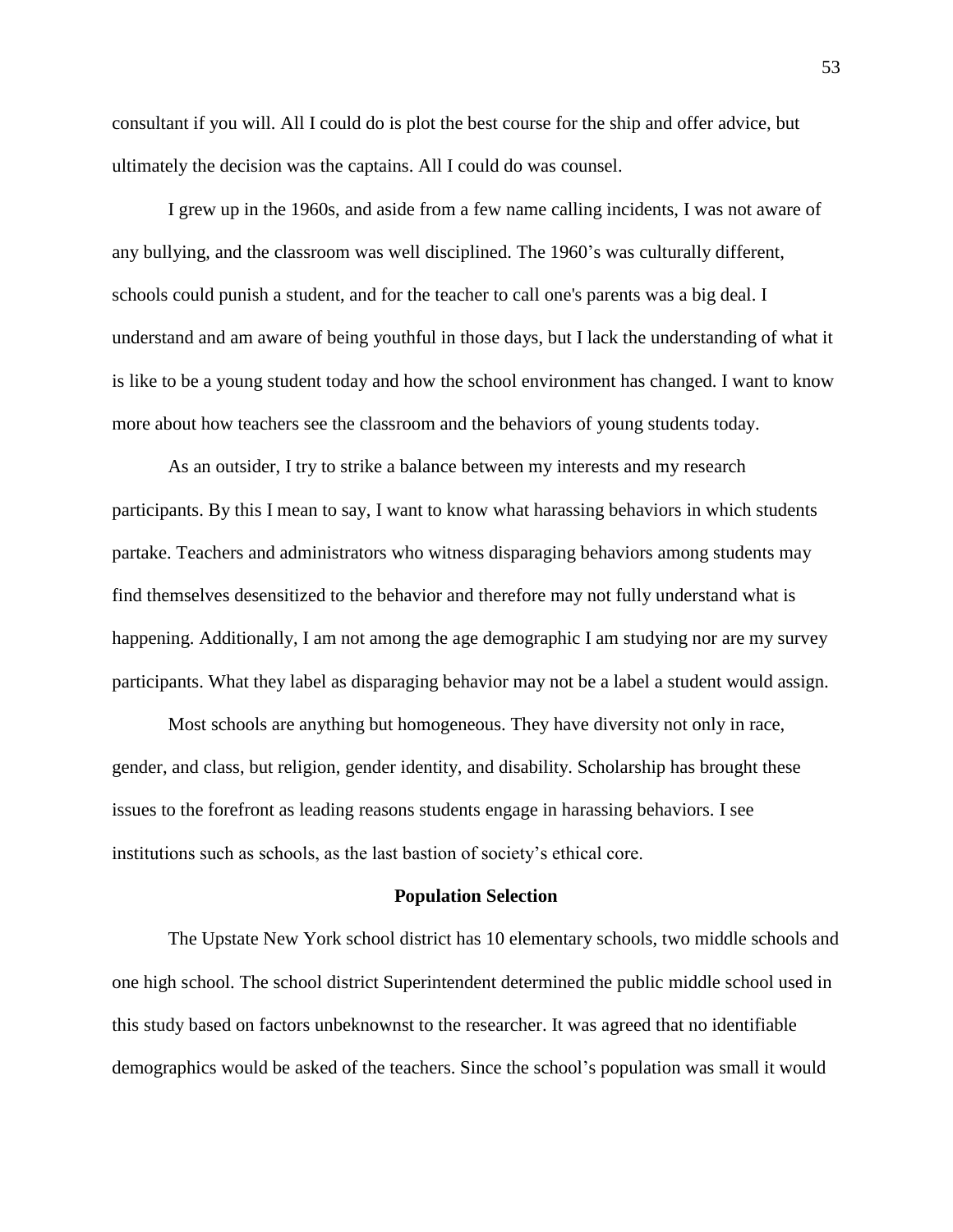be easy to identify someone by age, race, gender, department, or a combination of these factors. The school accommodates grades 7-8 and has a student population of approximately 700. The school has a student-teacher ratio of 13 to 1. Additionally, the school receives an in-house "A" for diversity and for having a positive school culture based on prior survey data from parents. Of those students, 79 percent receive free or reduced lunch, and 1.6 percent of the teaching staff are in their first or second year of teaching (school official, personal communication, February 20, 2018).

### **Procedures for Recruitment and Participation**

Once approval from the Northeastern University Institutional Review Board (IRB) was granted, an email was sent to the middle school principal to coordinate the timing of the administration of the survey. The respondents for this study are public school teachers assigned to one school, and each received a consent letter (see Appendix E). Teachers and school officials who are constantly in a school environment and around students are fundamentally well suited for this research (Miles, Huberman,  $\&$  Saladana (2014).

The paper survey was distributed to 47 teachers at a specific school to ascertain their perception on the efficacy of DASA. The survey has long been an epidemiological mode of choice for collecting data (Hohwü et al., 2013). Survey research is effective for studying a myriad of social research inquiries (Bachman & Schutt, 2015; Colorado State University [CSU], 2016; Linner, 2014).

Teachers were invited to participate in the survey between February 27, 2018 and March 13, 2018. As part of the survey data analysis, the surveys were first coded and then entered into Excel and SPSS for descriptive analysis and Pearson product-moment correlation. The teachers' open-ended responses provided qualitative context to the quantitive analysis response rate.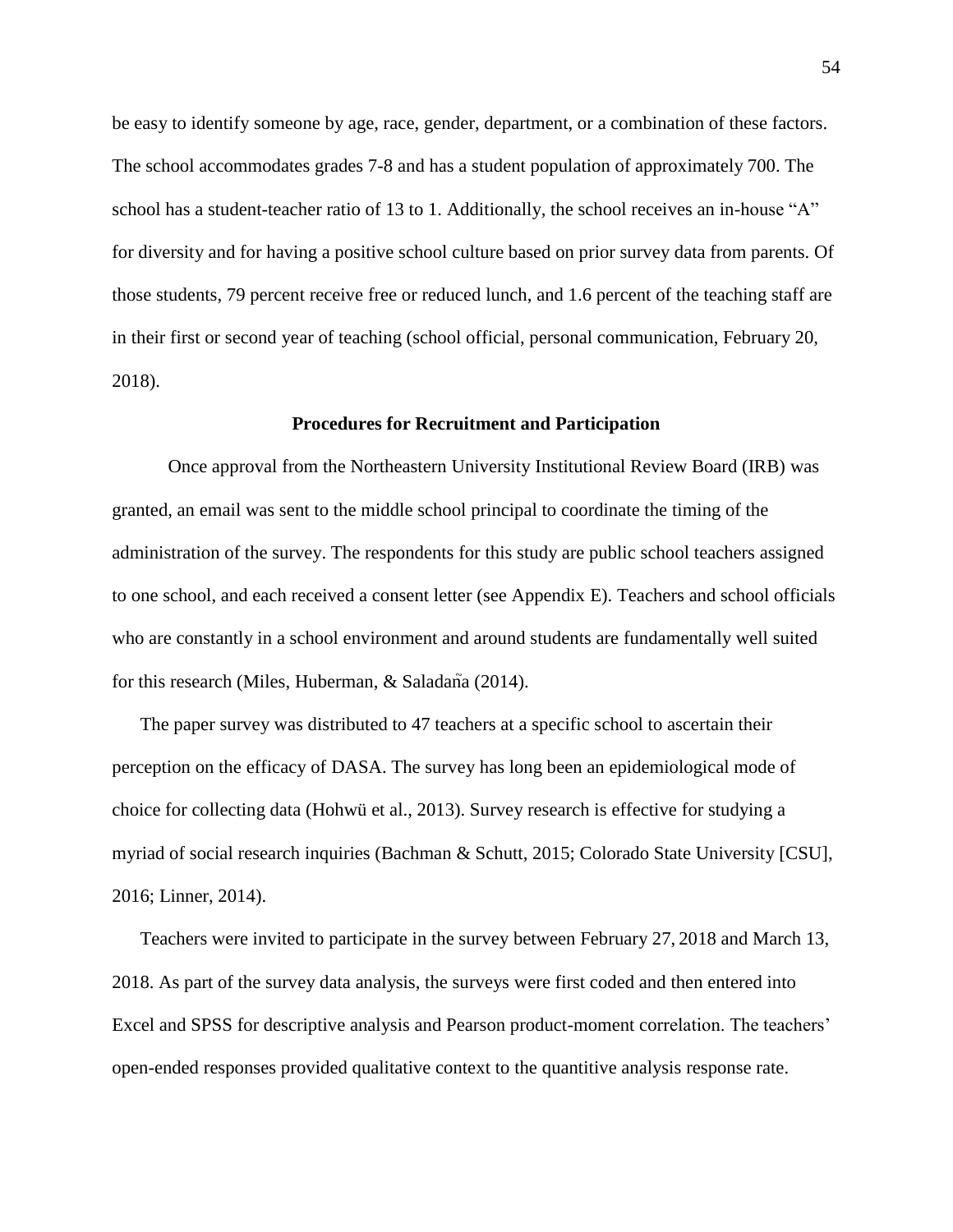All data was either protected under lock and key or password protected on electronic devices. Only persons having official business regarding this study had access to the data. The data will be destroyed upon completion of the study.

## **Instrumentation**

Research that is solely reliant on surveys provides several economic and expedient benefits while still providing useful information. Specific to this study, a cross-sectional survey instrument was developed for this study (see Appendix F). The survey was organized in to three sections that explored the teachers perceptions of DASA, student behaviors, and DASA's impact. The survey was used to explore teachers' perceptions with DASA in their classroom providing only a "snapshot" of views and attitudes during that time frame only (Muijs, 2011). Surveys afford a quantitative description of attitudes or opinions of a population by studying a sample of that population and provides critical feedback about what changes DASA has brought about since its inception (Babbie, 1990; Creswell, 2014; Trochim. 2009).

In addition to the Likert scale and other closed-ended questions, the survey contained a few open-ended items. These questions provided the opportunity for the respondent to express their views further, if so desired. Common themes readily emerged from those responses, thus providing meaningful data for content analysis.

The survey was divided into three sections; the first section dealt with the teacher's perceptions, the second section addressed observed behaviors, and the third section looked at the impact of DASA within the school. For some questions, the 5-point Likert scale was assigned as follows: One (strongly disagree), two (disagree). Three (no opinion), four (agree), and five (strongly agree), (Fink, 2009). Additionally, to address questions on effectiveness, a 5 point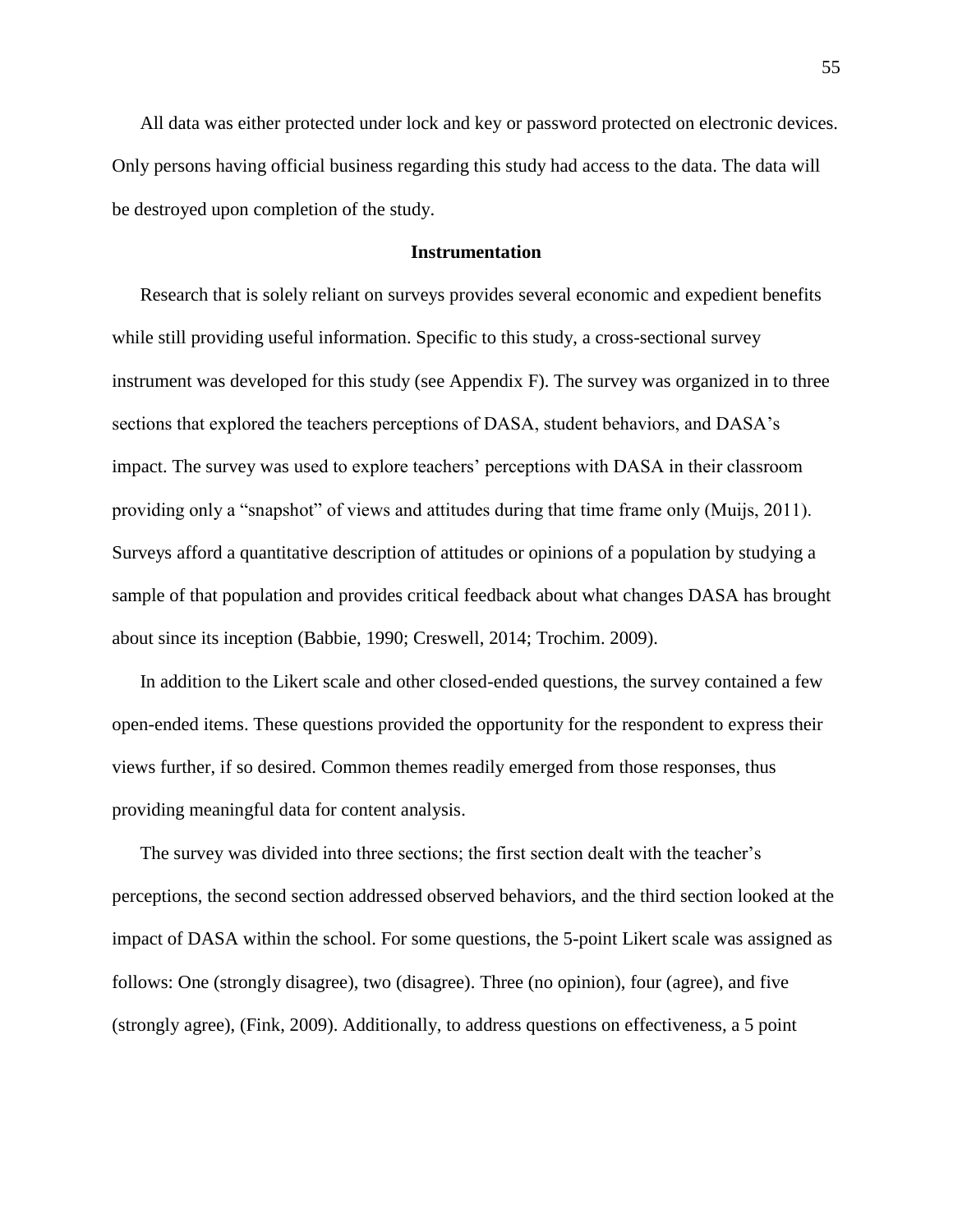Likert scale was used; designated as one (very poor), two (poor), three (average), four (good), and five (excellent). The remaining questions were ordinal or check all that apply.

Despite the benefits of a survey for the collection of data, it has drawbacks. Muijs (2011) posits that a questionnaire limits the ability to gain a deeper understanding of processes and contextual differences because they are limited in their depth of response. Even though surveys are best used to ascertain opinions and perceptions, such as the objective of this study, collecting data on respondents' behavior can be challenging. Self-reports cannot always be reliable. For example, studies conducted by Muijs in 2006 have shown a large difference between teachers' reports of their classroom practice and their actual classroom practice as observed by an outsider.

#### **Data Analysis**

There are approximately 12 departments within the school. Each department head holds a weekly meeting and it was during that time the survey was administered to the teachers in attendance. Once the respondent completed the survey, they placed it in a brown envelope and sealed it. The department head collected the sealed envelopes and brought them to the office for collection. The weekly meeting is an optimum time because when employees are asked to fill out a survey while at work the response rate is near 100 percent (Fowler, 2002).

Once the surveys were returned, the survey was coded. A numerical value of 1 was assigned to low frequency or low disagreement. For example, a numeric value of 1 was assigned to "never" or to "strongly disagree." A value of 5 was assigned to high frequency or high agreement. For example, a 5 was assigned to "always strongly agree." A zero (null) was assigned to "do not know."

The survey data was then entered into Excel and SPSS for descriptive and Pearson Correlation analysis. The data was cleaned by removing the null responses to enable correlation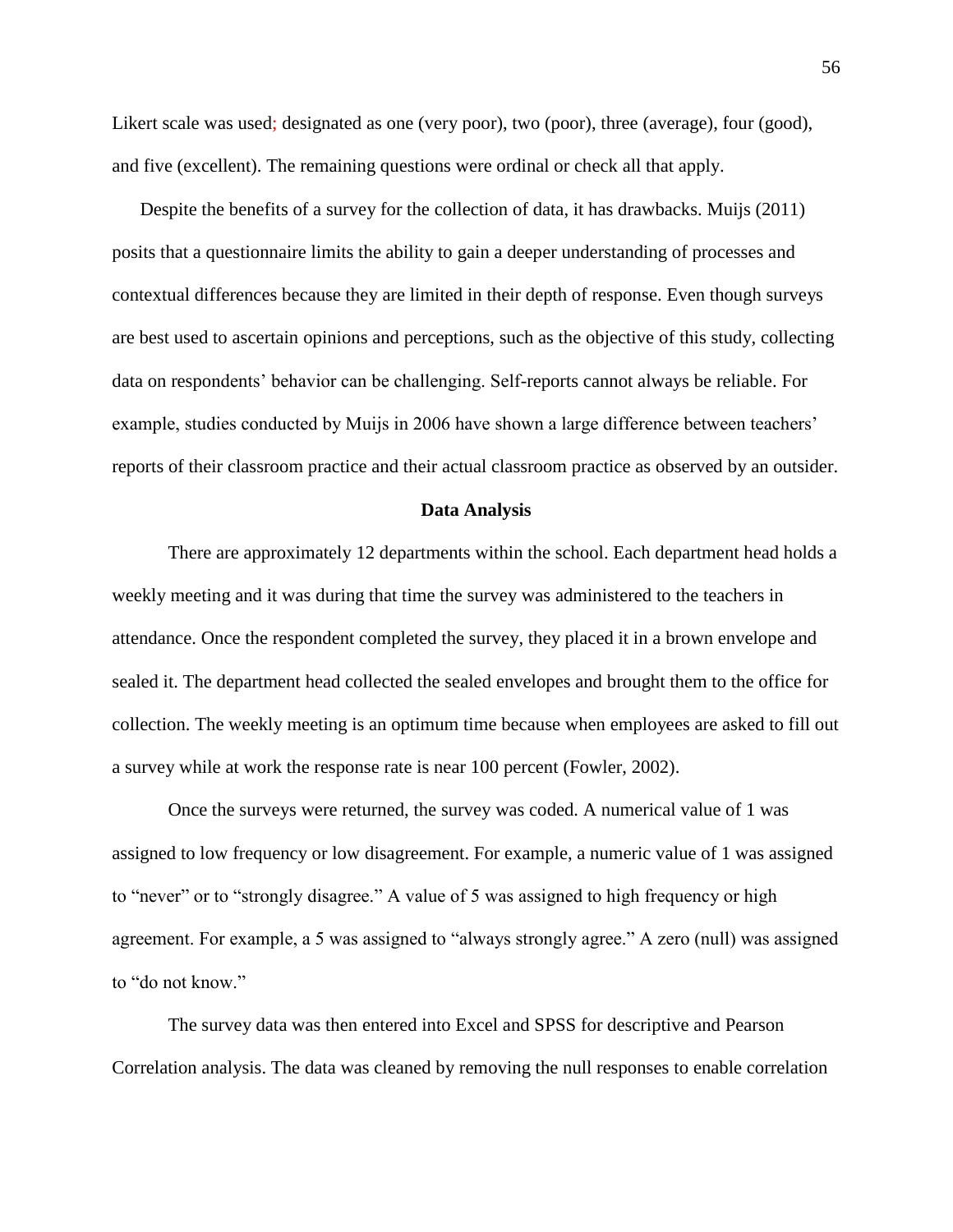calculations, Some questions such as those that asked for a short response, were entered into an Excel spreadsheet for content analysis.

### **Reliability and Threats to Validity**

Assessing the reliability of a measure is essential in establishing validity (Bachman  $\&$ Schutt, 2015). The measure is reliable if the teachers are consistent in answering the questions for this study as they had done so in previous studies about DASA (Bachman & Schutt, 2015).

Perfect validity is not easily obtained (Patten, 2014). It can be difficult to measure civility and culture and capture the full essence of the behaviors (Patten, 2014). The survey instrument contains both closed-ended and open-ended questions that pertain to factors that impede a positive culture; this design helps to assure validity of the research.

Non-response bias is a potential threat in sample-based estimates of population characteristics (Heeringa, West, & Berglund, 2017). Heeringa et al. (2017) note that nonresponse to voluntary surveys is a major obstacle. To ensure a high response rate, the researcher has formed a relationship with the school's principal. Multiple follow-up communications kept the principal informed as to the progress of this research.

The potential threat to generalizability, or the external validity, exists in this quantitative study because of the selection of the population. The results of this research study are confined to the one specific school that was used to gather information. This is not a major factor for the researcher because the study was conducted to determine how teachers perceive the efficacy of the intervention of DASA on the climate of civility in the classroom. The results can be useful to the school and can generate discussion on civility district-wide and act as a case study for district leadership and other researchers.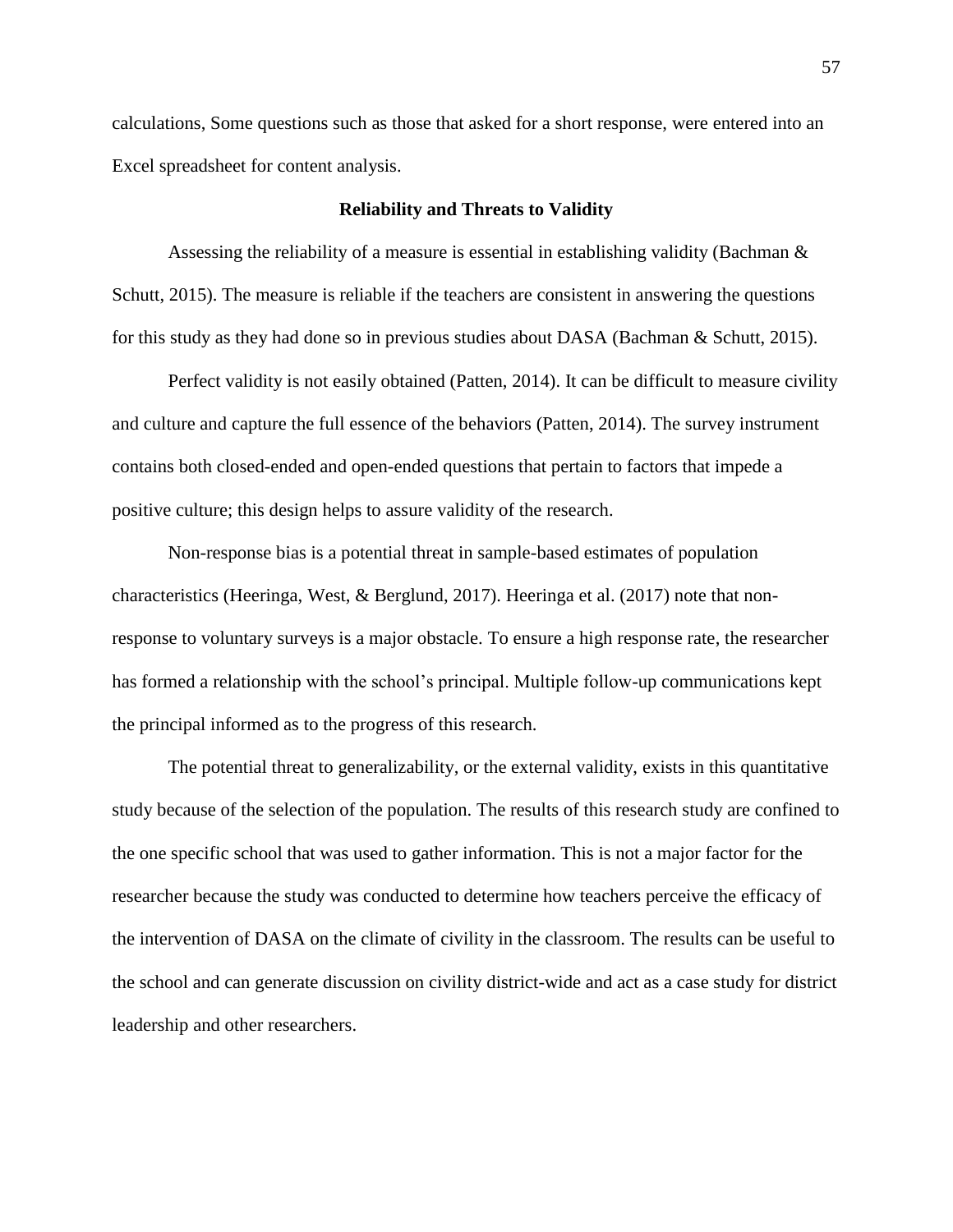## **Ethical Concerns**

The protection of human subjects in research should always be a concern. In keeping with the standards set by Northeastern University Institutional Review Board (IRB), this research does not involve greater than minimal risk to respondents as outlined in 45 CFR 46.102(i). The invitation to participate clearly states that participation is voluntary. Confidentiality refers to the safeguarding of information (Fink, 2009). To maintain confidentiality, the completed surveys will not leave the researchers home. Additionally, all raw and summarized survey data on an electronic device will be password protected. This research is in full compliance with National Institute of Health standards for conducting research that includes human subjects.

## **Conclusion**

Chapter 3 addressed the research methods used for this study. This doctoral dissertation involved non-experimental quantitative methodologies. Correlational design was the method proposed for interpreting the quantitative data. The population selection was determined by the district Superintendent with one public middle school located in Upstate New York with approximately 700 students and a student-teacher ratio of 13-1 being selected.

The chapter addressed the justification for choosing a survey and discussed the format of the instrumentation. The data analysis plan is also described as well as reliability, threats to validity, and ethical concerns, and is in full compliance with Northeastern University's IRB.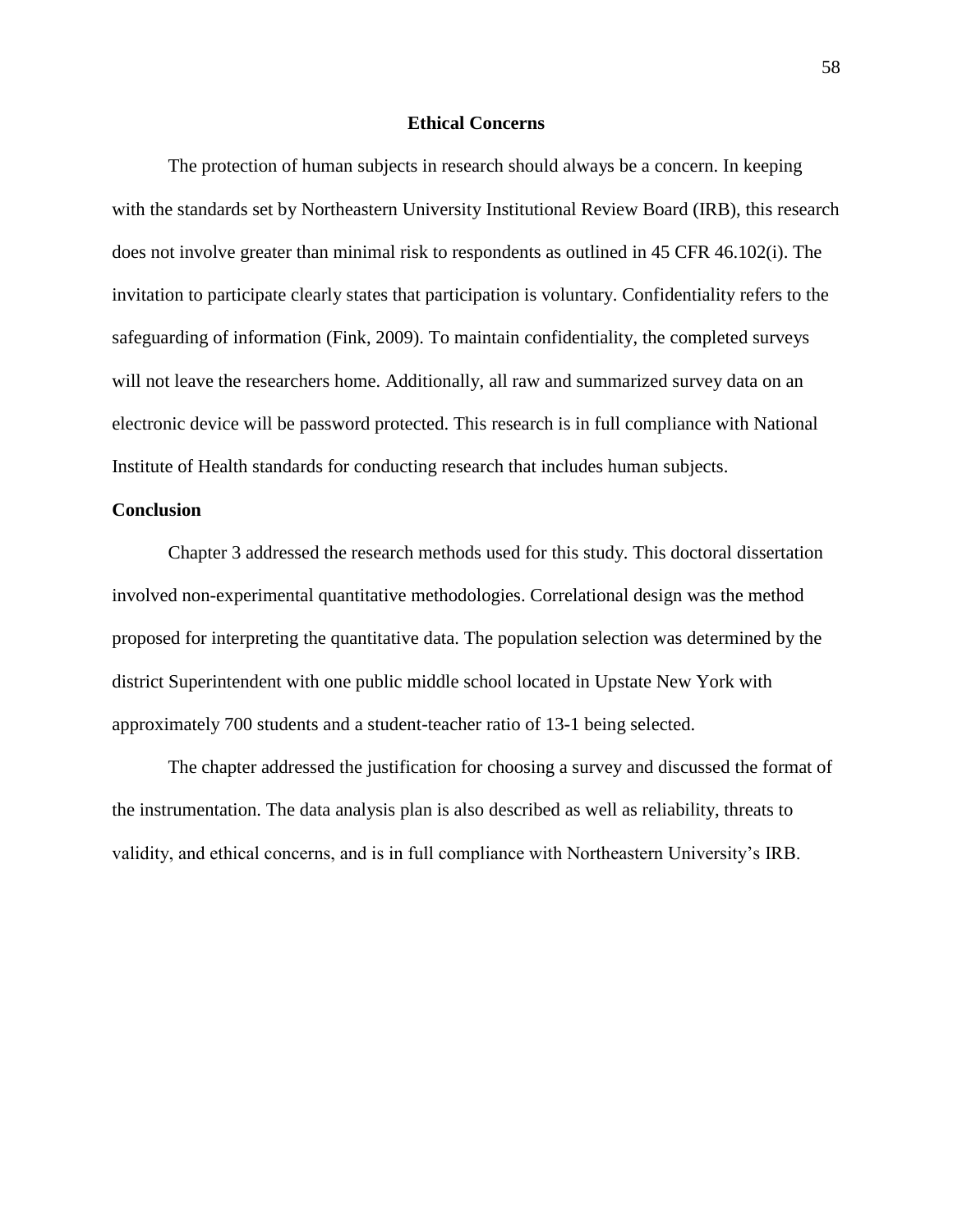#### **Chapter 4: Research Findings**

The purpose of this quantitative study was to survey teacher's perceptions of the intervention of Dignity for All Students Act (DASA) regarding the climate of civility in the classroom at one public middle school located in Upstate New York. This dissertation research explores the teachers perception of the efficacy of the intervention put into place in 2012 by Governor David Paterson to address cyberharassment and to cultivate civility in the classroom using the bioecological model theory put forth by Bronfenbrenner and Morris (1998), specifically, the concept of the proximal process.

This research had three hypothesis and three null hypothesis associated with the research questions:

1. Alternative hypothesis: There is an association between a teacher's experience in teaching and his/her view of cyberharassment being a serious problem.

Null hypothesis: There is not an association between a teacher's experience in teaching and his/her view of cyberharassment being a serious problem.

- 2. Alternative hypothesis: Teachers talk to their students about appropriate online behavior Null hypothesis: Teachers do not talk to their students about appropriate online behavior
- 3. Alternative hypothesis: Teachers perceive DASA as effective in cultivating civility in the classroom.

Null hypothesis: Teachers do not perceive DASA as effective in cultivating civility in the classroom.

The paper survey proved the best instrument for this study. A response rate of 100 percent resulted by those teachers who were in attendance at the weekly meeting who completed and returned a survey. As the literature notes, surveys delivered during work hours or at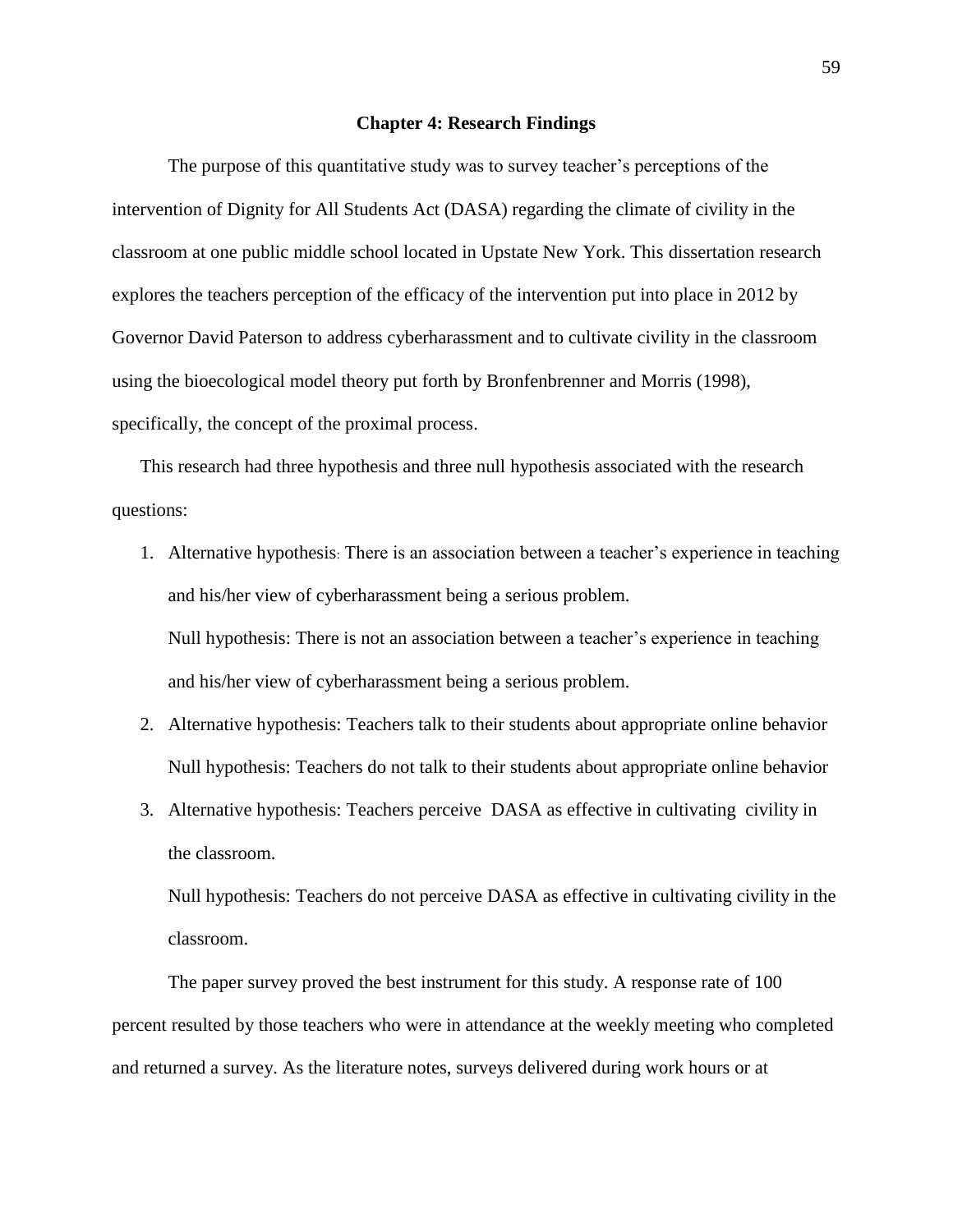meetings are likely to achieve a higher response rate than if delivered at other times or by other means. Overall, those in attendance at the meetings represent a sample size of *n*=47, with an overall population of teachers at the school of *N*=63. This study established a baseline confidence level of 95 percent.

## **Survey Respondents' Demographic Profile**

School officials and the researcher agreed that no identifiable demographics would be asked of the teachers. Since the schools population was small it would be easy to identify someone by age, race, gender, department, or a combination of these factors The demographic data obtained by conducting a content analysis shows that 63.8 percent of survey respondents taught at the school longer than seven years while 25.5 percent of the teachers worked at the school for 2-4 years, and 10.6 percent have worked at the school between 5-7 years (see Table 1).

#### Table 1

## *Descriptive Statistics of Teachers' Tenure at the School*

| Variable                 | Category            |    | Percent |
|--------------------------|---------------------|----|---------|
| <b>Years of Teaching</b> | 2-4 years           |    | 25.5%   |
| $(n=47)$                 | 5-7 years           |    | 10.6%   |
|                          | Longer than 7 years | 30 | 63.8%   |

Tenure at the school is a proxy for experience. The amount of exposure to the school's environment may lead to certain expectations of acceptable behavior. Whereas, someone new to the school may react differently to the behavior of students.

In Table 2, the responses reflect a high degree of teaching experience with some 72.3 percent of the respondents who taught within New York state school's for seven years or longer. The experience of teachers is also represented as 12.8 percent also taught within New York state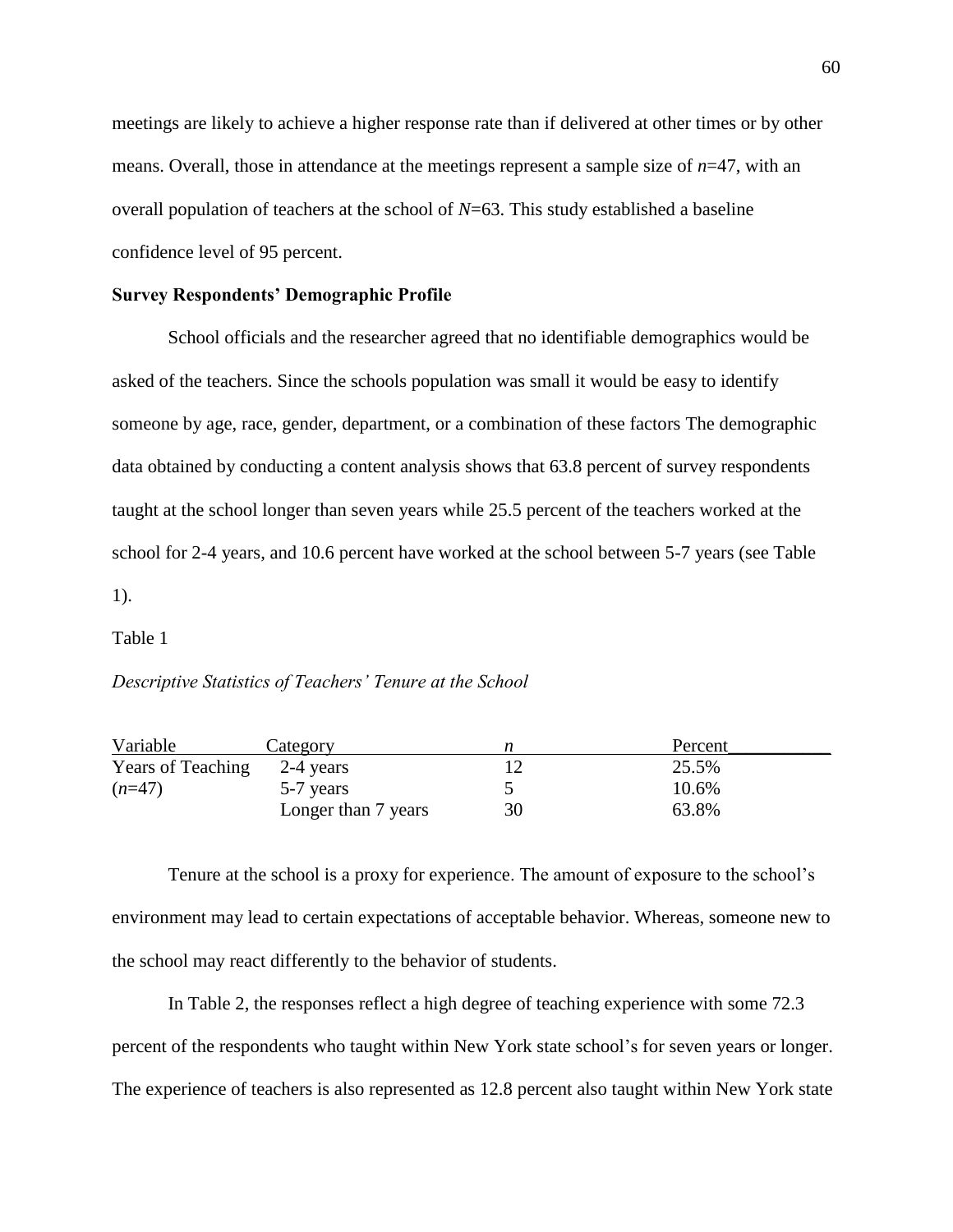for 5-7 years, while only a small group 10.6 percent have a limited experience of teaching at another school of 0-2 years.

## Table 2

*Descriptive Statistics of Teachers' Total Teaching Tenure*

| Variable                 | Category          |    | Percent |
|--------------------------|-------------------|----|---------|
| <b>Years of Teaching</b> | $0-2$ years       |    | 10.6%   |
| $(n=47)$                 | 2-4 years         |    | 4.3%    |
|                          | 5-7 years         |    | 12.8%   |
|                          | More than 7 years | 34 | 72.3%   |

## **Findings**

DASA training for teachers is a mandated annual seminar and they must also know who to report to if they become aware of disparaging behaviors by students. The DASA coordinator is a faculty member within the school who is responsible for investigating complaints of harassment. The analysis revealed that 72.3 percent of the teachers indicated they had received training and 76.6 percent of the respondents knew their DASA coordinator.

To analyze the overall climate of the school, the respondents were asked to give their opinion as to why some students may be targeted by a cyberharasser. A content analysis was conducted and found that approximately 61 percent of the responses indicated social awkwardness was the main reason a student was harassed. Other reasons were the clothes students wear (53.2 percent), physical appearance (50 percent), sexual orientation (29.8 percent), and being sexually active (27.7 percent). Body piercing (4.3 percent) was the least reason for victimization (see Figure 1).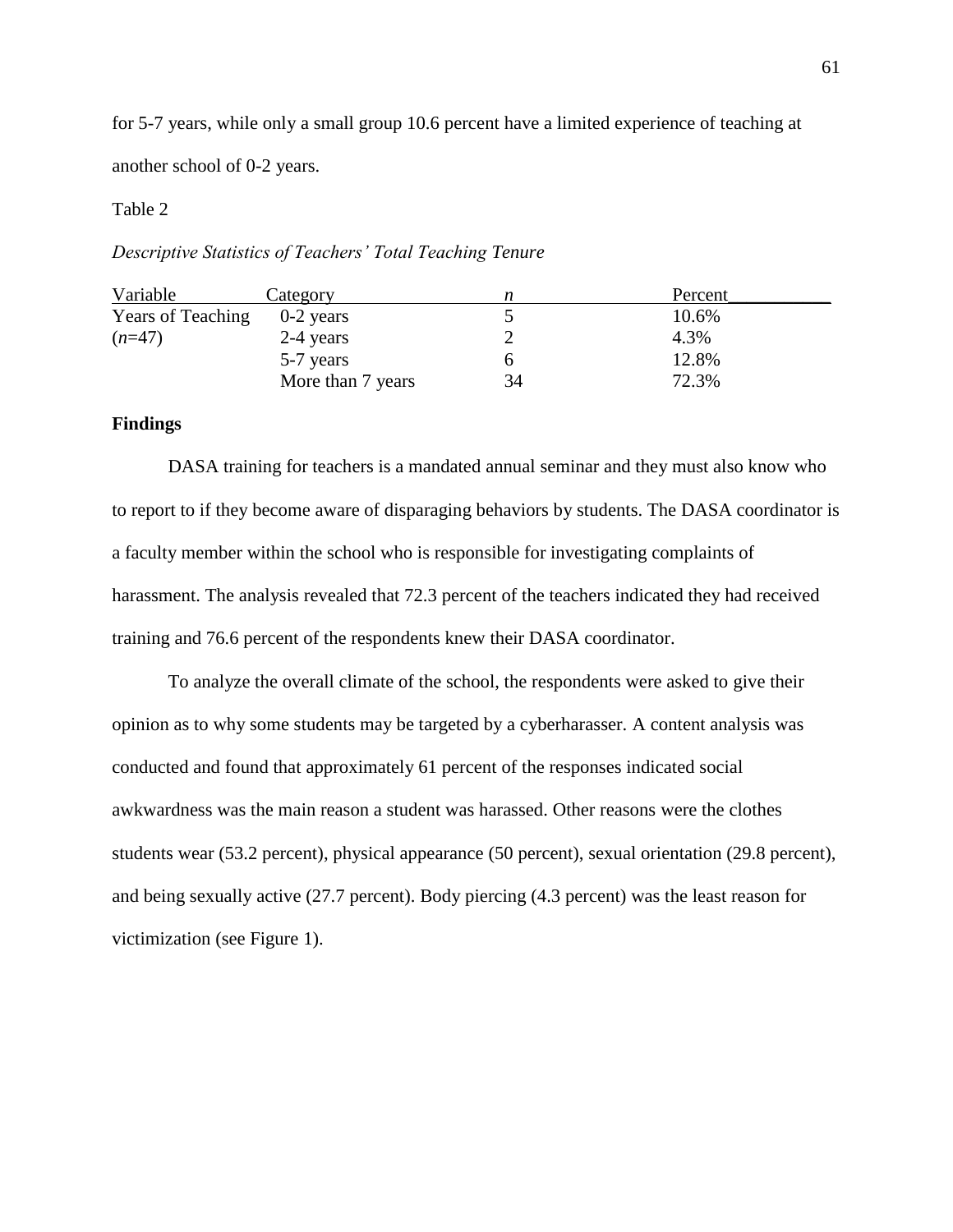

*Figure 1*. Reasons why students were cyberharassed.

The respondents were asked what types of cyberharassment activity they have observed

among students and the frequency of the harassment. They were asked to select from five

cyberharassment behaviors:

1) sexting,

2) the spreading of rumors about someone's sexual activity shared online,

3) sending pictures online with the intent to embarrass another student,

4) incidents of cyberstalking, and

5) cyberbullying.

To avoid confusion, each behavior was accompanied by a definition that provided the respondent with clarity as to what the behavior entailed.

Overall, 57.4 percent of the respondents reported they observed at least one form of cyberharassment within the 2017-2018 academic school year, while 42.6 percent indicated they had not observed any form of cyberharassment or did not know. Table 3 depicts the observed behavior and the frequency of occurrence of each of the behaviors. Sexting among students was witnessed by 38.3 percent of the respondents with 94.4 percent indicating the frequency of at least once a year with 5.6 percent of the faculty reporting the frequency as a monthly occurrence. The spreading of sexual rumors was observed by 34 percent of the teachers with a frequency of once a year while 18.7 percent indicated the frequency as monthly. Interestingly, while 14.9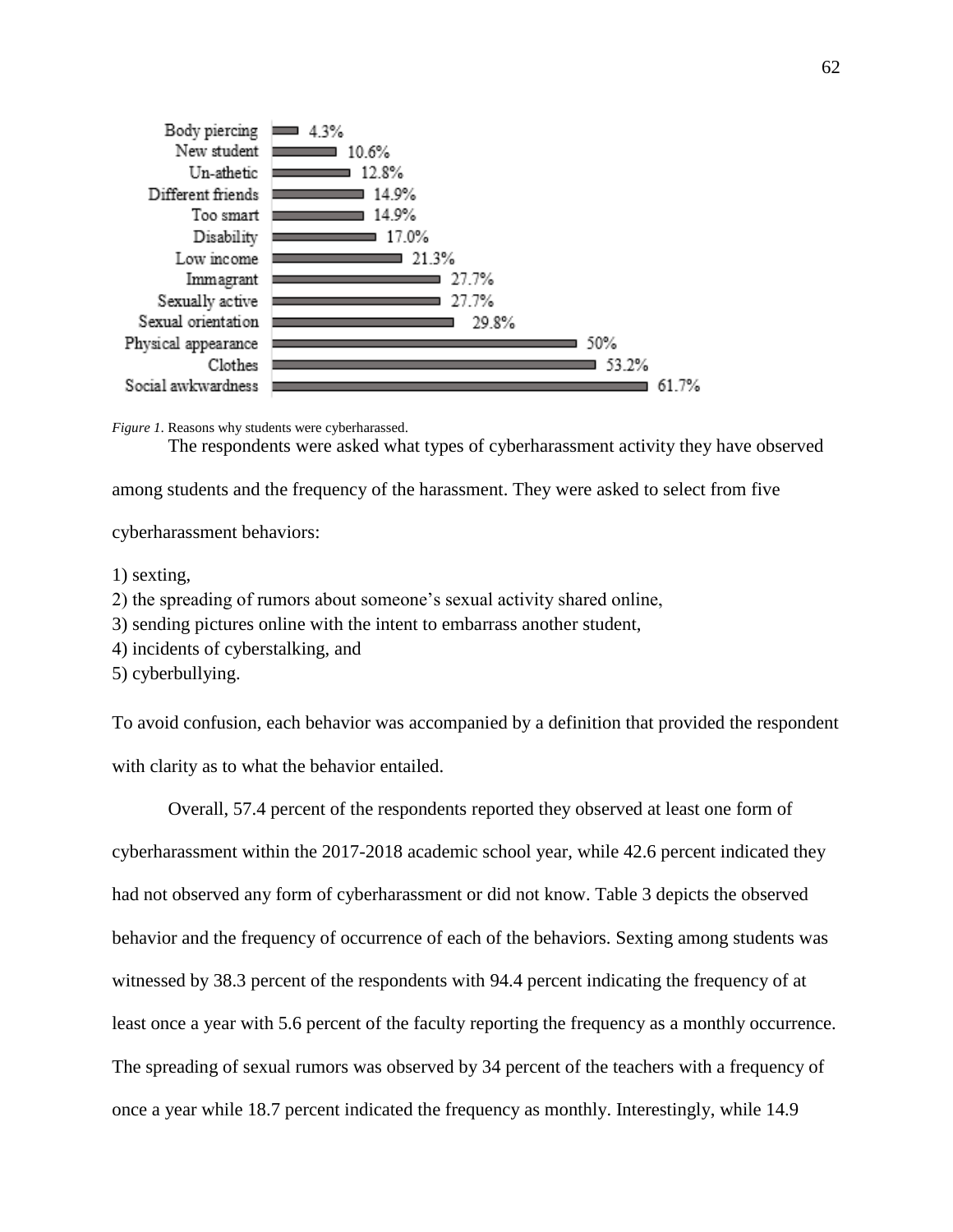percent of the respondents observed cyberstalking, 16.7 percent noted the frequency of once a

week.

Table 3

*Descriptive Statistics of Cyberharassment Incidents Observed*

| <b>Variable</b>                         | <b>Category</b>                                                                  | n  | <b>Percent</b> |
|-----------------------------------------|----------------------------------------------------------------------------------|----|----------------|
|                                         | Sexting-sexually revealing pictures or videos shared online without the person's |    |                |
| consent.                                |                                                                                  |    |                |
| $(n=47)$                                |                                                                                  |    |                |
|                                         | Not witnessed                                                                    | 29 | 61.7%          |
|                                         | Witnessed                                                                        | 18 | 38.3%          |
| <b>Frequency</b>                        | At least once a year                                                             | 17 | 94.4%          |
| $(n=18)$                                | At least once a month                                                            | 1  | 5.6%           |
|                                         | At least once a week                                                             | 0  | 00.0%          |
| $(n=47)$                                | Spreading sexual rumors about someone's sexual activity shared online.           |    |                |
|                                         | Not witnessed                                                                    | 31 | 66.0%          |
|                                         | Witnessed                                                                        | 16 | <u>34.0%</u>   |
| <b>Frequency</b>                        | At least once a year                                                             | 13 | 81.3%          |
| $(n=16)$                                | At least once a month                                                            | 3  | 18.7%          |
|                                         | At least once a week                                                             | 0  | 00.0%          |
|                                         | Sending pictures, video or comments meant to embarrass someone for their         |    |                |
| physical appearance online.<br>$(n=47)$ |                                                                                  |    |                |
|                                         | Not witnessed                                                                    | 36 | 76.6%          |
|                                         | Witnessed                                                                        | 11 | 23.4%          |
| <b>Frequency</b>                        | At least once a year                                                             | 5  | 45.5%          |
| $(n=11)$                                | At least once a month                                                            | 6  | 54.5%          |
|                                         | At least once a week                                                             | 0  | 00.0%          |
| $(n=47)$                                | Cyberstalking- the use of technology to stalk or harass someone aggressively.    |    |                |
|                                         | Not witnessed                                                                    | 40 | 85.1%          |
|                                         | Witnessed                                                                        | 7  | 14.9%          |
| <b>Frequency</b>                        | At least once a year                                                             | 2  | 33.3%          |
| $(n=6)$                                 | At least once a month                                                            | 3  | 50.0%          |
|                                         | At least once a week                                                             |    | 16.7%          |
|                                         | Cyberbullying-willful and repeated harm inflicted through computers, cell        |    |                |
|                                         | phones, and other types of electronic devices.                                   |    |                |
| $(n=47)$                                |                                                                                  |    |                |
|                                         | Not witnessed                                                                    | 33 | 70.2%          |
|                                         | Witnessed                                                                        | 14 | 29.8%          |
| <b>Frequency</b>                        | At least once a year                                                             | 6  | 40.0%          |
|                                         |                                                                                  |    |                |
| $(n=15)$                                | At least once a month                                                            | 6  | 40.0%          |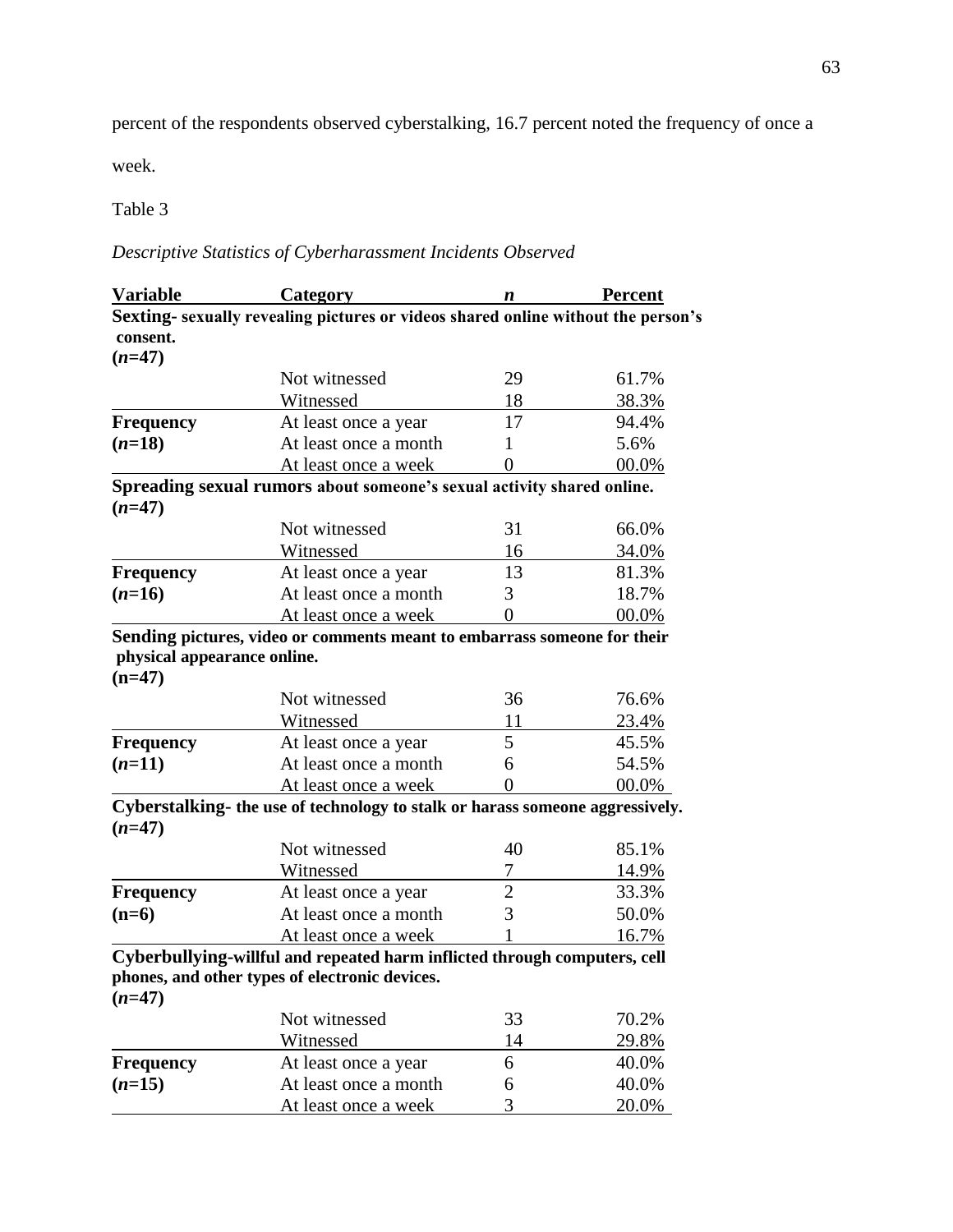One of the key elements of DASA is the reporting process of cyberharassment behavior occurring among students. Teachers reported that they responded to incidents of cyberharassment by taking one or more courses of action. Over 40 percent of respondents reported that they brought the incident to the DASA coordinator's attention as directed by DASA. Additionally, 36.2 percent of teachers personally tried to resolve the behavior by reaching out to the victim. Some teachers, 12.8 percent indicated they called the victim's parents and 17 percent called the harassers parents (see Figure 2).



*Figure 2*. Actions taken by teachers after witnessing cyberharassment. *Note*. Respondents could choose more than one action.

A Pearson product-moment correlation coefficient was computed to assess the relationship between *Teachers View of Cyberharassment as Being Hurtful* (Teachers View) and *Sexting Frequency*. The results of this correlation analysis showed that there is a positive correlation between the two variables. The correlation analysis resulted in *r*=.334, *n*=41, *p*-value- .033. Although the *r* and the corresponding  $r^2$  were .334 and .111 respectively not showing a very strong relationship, considering the small sample size, it has been As teachers view increased, so did the frequency of sexting among teachers who witnessed the behavior. determined that there is enough evidence to argue for a correlation.

Table 4 also depicts the outcome of the analysis of teachers view on the spreading of sexually based rumors as being hurtful. Results of the Pearson correlation indicated that there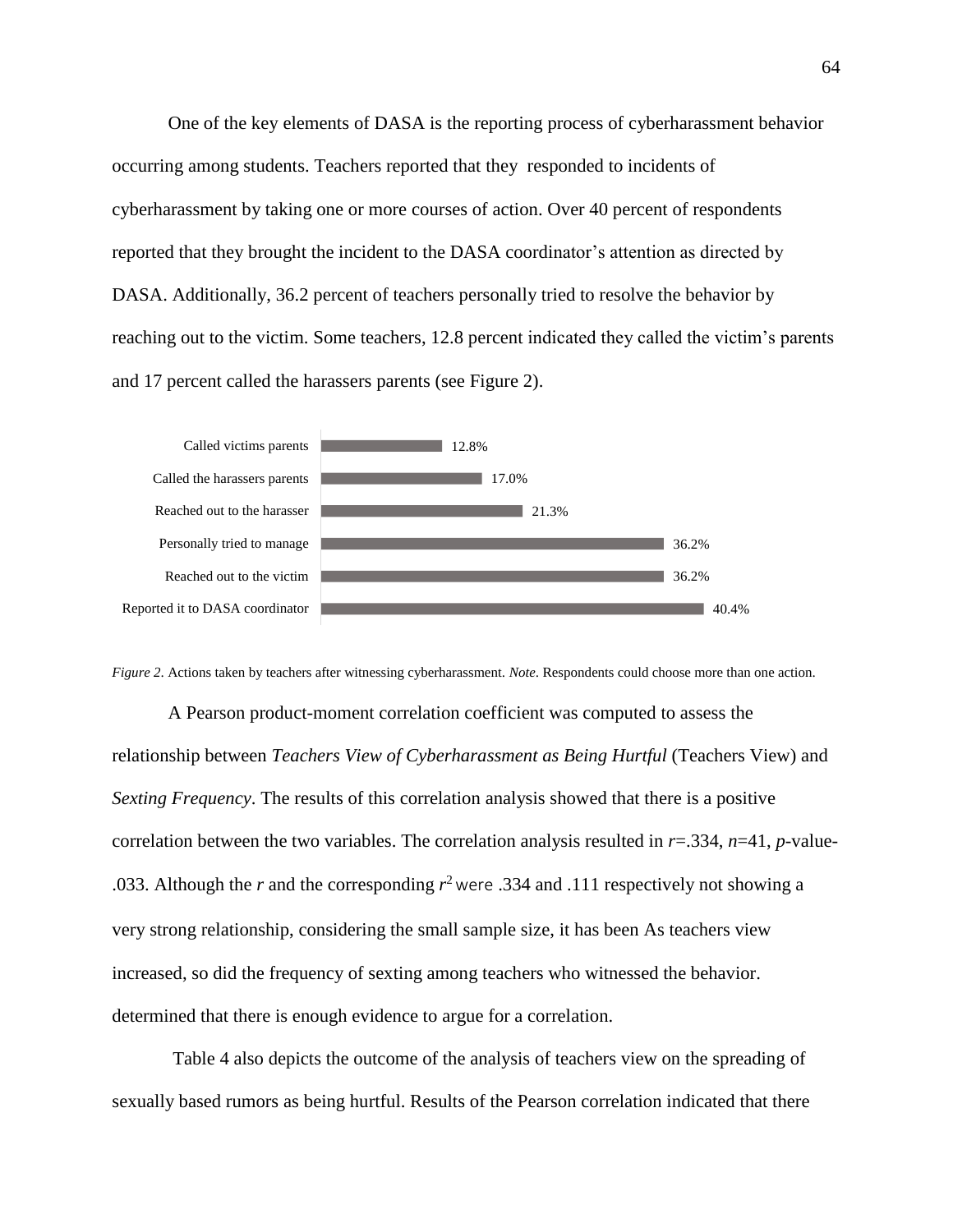was a positive association between teachers view and the frequency of spreading of sexual based rumors. There was a positive correlation between the two variables,  $r = 0.317$ ,  $n = 40$ ,  $p = 0.046$ . As teachers view increased, so did the frequency of spreading sexual based rumors among teachers who witnessed the behavior.

Table 4

*Correlation of Teachers View of Cyberharassment Behavior as Hurtful*

| <b>Behavior</b>                                                                                                           | Pearson Correlation | $r^2$ | Sig (2 tailed) | n  |
|---------------------------------------------------------------------------------------------------------------------------|---------------------|-------|----------------|----|
| Sexting frequency                                                                                                         | $.334*$             | -111  | 0.033          | 41 |
| Spreading sexual rumors frequency                                                                                         | $.317*$             | 100   | 0.046          | 40 |
| <i>Note.</i> *Correlation significant at the 0.05 level (2-tailed) **Correlation significant at the 0.01 level (2 tailed) |                     |       |                |    |

Correlational analyses were used to examine the relationship between teachers viewing cyberharassment as a serious problem and the perceived effectiveness of DASA training. Results indicated a negative correlation between the effectiveness of DASA training on legal issues  $r = -$ 0.613,  $n = 18$ ,  $p = 0.007$  and cyberharassment viewed as a serious problem. This suggests the more effective teachers view DASA training focus on legal issues, the less likely they will report cyberharassment as a serious problem. There was no significant correlation on the effectiveness of DASA on procedural issues when compared to cyberharassment being seen as a serious problem. (see Table 5).

Additionally, Table 5 depicts a Pearson product-moment correlation coefficient computed to assess the teachers opinion of if cyberharassment was a serious problem and teachers years of experience in the school. There was a correlation between the two variables,  $r = 0.425$ ,  $n = 30$ ,  $p = 0.425$  $= 0.019$ . This suggests that the more experience and time spent at the school, the more teachers see cyberharassment as a serious problem. There was no significant correlation on how teachers view cyberharassment when compared to the teachers experience in New York state.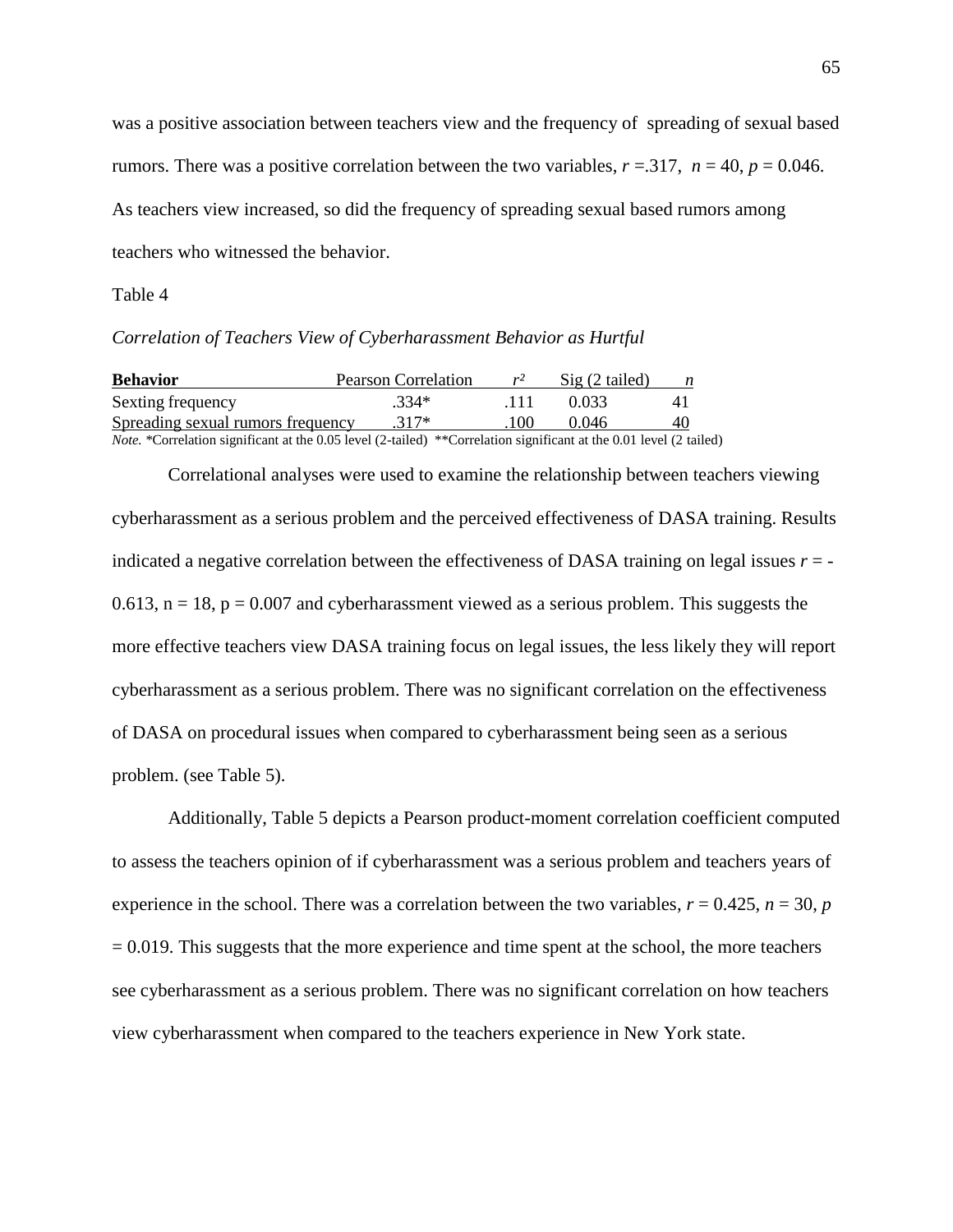## Table 5

*Correlation of Teachers Opinion of if Cyberharassment as A Serious Problem and Training*

| <b>Cyberharassment A Serious Problem</b>                                                                                                                                                                                                                                                                    | Pearson Correlation r <sup>2</sup> |          | $Sig(2-tailed)$ | n  |
|-------------------------------------------------------------------------------------------------------------------------------------------------------------------------------------------------------------------------------------------------------------------------------------------------------------|------------------------------------|----------|-----------------|----|
| Teachers experience in this school                                                                                                                                                                                                                                                                          | $0.425*$                           | 0.180    | 0.019           | 30 |
| Teachers experience NYS                                                                                                                                                                                                                                                                                     | 0.273                              | 0.074    | 0.145           | 30 |
| How effective was DASA training                                                                                                                                                                                                                                                                             | $-0.613**$                         | $-0.375$ | 0.007           | 18 |
| on legal issues                                                                                                                                                                                                                                                                                             |                                    |          |                 |    |
| How effective was DASA training                                                                                                                                                                                                                                                                             | $-0.397$                           | $-0.157$ | 0.093           | 19 |
| on procedural issues                                                                                                                                                                                                                                                                                        |                                    |          |                 |    |
| Overall effectiveness of DASA                                                                                                                                                                                                                                                                               | $-0.516*$                          | $-0.266$ | 0.017           | 21 |
| $\mathbf{M}$ , $\mathbf{A}$ , $\mathbf{M}$ , $\mathbf{M}$ , $\mathbf{M}$ , $\mathbf{M}$ , $\mathbf{M}$ , $\mathbf{M}$ , $\mathbf{M}$ , $\mathbf{M}$ , $\mathbf{M}$ , $\mathbf{M}$ , $\mathbf{M}$ , $\mathbf{M}$ , $\mathbf{M}$ , $\mathbf{M}$ , $\mathbf{M}$ , $\mathbf{M}$ , $\mathbf{M}$ , $\mathbf{M}$ , |                                    |          |                 |    |

Note. \*Correlation significant at the 0.05 level (2-tailed) \*\* Correlation significant at the 0.01 level (2 tailed)

Educating students about appropriate online behavior is essential and is one of the objectives of DASA. Descriptive statistics were used to determine how often teachers talk to their students about appropriate online behavior. It was reported that 40.4 percent of the teachers talk to their students monthly, 6.4 percent indicated weekly while 23.4 percent indicated never.



*Figure* 3. Frequency in which teachers talk to their students about online behavior. *Note*: (*n* =47)

A content analysis was conducted on the responses of those teachers who reported "other" and provided an explanation as to why. In this case 38 percent of the teachers reported they discuss online behavior as needed while 28.6 percent indicated it does not pertain to the subject matter. Interestingly, one teacher commented they do not understand the need for preventive measures (see Table 6).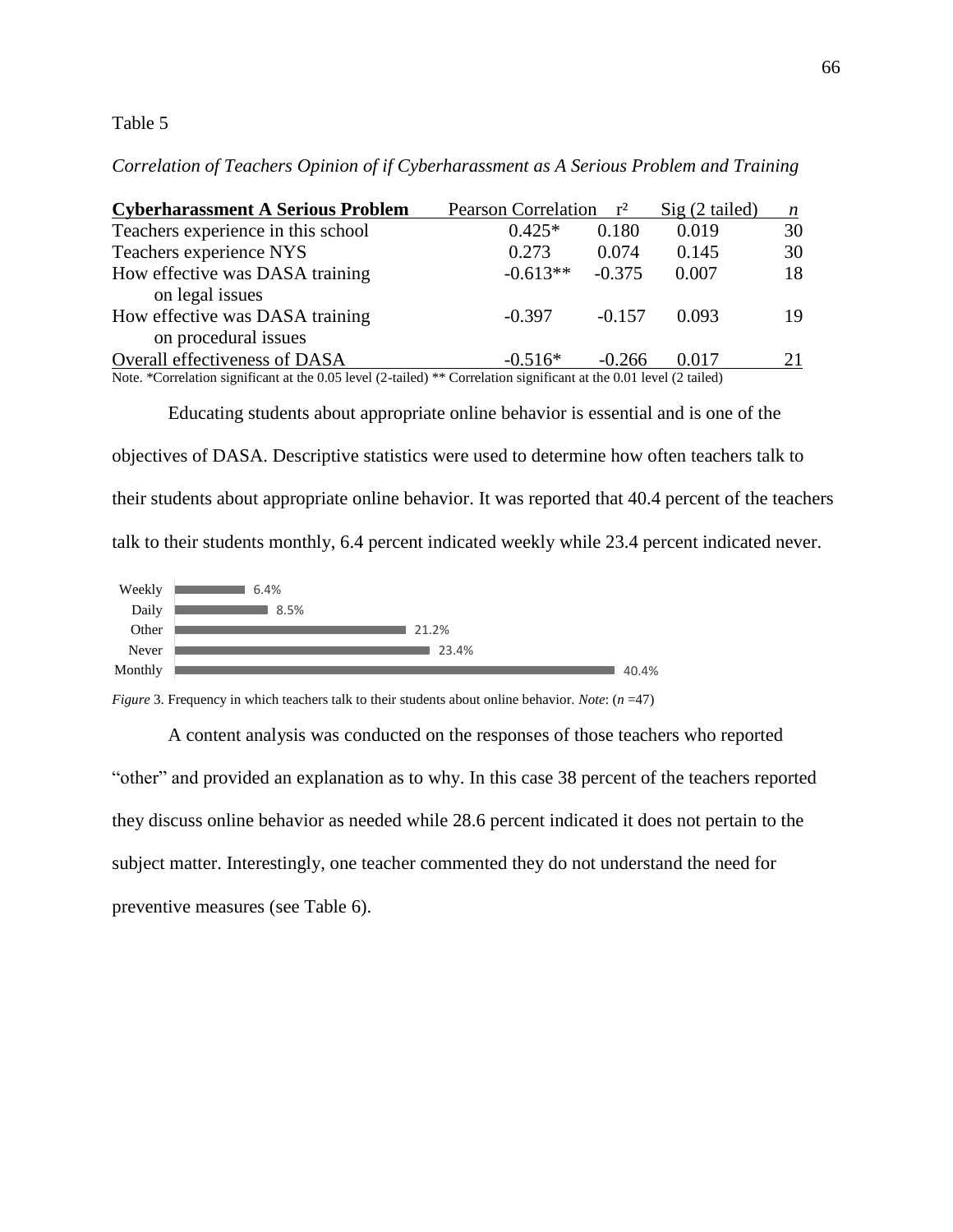# Table 6

| Reasons                                                                                                                                             | $n=21$ | Percent |
|-----------------------------------------------------------------------------------------------------------------------------------------------------|--------|---------|
| As needed                                                                                                                                           | 8      | 38.0%   |
| It does not pertain to the subject<br>I teach                                                                                                       | 6      | 28.6%   |
| Once or twice a year                                                                                                                                | 5      | 23.8%   |
| Throughout the year                                                                                                                                 | 1      | 4.8%    |
| I do not know of any problem that<br>I've run into with any of my students.<br>I do not understand the need for<br>preventive measures to be taken. | 1      | 4.8%    |

# *Descriptive Statistics For Reasons Teachers Do Not Consistently Discuss Online Behaviors*

Of the teachers  $(n=12)$  that chose to explain why they do not implement DASA standards

(e.g., honesty, respect, and dignity) into their lesson plans, a content analysis showed 33.3

percent stated they lead by example, while 25 percent stated it was not required. Additionally,

16.8 percent stated it does not align with their curriculum (see Table 7)

Table 7

*Descriptive Statistics Why DASA Standards Are Not Implemented Into Lesson Plans*

| Reasons                              | $n=12$ | Percent |
|--------------------------------------|--------|---------|
| Lead by example.                     | 4      | 33.3%   |
| Not required                         | 3      | 25.0%   |
| Does not align with<br>my curriculum | 2      | 16.8%   |
| Never thought to do so               | 1      | 8.3%    |
| Time constraints                     | 1      | 8.3%    |
| Never saw DASA<br>curriculum         | 1      | 8.3%    |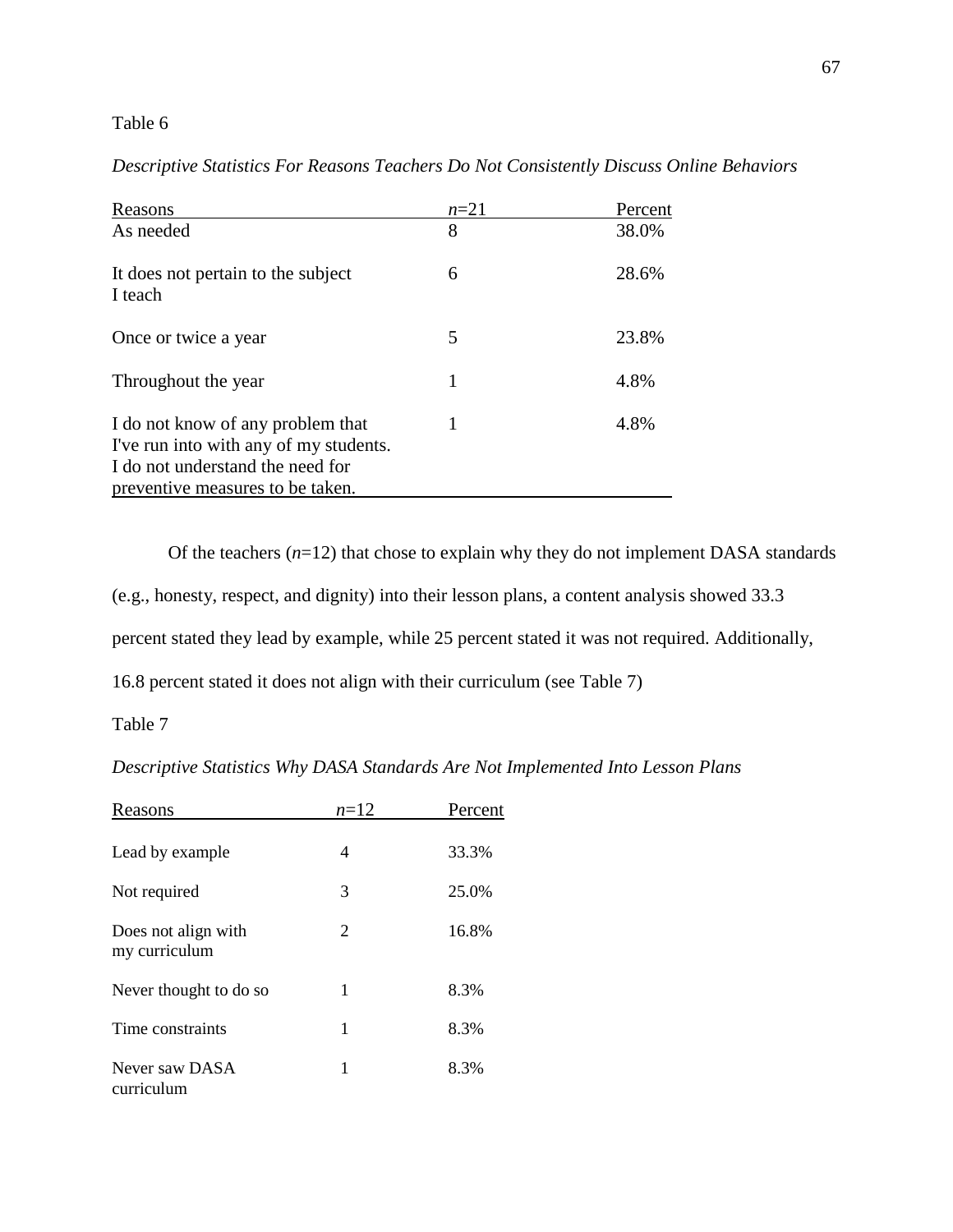As another means to determine how teachers talk to students about civility, the respondents were asked to select from a list of 25 resources recommended by DASA to educate students on the impact of cyberharassment. Figure 4 depicts the most frequently used resources available to teachers. Fifty seven percent used NYS P-12 Common Core Standards, followed by Cyberbullying.org (47.6 percent). Of the remaining resources provided, fewer than 20% teachers reported using each resource. See Appendix G for the complete list of resources available.



*Figure* 4*.* Teachers most commonly used instructional resources

Instilling civility in the classroom is the primary objective behind DASA. Descriptive analysis shows 53.3 percent of respondents reported that DASA's effectiveness has been average. Conversely, 23.4 percent of the respondents reported DASA's effectiveness as poor and 8.5 percent reported DASA's performance as very poor (see Figure 5).





Overall, 78.7 percent of the respondents are of the opinion that the number of cyberharassment incidents occurring at the school has stayed the same and has had little impact on reducing victimization, while 14.9 percent responded DASA has decreased incidents slightly. (see Figure 6).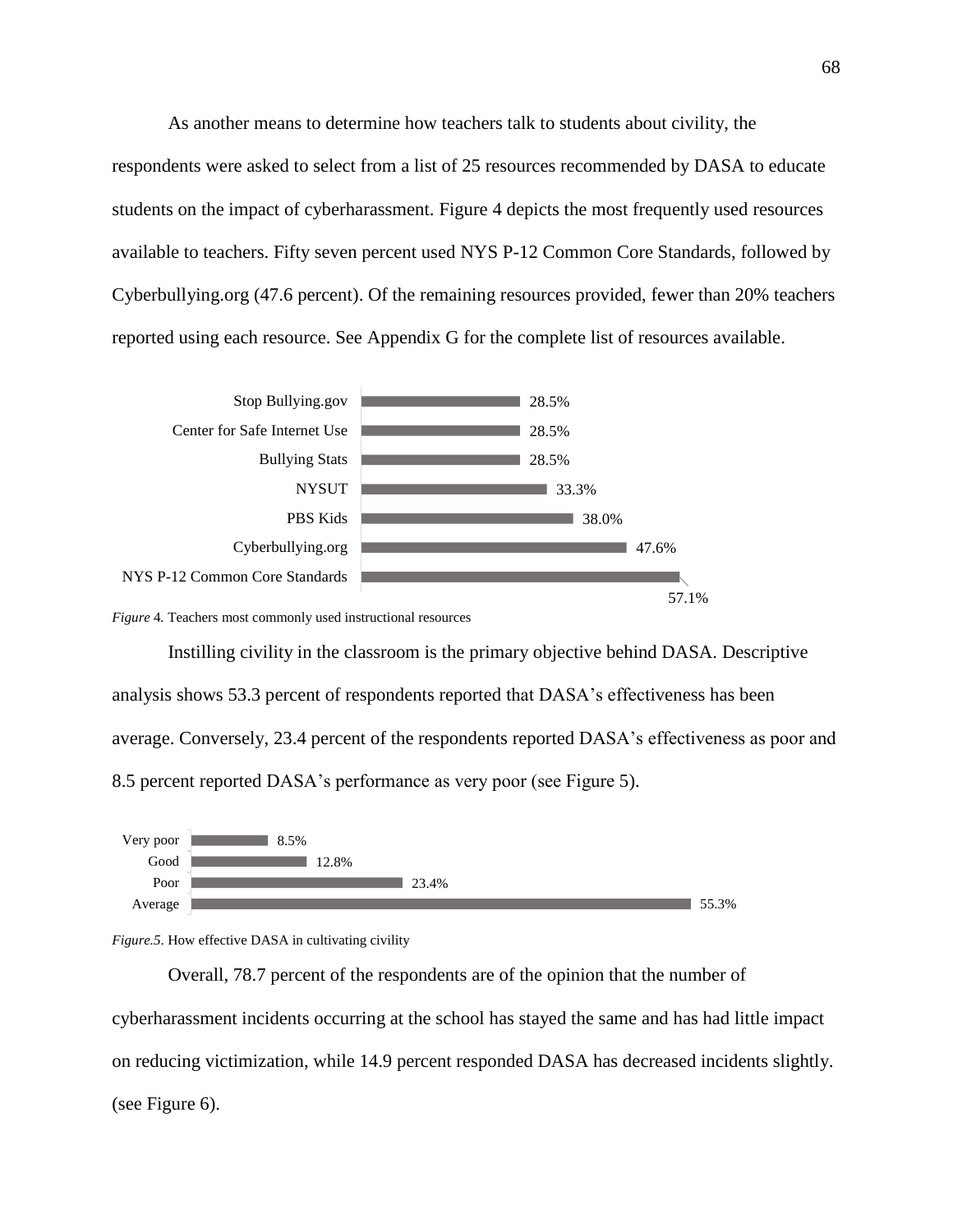

Figure 6 Has DASA impacted the number of cyberharassment incidents

A Pearson product-moment correlation coefficient was computed to assess the relationship between the perceptions of the effectiveness of DASA in cultivating civility and cyberharassment being a serious problem. There was a negative correlation between the two variables,  $r = -0.426$ ,  $n = 29$ ,  $p = 0.021$ . Overall, there was a strong, negative correlation between DASA cultivating civility and teachers view of cyberharassment as being a serious problem. How teachers view DASA in cultivating civility were correlated with how teachers view cyberharassment (see Table 8).

Additionally, Table 8 depicts a Pearson product-moment correlation coefficient which indicated that there was a significant positive association between the effectiveness of DASA in cultivating civility and how often teachers discuss online behavior,  $r = 0.324$ ,  $n = 41$ ,  $p = 0.324$ . This suggests the more teachers discuss online behavior the more they perceive DASA as effective in cultivating civility. However, when a Pearson product-moment correlation coefficient was computed to assess the relationship between the effectiveness of DASA and teachers experience at this school, there was a negative correlation between the two variables, *r* =  $-0.345$ ,  $n = 44$ ,  $p = 0.022$ . This suggests the more experience teachers have at this school the less they feel DASA is effective in cultivating civility.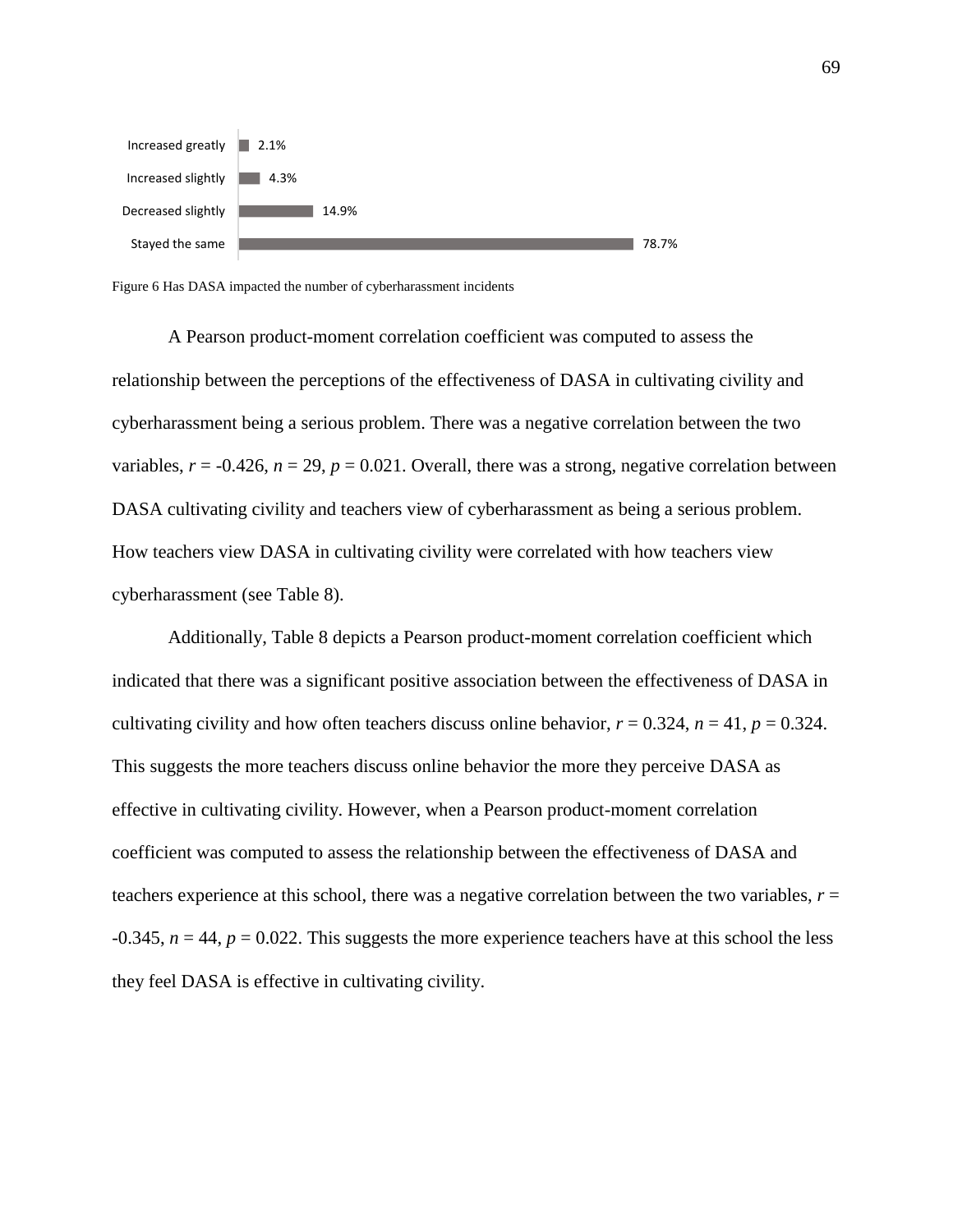## Table 8

## *How Effective DASA In Cultivating Civility*

| <b>THE DADA DEER CHECHVE IN CURTY ARTIS</b> |                            |              |                                         |    |
|---------------------------------------------|----------------------------|--------------|-----------------------------------------|----|
| civility in the classroom.                  | <b>Pearson Correlation</b> | $r^2$        | $\text{Sig}(2 \text{ tailed})$ <i>n</i> |    |
| Cyberharassment a serious problem           | $-0.426*$                  | $-0.181$     | 0.021                                   | 29 |
| Teachers experience at this school          | $-0.345*$                  | $-119$       | 0.022                                   | 44 |
| How often online behavior discussed         | $0.324*$                   | $\sqrt{104}$ | 0.324                                   | 41 |
| Teachers experience in NYS                  | $-0.226$                   | .051         | 0.140                                   | 44 |
|                                             |                            |              |                                         |    |

# **Has DASA been effective in cultivating**

*Note.* \*\* Correlation is significant at the 0.01 level (2 tailed) \*Correlation significant at the 0.05 level (2-tailed)

The respondents had the opportunity to provide a short answer as to why DASA has not been effective in cultivating civility. A content analysis was performed (*n* = 25), 36 percent of the teachers reported students are not aware of DASA, 20 percent indicated that there is not enough training to educate students, and 16 percent reported DASA is mandate and is not a tool to educate (see Table 9).

Table 9

*Reasons DASA is Ineffective*

| Reasons                                                   | $n = 25$ | Percent |
|-----------------------------------------------------------|----------|---------|
| Students are not aware of what<br>DASA is                 | 9        | 36.0%   |
|                                                           |          |         |
| Not enough training to educate<br>students                | 5        | 20.0%   |
| DASA is a mandate and not a<br>tool to educate            | 4        | 16.0%   |
| Inappropriate behavior is not taken<br>seriously enough   | 3        | 12.0%   |
| Hard to tell if working                                   | 3        | 12.0%   |
| Being able to monitor online behavior<br>keeps them safer | 1        | 4.0%    |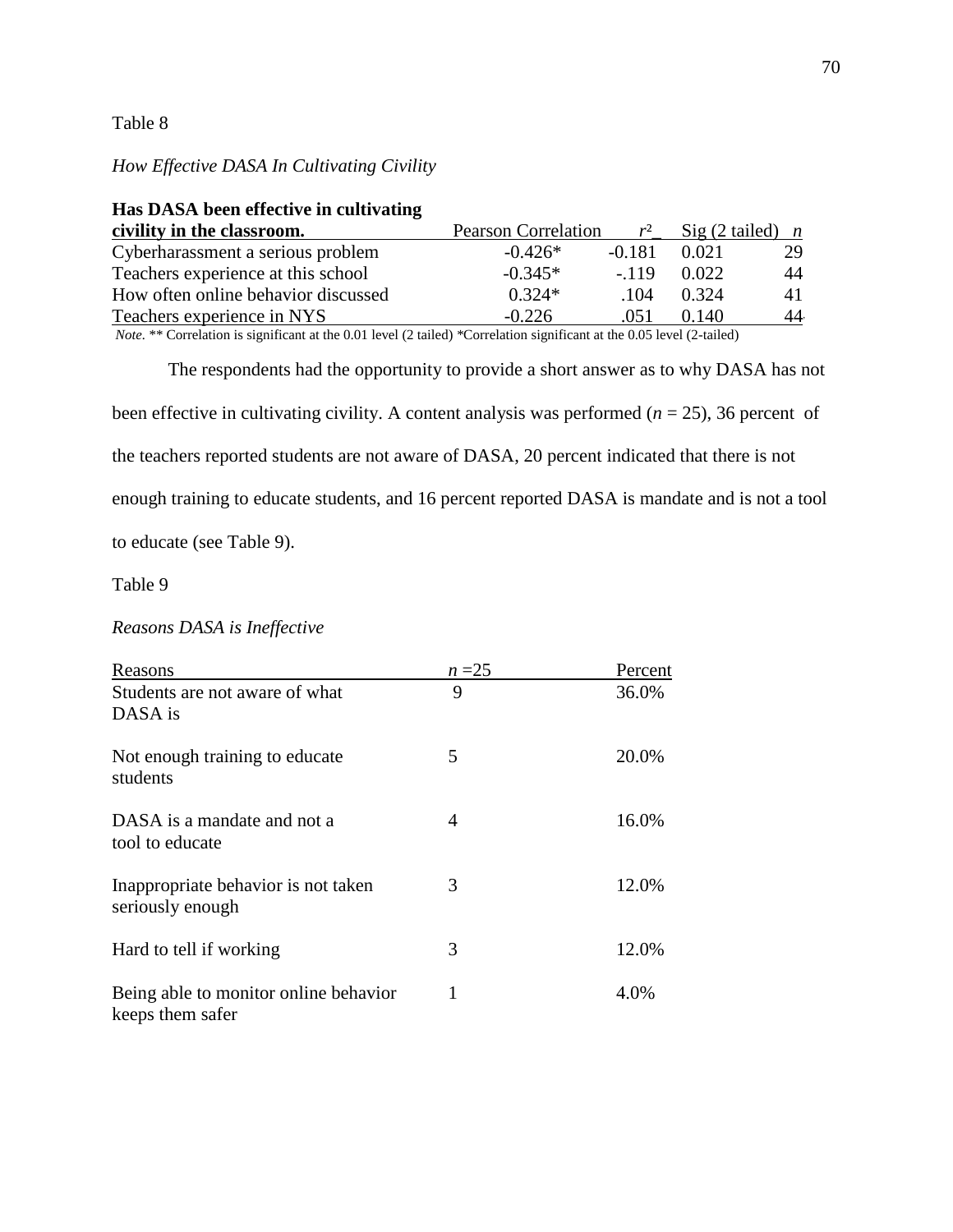#### **Summary**

This survey-based research study was conducted at one public middle school in Upstate New York during the 2017-2018 school year. The results of this study are based on 47 public school teachers from that school (out of a total of 63). Participation in the survey was voluntary, and the administration of the survey was anonymous and confidential. This chapter detailed the descriptive statistics used in the study as well as correlation coefficients to measure how two variables were related. The null hypothesis is not rejected.

Overall, 57 percent of the respondents indicated they observed some form of cyberharassment. The strongest response (61 percent) as to why a student may be a victim of cyberharassment was for being socially awkward. Of the cyberharassment behaviors that students exhibit, sexting was the most witnessed by teachers (38.3 percent) with 94.4 percent indicating a frequency of once a year. The sending of pictures to embarrass was observed by 23.4 percent of the teachers, 54.5 percent observed the frequency of once a month.

Additionally, the cyberharassment behavior of cyberstalking was observed by 14.9 percent of the teachers, 50 percent reporting it occurs once a month. The findings also show that 55.3 percent of the respondents stated that DASA has had average results in cultivating civility in the classroom. Moreover, 40.4 percent of the teachers talk to their students about appropriate online behavior once a month, while 23.4 percent never do.

A Pearson correlation which indicated that there was a significant positive association between teachers perceptions of the effectiveness of DASA in cultivating civility and how often teachers discuss online behavior,  $r = 0.324$ ,  $n = 41$ ,  $p = 0.324$ . This suggests the more teachers discuss online behavior the more effective they view DASA is in cultivating civility. However, when a Pearson product-moment correlation coefficient was computed to assess the relationship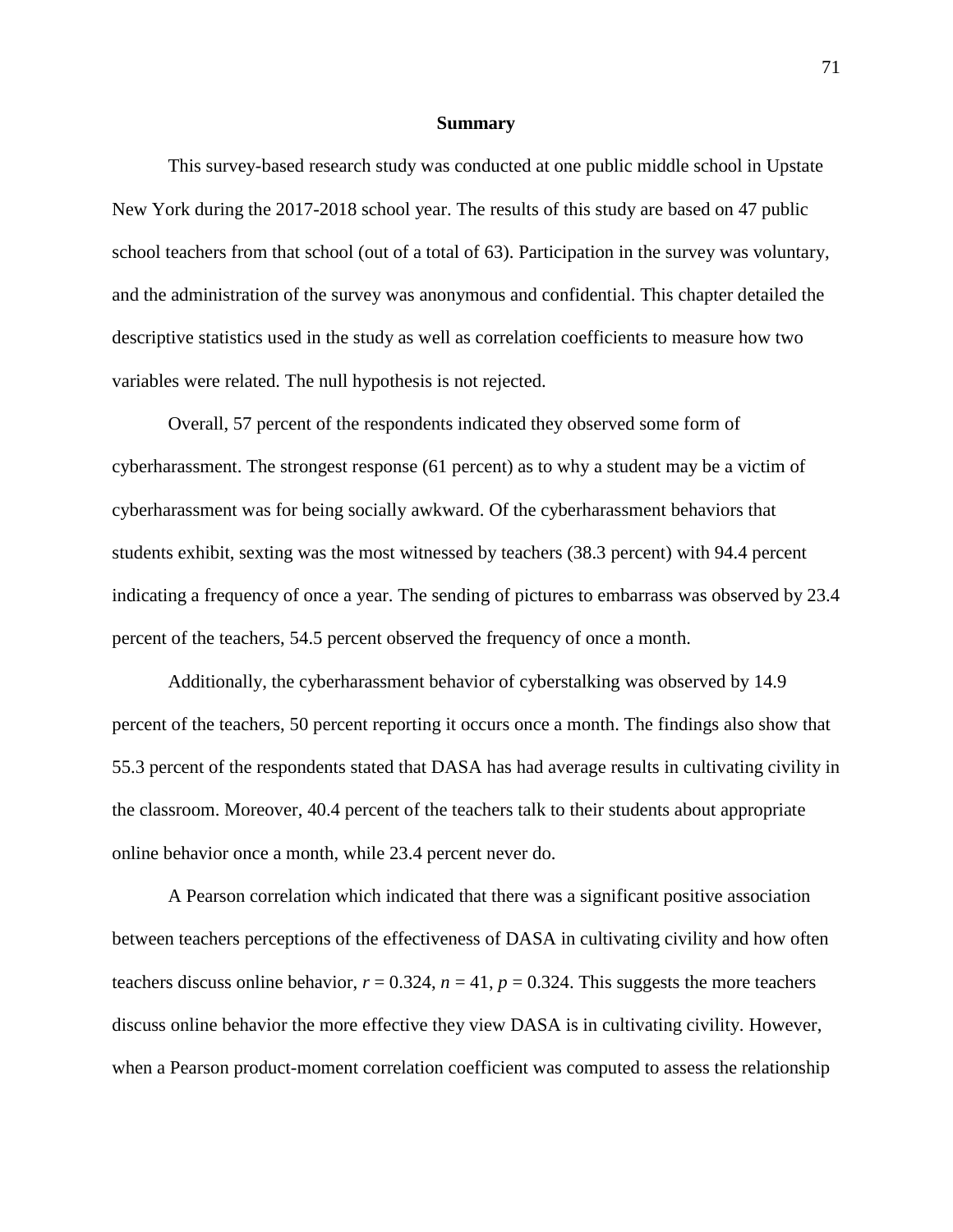between the effectiveness of DASA and teachers experience at this school, there was a negative correlation between the two variables,  $r = -0.345$ ,  $n = 44$ ,  $p = 0.022$ . This suggests the more experience teachers have at this school the less they feel DASA is effective in cultivating civility. Additionally, the findings show that three quarters (78.7 percent) of the respondents are of the view that the number of cyberharassment incidents occurring during the 2017-2018 school year has stayed the same.

Chapter 5 will discuss these findings in greater detail and their relationship with the literature. Additionally, it will make several recommendations that support the literature, as well as providing insight for future research.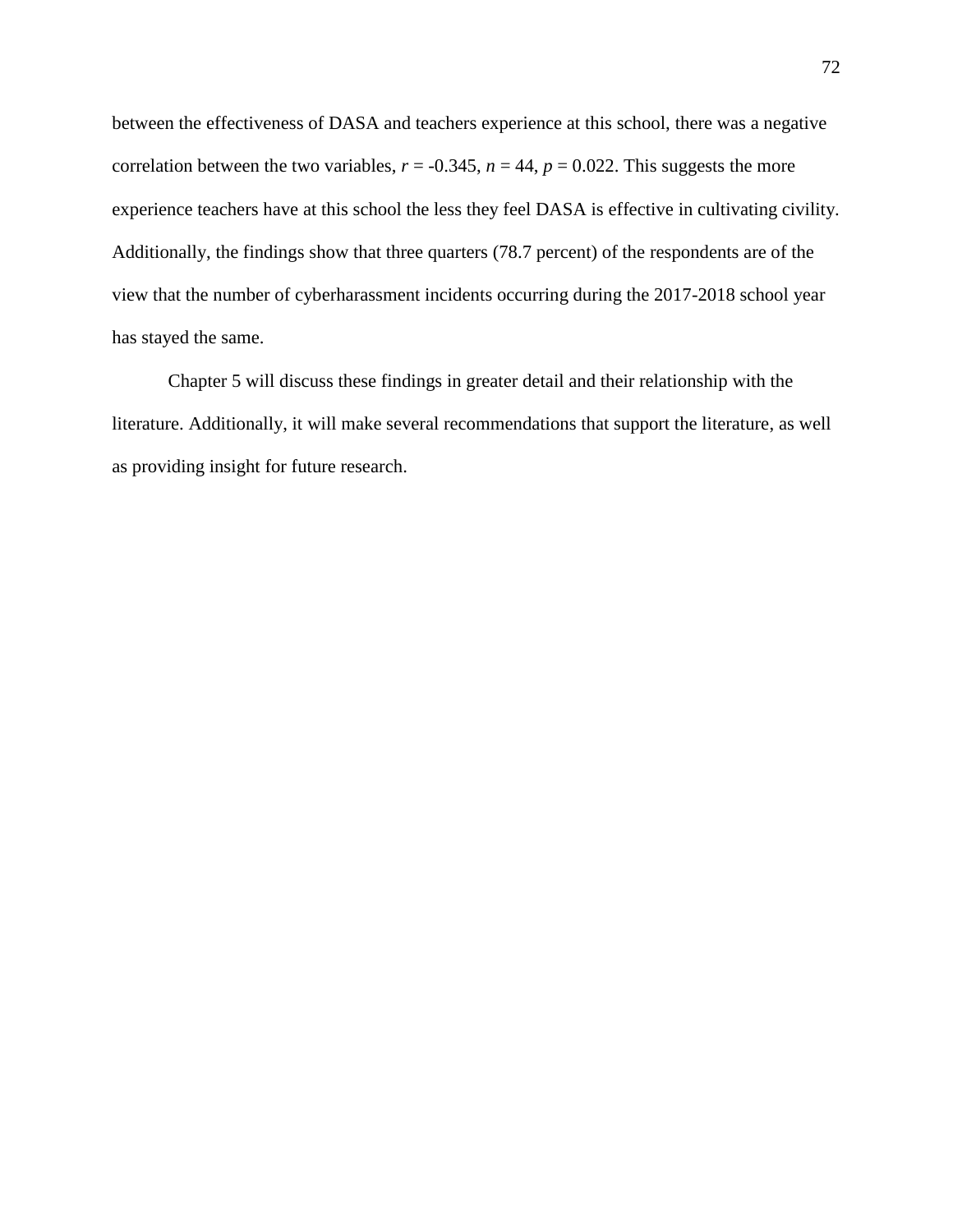#### **Chapter 5: Discussion of the Research Findings**

Children of this decade are faced with the phenomenon of cyberharassment. Unlike traditional forms of bullying where victims often are able to escape their perpetrator, victims of cyberharassment have a more difficult time doing so. This phenomenon has led to the need for intervention policies in schools, such as the Dignity for All Students Act (DASA). This research focused on public school teachers at one specific Upstate New York public middle school and their lived experience with DASA.

The study used the bioecological model theory put forth by Bronfenbrenner and Morris (1998), specifically the concept of the proximal process, as its theoretical framework to examine the relationship between the school's environment and civility. Other variables such as tenure, the use of key resources, and frequency of discussion teachers had with their students about appropriate online behavior were also explored to further understand teacher's experience with DASA.

This chapter presents the research results garnered from this study and discussed in Chapter 4. The chapter contains eight sections that include summary of research results, discussion of the results in relation to the theoretical framework, discussion of the findings in relation to the literature, limitations, and implications for future research for practice, implications for future research, recommendations, and conclusion.

#### **Summary of the Research Results**

Researchers began to see a shift in adolescent social interaction as early as 2002. Peck (2002) noted that society, as a whole, seems less concerned about the interaction among each other and more concerned toward the self and technology. Additionally, Wilkins et al., (2010) observed that the pervasiveness of technology and the constant need for students to be online,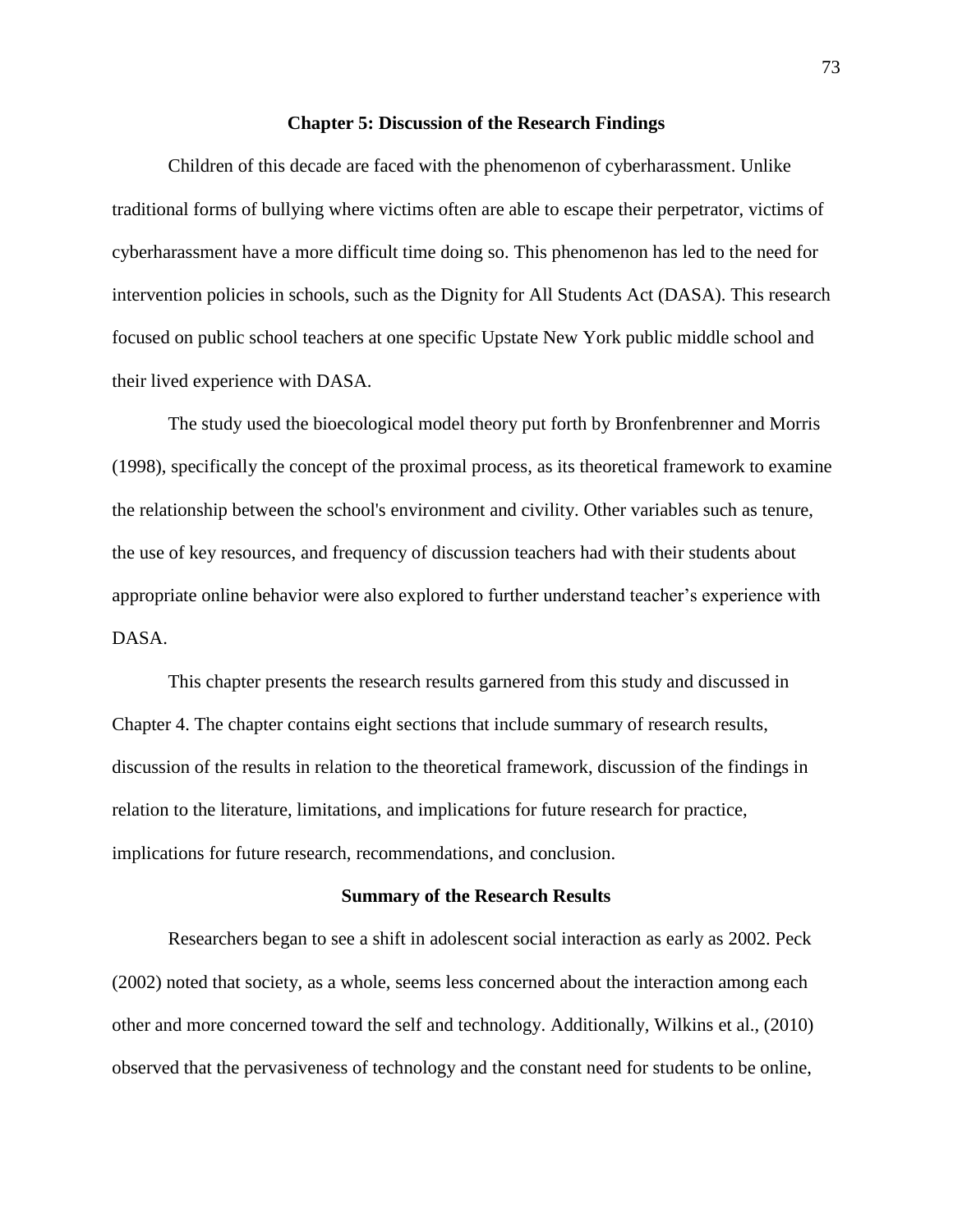their relationships have become less important, and courtesies are virtually non-existent. This shift in human interaction has become even more prevalent in 2018. As K-12 students continue to utilize social media to communicate, relationships become less about personal feelings, and pleasantries and more about impersonal emoticons. Cyberspace has become their new playground and an extension to display disparaging behaviors with the option of remaining anonymous. This study looked at the cyberharassment behaviors of cyberbullying, cyberstalking, and sexting.

The purpose of this quantitative study was to survey how public school teachers perceive the efficacy of the intervention of DASA on the climate of civility in the classroom at one specific public middle school located in Upstate New York. The intent was to explore the efficacy of the intervention put into place in 2012 by Governor David Paterson to address cyberharassment and to cultivate civility in the classroom. Three research questions guided this study, 1) How seriously do teachers view cyberharassment? 2) How often do teachers talk to students about appropriate online behaviors? And, 3) Has DASA been effective in cultivating civility in the classroom and within the school?

A Pearson product-moment correlation coefficient was computed to assess the relationship between the effectiveness of DASA and teachers' experience shows that the more experience teachers have at this school the less they feel DASA is effective in cultivating civility The lessons in civility and intervention policies such as DASA need to be continuous and reinforced to be effective (Mishna et al., 2011). The findings of this study suggest an inconsistency among teachers in addressing online behavior with their students. Some teachers (38 percent) indicated they discuss appropriate online behavior with their students "as needed," while 29 percent indicate they never do. Additionally, 55.3 percent view DASA as having an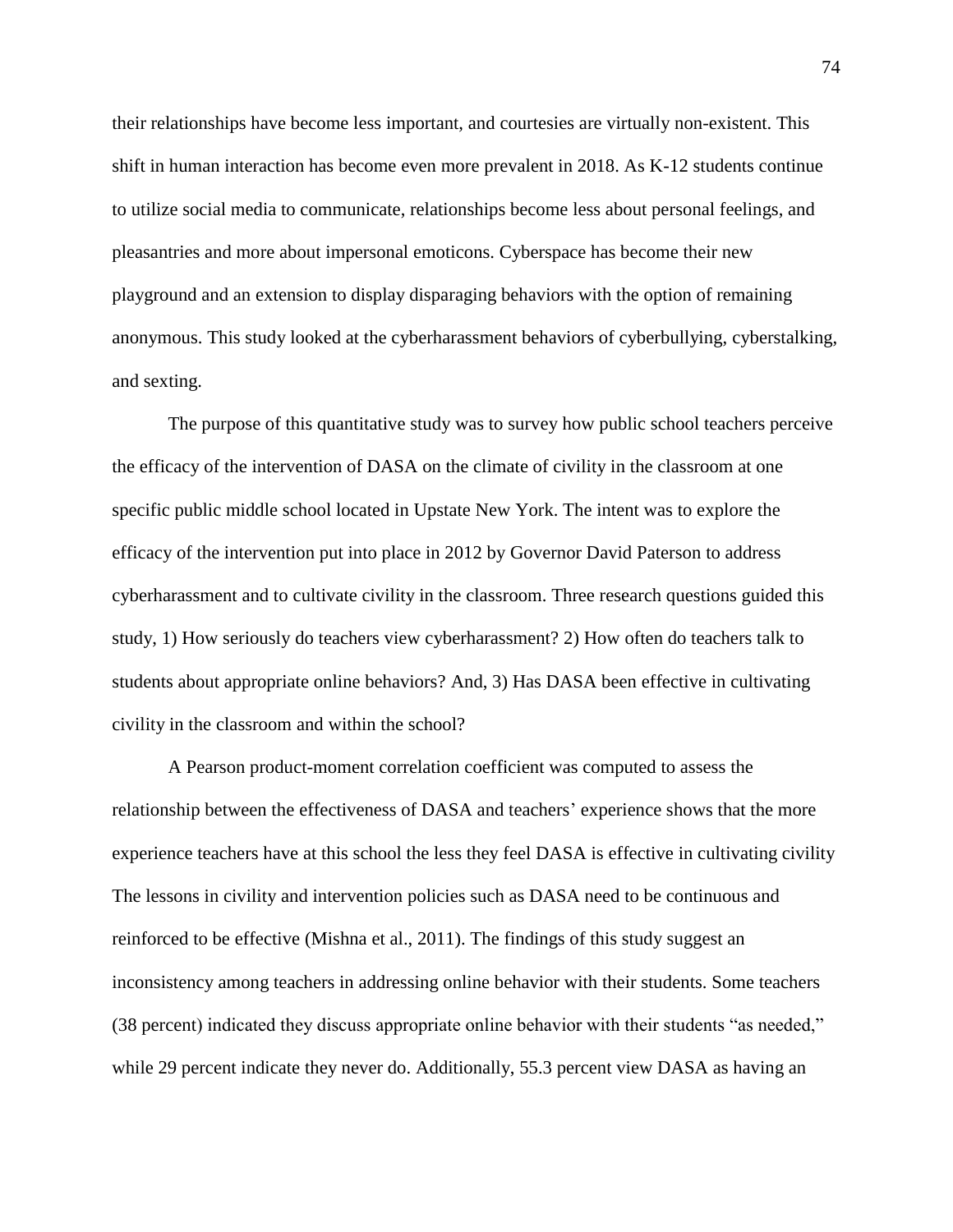average effect on cultivating civility as a part of the school's culture. Moreover, 78.7 percent of the respondents believe DASA has had little impact on cyberharassment incidents.

This study found that sexting, the spreading of sexual rumors, and cyberbullying occur with some frequency. Approximately 61 percent of the responses indicated social awkwardness was the main reason a student was harassed, followed by the clothes students wear (53.2) percent), physical appearance (50 percent), sexual orientation (29.8 percent), and being sexually active (27.7 percent). When looking at the frequency in which cyberharassment was observed, sexting among students was witnessed by 38.3 percent of the respondents with the majority (36.2 percent) indicating the frequency of at least once a year with 2.1 percent of the faculty reporting the frequency as a monthly occurrence. The spreading of sexual rumors was observed by 34.0 percent of the participants with a frequency of once a year while 6.4 percent indicated the frequency as monthly.

#### **Discussion of the Research Results**

The discussion of the findings will be first addressed in a relationship to the theoretical framework followed by its relationship to the literature, limitations, implications for practice and further research. The findings in this study are similar to the literature and well suited for the theoretical framework. Schools play a vital role in teaching civility to their students as suggested by Bronfenbrenner and Morris (1998).

#### **In Relation to the Theoretical Framework**

The Children's Hospital of Philadelphia Research Institute (2013) found that cyberharassment behaviors peak in early adolescence, specifically during middle school. Therefore, the climate or culture of the school has a significant impact on the development of children. The teachers at the middle school used in this study reported that the cyberharassment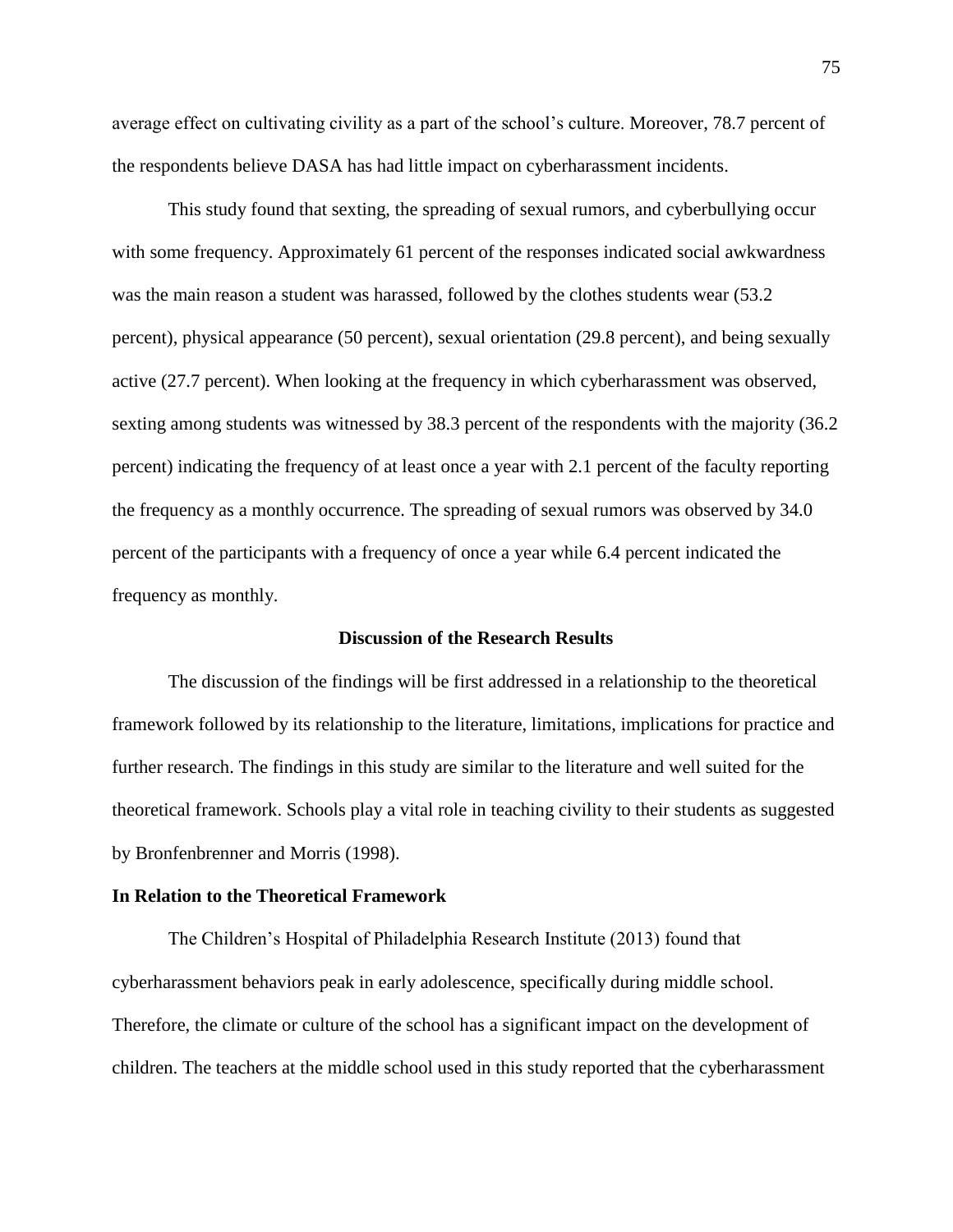behaviors of cyberbullying, cyberstalking, sexting, and spreading rumors online occurred with some frequency throughout the 2017-2018 school year. At least one teacher reported observing each of the cyberharassment behaviors monthly, and some were reported weekly. They also reported that being socially awkward was among the primary reasons someone would be targeted.

This study explored the association between a teacher's experience in teaching and his/her view of the seriousness of cyberharassment. The teachers reported that the more experience in teaching they had, the more they saw cyberharassment as a serious problem. The Bronfenbrenner and Morris (1998) proximal model exhibits four ecological systems that illustrated the influence each actor has on the social well-being of a child. These systems are the microsystem, mesosystem, exosystem, and the macrosystem*.* Since this study only examined the relationship between the student and the school, the microsystem was discussed. However, that was not to minimize the impact or importance of the other three ecological systems.

A teacher's tenure is a proxy for experience and one of their roles is to help the student socialize. Children spend a lot of time in school with these teachers who play a vital role in recognizing disparaging behavior as well as the effects of victimization that lead to competence outcomes. The Bronfenbrenner and Morris (1998) proximal process, specifically the micro-level, emphasized the role of the home, schools, peer-group, and the reciprocal interaction taking place between persons and symbols in one's immediate environment as being essential in human development and socialization.

If the interaction occurs regularly and extends over a long period of time such as a typical school day and subsequently a school year, then it makes the effects of the interaction even more impactful on the child's development (Bronfenbrenner & Morris, 1998). If disparaging behaviors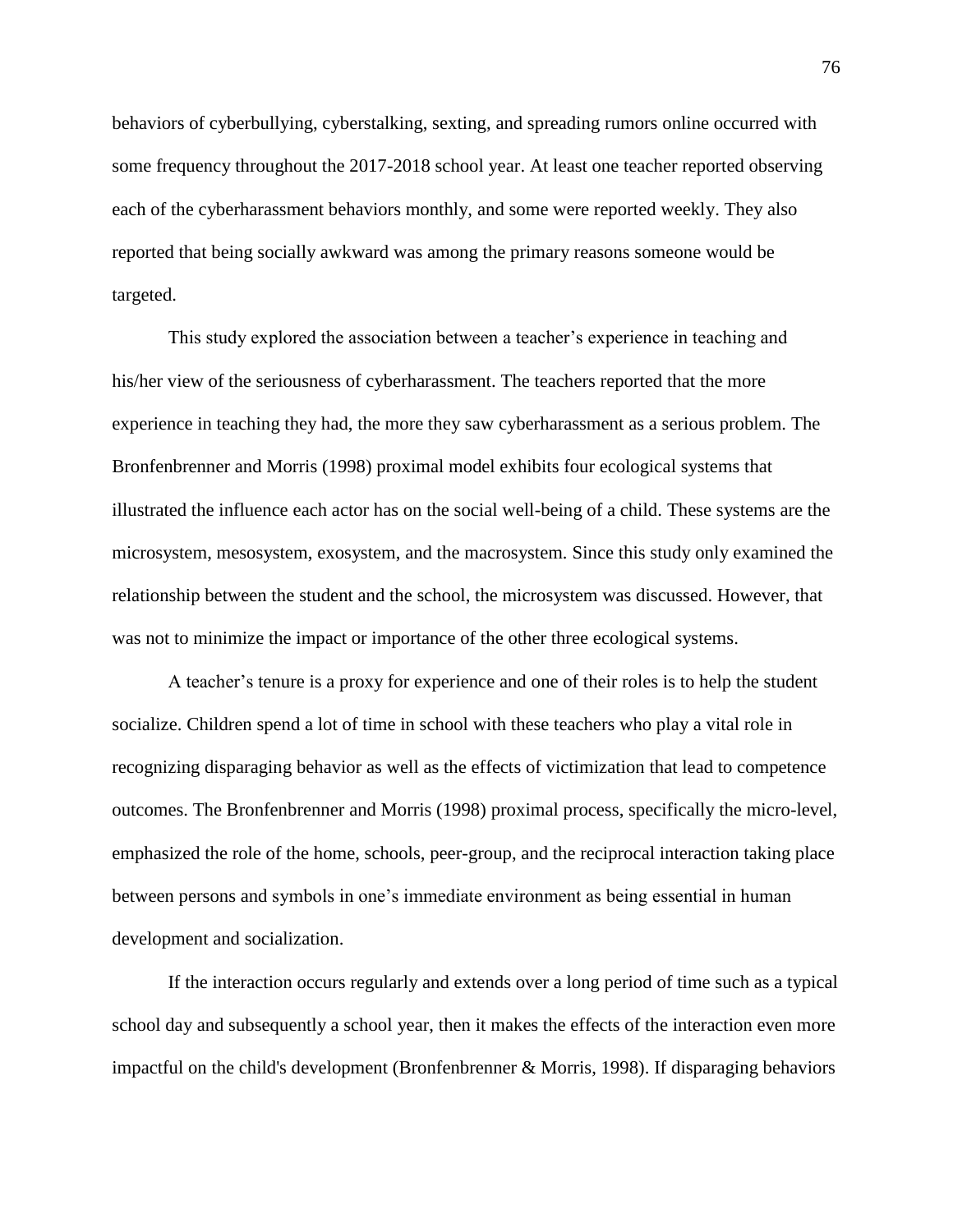are left unchecked by an inexperienced teacher, then the effects are often negative and can impede learning as well as bring feelings of anxiety, depression, insecurity, and low self-esteem (Beran & Lupart, 2009; Hawker & Boulton, 2000).

Additionally, this study explored how often teachers talk to their students about appropriate online behaviors. The results suggest that some teachers may speak to their students "as needed" when it comes to talking to them about appropriate online behavior. This may suggest that as disruptive behaviors become known, an action is taken with some consistency, which is essential to the proximal process. However, others reported "it does not pertain to the subject matter," which suggests that they never speak to their students, and others reported they hold discussions once or twice a year. This inconsistency can manifest dysfunctional outcomes.

Bronfenbrenner and Morris, (1998) help further explain how the five exposure determinants of duration, frequency, interruption, timing, and intensity have an effect on the proximal process. A reactive response is central to the proximal process, the timing of a teacher's response to the actions of a student is critical, such as those teachers who responded "as needed." If the response is timely, then the student makes the connection that behaviors have immediate consequences. However, if there is a delay in response, then the behavior continues without consequences. This inconsistency could affect the behavior of those involved by interpreting the non-response, as the teacher condoning the behavior. The student may then continue to display disparaging behaviors.

The teacher's intervention has a direct effect on the duration or the length of time the child may experience victimization. Furthermore, the more teachers talk to their students, the more educated the students become and the more likely they will exhibit positive behaviors. This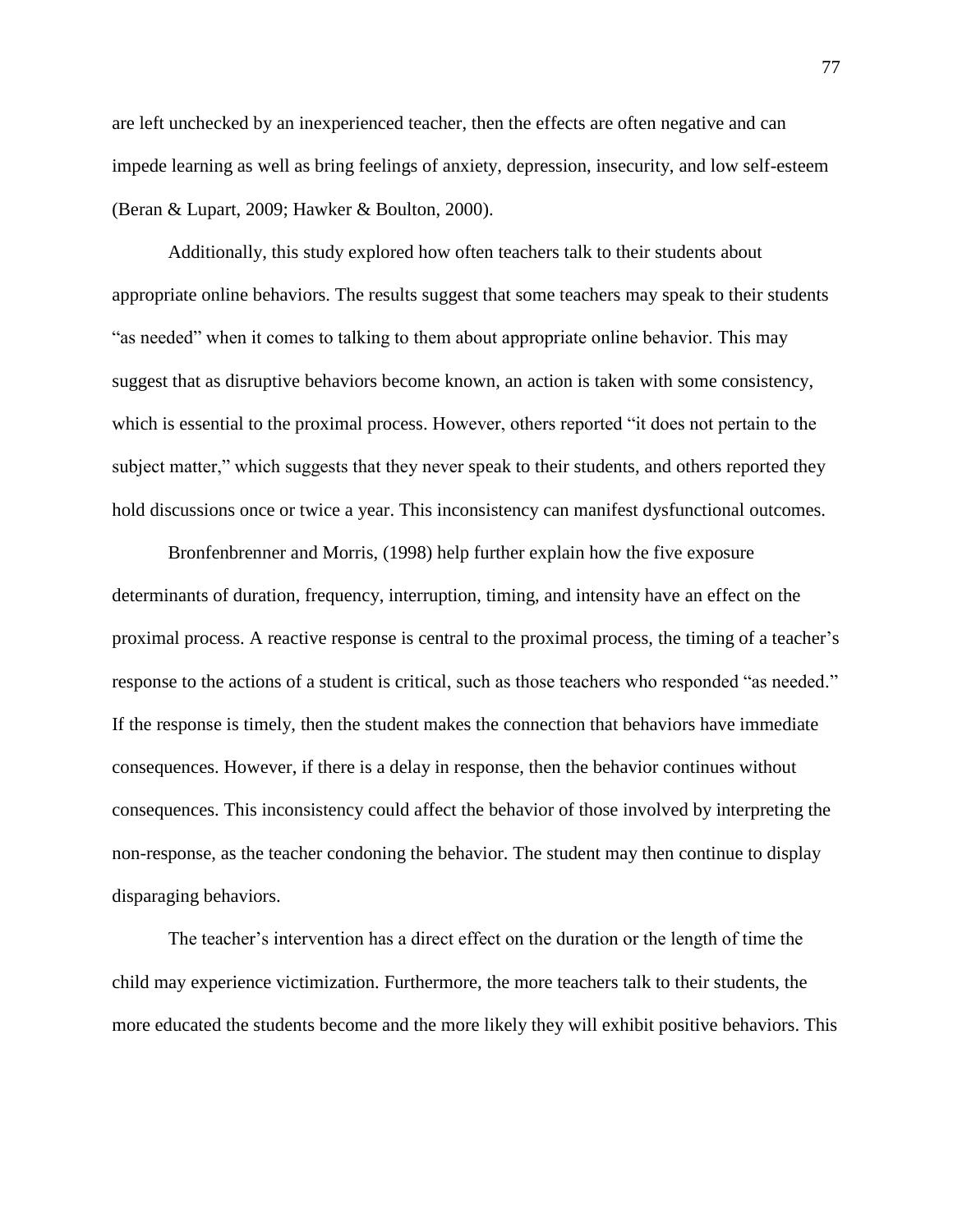intervention strategy will curtail the frequency of the cyberharassment events taking place, the timing, and its intensity or the dominance of the exposure the student experiences.

This study further explored the teachers' perception of DASA and its effectiveness in cultivating civility. Teachers reported their perception of DASA's effectiveness as "average" or poor in response to a survey question because the number of cyberharassment incidents had stayed the same since DASA's enactment in 2012. The theoretical framework used in this study underscores the importance of the interaction taking place between symbols and human interaction within one's environment. The interaction taken at the micro level, if not consistent, will foster behaviors inconsistent with competence outcomes. Students receive mixed signals because the message of civility is not uniformly being administered. Anything less than consistent lessens the perceived effectiveness of DASA.

### **In Relation to the Literature**

The literature review for this study provided background on the prevalence of cyberharassment in schools. Bronfenbrenner and Evans (2000) posit that schools have become the major setting of violence in the United States. This is evidenced by the victims of cyberharassment leading to the school shootings at Columbine and Taft Union High school as well as others. The literature also depicts many teen suicides that have been attributed to cyberharassment. The role of schools in addressing civility while projecting a positive environment has been scrutinized in much of the research literature.

Sabella et al. (2013) and Musu-Gillette et al. (2016), suggested that incidents of bullying by any modality among students ages 12-18 has decreased between 2005-2015. However, they noted that the incidents toward females increased from 19 percent to 23 percent during the 2015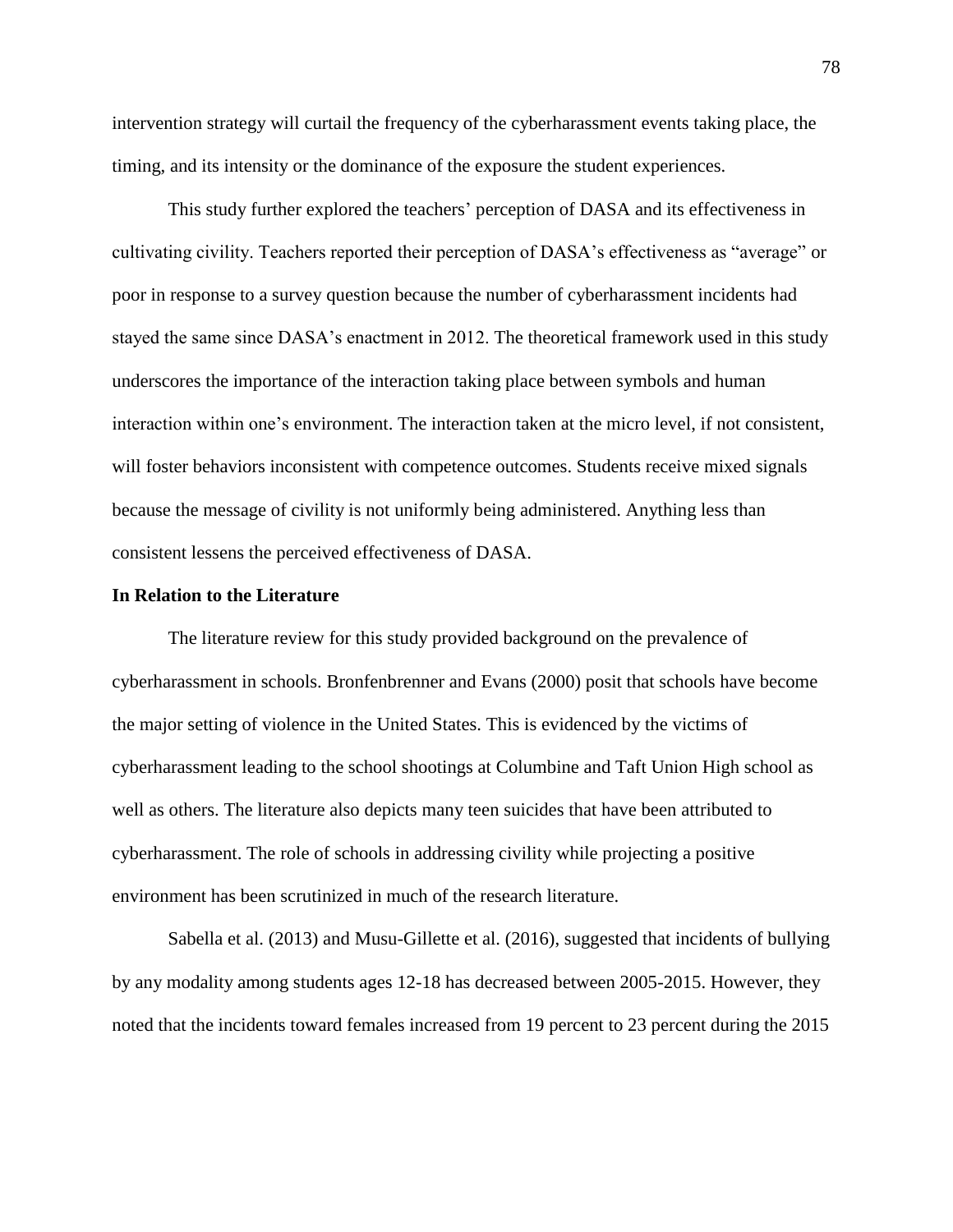school year. Policies such as DASA and those similar could be a contributory factor in the decline of such behaviors.

Mishna et al. (2011) noted that the nurturing effect of a safe environment by educating students on civility would result in a positive change in social behavior over time. DASA is one such intervention policy directed to improve school culture. Some studies, such as Espelage et al. (2012) encouraged intervention policies to focus on both empathy and personal responsibility. Teachers in this study reached out to the victim and the harasser enforcing both empathy toward the victim and accountability toward the harasser. The teachers also called the student's parents as further reinforcement of empathy and accountability.

In contrast to the QuERI (2015) study which reported that many educators while enthusiastic to better the school culture, lacked the knowledge and the resources to effectively make a change (Payne & Smith, 2015). This study found 57 percent of the teachers used NYS P-12 Common Core Standards as a resource. Additionally, 47 percent reported they used Cyberbullying.org and 38 percent used PBS kids. Teachers that utilize the resources provided by DASA improved the school's culture and effectively made a change. In addition, the resources provide a means by which teachers can talk to their students about appropriate online behavior.

In order for intervention programs to be effective, they must be reinforced (Mishna et al., 2011). The resources such as PBS Kids, Cyberbullying.org, NYSUT, and NYS P-12 Common Core Standards are resources that reinforce the tenets of DASA while educating the student and making the policy more effective. However, there was no survey question directed at the frequency of the use of those resources, but rather the finding only indicates that some teachers are aware of additional material available.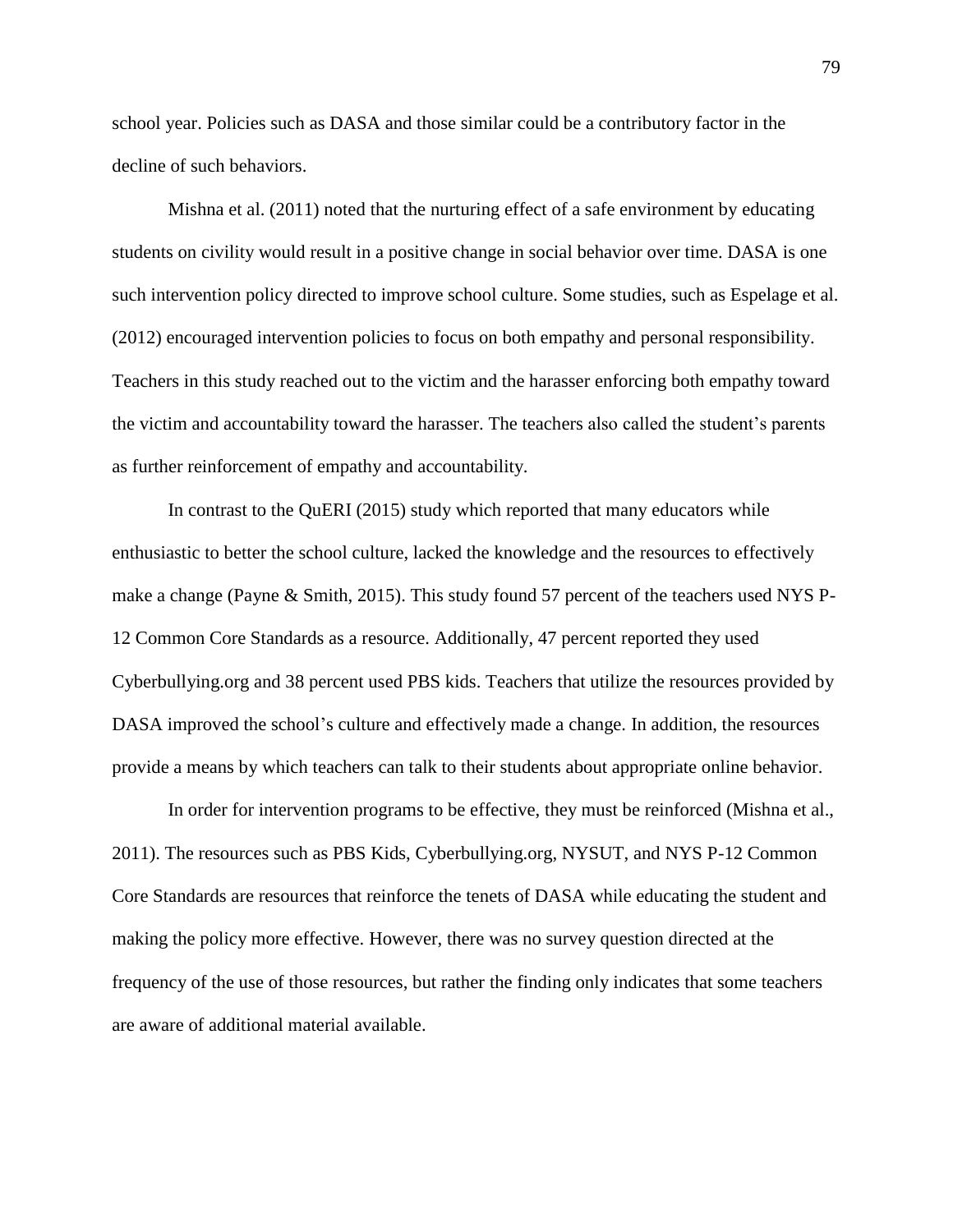This study further explored the teachers' perception of DASA and its effectiveness in cultivating civility. More than half (55 percent) of the teachers reported that DASA's performance was only average in response to a survey question and 79 percent reported the number of cyberharassment incidents had stayed the same. This suggests that although some teachers utilize the resources provided and talk to their students, other teachers do not. The finding also illustrates that the need to enforce DASA must be uniformly applied by all teachers.

The behaviors expressed online suggest that incivility has increased in schools (Feldman, 2001; Peck, 2002). This study explored the association of a teacher's experience in teaching and if they view cyberharassment as hurtful. Research by Musu-Gillette et al. (2016) noted that in 2015, the majority (65 percent) of students, ages 12-18 did not feel that being a victim of harassment affected their schoolwork nor did it impact their self-esteem. However, 17 percent of those harassed indicated the impact was hurtful. Hawker and Boulton (2000) found that students who are victims of cyberharassment experience anxiety, insecurity, low self-esteem, self-blame, and cautiousness.

The teachers in this study reported that some of the reasons students are cyberharassed were because of their physical appearance, social awkwardness, sexual orientation, and for being sexually active. Technology (e.g., social media) makes these normal adolescent growth traits that were once verbal teasing known only by a few, now known seemingly to the whole world. Additionally, this study found that the more experience the teacher has, the more they saw cyberharassment as hurtful. As students continue to immerse themselves in online activities and social media, relationships become less important, and courtesies appear to have become nonexistent (Wilkins, Caldarella, Crook-Lyon, & Young, 2010).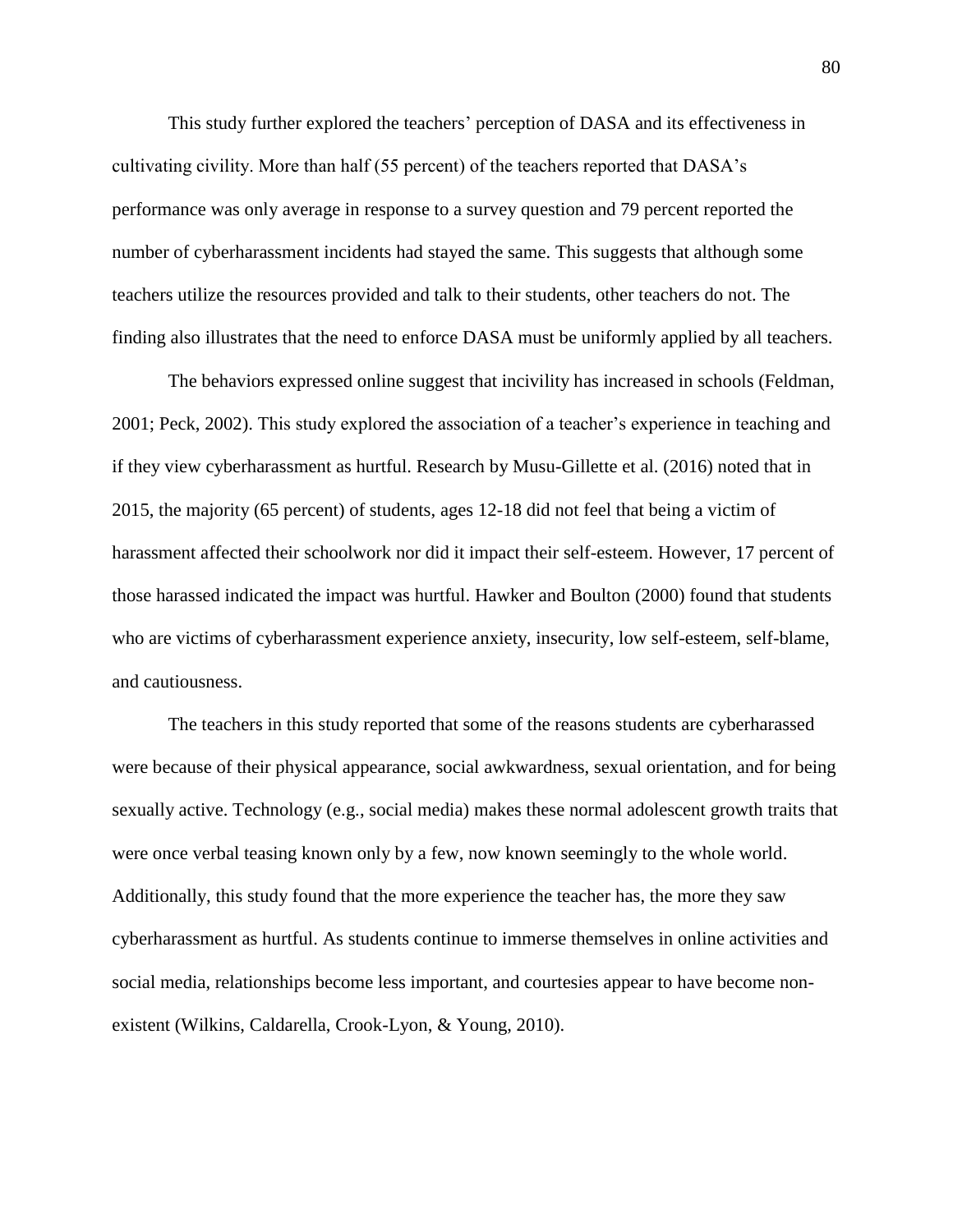Cyberharassment as well as well as other forms of harassment, increases during the middle school years when the students are most vulnerable. Wolak et al. (2007) suggested that bullying requires three elements: 1) aggressive acts including verbal 2) repetition and 3) an imbalance of power between the victim and perpetrator. Benotsch et al. (2013) posit that sexting is an essential element to cyberharassment and meets the three elements suggested by Wolak et al. The teachers in this study reported that sexting and the spreading of sexually based rumors were among the behaviors exhibited by students.

When school officials become aware of sexting and the spreading of sexually based rumors they have to determine if there was malicious intent and if the act was criminal and not just teenage behavior. The officials must determine if the photographs were taken by a friend who then disseminates the images electronically with the intent to harm the other person's reputation (Lorang et al., 2016; McNiel, & Binder, 2016; Walsh et al., 2013). Many times sexting is experimental and exciting for the student and a way to begin a sexual relationship.

The New York State Department of Education Office of School Innovation in their *2013 Guidance for DASA Implementation Policy* stated that determining the intent of a student who demonstrates bullying behaviors may be difficult. Also, during the school's investigation school officials must talk to the victim to ascertain the victim's perception of the incident. From a legal perspective, the standard of intent was first defined in *Watts v. United States* (1969).

Often, when these behaviors "go online" teens are unaware of the legal consequences of their actions and the magnitude of harm it has on the victim. School officials must be careful interpreting the teens' intent. Officials must discern that a teenager of ordinary intelligence would know the difference between sexting and that the possession of child pornography is illegal.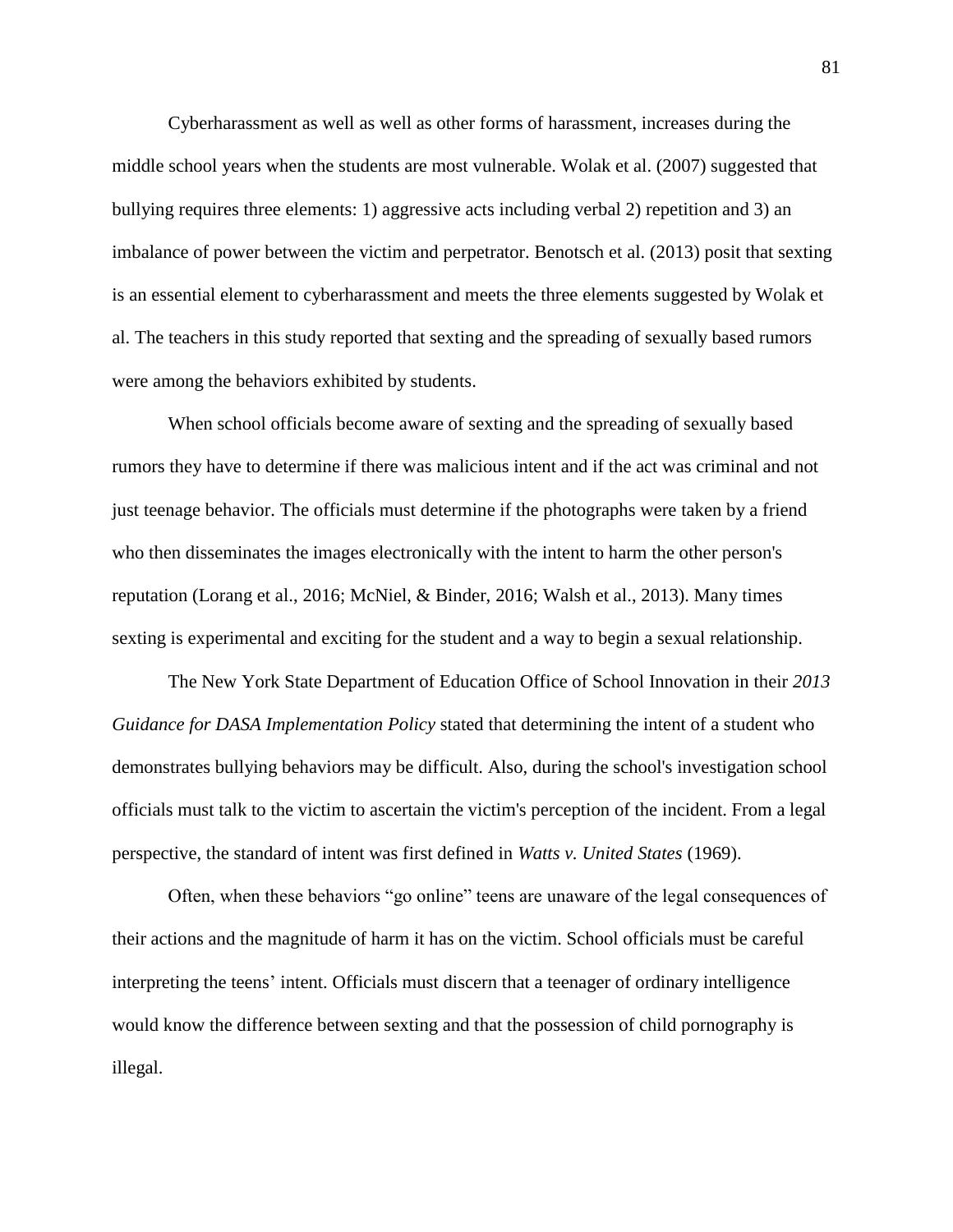Cyberstalking presents a challenge for schools because there is no universal definition. However, there is an agreement in the literature that identifies the behavior to include technology to stalk or harass someone aggressively over time (Bocij & McFarlane, 2003; Finn, 2004; Navarro et al., 2016; Nobles et al., 2014). This study revealed that nearly 15 percent of the respondents had observed cyberstalking occurring during the 2017-2018 school year. Marcum et al. (2014) and Finn (2001) found that adolescents are prone to the behaviors of a cyberstalker as well as being victimized. Victims can experience fear, terror, anxiety, intimidation, and loss of a sense of control primarily because they cannot identify the stalker (Hazelwood & Koon-Magnin, 2013).

The fostering of a supportive and safe environment in and around the classroom should always be the educator's primary concern. This positive school climate is essential to a student's learning. Schools must provide an environment that is free of crime and violence (Musu-Gillette et al., 2016). The extent that harassment exists is relative to that individual school's climate (Gottfredson, Gottfredson, Payne, & Gottfredson, 2005; Kartal & Bilgin, 2009; Meyer-Adams & Conner, 2008). It is imperative that teachers address even the low-level acts of incivility in the classroom so as not to condone the behavior (Feldman, 2014).

#### **Limitations of the Study and Impact on Results**

The findings of this study are derived from one school and are not generalizable to the entire district or to other schools outside the district. Other studies, such as Siena College Research Institute (2016), had a much larger sampling spanning many New York state schools. Having access to more than one public school in a district of 12 public schools would have made the results more generalizable to other populations. This one school provided 47 responses from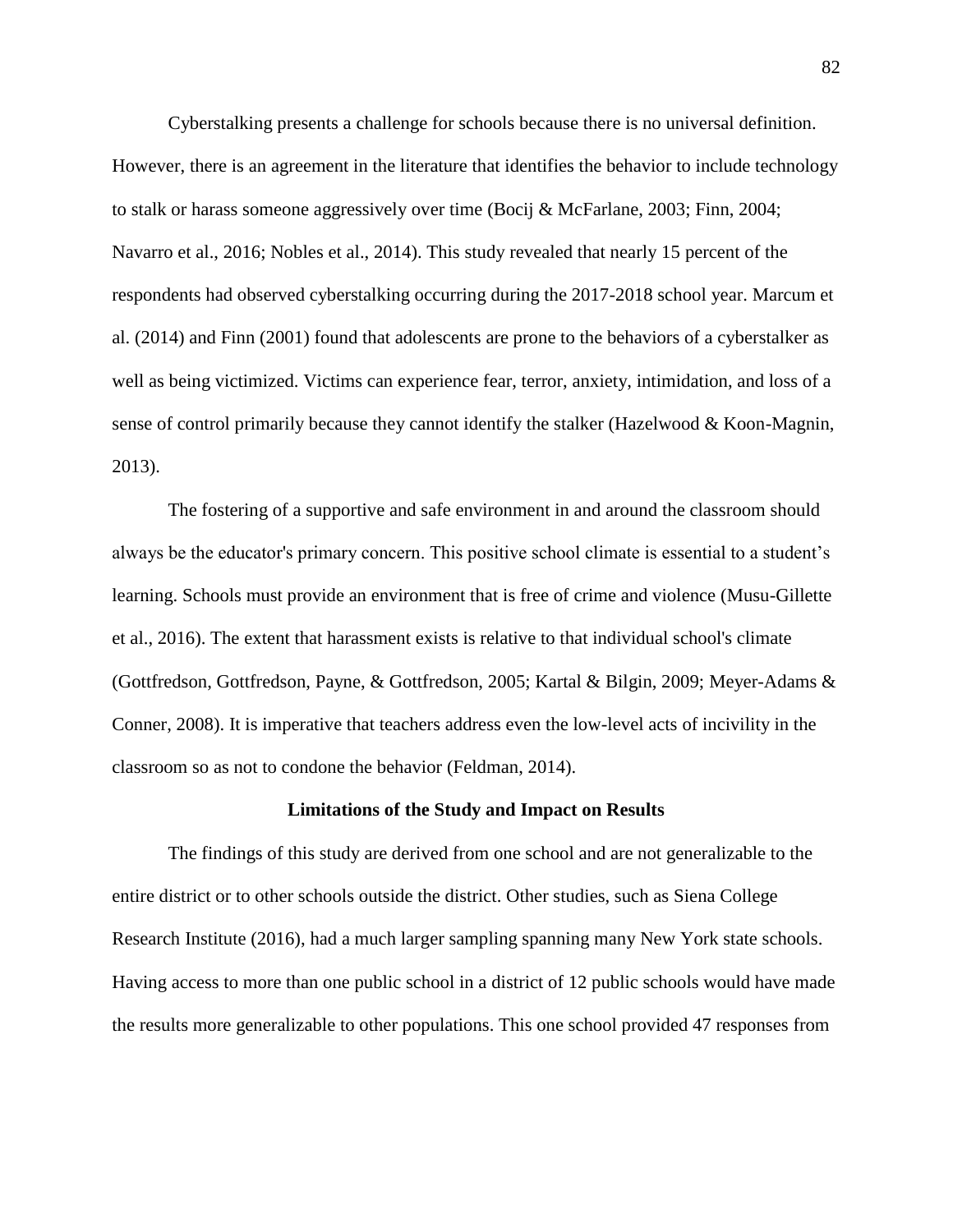a paper survey with a faculty size of approximately 60. Additionally, this study did not have a methodology in place to capture participation from the absent teachers at a later date.

# **Implications of the Research Findings for Practice**

If Bronfenbrenner & Evans' (2000) prediction hypothesis that the  $21<sup>st</sup>$  century will bring a growing threat of a major breakdown in social development is true, then lessons in civility need to be pervasive and consistent. The dramatic increase in school shootings, teen suicides, and emotional distress of students brought on by cyberharassment could very well support this prediction. The new age of bullying has placed a tremendous burden on schools. Proactive measures by administrators and the involvement of the student in the process are essential.

This research sought to address the climate of civility as perceived by the teachers governed by DASA and to contribute to the current knowledge of the relationship between DASA and instilling civility in the classroom. This study involved a relatively small number of 47 participants from one Upstate New York public middle school. However, that is not to diminish the importance of these findings. The quantitative findings of this study indicate a negative relationship exists between DASA and its effectiveness in creating a positive school culture. A policy, in and of its self, is meaningless if not embraced by all. There must be consistency and continuity in its enforcement. This study also found that teachers were inconsistent in the application of DASA. Inconsistencies in the use of resources, talking to students, and in reporting. And because of these inconsistencies, the full benefits of DASA is not realized.

The data from this study would support that practitioners and school officials need to develop lessons on cyber hygiene as a separate academic course. This would ensure that lesson plans and course material would be consistently applied in the same manner as a math course for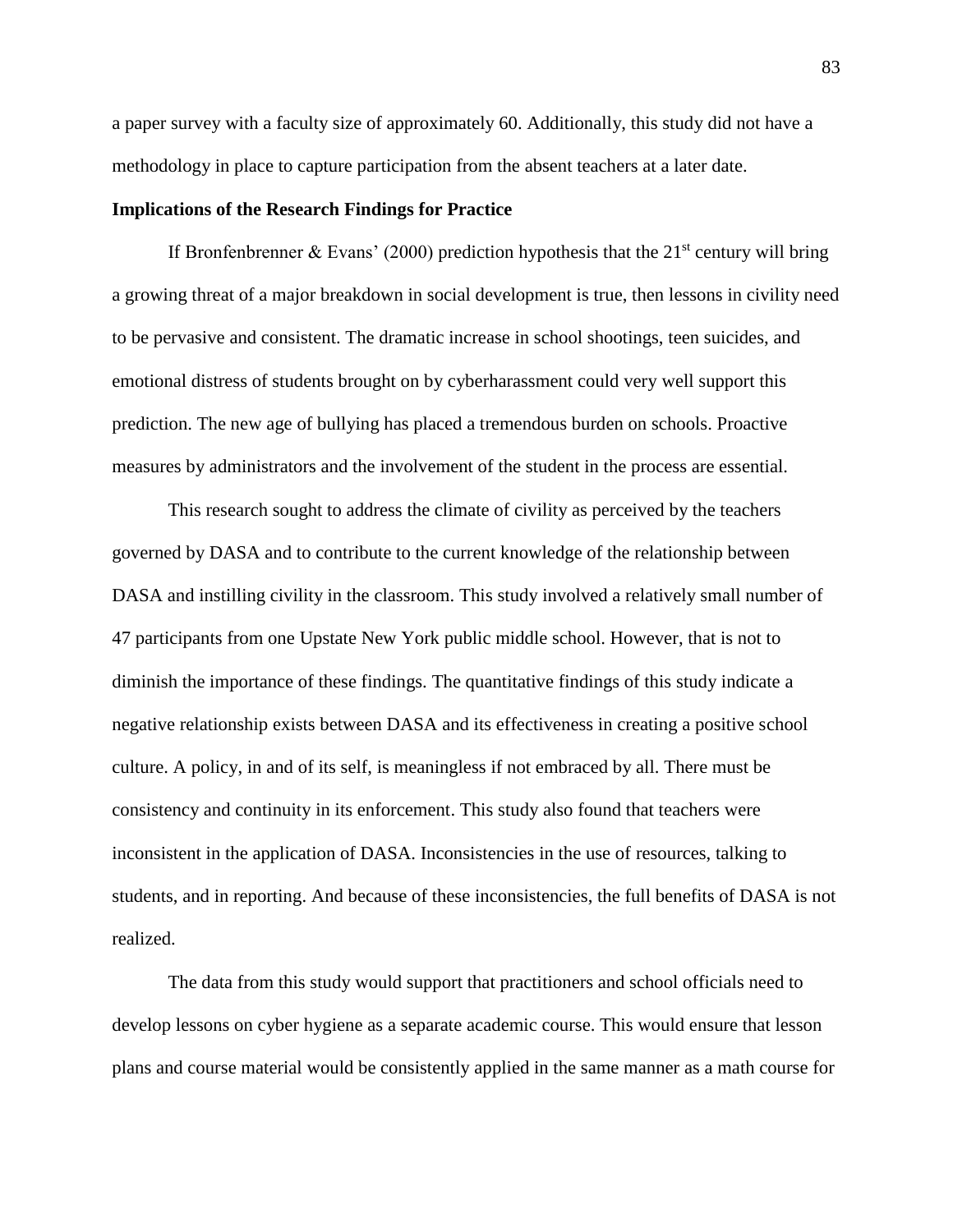example. And like a math course, the lessons would be age appropriate and serve as building blocks as the student moves through the K-12 education system.

Until such standardization occurs, it would behoove the school used in this study to standardize and enforce the lessons found within DASA. The data identified that teachers perception of DASA was "average," and in spite of the required annual training, localized training could be developed to address concerns specific to that school's culture. Moreover, the data from this study would support student-to-student contracts be developed in which students agree not to harass one another. This measure would further improve the school's climate.

DASA's resource guide for school administrators and faculty (2013, p. 7) defined school climate as a part of the culture as, "the quality and character of school life. It may be based on patterns of student, parent, and school personnel experiences within the school and reflects norms, goals, values, interpersonal relationships, teaching and learning practices, and organizational structures."

The data from this study further supports the measures the school is taking now, for example, they take steps to interact with families and implement various programs that other schools and practitioners should model. For example:

- Parent teacher conferences.
- Best Buddies Group- pairing a special need student with a "buddy."
- Please Stand-up Anti-Violence program.
- Character Coupon-students are awarded school memorabilia when they exhibit good character.

These programs encourage positive social interaction and educate the student on how to demonstrate positive behaviors. Specifically, programs such as Best Buddies where a special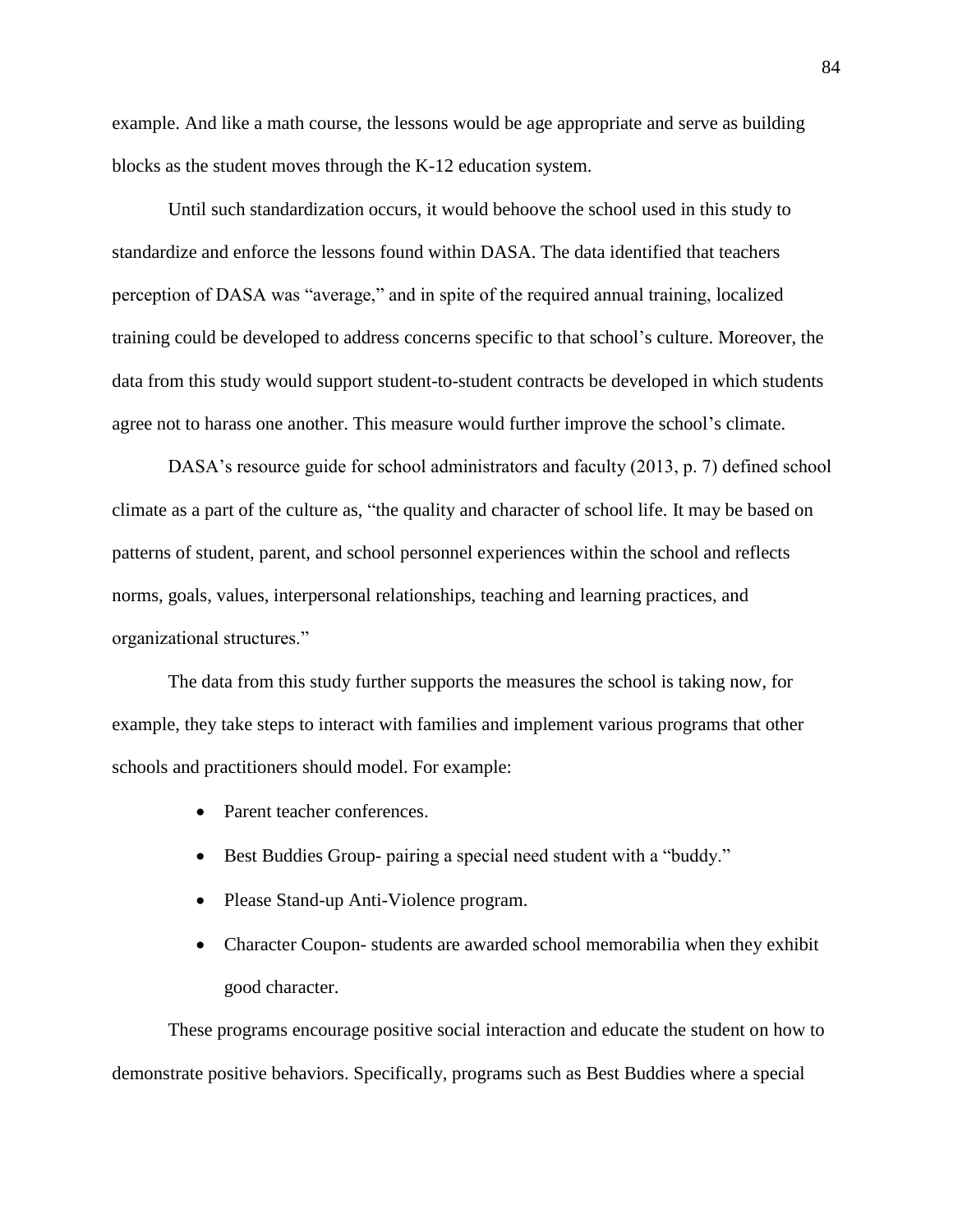needs student is paired with a peer. This student-student program breaks down the barriers and the stigma often associated with those with a learning disability and lessens the chances of becoming a victim of cyberharassment.

The literature noted that the lessons in civility and intervention policies such as DASA need to be continuous and reinforced to be effective (Mishna et al., 2011). The results of this study found that teachers talk to their students "as needed," which is a reactive measure and addresses incivility only after it occurs. The data from this study supports the more proactive measure to reinforce lessons in civility by promoting articles and cartoons in their school newspaper.

For example, a student illustrated and composed a cartoon that was published in the school's newspaper. The message in the student's voice is clear to report bullying to school officials and not to turn a blind eye (see Appendix H). Another example of student participation to bring awareness of how to cope when faced with drama can be found in a student-written article. The article speaks to the behavior of spreading rumors and how rumors can ruin someone's life. The article gives advice not to spread rumors and to seek a trusted adult for help if needed (see Appendix I). In the same school newspaper, it addressed a question of bullying presented by a parent on how to prevent their daughter from becoming a victim of bullying. Again the message is clear and gives advice for the daughter to join a club, make friends, and if she is bullied to seek help from an adult (see Appendix J).

On the practical side, it appears that articles such as these send a positive message from a student's perspective and this practice should be a model for other schools. When combined with the message from adults, students are more apt to listen. The strategy of combining voices gives DASA a better chance of mitigating cyberharassment.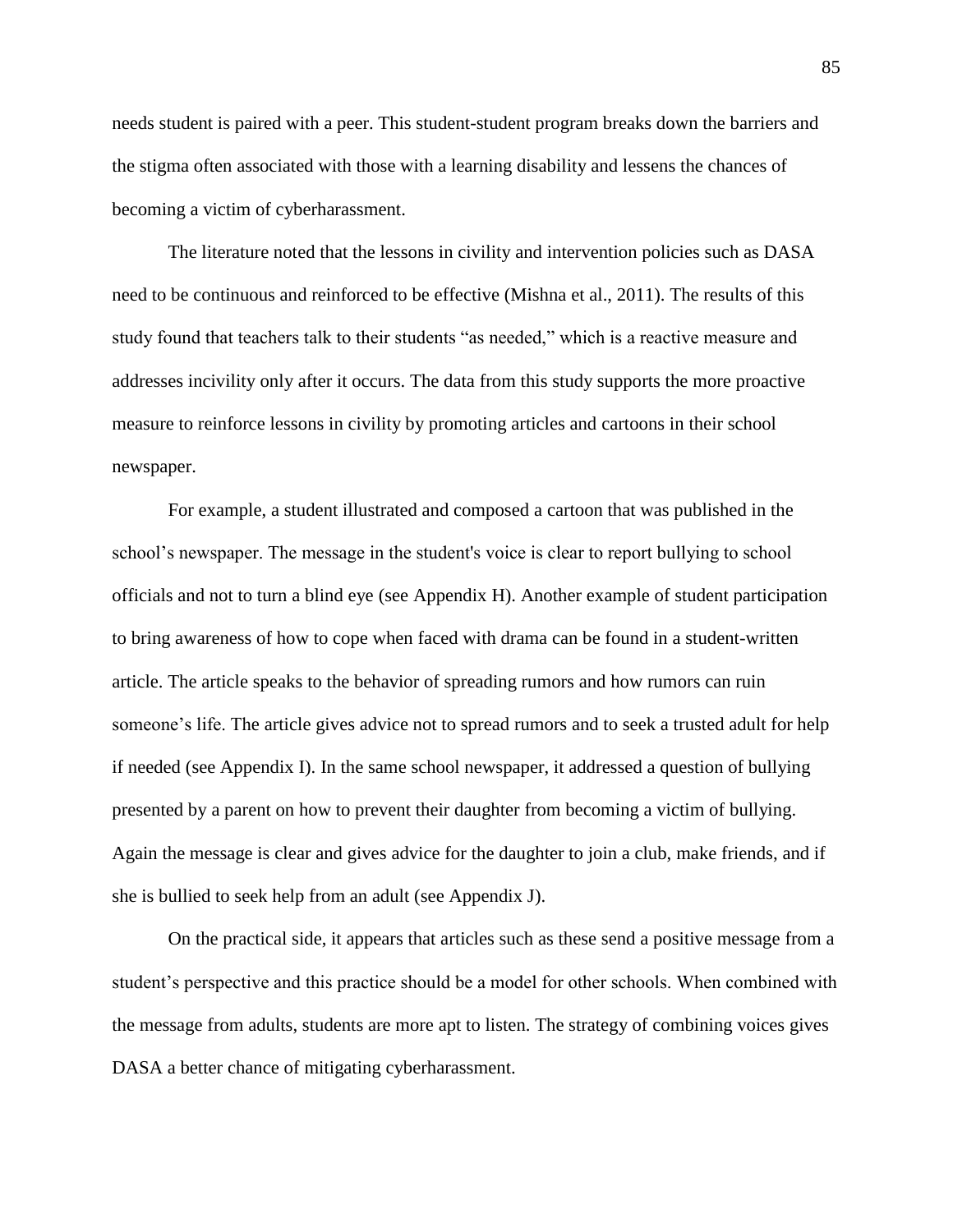#### **Implications of the Research Findings for Future Research**

This study looked at how DASA has changed the culture of the school through the lens of the teacher. To add to the research, students should be surveyed and interviewed. Information obtained by the students could provide data on what is working and what is not as far as actions taken by the school to instill civility. It would be interesting to also look deeper into the impact of Bronfenbrenner and Morris other bioecological systems of the mesosystem, exosystem, and the macrosystem and their impact on student development. Each of these *system*s expands outward and interaction among other societal forces become more complex and impacts the child's socialization skills.

Further research on the effectiveness of parent-teacher conferences would be an extension into understanding the mesosystem and its connection to the microsystem in the overall interaction with the school's climate. Understanding the role of the parents/guardians is vital to the development of a positive school environment. Extending further outward, a study to understand the influences of the exosystem (e.g., parents workplace) even though the child is not directly involved would provide knowledge in understanding the relationship between parents, child, and school.

Additionally, schools have become diverse and the classrooms are filled with students from various cultures bringing with them different customs. Further research is needed to understand if the international students' needs are being met and gage their sense of belongingness. This examination of the macrosystem would provide information to school officials to address any deficiencies, thus mitigating incidents of cyberharassment.

In addition to reporting to DASA, the Upstate New York middle school used in this study also reports criminal behavior under the federal Unsafe School Choice Option (USCO).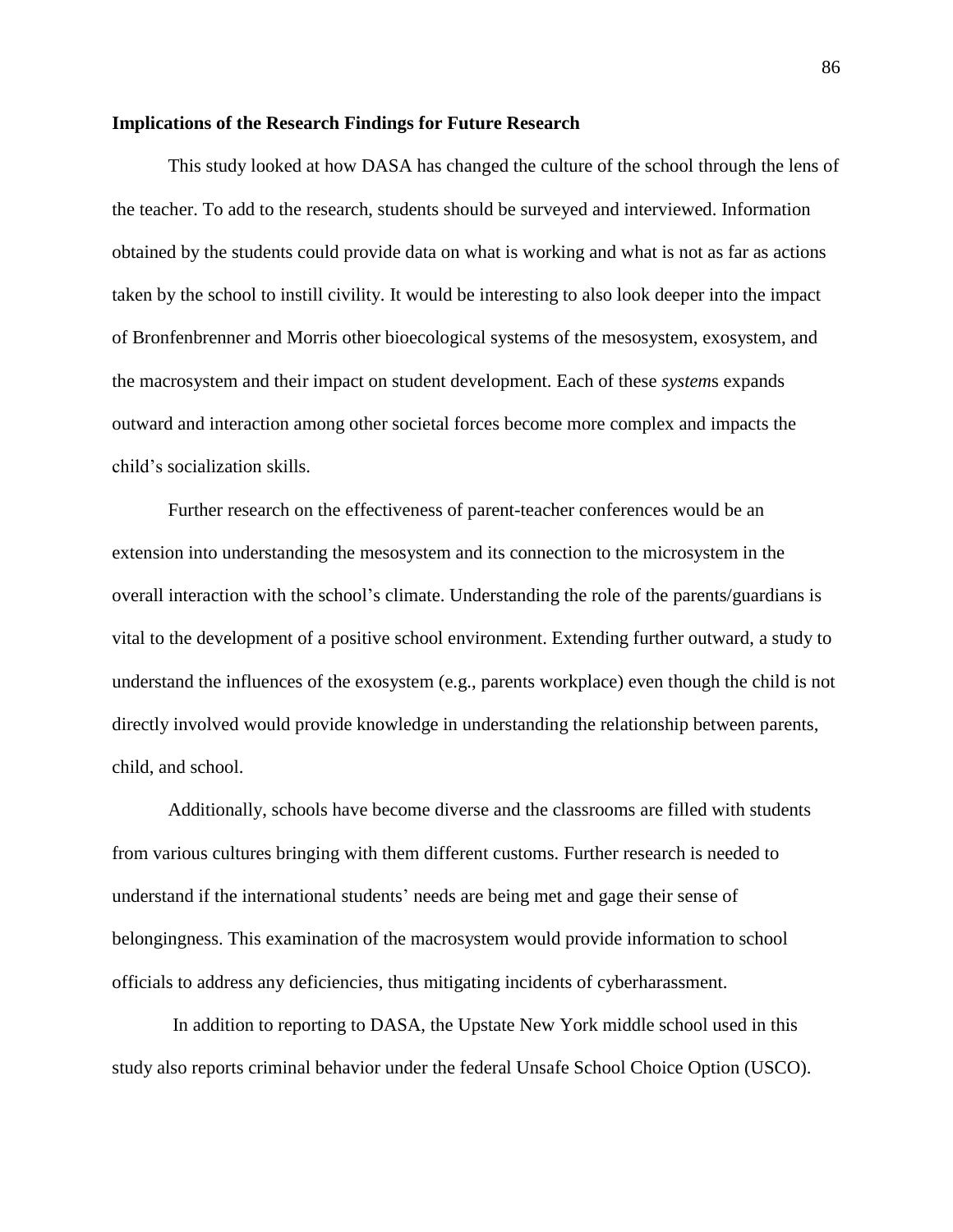The USCO requires each state to determine annually which public schools are "persistently dangerous." New York State does so through the Violent and Disruptive Incident Reporting (VADIR) system. VADIR collects data in 20 different categories including arson, homicide, robbery, and larceny and other criminal offenses contained in the New York State penal code.

The New York State Education Department collects the VADIR data. New York State has revised VADIR, which took effect in July of 2017. Most notably, it reduced the current 20 categories to nine (Harris, 2016; Zimmerman, 2016). VADIR and DASA should be studied closer as to why behaviors are mapped to one system over the other.

Table 10 shows a disparity between reported incidents of bullying between DASA and VADIR. The data includes all reporting public schools situated in New York. The table reflects the data from the district used in this study. Disparity more than doubled in some cases. For example, the 2014-2015 school year where the number of bullying incidents reported to DASA was 23, yet under VADIR the number is 169, resulting in a 635 percent difference. In all instances, the number of bullying incidents reported under DASA is significantly less than VADIR. The district has not reported an incident of cyberbullying to date. The key question reserved for future research is why does the disparity exist? Also, why are there no reports of cyberbullying? Appendix K defines the criterion used for the three VADIR categories listed in (see Table 10). The concern is that some schools may exaggerate incidents labeled as dangerous to obtain additional funds, while others may under report to retain teachers and students.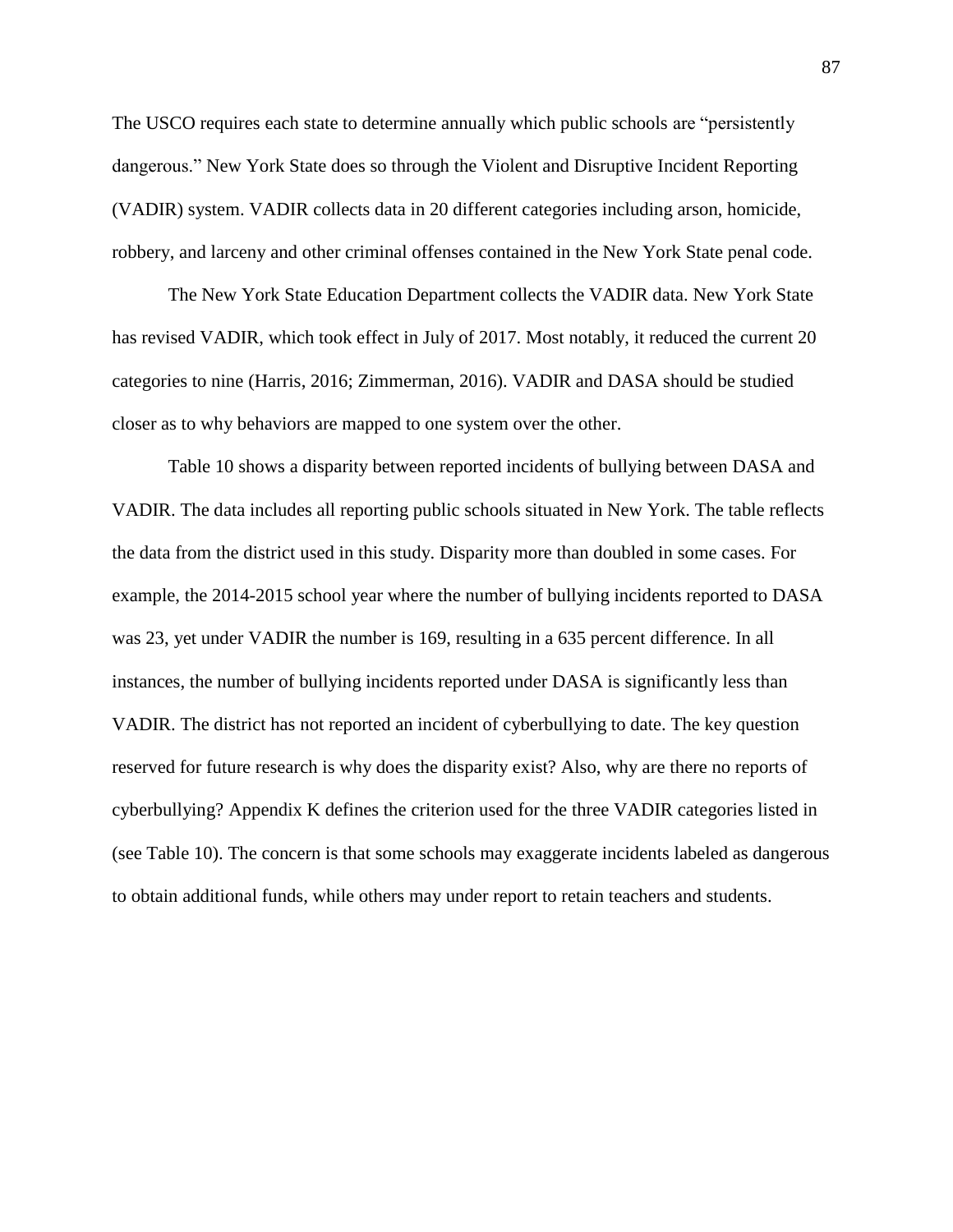#### Table 10

| School Year | Reported DASA | <b>Reported DASA</b> | Intimidation    | Other Sex       | Other            |
|-------------|---------------|----------------------|-----------------|-----------------|------------------|
|             | Cyberbullying | <b>Bullying</b>      | Harassment      | <b>Offenses</b> | Disruptive       |
|             |               |                      | Menacing        | Reported        | <b>Behaviors</b> |
|             |               |                      | <b>Bullying</b> | <b>VADIR</b>    | Reported         |
|             |               |                      | Reported        |                 | <b>VADIR</b>     |
|             |               |                      | <b>VADIR</b>    |                 |                  |
| 2015-2016   | 0             | 70                   | 135             | 6               | 394              |
| 2014-2015   | 0             | 23                   | 169             | 10              | 540              |
| 2013-2014   | 0             | 57                   | 163             | 20              | 484              |
| 2012-2013   | Not enacted   | 117                  | 232             | 12              | 550              |
| 2011-2012   |               | Pre DASA             | 165             | 12              | 582              |
| 2010-2011   |               |                      | 162             | 19              | 443              |
| 2009-2010   |               |                      | 176             | 10              | 367              |
| 2008-2009   |               |                      | 147             | 11              | 518              |

*Comparison of Reported Incidents Between DASA and VADIR*

Note: NYSED Information and reporting services

There are many online dangers in which children can fall prey. Further research of the dangers of being a victim of online sextortion also needs to be examined. Students need to become educated in the seriousness of sharing personal information online. According to Siena et al. (2016), 33 percent of students have shared personal information with someone they met only online, and 7 percent agreed to meet up with someone whom they met only online. Moreover, the National Center for Education Statistics (NCES) found that 57 percent of the children between the ages of 13 and 17 created online accounts without the knowledge of their parents (2017).

The National Center for Missing and Exploited Children defines sextortion as:

A relatively new form of sexual exploitation that occurs primarily online and in which non-physical forms of coercion are utilized, such as blackmail, to acquire sexual content (photos/videos) of the child, obtain money from the child or engage in sex with the child. (2018, para. 1)

Girls make up 78 percent of the sextortion victims, and boys make up 15 percent of the victims; the gender of the remainder of the victims could not be identified (NCMEC, 2018). Even though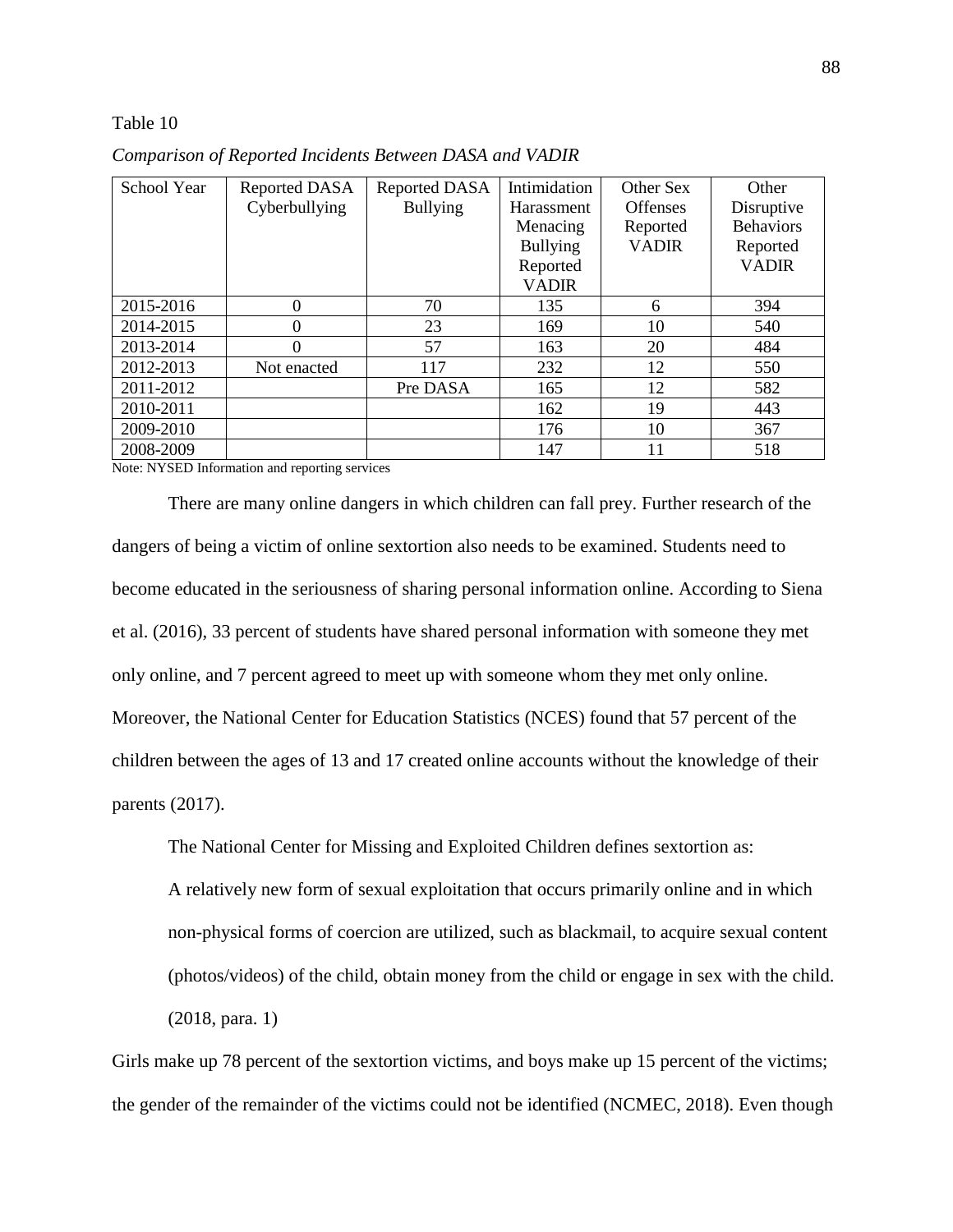females have a higher chance of being a victim, predators will pursue anyone that they can manipulate (NCMEC, 2018).

Further education and awareness of the online dangers must be incorporated both at home and in the schools. One method to accomplish this is public service announcements (PSA) to inform parents and children to think before they click. While some PSA announcements may exist, they are not done with sufficient frequency. Additionally, cyber hygiene classes need to be implemented into the K-12 curriculum to teach children netetiquette.

#### **Conclusion**

Social media has given children the empowerment to attack other students, often with anonymity. This study set out to examine teacher's lived experience with DASA. Teacher's response to a survey question on DASA effectiveness in cultivating civility reported an average performance in cultivating civility in the classroom and having little to no effect in minimizing cyberharassment. Additionally, some teachers never speak to their students about online behavior while others stated that they do only on an as-needed basis. One reason that teachers cited for not talking with their students about civil online behavior is that they believe it is not a part of their curriculum or subject matter.

A possible reason for the apathetic view of DASA is that the teachers are not unified in their administration of DASA. While incidents may or may not be occurring, they do not view DASA as a change agent. Teachers believe in the spirit of DASA, but perhaps not so much the mechanics of the policy. Teachers may also feel that exhibiting and expecting respect is within their normal day-to-day interaction with students and cyberharassment while a relatively new term, is affixed to an old problem.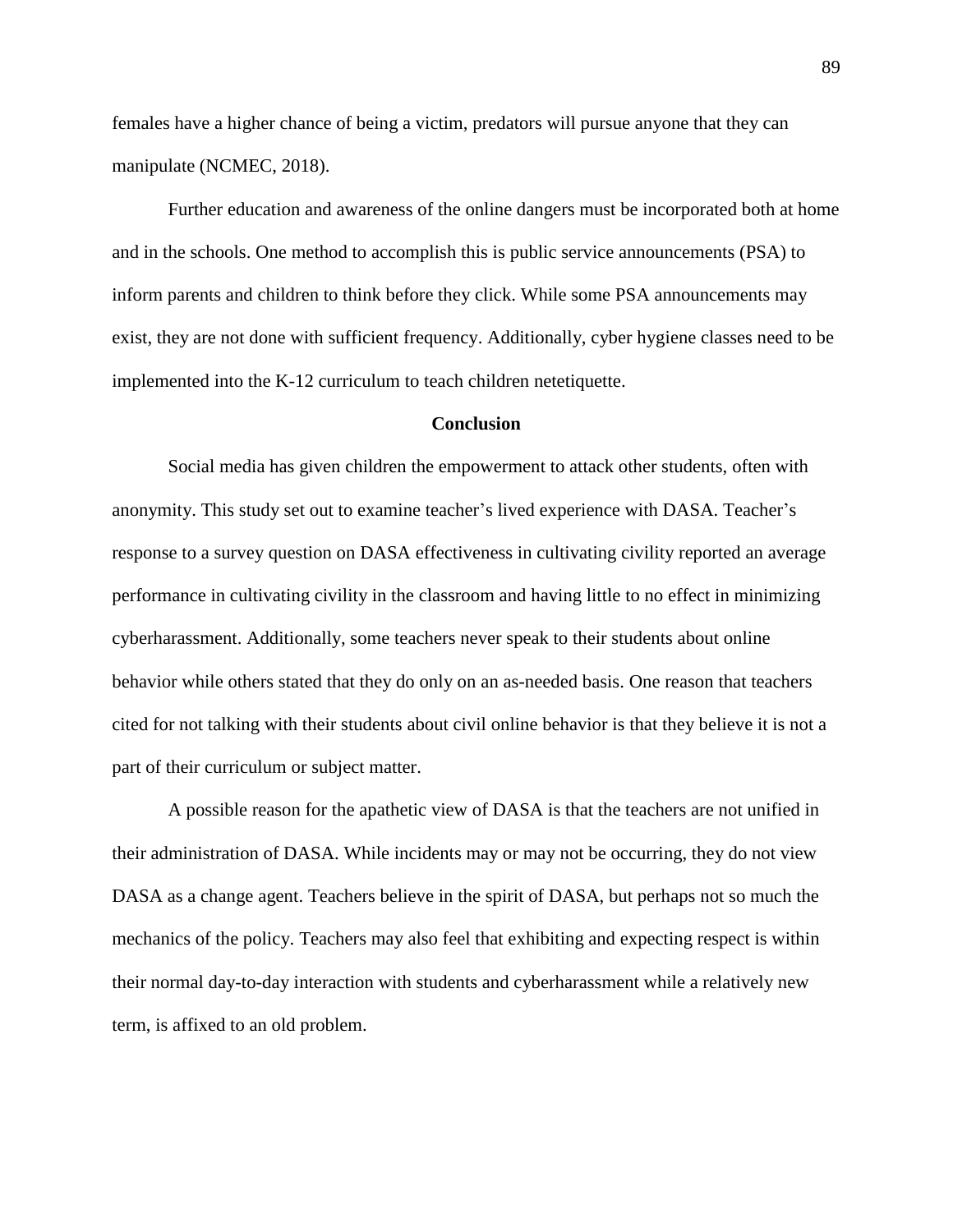Schools acknowledge their role as an institution that insists on positive behaviors, but they are just one of many institutions. Bronfenbrenner & Evans (2000) ecological model suggests that childhood behavior is learned first from family and school, extending outward to society as a whole, each having a role in childhood development. Therefore, to put the sole ownership of socialization on the school is unfair.

If all humanity needed were policies and laws that state "thou shall not," our prisons would be empty, there would be no school shootings by victims of cyberharassment, and there would be no tragic teen suicides. But, the reality is humanity does need policies and laws to govern civil behaviors. In the words of Thomas Hobbs, "It is not wisdom but authority that makes a law." The conundrum remains if you were to ask Plato "Good people do not need laws to tell them to act responsibly, while bad people will find a way around the laws."

It may never be known just how many incidents of cyberharassment DASA intervention, and other programs like it, has prevented in New York because schools count only incidents that have occurred and not the ones that have not. A further complication is that civility is ambiguous and is most obvious when it is not present (Boyd, 2007). The value of the spirit of DASA cannot be underestimated. It was designed to embrace diversity through education and spirit.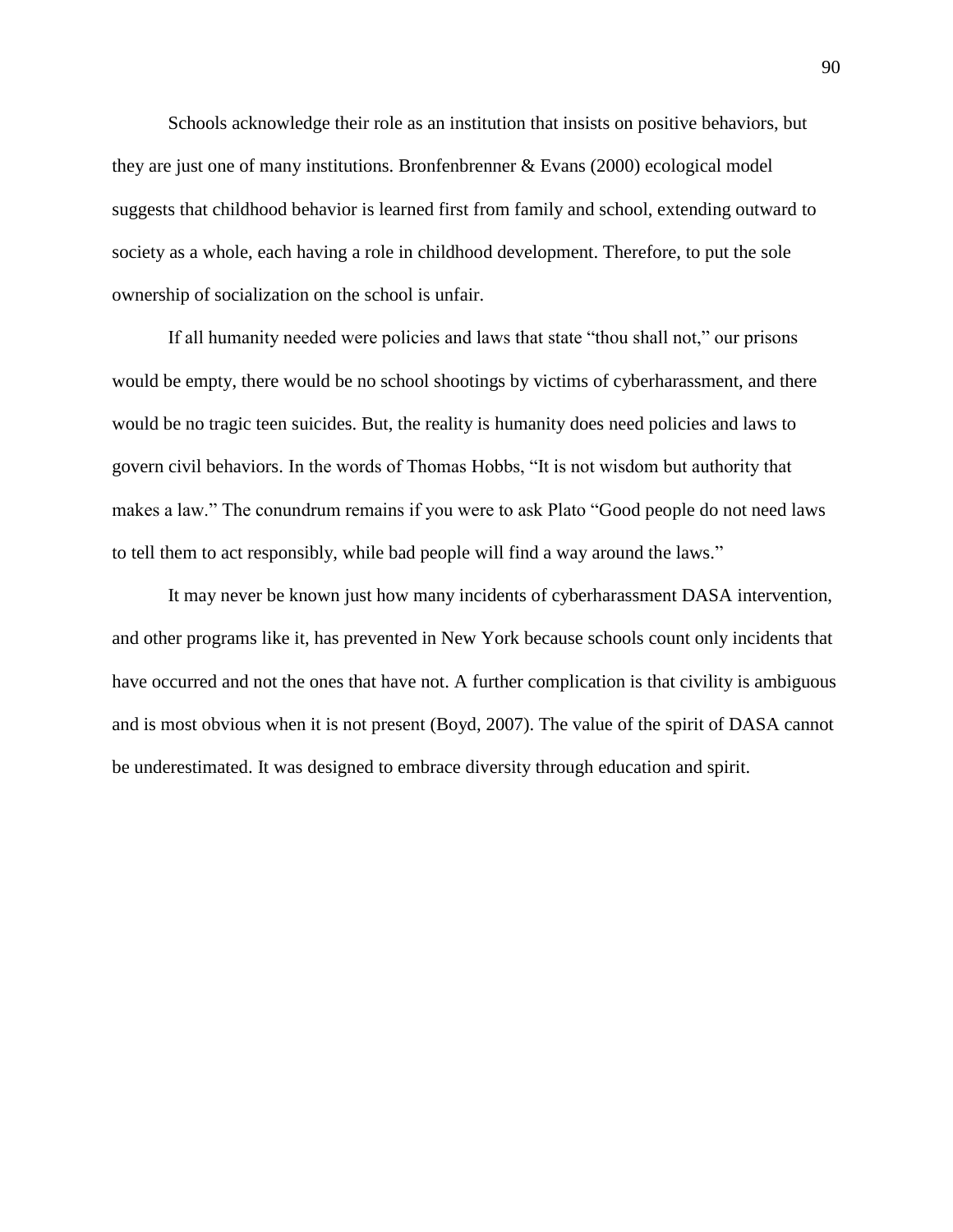### **References**

- Almasy, S., Segal, K., & Couwels, J. (2013, October 16). Sheriff: Taunting post leads to arrest in Rebecca Sedwick bullying death. *CNN*. Retrieved from https://www.cnn.com/2013/10/15/justice/rebecca-sedwick-bullying-deatharrests/index.html
- Associated Press. (2015, November 12). Cops: 2 NY boys, 14, arrested in sexting ring: 20 students suspended: *Syracuse.com*. Retrieved from http://www.syracuse.com/state/index.ssf/2015/11/cops\_2\_ny\_boys\_14\_arrested\_in\_sexti ng\_ring\_20\_students\_suspended.html
- Babbie, E. (1990). *Survey research methods* (2nd ed.). Belmont, CA: Wadsworth Publishing.
- Bachman, R., & Schutt, R., K. (3 Ed). (2015). *Fundamentals of research in criminology and criminal justice.* Thousand Oaks, CA: Sage.
- Bass III, P. F. (2016). Pediatricians' primer on sexting: Understanding what adolescents experience online with sexting and digital technology can help pediatricians counsel teenagers about the dangers of this practice. *Contemporary Pediatrics*, *33*(8), 28-33.
- Benotsch, E. G., Snipes, D. J., Martin, A. M., & Bull, S. S. (2013). *Sexting, substance use, and sexual risk behavior in young adults*. New York, NY: doi: 10.1016/j.jadohealth.2012.06.011
- Beran, T., Rinaldi, C., Bickham, D., & Rich, M. (2012). Evidence for the need to support adolescents dealing with harassment and cyber-harassment: Prevalence, progression, and impact. *School Psychology International, 33*(5), 562-576. doi:10.1177/0143034312446976
- Beran, T. N., & Lupart, J. (2009). *The relationship between school achievement and peer harassment in Canadian adolescents: The importance of mediating factors*. London]: doi:10.1177/0143034308101851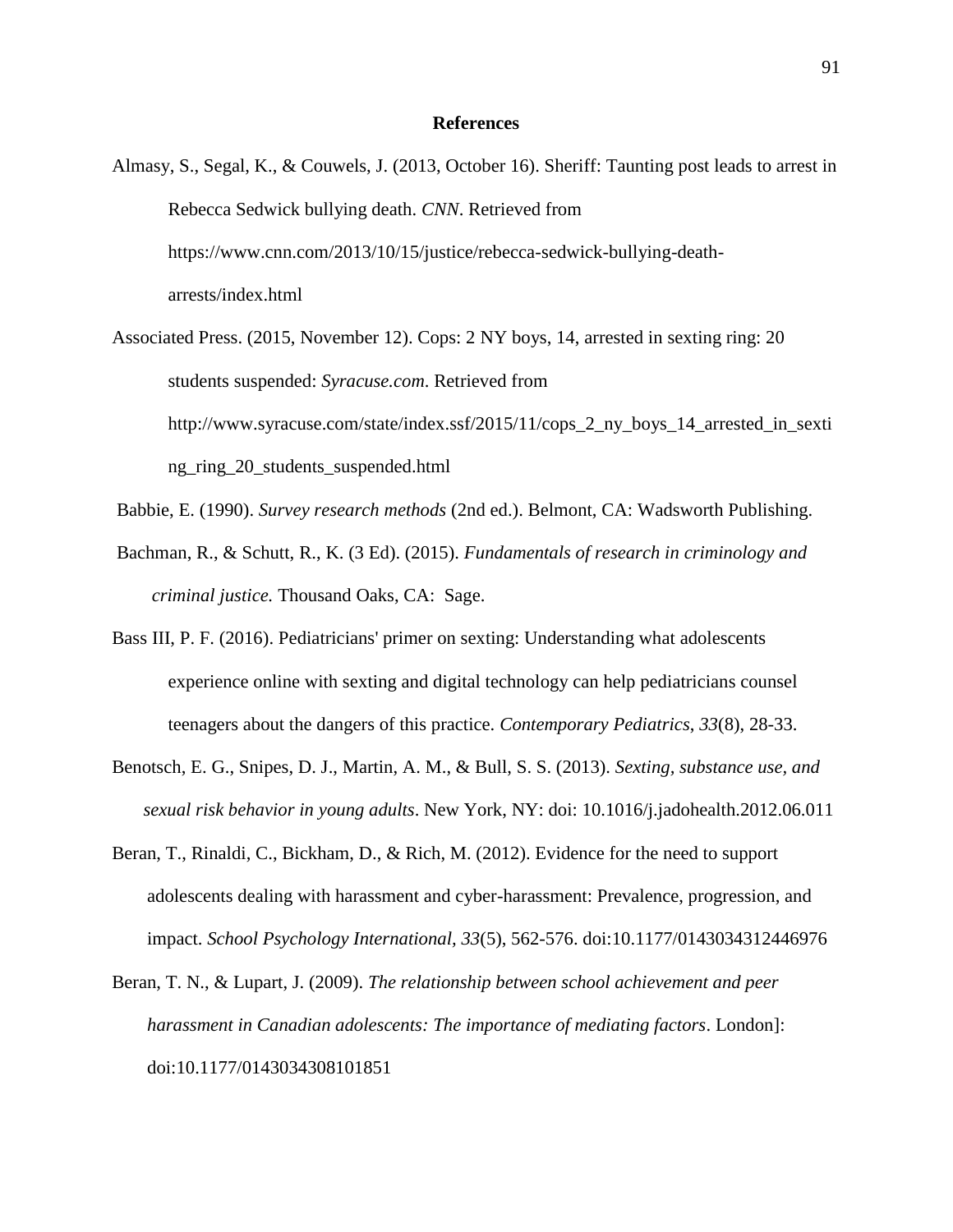*Bethel School District 403 v. Fraser* 478 U.S. 675 (1986).

- Blum, K. (2006). Teaching students how to write a chapter four and five of a dissertation. Retrieved from community.csusm.edu/mod/resource/view.php?id=371
- Bocij, P., & McFarlane, L. (2003). Cyberstalking: The technology of hate. *Police Journal, 76*, 204-221.
- Boyd, R. (2006). The value of civility. *Urban Studies.* 43(5/6). 863-878.
- Bronfenbrenner, U., & Evans, G. W. (2000). Developmental science in the 21st century: Emerging questions, theoretical models, research designs and empirical findings. *Social Development*, *9*(1), 115–125. https://doi.org/10.1111/1467-9507.00114
- Bronfenbrenner, U., & Morris, p. (1998). *The ecology of developmental processes. In theoretical models of human development*. New York: Wiley.
- Bryce, J., Franqueira, V., & Marrington, A. (2016). Special issue on cyberharassment investigation: Advances and trends. *Journal of Digital Forensics, Security and Law,*  doi:10.15394/jdfsl.2016.1416

CA Penal L §288. (b)(1)

- CBS News. (2016, December 2). Cyberbullying pushed Texas teen to commit suicide, family says. *Associated Press*. Retrieved from https://www.cbsnews.com/news/cyberbullyingpushed-texas-teen-commit-suicide-family/
- Chisholm, J., F. (2014). Review of the status of cyberbullying and cyberbullying prevention. *Journal of Information Systems Education.* 25(1). 77-87.
- Citron, D. K. (2014). *Hate crimes in cyberspace - introduction*. Rochester, NY: Retrieved from <https://papers.ssrn.com/abstract=2616790>

Civil Rights Act of 1964, Civil Action for Deprivation of Rights 42 U.S.C § 1983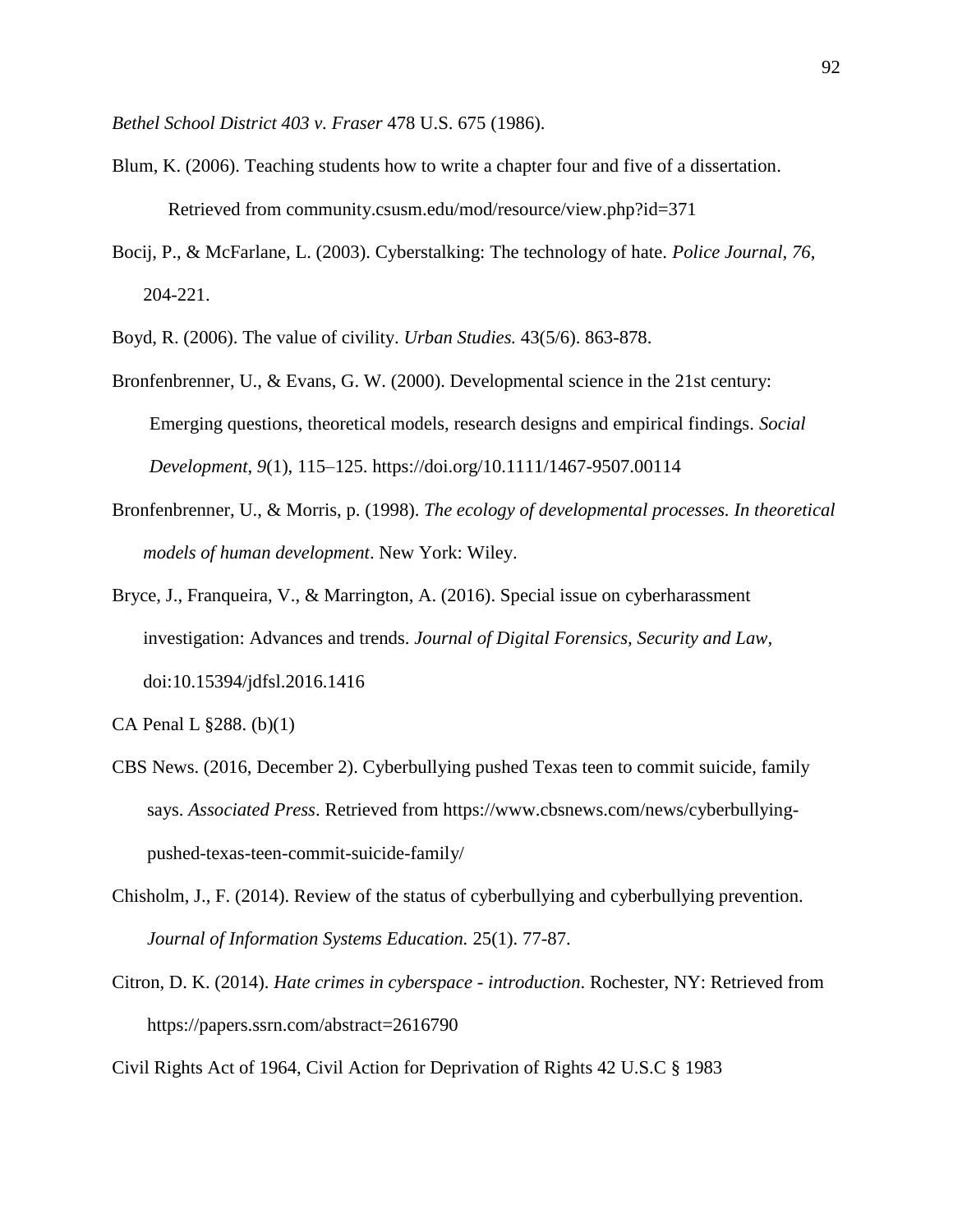- Cohen, J., McCabe, E.M., Michelli, N.M., & Pickeral, T. (2009). School climate: Research, policy, practice, and teacher education. *Teachers College Record*, 111(1), 180-213.
- Colorado State University. (2016) *Case studies: Definition and overview*. Retrieved from https://writing.colostate.edu/guides/page.cfm?pageid=1406&guideid=68
- Cook, C., R. (2014). *School districts: New York Supreme Court holds that public-school district may be liable for alleged bullying of private school students*. Retrieved from http://www.bsk.com/media-center/2858-school-districts-new-york-supreme-court-holdsthat-public-school-district-may-be
- Cornell, D., & Limber, S. P. (2015). Law and policy on the concept of bullying at school. *American Psychologist, 70*(4), 333-343.
- Creswell, J. W. (2014). *Research design.* (4th ed.). Los Angeles, CA: Sage.
- D' Antona, R., Kevorkian, M., & Russom, A. (2010). Sexting, texting, cyberbullying and keeping youth safe online. *Journal of Social Science, 6*(4), 523-528. Retrieved from http://thescipub.com/PDF/jssp.2010.523.528.pdf
- *Davis v. Monroe County Board of Education,* 526 U.S. 629 (1999)
- Donegan, R. (2012). Bullying and cyberbullying: History, statistics, law, prevention, and analysis. *The Elon Journal of Undergraduate Research in Communications* 3(1), 33-42. Retrieved from http://online.ucv.es/wp-

content/blogs.dir/15/files/2015/02/2012\_DoneganRichard\_Bullying-and-

Cyberbullying\_Articulo.pdf

Espelage, D., Green, H., & Polanin, J. (2012). Willingness to intervene in bullying episodes among middle school students. *The Journal of Early Adolescence, 32*(6), 776-801. doi:10.1177/0272431611423017

Farrukh, A., Sadwick, R., & Villasenor, J. (2014). Youth internet safety: Risks, responses, and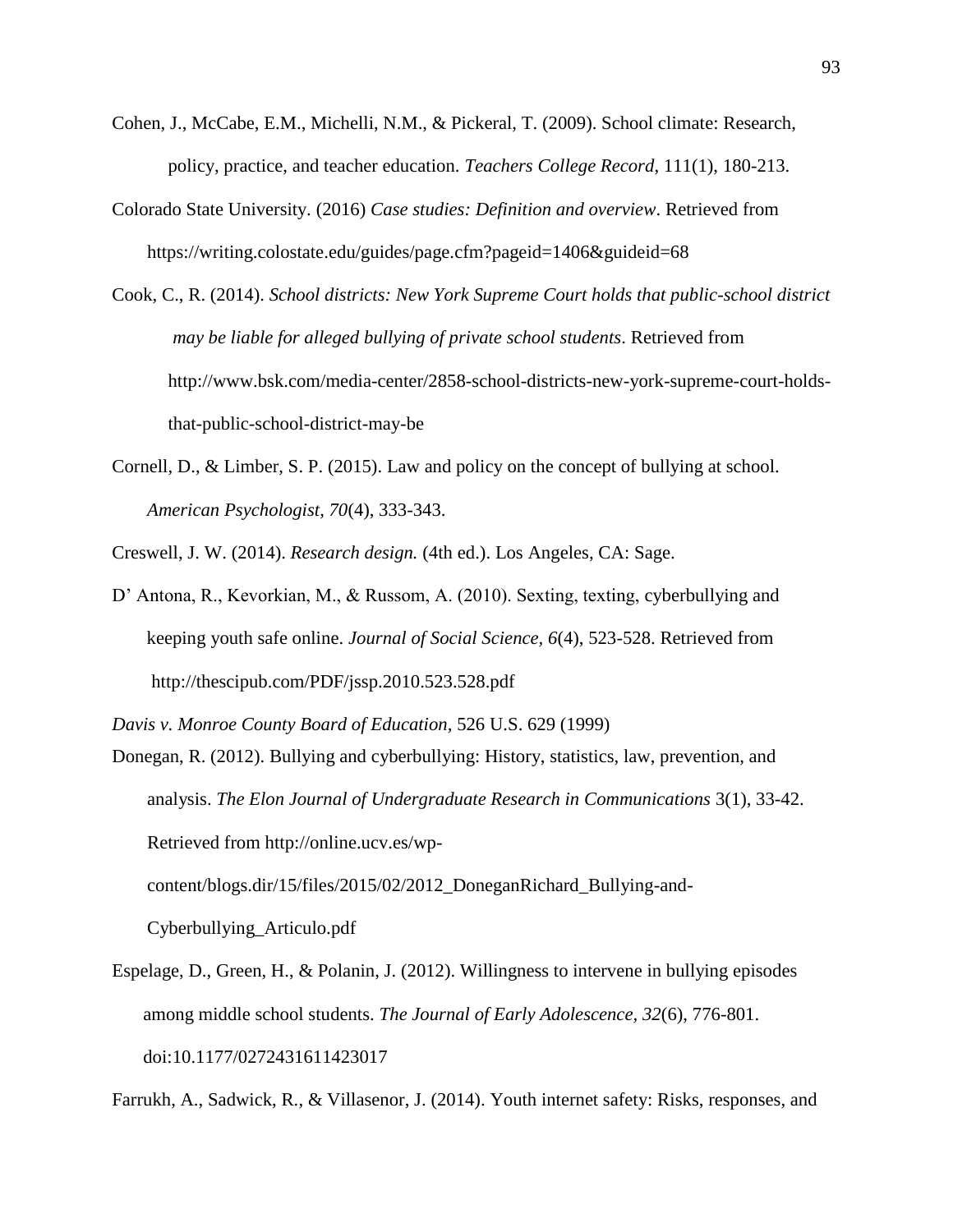research recommendations. *Center For Technology Innovations at Brookings*. Retrieved from https://www.brookings.edu/wp-content/uploads/2016/06/Youth-Internet-Safety\_v07.pdf

- Feldman, L. J. (2001). Classroom civility is another of our instructor responsibilities. *College Teaching 49*(4), 137-140. Doi: 10.1080/87567555.2001.10844595
- Felix, E. D., Sharkey, J. D., Green, J. G., Furlong, M. J., & Tanigawa, D. Getting precise and pragmatic about the assessment of bullying: The development of the california bullying victimization scale. *Aggressive Behavior, 37*(3), 234-247. doi:10.1002/ab.20389
- Finn, J. (2004). A survey of online harassment at a university campus. *J Interpers Violence*, *19*(468), 1–17. https://doi.org/10.1177/0886260503262083
- Fowler, F, J. (2002). *Survey research methods* (3nd ed.). Thousand Oaks, CA: Sage Publishing. *Gebser v. Lago Vista Independent School District,* 524 U.S. 274 (1998)
- Gladden, R.M., Vivolo-Kantor, A.M., Hamburger, M.E., & Lumpkin, C. D. (2014). Bullying surveillance among youths: Uniform definitions for public health and recommended data Elements. Retrieved from https://calio.dspacedirect.org/handle/11212/1303
- Goodno, N. H. (2007). Cyberstalking, a new crime: Evaluating the effectiveness of current state and federal laws. *Missouri Law Review*, *72*(1), 125–197. Retrieved from http://scholarship.law.missouri.edu/mlr
- Grand Canyon University. (n.d. a) *An overview of quantitative research.* Retrieved from https://cirt.gcu.edu/research/developmentresources/research\_ready/quantresearch/overvie w\_quant
- Grand Canyon University. (n.d. b). *Quantitative approaches.* Retrieved from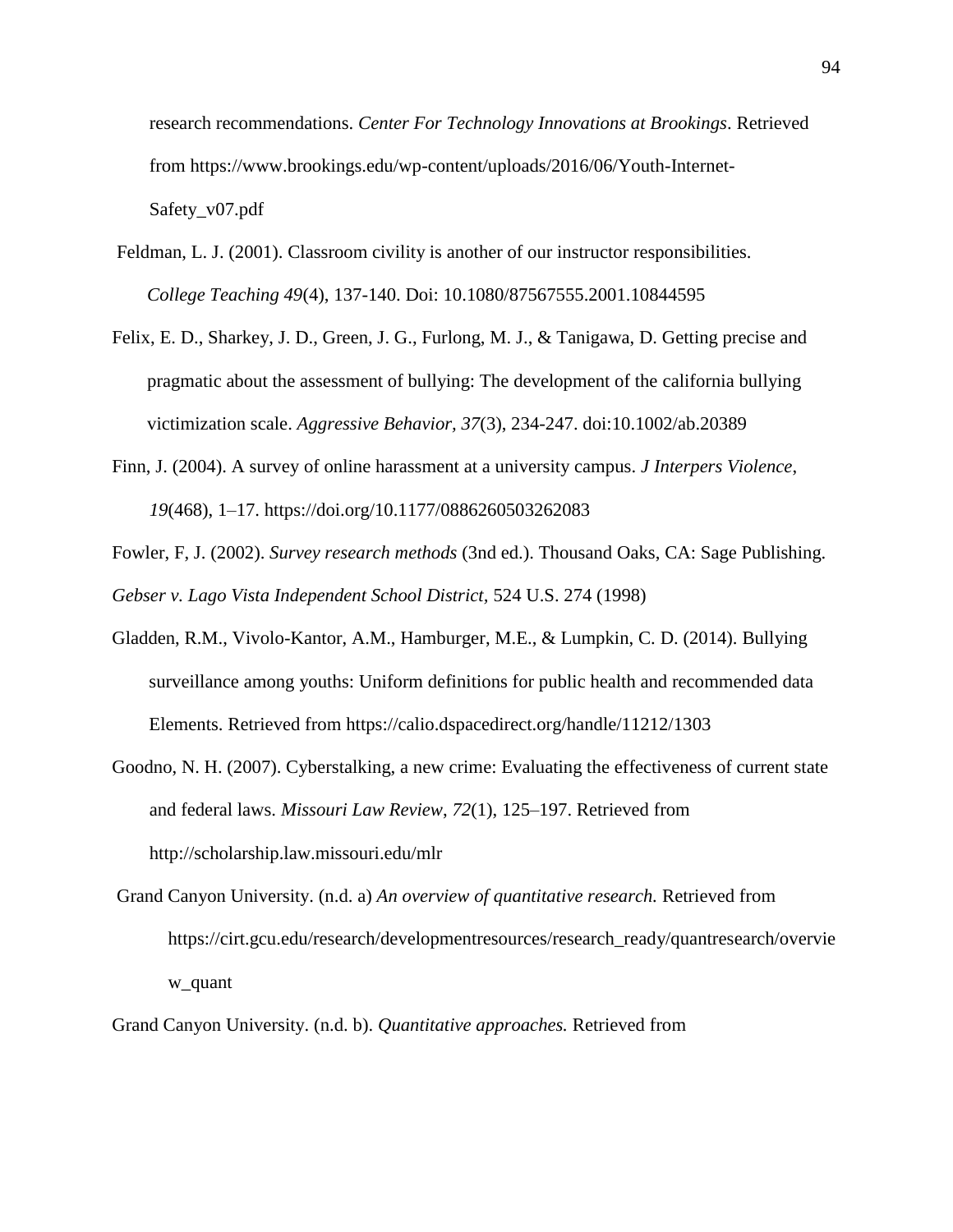https://cirt.gcu.edu/research/developmentresources/research\_ready/quantresearch/approac hes

- Gross, E. F. (2004). Adolescent Internet use: What we expect, what teens report. *Journal of Applied Developmental Psychology, 25*(6), 633-649.
- Guernsey, L. (2003, May 8). Telling tales out of school. *The New York Times,* Retrieved from http://www.nytimes.com/2003/05/08/technology/telling-tales-out-of-school.html
- Haddock, J. (1996). Towards further clarification of the concept 'dignity.' *Journal of Advanced Nursing*; 24 (5): 924-931.

Harris, E., A. (2016, December 13). New York changes the way it keeps tabs on school violence. *The New York Times*. Retrieved from https://www.nytimes.com/2016/12/13/nyregion/new-york-education-school-violencevadir.html?mwrsm=Email&\_r=0

Hawker, D. S. J., & Boulton, M. J. (2000). Twenty years' research on peer victimization and psychosocial maladjustment: A meta-analytic review of cross-sectional studies. *The Journal of Child Psychology and Psychiatry and Allied Disciplines, 41*(4), 441-455. doi:10.1017/S0021963099005545

Hazelwood, S. D., & Koon-Magnin, S. (2013). Cyber stalking and cyber harassment legislation

in the united states: A qualitative analysis. *International Journal of Cyber Criminology, 7*(2), 155-168. Retrieved from

[http://search.ebscohost.com/login.aspx?direct=true&AuthType=ip,cookie,url,uid&db=tsh&](http://search.ebscohost.com/login.aspx?direct=true&AuthType=ip,cookie,url,uid&db=tsh&AN=95032174&site=ehost-live) [AN=95032174&site=ehost-live](http://search.ebscohost.com/login.aspx?direct=true&AuthType=ip,cookie,url,uid&db=tsh&AN=95032174&site=ehost-live)

Heeringa, S.G., West, B. T., & Berglund, P. A. (2 Eds.). (2017). *Applied survey data analysis.* Boca Raton, FL. CRC Press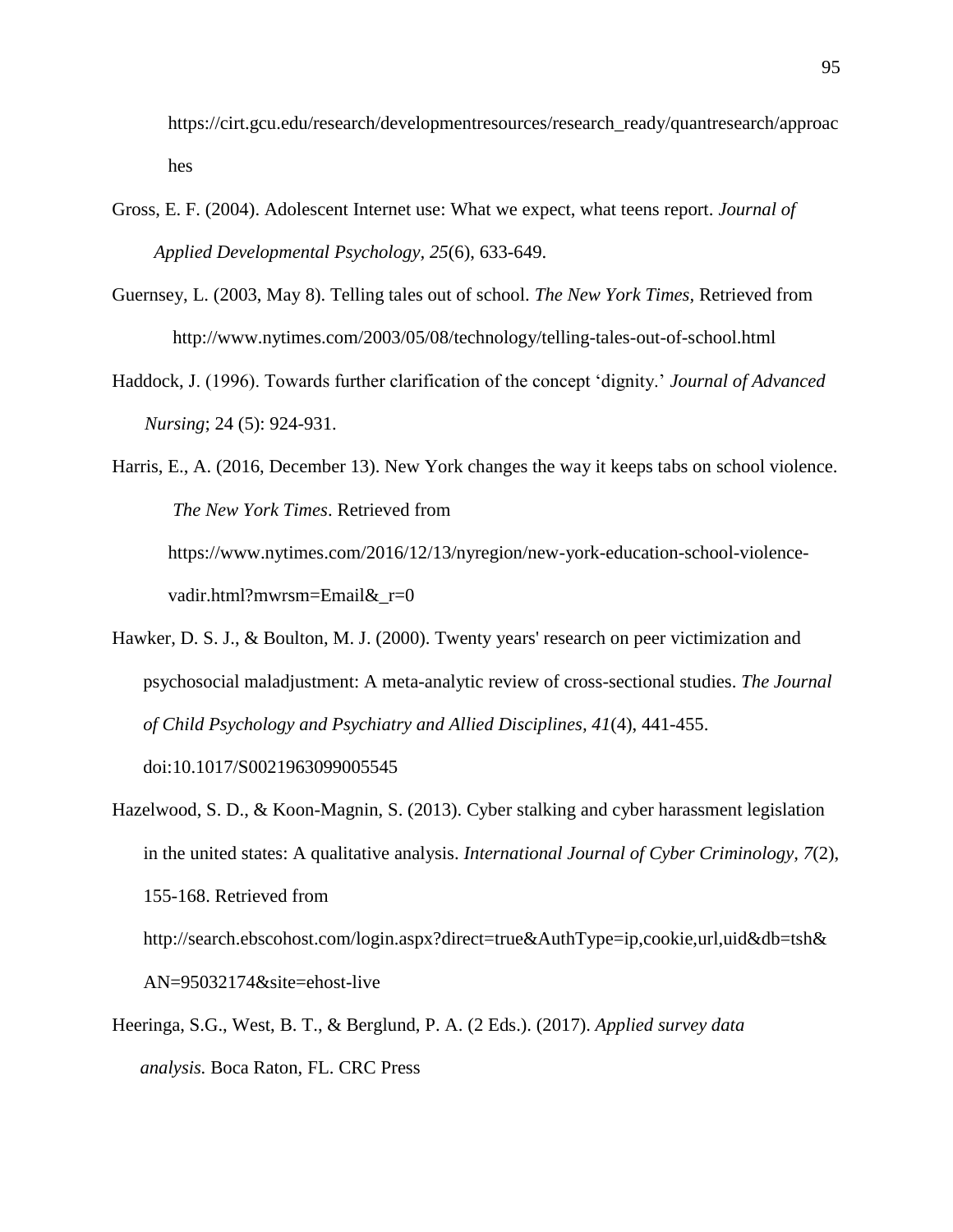- Hellström, L. (2015). Measuring peer victimization and school leadership: A study of definitions, measurement methods and associations with psychosomatic health (PhD dissertation). Karlstad. Retrieved from http://urn.kb.se/resolve?urn=urn:nbn:se:kau:diva-35192
- Hinduja, S., & Patchin, J. W. (2011). Cyberbullying: A review of the legal issues facing educators. *Preventing School Failure: Alternative Education for Children and Youth, 55*(2), 71-78. doi:10.1080/1045988X.2011.539433
- Hinduja, S., & Patchin, J. W. (2012). *Cyberbullying: Neither an epidemic nor a rarity*. London: doi:10.1080/17405629.2012.706448
- Hinduja, S., & Patchin, J. W. (2015). *State texting laws: A brief review of state sexting and revenge porn laws and policies.* Retrieved from [https://www.cyberbullying.org/state](ttps://www.cyberbullying.org/state-s)[se](ttps://www.cyberbullying.org/state-s)xting-laws.pdf
- Hohwü, L., Lyshol, H., Gissler, M., Jonsson, S. H., Petzold, M., & Obel, C. (2013). Web-based versus traditional paper questionnaires: A mixed-mode survey with a Nordic perspective. *Journal of Medical Internet Research*, *15*(8), e173. http://doi.org/10.2196/jmir.2595
- *J.G.S. v. Bellmore-Merrick Central High School District*, N.Y.S 2d 13901/13 (Sup. Ct. N.Y. Cnty. 2014. Retrieved from

https://www.bsk.com/site/rte\_uploads/files/SimonvBellmore.pdf

- Kärnä, A., Voeten, M., Little, T. D., Poskiparta, E., Kaljonen, A., & Salmivalli, C. (2011). A large-scale evaluation of the KiVa antibullying program: Grades 4-6. *Source: Child Development Child Development*, *82*(1), 311–330. Retrieved from http://www.jstor.org/stable/29782833
- Kartal, H., & Bilgin, A. (2009). Bullying and school climate from the aspects of the students and teachers. *Eurasian Journal of Educational Research* (36), 209-226. Retrieved from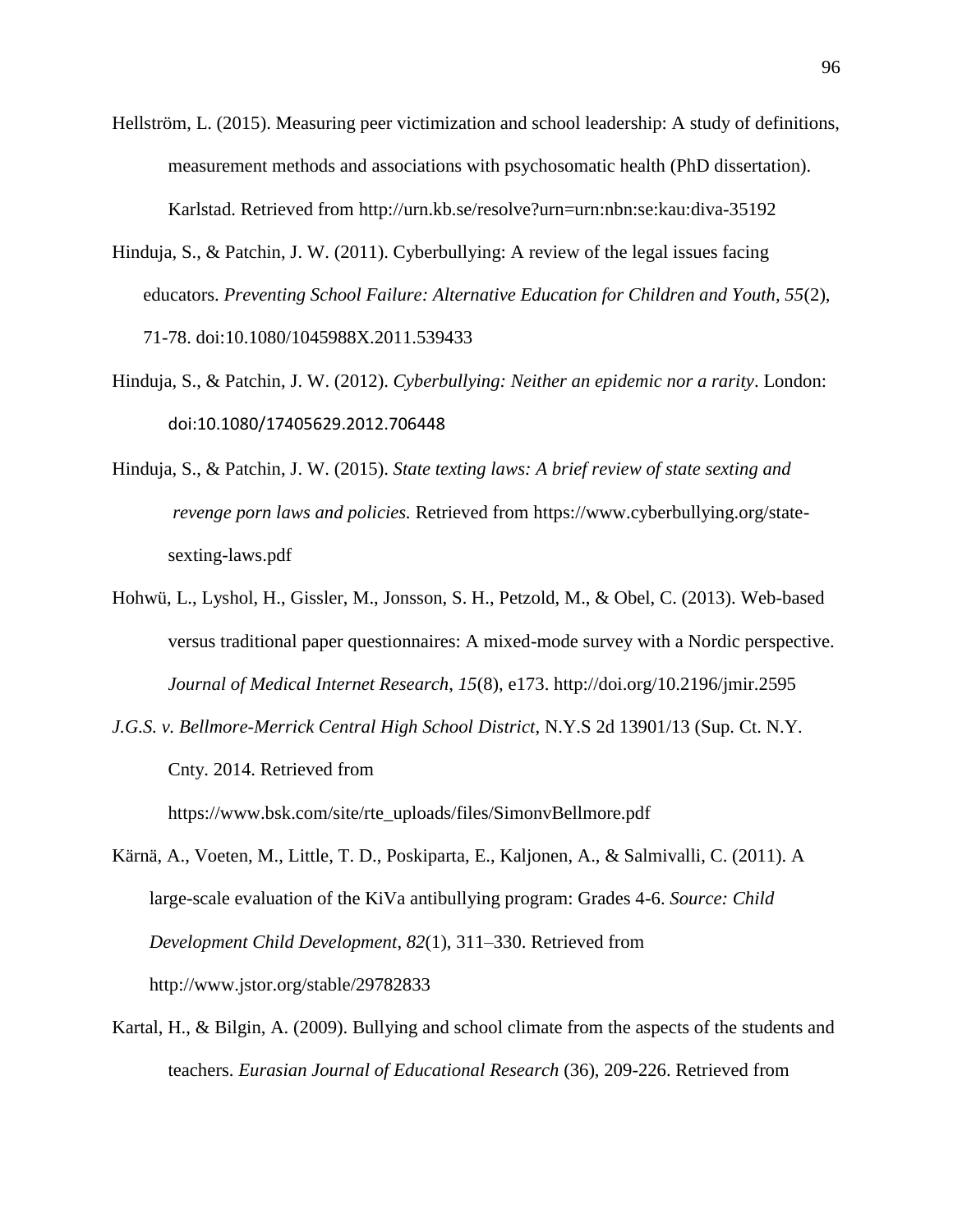https://www.researchgate.net/profile/Huelya\_Kartal/publication/285806755\_Bullying\_an d\_School\_Climate\_from\_the\_Aspects\_of\_the\_Students\_and\_Teachers/links/56deab9608 aeb8b66f95f3e7.pdf

- King, J. B. (2011). *P-12 Dignity for all students update* (Memo). Retrieved from [http://www.regents.nysed.gov/common/regents/files/documents/meetings/2011Meetings/](http://www.regents.nysed.gov/common/regents/files/documents/meetings/2011Meetings/June2011/611p12d4.pdf) [June2011/611p12d4.pdf](http://www.regents.nysed.gov/common/regents/files/documents/meetings/2011Meetings/June2011/611p12d4.pdf)
- Kowalski, R. M., & Limber, S. P. (2007). *Electronic bullying among middle school students*. New York, NY: doi: 10.1016/j.jadohealth.2007.08.017
- Linner, D. (2014, February 13). Progress evaluation vs outcome evaluation. *Third Sector New England.* Retrieved from URL [http://tsne.org/blog/process-evaluation-vs-outcome](ttp://tsne.org/blog/process-evaluation-vs-outcome-e)[ev](ttp://tsne.org/blog/process-evaluation-vs-outcome-e)aluation
- Local Law No 11 [2010] of County of Albany §1
- Lorang, M. R., McNiel, D. E., & Binder, R. L. (2016). Minors and sexting: Legal implications. *Journal of the American Academy of Psychiatry and the Law Online, 44*(1), 73-81. Retrieved from<http://jaapl.org/content/44/1/73>
- Lynch, J. (2018, January, 24). Police accuse two students, age 12, of cyberbullying in suicide. *Cable Network News*. Retrieved from [https://www.cnn.com/2018/01/23/us/florida](https://www.cnn.com/2018/01/23/us/florida-cyberstalking-charges-girl-suicide/index.html)[cyberstalking-charges-girl-suicide/index.html](https://www.cnn.com/2018/01/23/us/florida-cyberstalking-charges-girl-suicide/index.html)

Marcum, C. D., Higgins, G. E., & Ricketts, M. L. (2014). Juveniles and cyber stalking in the united states: An analysis of theoretical predictors of patterns of online perpetration. *International Journal of Cyber Criminology*, *8*(11), 974–2891. Retrieved from http://www.cybercrimejournal.com/marcumetalijcc2014vol8issue1.pdf

*Martin Wisniewski and Annett Wisniewski, on behalf of their son Aaron Wisniewski v. Board of*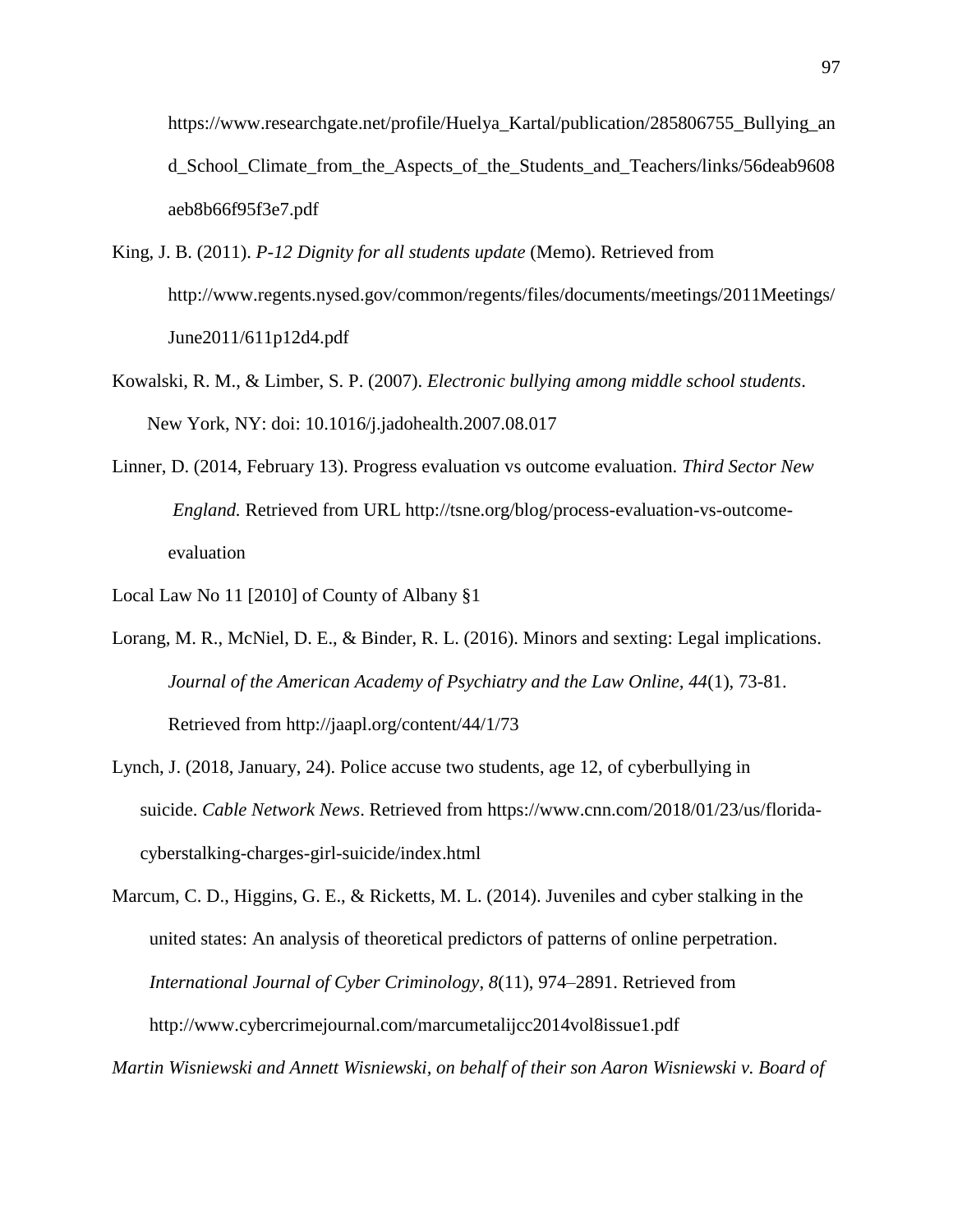*Education of the Weedsport Central School District and Richard Mabbett, Superintendent of Schools* (2007)

- Mcgrath, M. G., & Casey, E. (2002). Forensic psychiatry and the internet: Practical perspectives on sexual predators and obsessional harassers in cyberspace. *J Am Acad Psychiatry Law*, *30*, 81–94. Retrieved from http://s3.amazonaws.com/academia.edu.documents/31019037/81.full.pdf?AWSAccessKeyI d=AKIAIWOWYYGZ2Y53UL3A&Expires=1496430024&Signature=70ajm3JY49zFJfuU oasibria%2BWI%3D&response-content-disposition=inline%3B filename%3DForensic\_psychiatry\_and\_the\_internet\_
- McHenry, A. (2011). Combating cyberbullying within the metes and bounds of existing Supreme Court precedent. *Case Western Reserve Law review, 462*(1), 231-262. Retrieved from http://scholarlycommons.law.case.edu/cgi/viewcontent.cgi?article=1244&context=caselr ev
- Memorandum from NYS Assemblyman on DASA, to NYS DOE. (Sep. 7, 2016) (on file with author).
- Meyer-Adams, N., & Conner, B. T. (2008). School violence: bullying behaviors and the psychosocial school environment in middle schools. *Children & Schools*, 30(4), 211-221.
- Miles, M. B., Huberman M. A. &, Saladana, J. (2014) *Qualitative data analysis: A methods sourcebook*. Los Angeles. Sage.
- Mince- Didier, A. (2017). *Teen sexting in New York*. Criminal Defense Lawyer Retrieved from http://www.criminaldefenselawyer.com/resources/teen-sexting-new-york.htm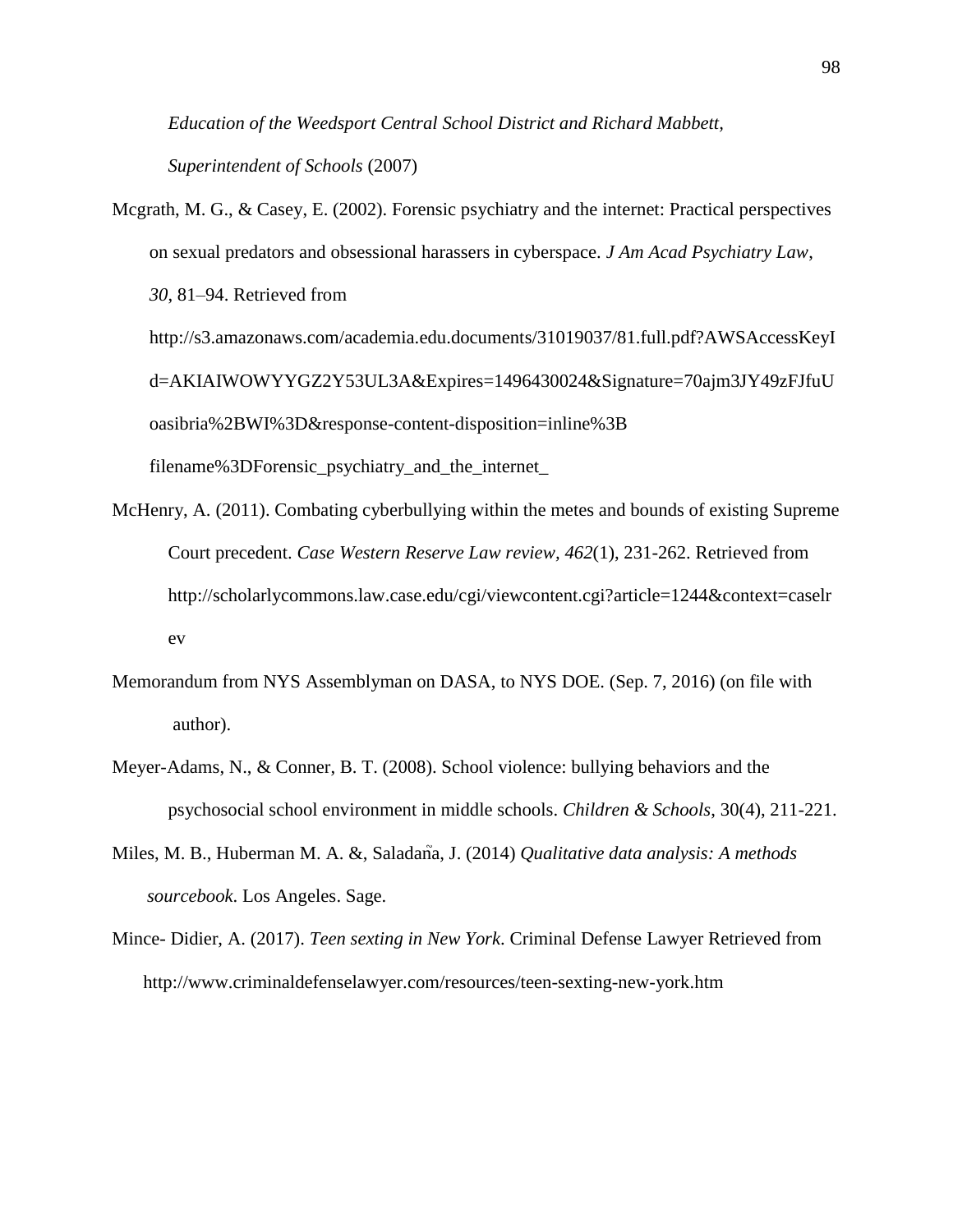- Mishna, F., Cook, C., Saini, M., Wu, M., & MacFadden, R. (2011). Interventions to prevent and reduce cyber abuse of youth: A systematic review. *Research on Social Work Practice, 21*(1), 5-14. doi:10.1177/1049731509351988
- Mishna, F., McLuckie, A., & Saini, M. Real-world dangers in an online reality: A qualitative study examining online relationships and cyber abuse. *Social Work Research, 33*(2), 107- 118. doi:10.1093/swr/33.2.107
- Mitchell, K. J., Finkelhor, D., Jones, L. M., & Wolak, J. (2012). Prevalence and characteristics of youth sexting: A national study. *Pediatrics, 129*(1), 13-20.
- Musu-Gillette, L., Zhang, A., Wang, K., Zhang, J., & Oudekerk, B. A. (2016). Indicators of school crime and safety: 2016. Retrieved from https://nces.ed.gov/pubs2017/2017064.pdf
- Navarro, J. N., Marcum, C. D., Higgins, G. E., & Ricketts, M. L. (2016). Addicted to the thrill of the virtual hunt: Examining the effects of internet addiction on the cyberstalking behaviors of juveniles. *Deviant Behavior, 37*(8), 893-903. doi:10.1080/01639625.2016.1153366
- National Center for Education Statistics. (2017). Children's access to and use of the internet. Retrieved from https://nces.ed.gov/programs/coe/indicator\_cch.asp
- National Center for Missing & Exploited Children. (2018). Sextortion. Retrieved from http://www.missingkids.com/theissues/onlineexploitation/sextortion
- New York State Council of School Superintendents. (2012). *Memorandum of opposition: In relation to cyberbullying*. Retrieved from
	- http://www.nyscoss.org/img/uploads/file/A\_10712\_-\_S\_7740\_cyberbullying\_- \_OPPOSE.pdf

New York State. Office for the Prevention of Domestic Violence. (2016). *New York state*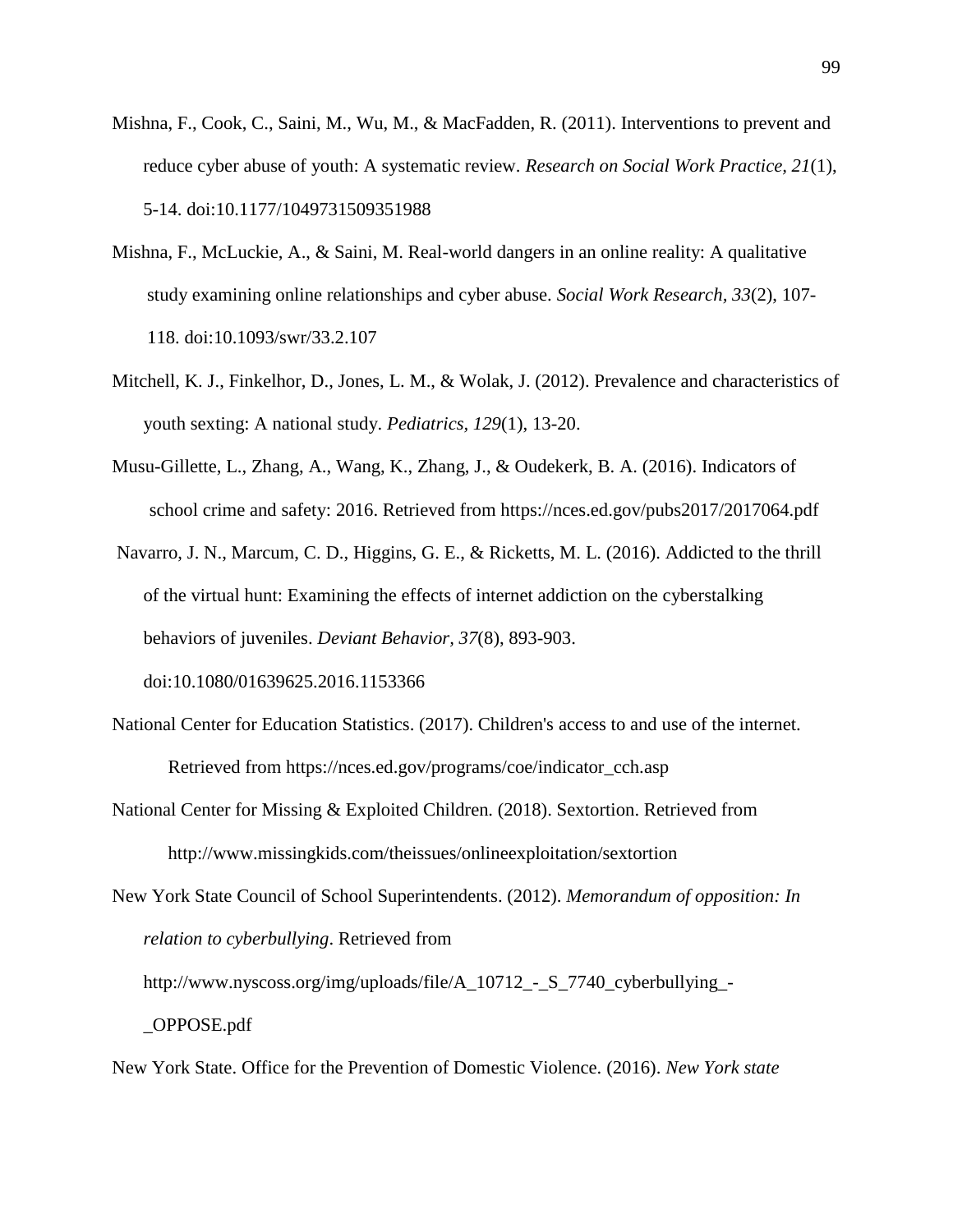*stalking laws*. Retrieved from

http://www.opdv.ny.gov/professionals/criminal\_justice/stalking.html

New York State. Education Department (NYSED). (2017). *Information and Reporting services: School safety and the educational climate.* Retrieved from http://www.p12.nysed.gov/irs/school\_safety/school\_safety\_data\_reporting.html

New York State. Education Department (NYSED). (2013). *The New York state dignity for all students act: A resource and promising practice guide for school administrators and faculty.* Retrieved from http://www.p12.nysed.gov/dignityact/documents/FINALDignityForAllStudentsActGuidanc

eMay2016.pdf

- New York State. Education Department (NYSED). (2016). *Proposed amendments to commissioner's regulations on school counseling guidance document.* Retrieved from http://www.p12.nysed.gov/sss/documents/GuidanceProposedSchoolCounselingAmendment s.pdf
- New York State United Teachers (NYSUT). (2014). *Fact sheet 12-06: The dignity for all students act.* Retrieved from [https://www.nysut.org/resources/special-resources-sites/social](ttps://www.nysut.org/resources/special-resources-sites/social-j)[ju](ttps://www.nysut.org/resources/special-resources-sites/social-j)stice/articles/fact-sheet-12-06--the-dignity-for-all-students-act.

*New York v. Ferber*, 458 U.S. 747 102 (1982)

Nobles, M. R., Reyns, B. W., Fox, K. A., & Fisher, B. S. (2014). Protection against pursuit: A conceptual and empirical comparison of cyberstalking and stalking victimization among a national sample. *Justice Quarterly*, *31*(6), 986–1014. https://doi.org/10.1080/07418825.2012.723030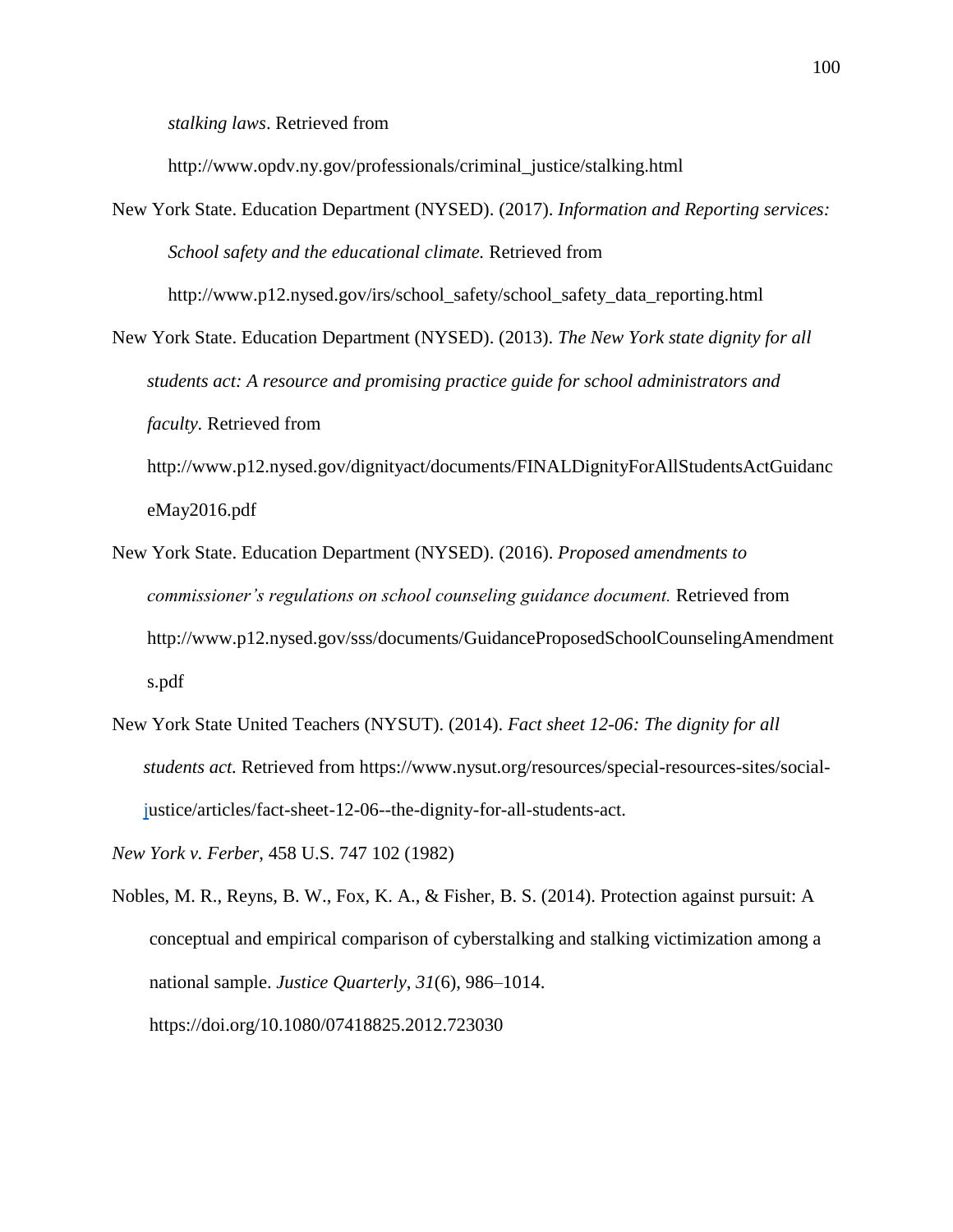- Nordahl, J., Beran, T. N., & Dittrick, C. J. (2013). Psychological impact of cyber-bullying: Implications for school counselors. *Canadian Journal of Counselling and Psychotherapy / Revue Canadienne De Counseling Et De Psychothérapie, 47*(3) Retrieved from [http://cjc](http://cjc-rcc.ucalgary.ca/cjc/index.php/rcc/article/view/2665)[rcc.ucalgary.ca/cjc/index.php/rcc/article/view/2665](http://cjc-rcc.ucalgary.ca/cjc/index.php/rcc/article/view/2665)
- N.Y. Legis. HB-A-03661. Reg. Sess. (2009)
- N.Y. Legis. SB-1987. B. Reg. Sess. (2010)
- N.Y. Legis. SB-7740. Reg. Sess. (2012)
- N.Y. Legis. HB-A-08170. Reg. Sess. (2012)
- N.Y. Legis. HB-A6707. Reg. Sess. (2016)
- N.Y. Penal Law § 60.37
- N.Y. Penal Law § 240.30
- N.Y. Penal Law § 120.45
- N.Y. Penal Law § 120.50
- N.Y. Penal Law § 120.55
- N.Y. Penal Law § 120.60
- N.Y. Soc. Services Law § 458-l.
- Patchin, J.W., & Hinduja, S. (2006). Bullies move beyond the schoolyard: A preliminary look at cyberbullying. Youth Violence and Juvenile Justice, 4(2), 148–169. http://dx. doi.org/10.1177/1541204006286288
- Pasqualini, E., K., H., (2013, May 2013). *A trial court in Lehigh County recently declared the sexual abuse act of children statute constitutionally infirm as applied to a juvenile.* Shafer & Engle. Retrieved from http://www.shafferengle.com/blog/2013/05/sexting-statutedeclared-void-for-vagueness.shtml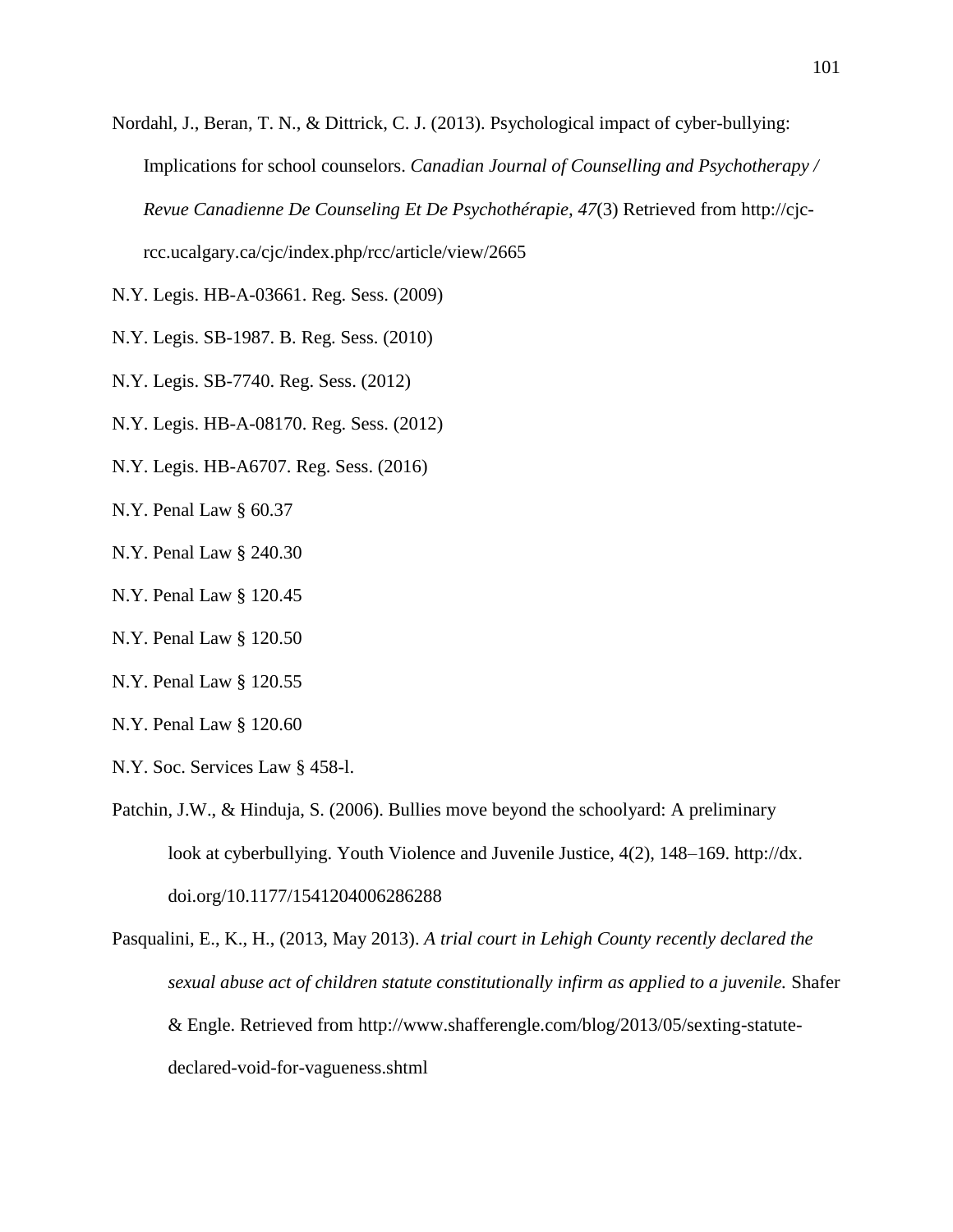- Patchin, J. W., & Hinduja, S. (2015). Measuring cyberbullying: Implications for research. *Aggression and Violent Behavior, 23*, 69-74. doi: 10.1016/j.avb.2015.05.013.
- Payne, E., & Smith, M. (2015). Implementing dignity: New york state's dignity for all students act research and recommendations. Retrieved from https://www.academia.edu/22074978/Payne\_and\_Smith.\_2015.\_Implementing\_Dignity\_ New\_York\_State\_s\_Dignity\_for\_All\_Students\_Act\_Research\_and\_Recommendations.\_ FINAL\_VERSION\_in\_Full\_Color?auto=download
- Peck, D.L. (2002) Civility: A contemporary context for a meaningful historic concept.

*Sociological Inquiry, 72*(3), 358-375. doi: 10.1111/1475-682X.00022

*People v. Marquan* (2014 NY Slip Op 04881)

- Public Justice. (2014, January). Jury verdicts and settlements in bullying cases. Retrieved from [https://publicjustice.net/sites/default/files/downloads/BullyingVerdictsandSettlements-](ttps://publicjustice.net/sites/default/files/downloads/BullyingVerdictsandSettlements-0)[02](ttps://publicjustice.net/sites/default/files/downloads/BullyingVerdictsandSettlements-0)0714.pdf
- Rice, E., Rhoades, H., Winetrobe, H., Sanchez, M., Montoya, J., Plant, A., & Kordic, T. (2012). Sexually explicit cell phone messaging associated with sexual risk among adolescents.

*Pediatrics*, *130*(4). Retrieved from

http://pediatrics.aappublications.org/content/130/4/667?ijkey=ec04970802220d8d6ddf02f9 30ef762de481de30&keytype2=tf\_ipsecsha

- Riddell, C., M. (2015) History of dignity for all students act. [unpublished].
- Sabella, R. A., Patchin, J. W., & Hinduja, S. (2013). Cyberbullying myths and realities. *Computers in Human Behavior*, *29*(6), 2703-2711.
- Schneider, S. K., O'Donnell, L., Stueve, A., & Coulter, R. W. S. (2012). *Cyberbullying, school bullying, and psychological distress: A regional census of high school students*. Washington, DC: doi:10.2105/AJPH.2011.300308
- Shakman, K., & Rodriguez, S. M. (2015). Logic models for program design, implementation, and evaluation: Workshop toolkit. Retrieved from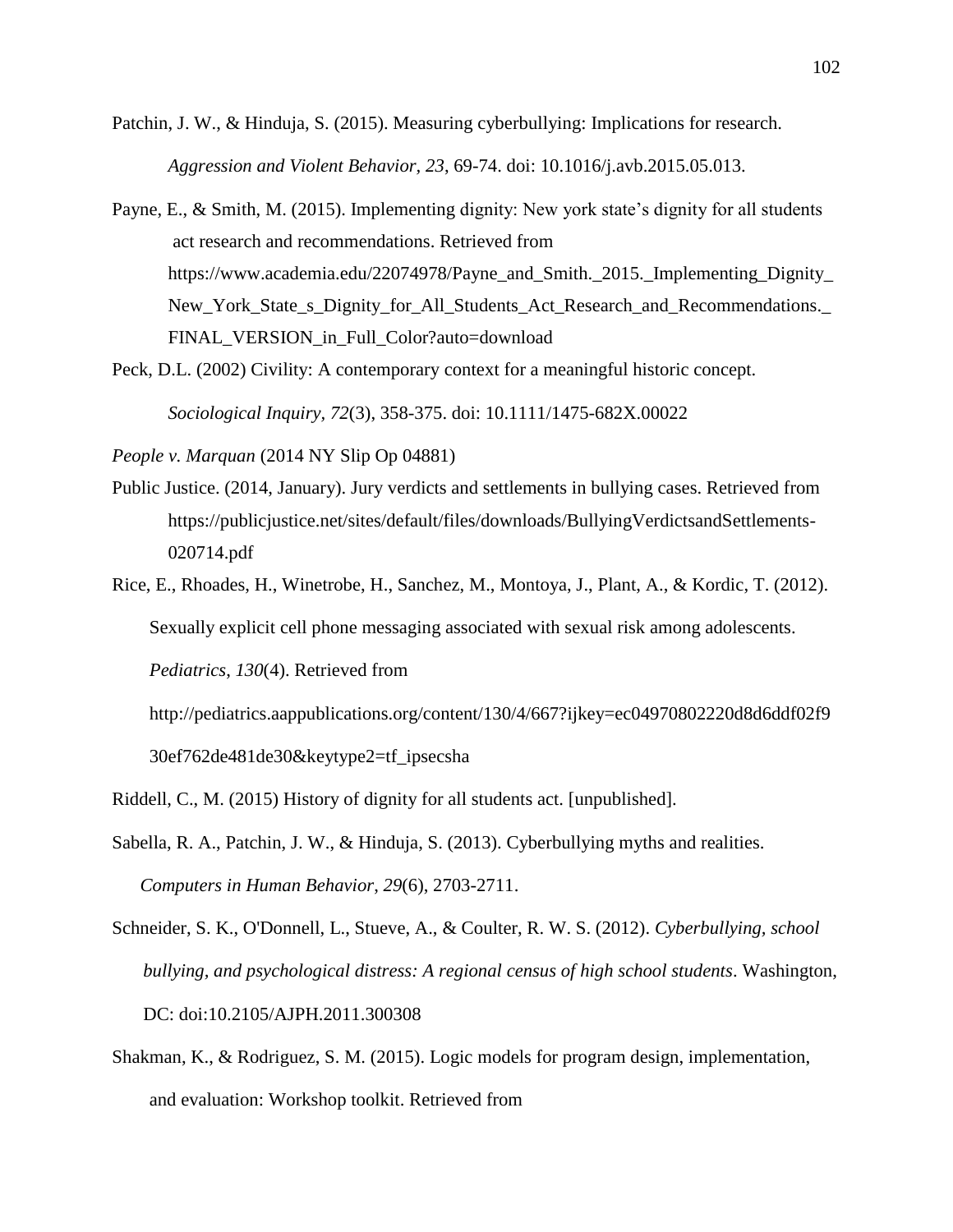http://files.eric.ed.gov/fulltext/ED556231.pdf

- Shaw, M., & Black, D. W. (2008). Internet addiction: definition, assessment, epidemiology and clinical management. *CNS Drugs*, *22*(5), 353–65. Retrieved from http://www.ncbi.nlm.nih.gov/pubmed/18399706
- Sheridan, L. P., & Grant, T. (2007). Is cyberstalking different? *Psychology, Crime & Law.* (13) 6, 627-640 https://doi.org/10.1080/10683160701340528
- Siena Research Institution, AT&T, & Tyler Clementi Foundation (2016). Surveying upstate New York teens and their parents on internet safety and cyberbullying. Unpublished.
- Smith, A. (2009). Protection of children online: Federal and state laws addressing cyberstalking, cyberharassment and cyberbullying. *Congressional Research Service Reports for the People, p*. *4*.
- Strassberg, D. S., McKinnon, R. K., Sustaíta, M., A., & Rullo, J. (2013). *Sexting by high school students: An exploratory and descriptive study*. New York: doi:10.1007/s10508-012-9969-8
- Strohmaier, H., Murphy, M., & DeMatteo, D. (2014). *Youth sexting: Prevalence rates, driving motivations, and the deterrent effect of legal consequences*. San Francisco, CA: doi:10.1007/s13178-014-0162-9
- Stop cyberbullying Organization. (n.d.). Stop cyberbullying. Retrieved from http://stopcyberbullying.org/
- Terry, T. (2010). Blocking the bullies: Has South Carolina's safe school climate act made public schools safer? The Clearing House, 83: 86-100.
- The Children's Hospital of Philadelphia Research Institute. (2013). *Bullying in schools*. Retrieved from [https://injury.research.chop.edu/violence-prevention-initiative/types](https://injury.research.chop.edu/violence-prevention-initiative/types-)violence-involving-youth/bullying-schools#.WrlLnCAh2Un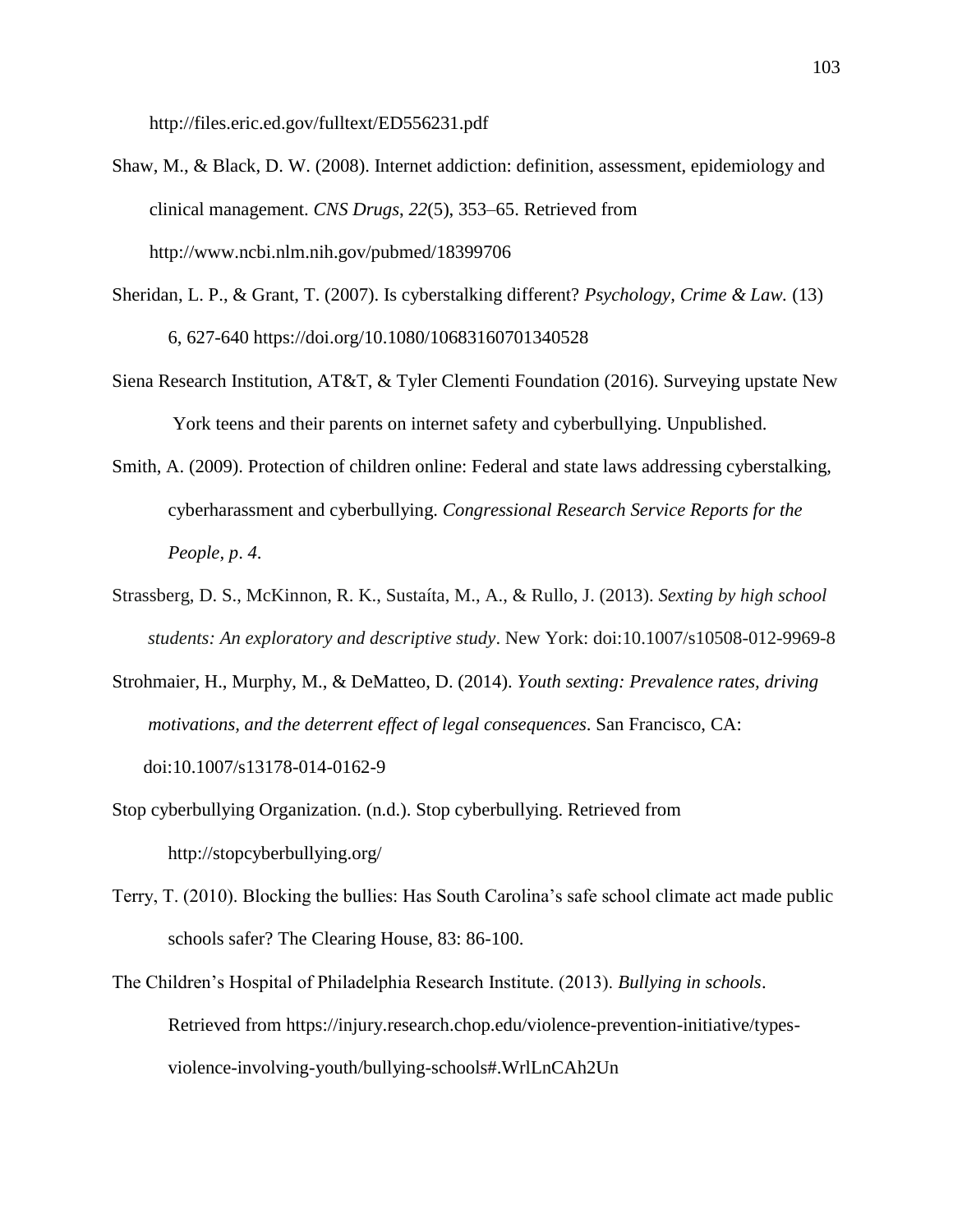- The Institute for Civility in Government. (2017). *What is civility?* Retrieved from http://www.instituteforcivility.org/who-we-are/what-is-civility/
- Thomas, A. G., & Cauffman, E. (2014). Youth sexting as child pornography? Developmental science supports less harsh sanctions for juvenile sexters. (special issue: Developmental science in criminal law, part 2). *New Criminal Law Review, 17*(4), 631-651.

*Tinker v Des Moines Independent Community School District,* 393 U.S. 503 (1969)

Title IX of Education Amendment (1972). Public Law No. 92-318, 86 Stat. 235

- Trochim, W.M.K. (2009). Evaluation policy and evaluation practice. In W.M.K. Trochim, M. M. Mark, & L. J. Cooksy (Eds.), Evaluation policy and evaluation practice New Directions for Evaluation, 123,13–32.
- Turbert, K. (2009). Faceless bullies: Legislative and judicial responses to cyberbullying note. *Seton Hall Legislative Journal, 33*, 651-692.
- U.S. Department of Education, Office for Civil Rights. (2010). *Dear colleague letter*. Retrieved from https://www2.ed.gov/about/offices/list/ocr/letters/colleague-201010.pdf
- Vahedi, S., Azar, E. F., & Golparvar, F. (2016). The effectiveness of school-wide anti-bullying programs on teachers' efficacy in dealing with students' bullying behavior. *Journal of Fundamentals of Mental Health*, *18*(2).
- Veenstra, R., Lindenberg, S., Huitsing, G., Sainio, M., & Salmivalli, C. (2014). The role of teachers in bullying: The relation between antibullying attitudes, efficacy, and efforts to reduce bullying. *Journal of Educational Psychology, 106*(4), 1135-1143.
- Walsh, W., Wolak, J., & Finkelhor, D. (2013). Sexting: Deciding to prosecute. Retrieved from http://www.unh.edu/ccrc/pdf/CV294\_Walsh\_Sexting & prosecution\_2-6-13.pdf

*Watts v. United States,* [394](https://supreme.justia.com/cases/federal/us/519/148) U.S. 705, 708 (1969)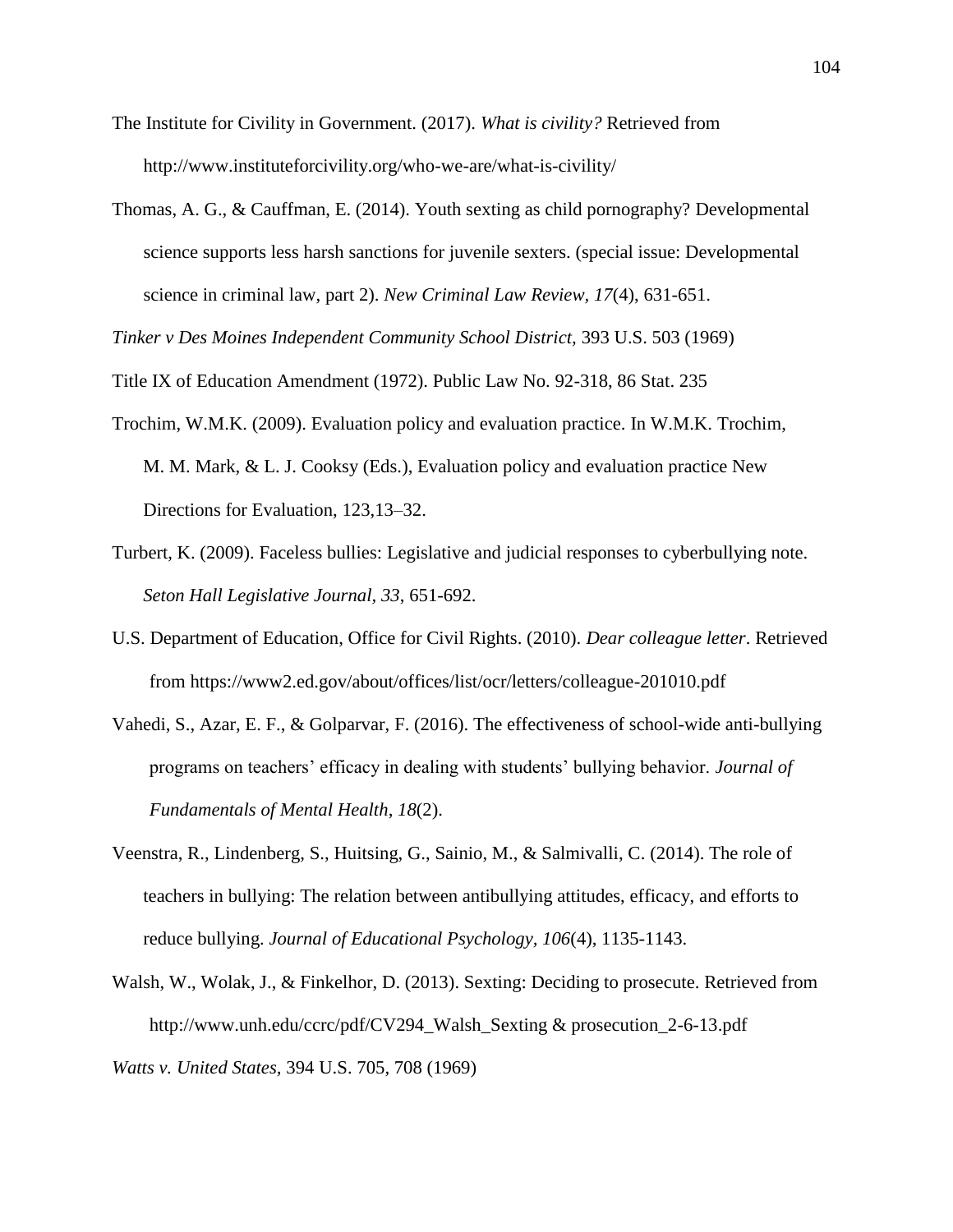Wells, C. (2012, October 9). Family of Jessica Logan, who hanged herself after nude-picture sexting led to bullying. Awarded \$154,000 in settlement. *Daily News*. Retrieved from http://www.nydailynews.com/news/national/teen-bullying-victim-family-settlementarticle-1.1178783

Wilkins, K., Caldarella, P., Crook-Lyon, R., & Young, K, R. (2010). Implications of civility for children and adolescents: A review of the literature. *Journal of the Association of Mormon Counselors and Psychotherapists. 33*(1), 1-47. Retrieved from http://files.eric.ed.gov/fulltext/ED510861.pdf

- Wolak, J., Finkelhor, D., & Mitchell, K, J. (2012). How often are teens arrested for sexting? Data from a national sample of police cases. *Journal of Pediatrics*. 129(1), 4-12. Retrieved from https://www.ncjrs.gov/App/Publications/abstract.aspx?ID=258881
- Wolak, J., Mitchell, K. J., & Finkelhor, D. (2007). *Does online harassment constitute bullying? an exploration of online harassment by known peers and online-only contacts*. New York, NY: doi: 10.1016/j.jadohealth.2007.08.019.
- Wood, L., Smith, J., Varjas, K., & Meyers, J. (2017). *School personnel social support and nonsupport for bystanders of bullying: Exploring student perspectives*. New York etc.]: doi: 10.1016/j.jsp.2016.12.003
- Ybarra, M. L. (2004). Linkages between depressive symptomatology and internet harassment among young regular internet users. *Cyberpsychology & Behavior: The Impact of the Internet, Multimedia and Virtual Reality on Behavior and Society, 7*(2), 247.
- Zepeda, M., Garcia, C., Ordonez, R. Z., Press, P., Lee, H., & Kee-Rose, K. (2016). Who's at Risk for Internet Addiction? A Study of Gender and Cultural Differences. Retrieved from [http://www.sccur.org/sccur/fall\\_2016\\_conference/oral\\_talks/179/](http://www.sccur.org/sccur/fall_2016_conference/oral_talks/179/)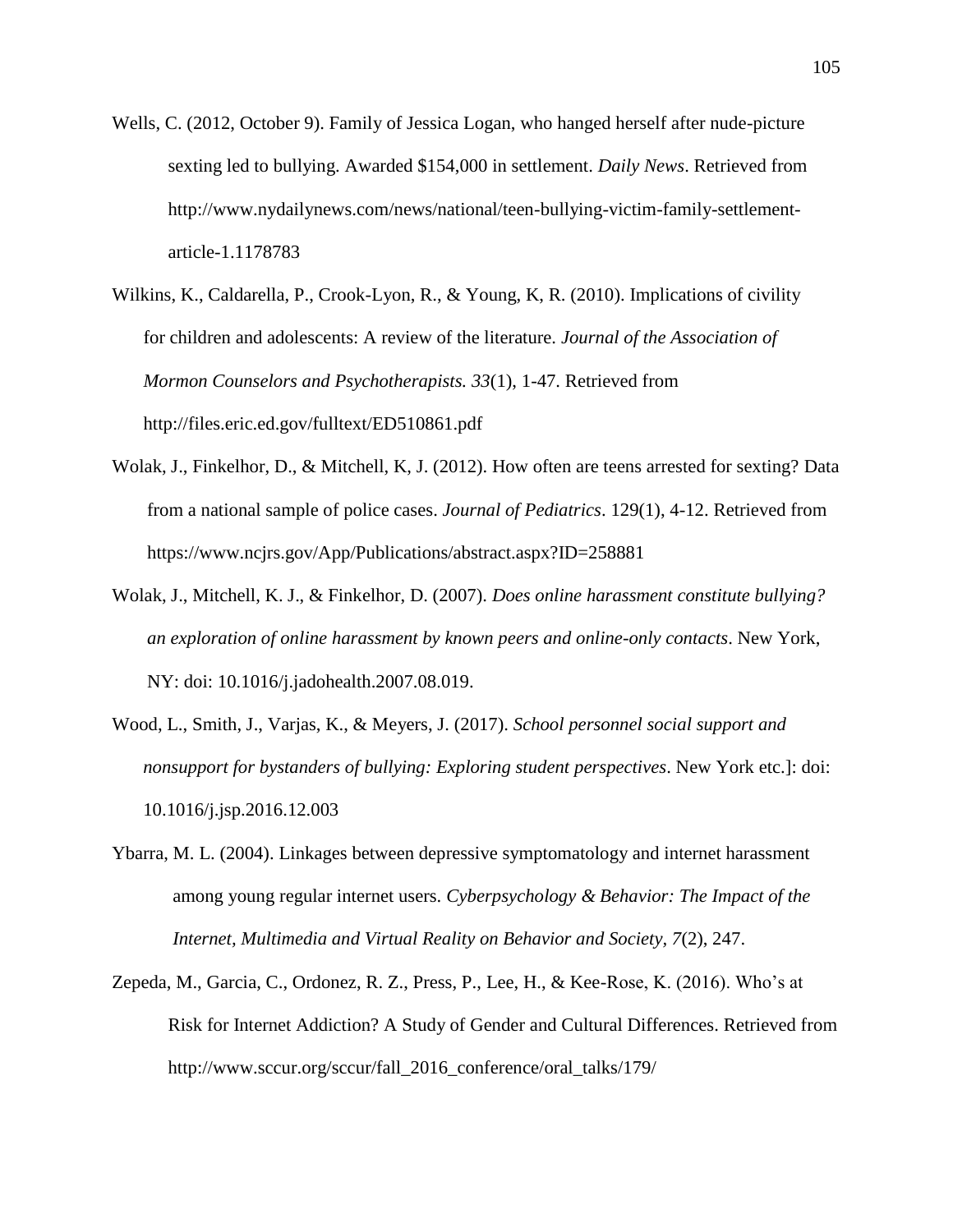Zimmerman, A. (2016, September 12). State officials propose new categories for tracking violent and disruptive behavior in school. *Chalkbeat*. Retrieved from http://www.chalkbeat.org/posts/ny/2016/09/12/state-officials-propose-new-categoriesfor-tracking-violent-and-disruptive-behavior-in-school/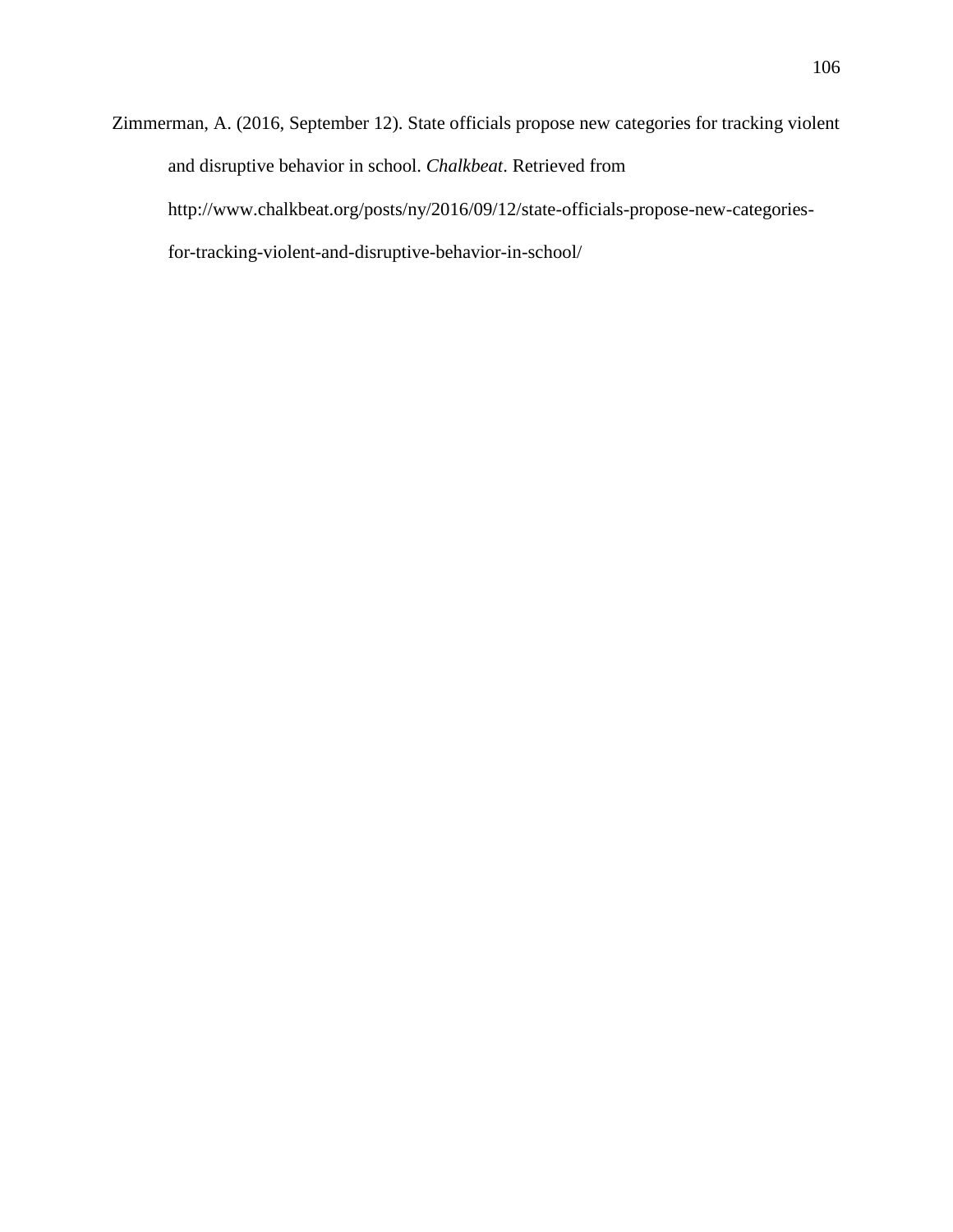# **Appendix A**

### **Six Sections of DASA**

**Section one.** "Gives the reasoning and the intent for DASA's enactment. It discusses the importance of a safe and secure learning environment for students and staff. The legislature acknowledges the harm of "twenty-four-hour connectivity" and understands that a victim of cyber abuse has no reprieve. They also know that most cyberharassment can be initiated offcampus, but still, affects the school culture.

**Section two**. This section is intended to give school districts the tools to address the harmful effects of bullying, harassment, and discrimination regardless of its modality. Such as, teachers receive training in recognizing the symptoms of students who are experiencing harassment and web-based instructional resources to teach children civility. Additionally, it defines the terms harassment, bullying, and cyberbullying. The definitions are parallel those in the literature. **Section three.** Section three states that the school must appoint a school employee to act as the DASA Coordinator. The designee will be responsible for receiving reports of harassment, bullying, and discrimination. Additionally, the school must provide a pathway for students and parents to report incidents either orally or in writing to the DASA Coordinator. This section also mandates the reporting and investigatory procedures. And, if the incident constitutes criminal conduct, school officials are to notify local law enforcement.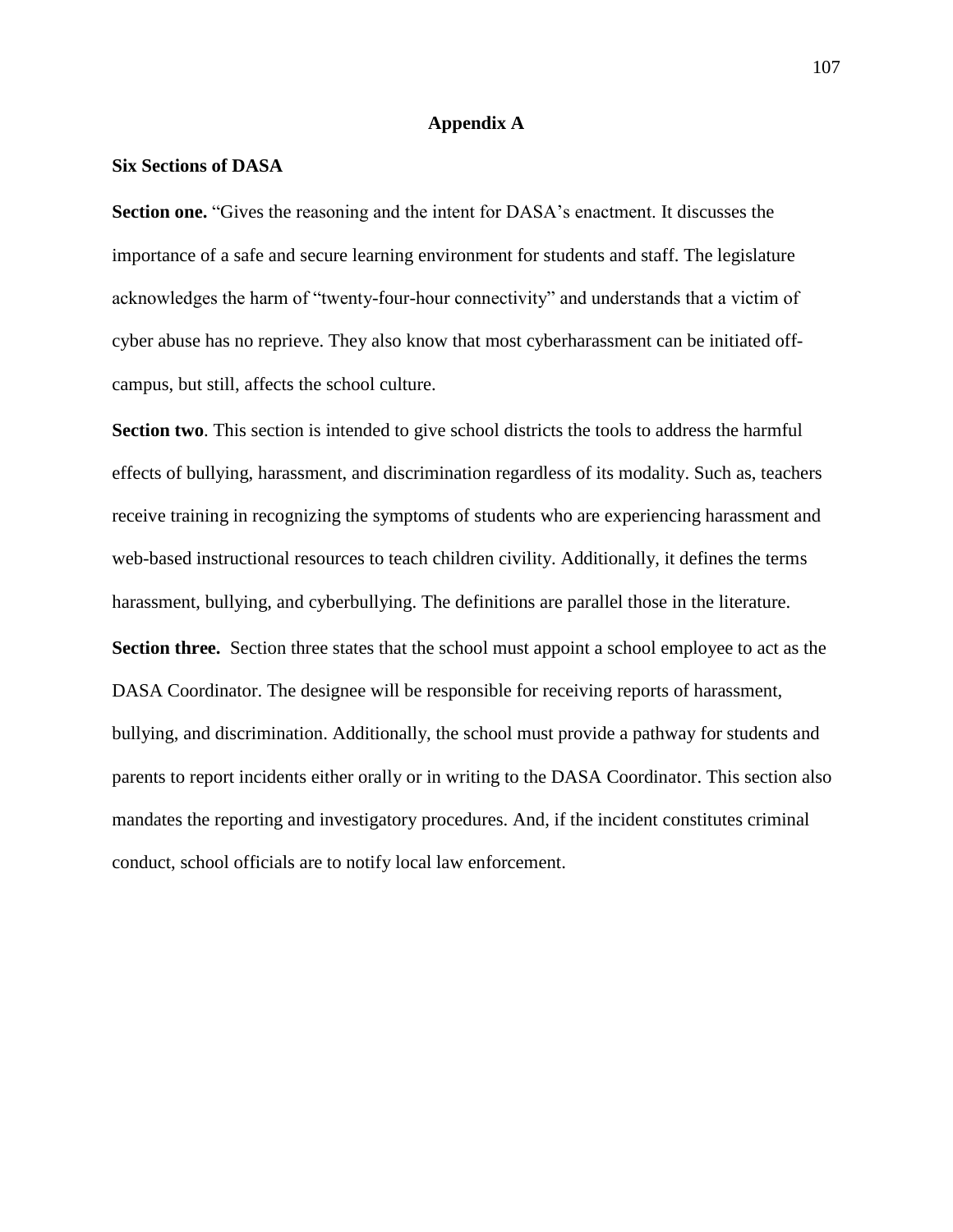Section four. Schools are directed to conduct training programs for both students and school officials to raise awareness, sensitivity, and the social patterns of bullying, harassment, and discrimination. Moreover, the school must select and provide training for a staff member to handle human relations in the areas of race, color, weight, national origin, ethnic group, religion, religious practice, disability, sexual orientation, gender (including gender identity and expression), and sex at each school.

**Section five.** The Commissioner of Education has the responsibility to provide guidance and educational materials on cyberbullying to the school district. Moreover, they must work with families while fostering a relationship with the community in addressing cyberbullying whether on or off school grounds. Section Five mandates the Commissioner is to receive annual incident reports from the school.

**Section six.** Gives the Regents the responsibility to implement the curriculum on civility. Instruction for kindergarten through grade twelve is to include a component on civility, citizenship, and character education. Education is to address both character trait building (e.g. honesty, tolerance, responsibility) and technological skills (e.g. responsible use of the Internet and social media)" (Riddell, 2015. p. 10).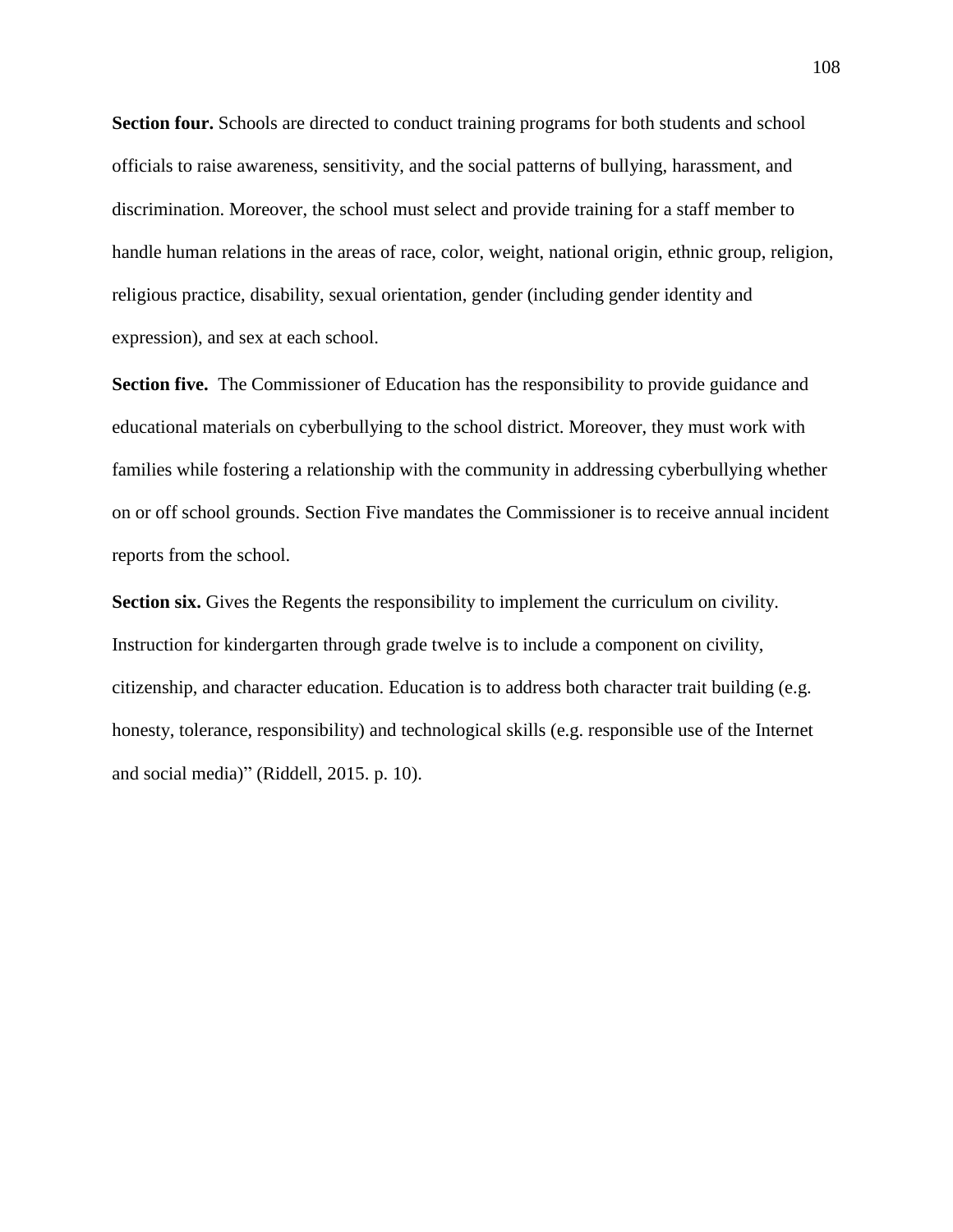# **Appendix B**

# **Second Circuit Title IX Cases**

*Bari v. New York City Department of Education* (N.Y. Sup. Ct. 2004)

- Jury verdict: \$195,000
- Harassment/Injuries: Physical and verbal harassment over a three-year period in grade school. The school neglected the parents request to keep the two boys separated. The school place the boys in the same classroom. The victim withdrew from school. The school took no action to protect the victim.

*Mohawk Central School District, No. 09-*cv -00943-DNH-DEP (N.D.N.Y. 2009).

- Settlement: \$75,000.
- Harassment/Injuries: Harassment involving gender-based stereotyping. Plaintiff was a victim of student-student harassment because he did not conform to gender stereotypes. He exhibited feminine mannerisms and adorned nail polish and wore makeup.
- Causes of action: Claim 42 U.S.C. §1983 alleging equal protection violation and Title IX claim for deliberate indifference to sex discrimination.

*Premi v. The City of New York, No. 09*-cv-2348-FB-VVP (E.D.N.Y. 2010)

- Settlement: \$30,000 and injunctive relief.
- Harassment/Injuries: Physical and verbal harassment-ethnicity.
- Causes of action: Title IX, total indifference to student-student harassment.

*Zeno v. Pine Plains Central School District*, 702 F.3d 655 (2d Cir. 2012)

- Jury verdict: \$1.25 million, reduced by a judge to \$1 million.
- Harassment/Injuries: Racial harassment, including assault. Zeno was a bi-racial student who experienced severe and relentless taunts and racist bullying. Even though the school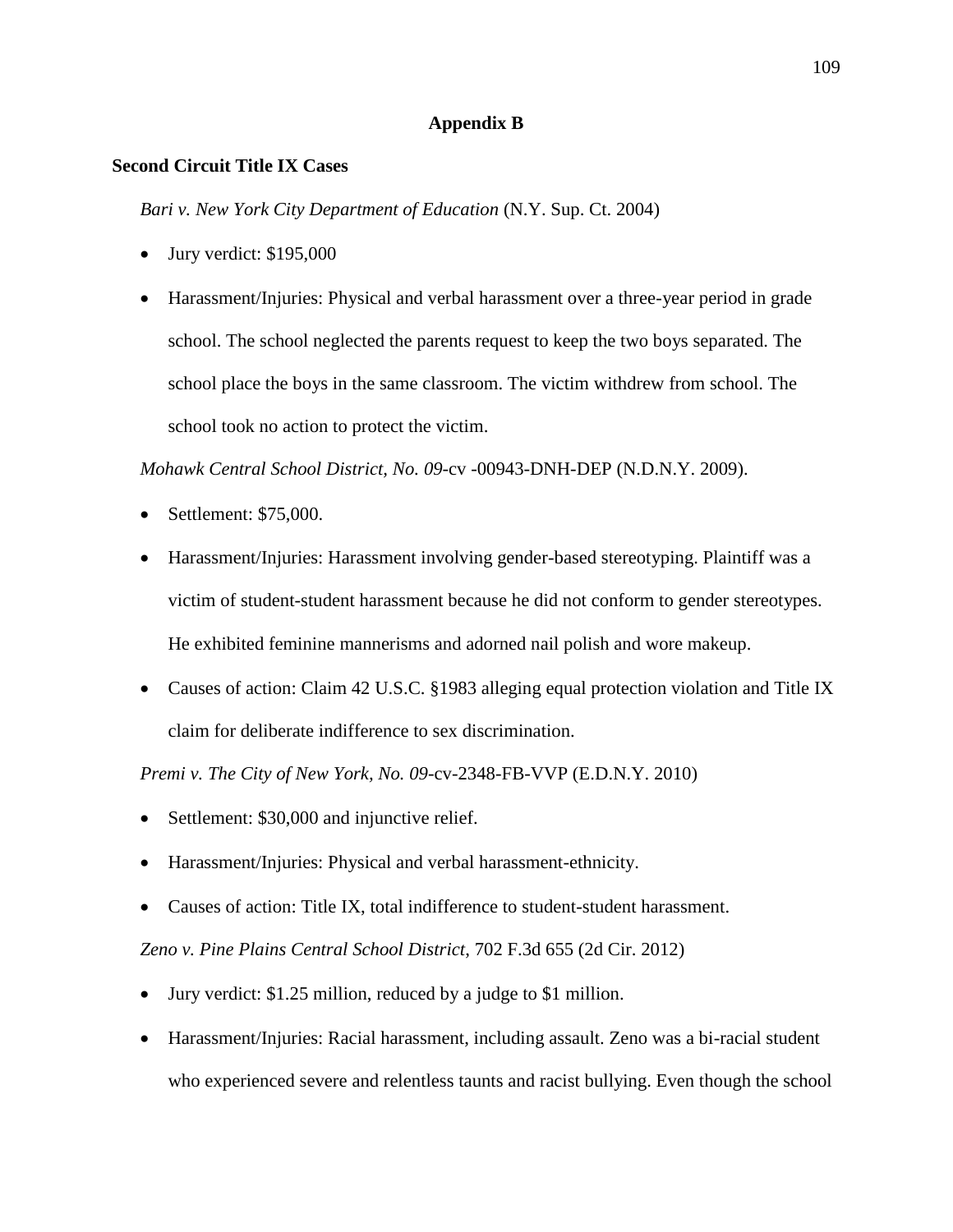district took action in Zeno's behalf against the aggressors the appeals court held that there was sufficient evidence for the jury to conclude that the school district should have done more to stop the harassment. Second Circuit affirmed \$1 million judgment.

• Cause of action: Title VI claim for deliberate indifference to racial harassment.

*Kahn v. Onteora Central School District, No. 12*-CV-206-TJM (N.D. N.Y. 2013)

- Settlement: Undisclosed amount.
- Harassment/Injuries: Plaintiff was subjected to five years of verbal and physical anti-gay comments. He subsequently dropped out of school.
- Cause of action: Title IX, deliberate indifference to student-student harassment.

*Pratt v. Indian River Central School District, No. 09*-cv -411-GTS GHL (N.D.N.Y. 2013)

- Settlement: Unknown amount and injunctive relief.
- Harassment/Injuries: Plaintiff endured anti-gay harassment for over ten years as a student. Suffered verbal taunts such as "faggot," sissy," and "fudge packer." The high school's response was the principal told the aggressors to "tone it down."

Causes of action: Claims under 20 U.S.C. §4071 for violations of the Equal Access Act; claims under 42 U.S.C. §1983 for denial of rights to free speech and association, and denial of equal protection and state law claims, including violations of the New York State Constitution, the New York Human Rights Act, and the New York Civil Rights Act. (Jury Verdicts and Settlements in Bullying Cases, 2017, p. 30)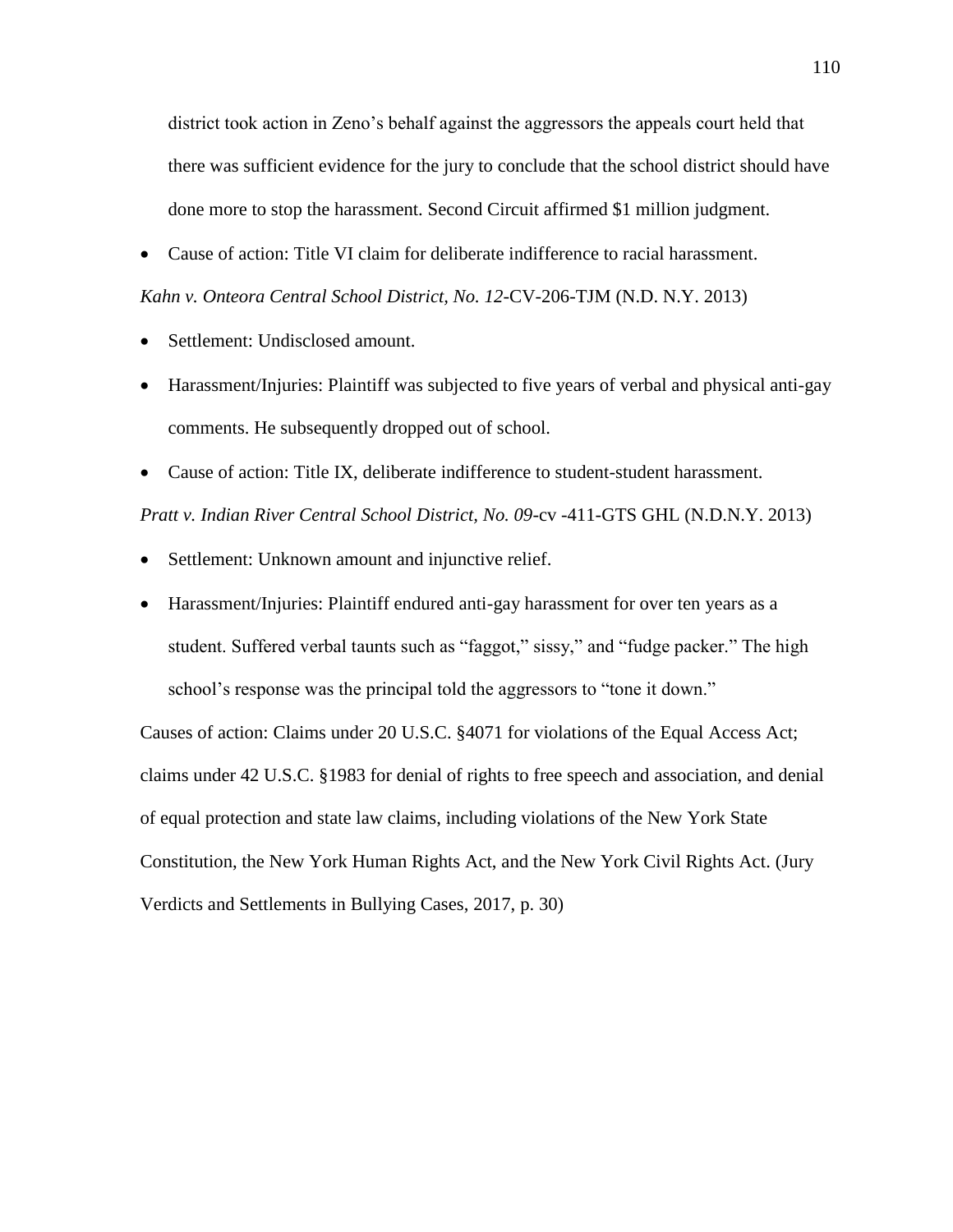#### **Appendix C**

#### **DASA Definition:**

"Harassment" and bullying" shall mean the creation of a hostile environment by conduct or by [verbal] threats, intimidation or abuse, including cyberbullying, that (A) has or would have the effect of unreasonably and substantially interfering with a student's educational performance, opportunities or benefits, or mental, emotional or physical well-being; or [conduct, verbal threats, intimidation or abuse that] (B) reasonably causes or would reasonably be expected to cause a student to fear for his or her physical safety; [such conduct, verbal threats, intimidation or abuse includes but is not limited to conduct, verbal threats, intimidation] or [abuse] (C) REASONABLY CAUSES OR WOULD REASONABLY BE EXPECTED TO CAUSE PHYSICAL INJURY OR EMOTIONAL HARM TO A

STUDENT; OR (D) OCCURS OFF SCHOOL PROPERTY AND CREATES OR WOULD FORESEEABLY CREATE A RISK OF SUBSTANTIAL DISRUPTION WITHIN THE SCHOOL ENVIRONMENT, WHERE IT IS FORESEEABLE THAT THE CONDUCT, THREATS, INTIMIDATION OR ABUSE MIGHT REACH SCHOOL PROPERTY. ACTS OF HARASSMENT AND BULLYING SHALL INCLUDE, BUT NOT BE LIMITED TO, THOSE ACTS based on a person's actual or perceived race, color, weight, national origin, ethnic group, religion, religious practice, disability, sexual orientation, gender or sex. FOR THE PURPOSES OF THIS DEFINITION THE TERM "THREATS, INTIMIDATION OR ABUSE" SHALL INCLUDE VERBAL AND NON-VERBAL ACTIONS. (NYS Assembly Bill A10712, p 1-6)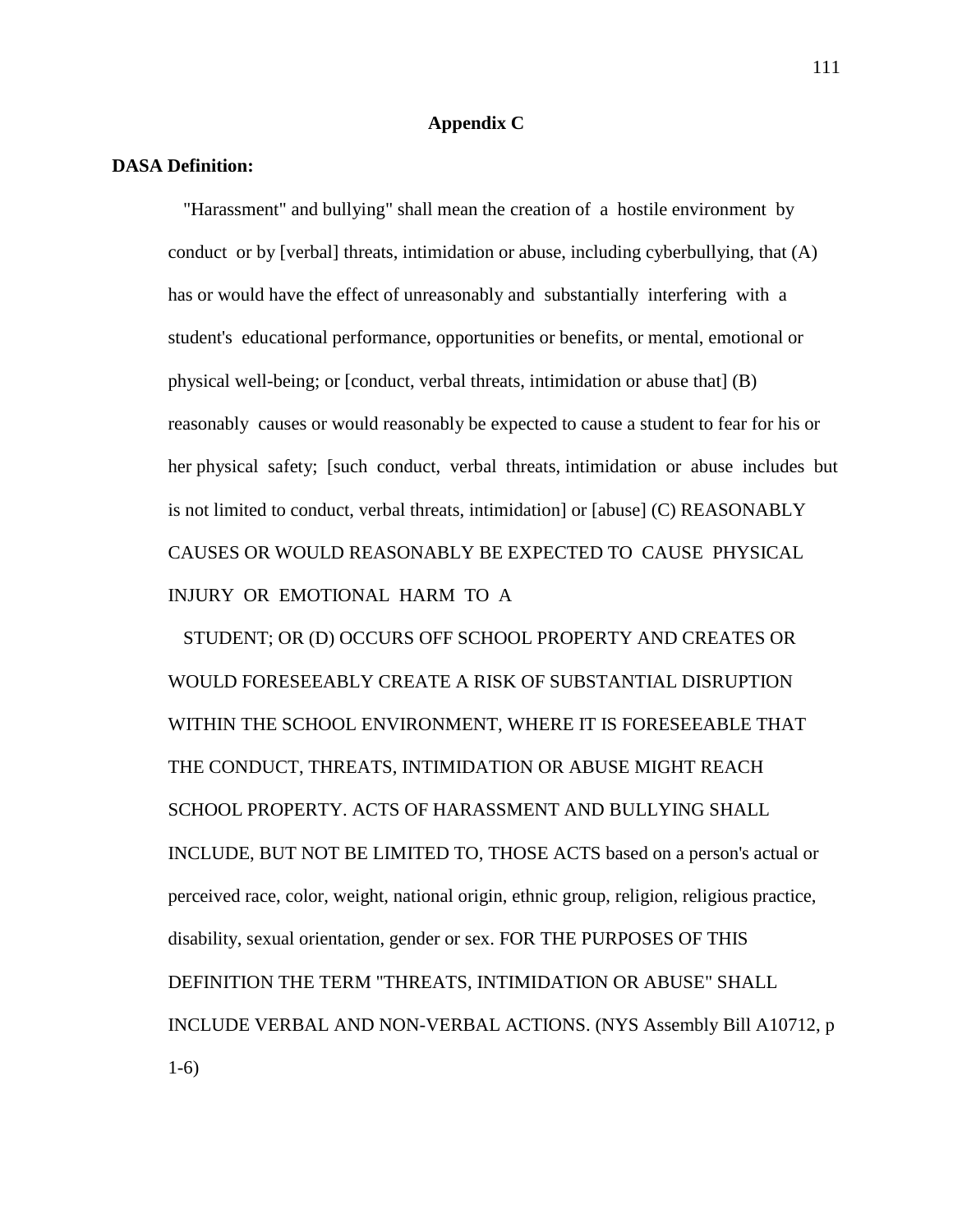## **Appendix D**

# **New York State Sexting Statute**

Pursuant to Assembly Bill A08170 (same as S05253-B).

The two persons involved in sending and receiving the message must both be under twenty and must be within five years of age from each other. They will have to participate in an educational reform program that involves a maximum of eight hours of instruction that provides information regarding the legal consequences and non-legal consequences of sexting, and the problems associated with technology and bullying. (HB-A-08170, 2012, p.1)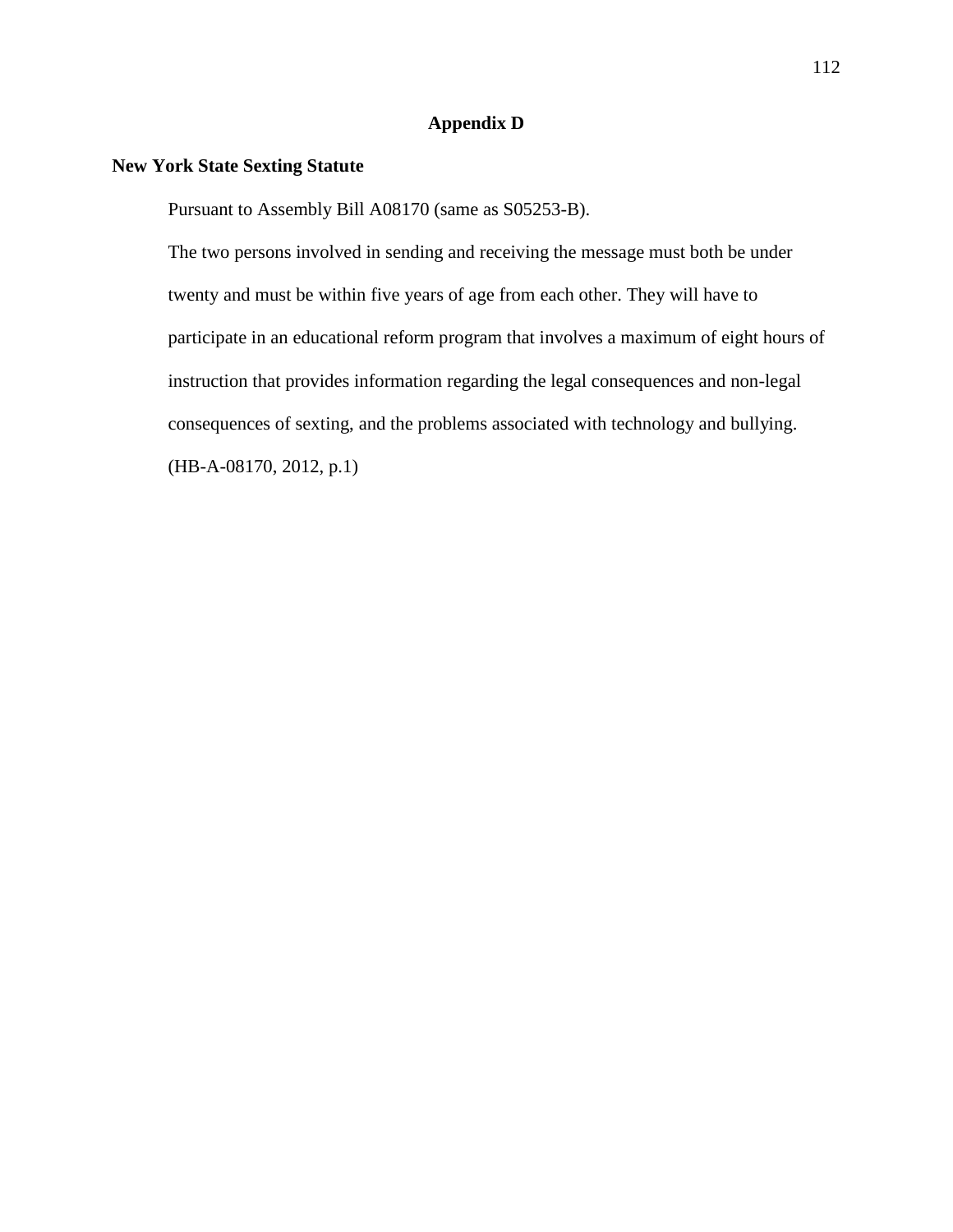#### **Appendix E**

#### **Consent Form**

#### **Northeastern University, Department of:** Law and Policy

**Name of Investigator (s):** Principal Investigator-Dr. Monica Savoy: Student Researcher-Chris Riddell

#### **Request to Participate in Research**

I would like to invite you to take part in a research project. The purpose of this research is to is to examine how teachers perceive the efficacy of the intervention of The Dignity for All Students on the climate of civility in the classroom in one Upstate New York public school. The intent is to explore the efficacy of the intervention put into place in 2012 to address cyberharassment and cultivating civility in the classroom.

This study survey is for public school teachers working in a public school

**You must be at least 18 years old** to be in this research project

**There are no foreseeable risks in this study you are simply asked to complete a survey. There is no payment or reward for taking this survey.**

**There are no direct benefits to you for participating in the study**. However, by participating in the study, others may benefit by learning how the Dignity for All Students Act is being implemented at the school. Thus, benefiting by the results.

**Your part in this study is anonymous.** No one, including the researcher, will be able to link your responses to you. Any reports or publications based on this research will use only group data and will not identify you or any individual as being of this project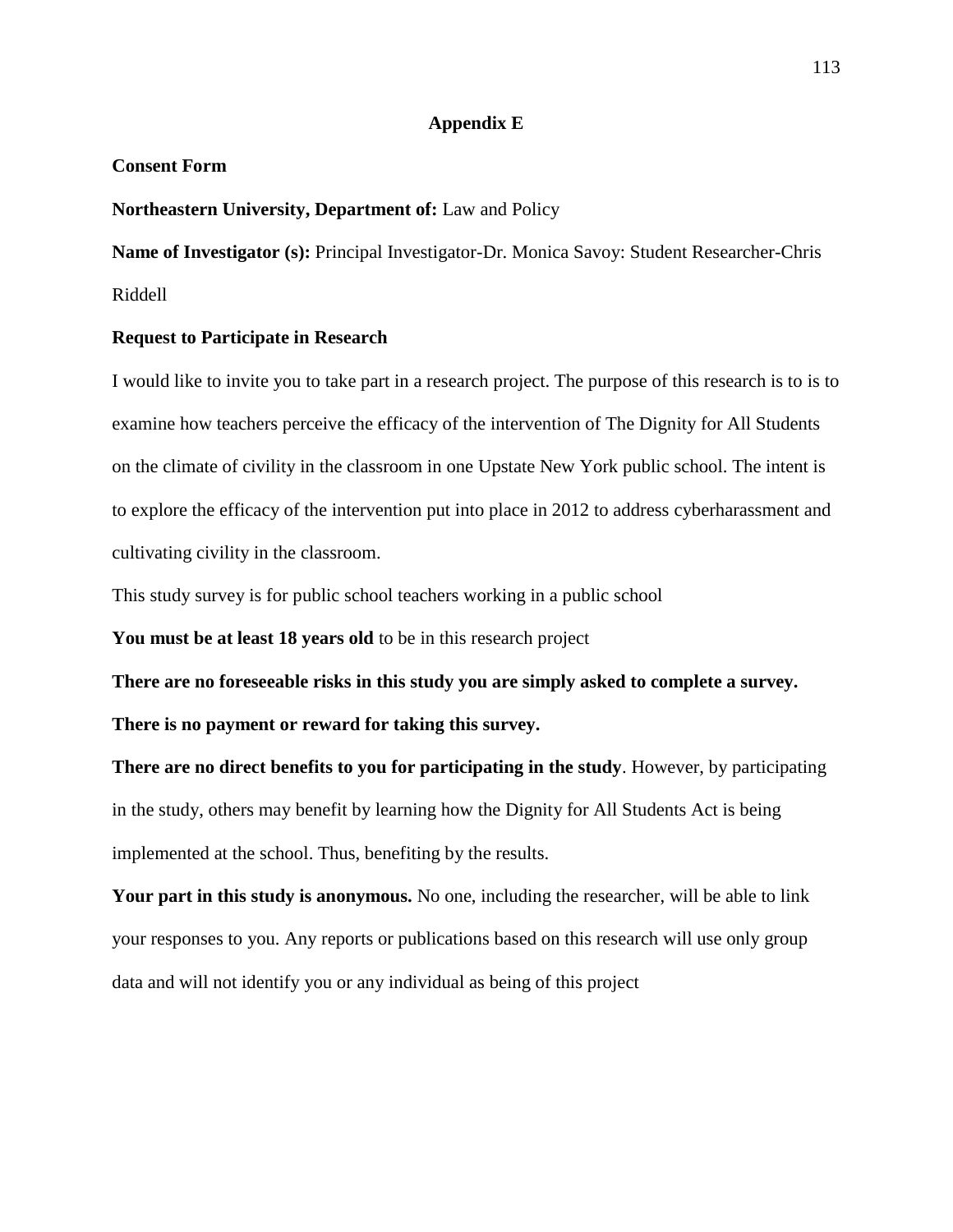**The decision to participate in this research project is up to you**. You do not have to participate and you can refuse to answer any question. Even if you begin the study, you may withdraw at any time.

#### **You will not be paid for your participation in this study.**

**If you have any questions about the study**, you may contact Chris Riddell at

Riddell.c@husky.neu.edu. Or at (315) 525-8978. Or my committee chair Dr. Savoy at (301) 244- 8557, Principal Investigator. Please do not email the student researcher at any other email address as those must be deleted without response per Northeastern University IRB.

#### **If you have any questions about your rights in this research,** you may contact

Nan C. Regina, Director, Human Subject Research Protection, Mail Stop: 560-177,

260 Huntington Avenue, Northeastern University, Boston, MA 02115. Tel: 617.373. 4588,

Email: [n.regina@northeastern.edu.](mailto:n.regina@northeastern.edu) You may call anonymously if you wish.

You may keep this form for yourself.

Thank you.

Chris Riddell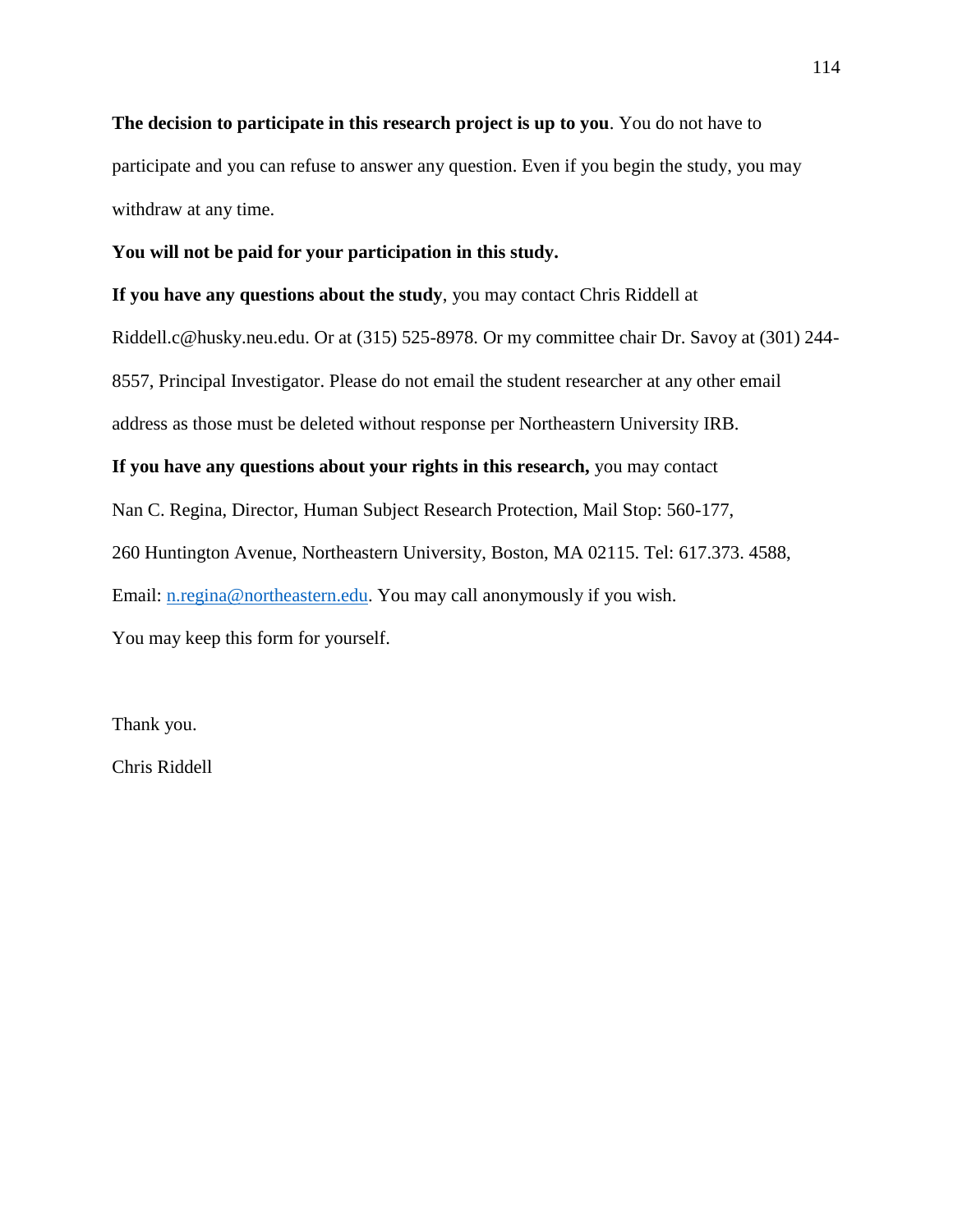# **Appendix F**

### **Survey Instrument**

Thank you for taking the time to take this survey, it should take you approximately 5-10 minutes to

complete. It is organized into three sections. Section I: Perceptions, Section II: Behaviors, and Section III:

The Impact of DASA.

#### **Section I: Perceptions**

- 1. Since the start of the school year, have you *witnessed* some form of cyberharassment (e.g. sexting, bullying, stalking) among your students?
	- a. Everyday
	- b. A few times per week
	- c. A few times per month
	- d. A few times per school year
	- e. Never
	- f. Don't know
- 2. Indicate your level of agreement with the following statement: Over the last school year, cyberharassment among my students was a *serious problem*.

Strongly Disagree Disagree No Opinion or Uncertain Agree Strongly Agree

3. I think cyberharassment is hurtful to the victim than face-to-face verbal harassment.

| Less | <i>i</i> qually | More | Don't Know |
|------|-----------------|------|------------|
|------|-----------------|------|------------|

- 4. During a typical school month, how many times do your *lesson plans include* a standard found in the DASA curriculum (e.g., honesty, respect for others, dignity)?
	- a. Every school day
	- b. 3-4 days
	- c. 1-2 days
	- d. Never
	- e. Don't know

If never please explain why.

- 5. Since the start of the school year, how many *training programs were offered* to the students by the school to raise awareness on the importance of civility?
	- a. None
	- b. 1-2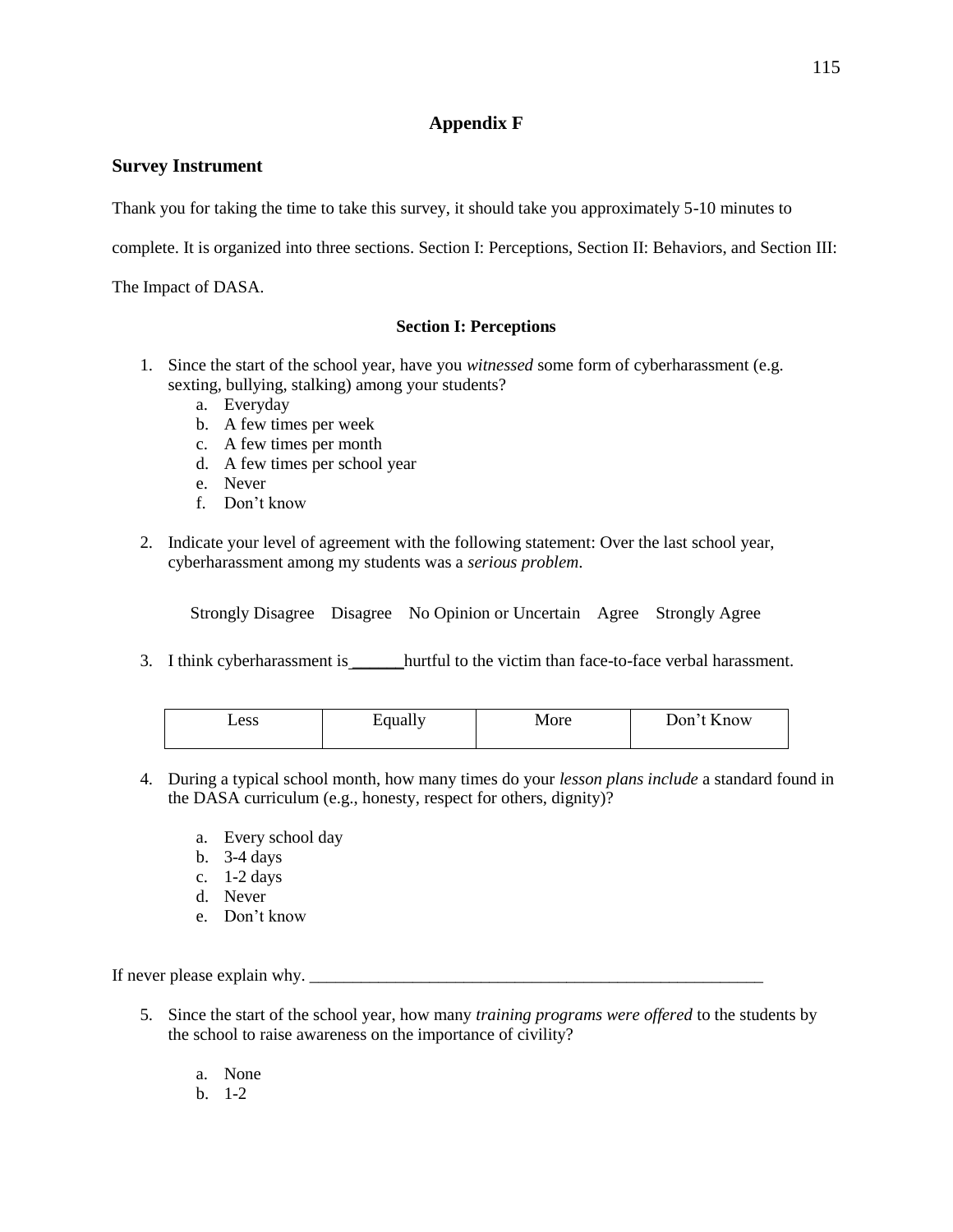- c. 3-5
- 6. Do parents/guardians receive information from your school that informs them of the purpose of the Dignity for All Students Act?

Yes No Don't know

7. To the best of your knowledge, has your school worked with families to foster a relationship with the community in addressing cyberharassment whether on or off school grounds.

Yes No Don't know

8. Do you feel teachers should be doing more to educate students on Internet safety?

Strongly Disagree Disagree No Opinion or Uncertain Agree Strongly Agree

9. If you observe incidents of cyberharassment which reporting system are you likely to use?

DASA VADIR Don't know

#### **Section II: Behaviors**

- 10. In your experience, which of the following, if any, are reasons that your students have been targeted by a cyberharasser? (select all that apply)
	- o The clothes they wear
	- o Social awkwardness
	- o Being thought of as gay, lesbian, bisexual or transgender
	- o Being the new kid in school
	- o Being un-athletic
	- o Studying hard/being too smart
	- o Coming from a low-income family
	- o Being foreign-born/immigrant
	- o Having a different group of friends
	- o Being sexually active
	- o Physical appearance
	- o Having a disability
	- o Body piercings, tattoos, hair dyed
	- o None of these
	- o Don't know
- 11. Which of the following, if any, have you done after witnessing a student being cyberharassed (select all that apply)?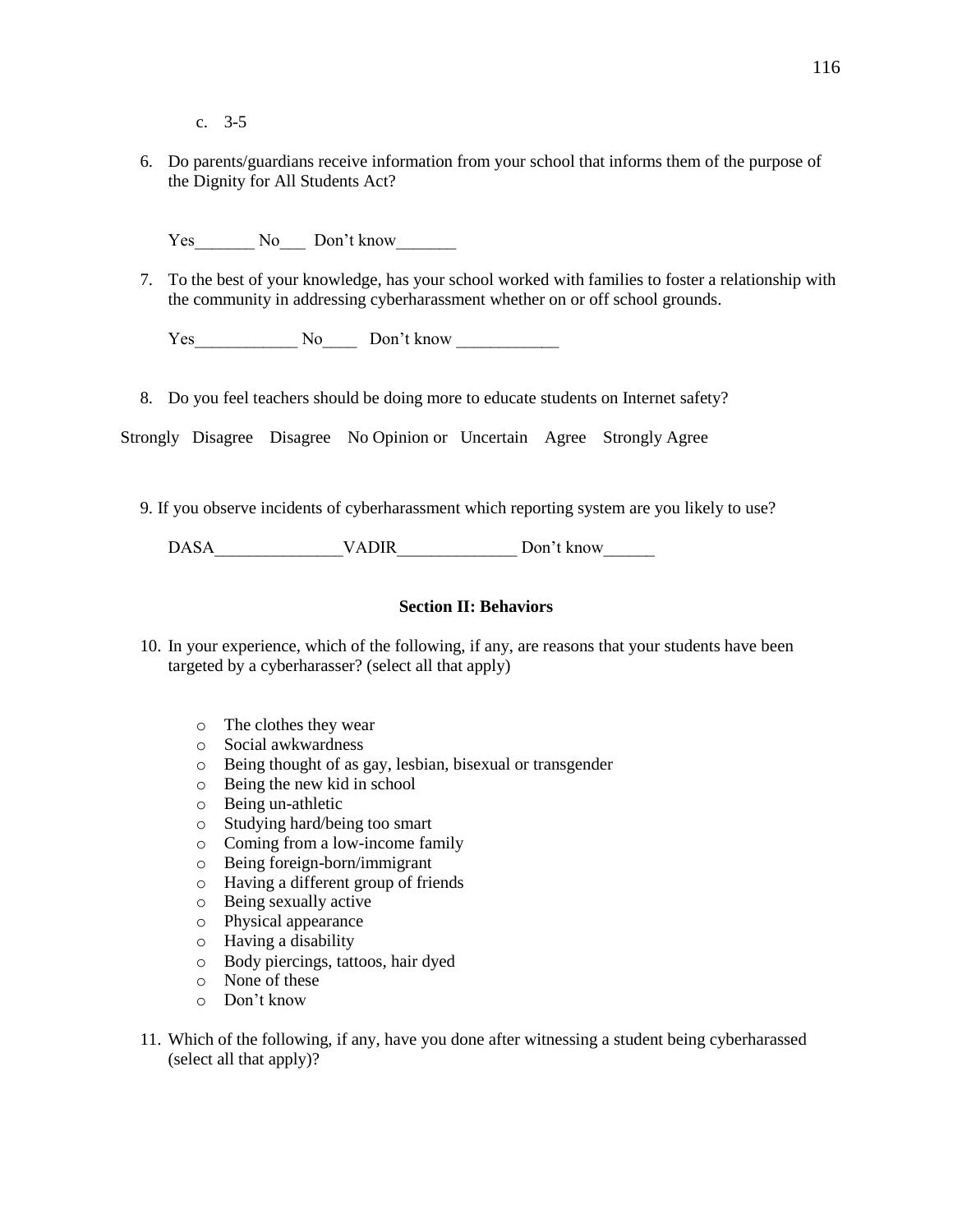- o Personally tried to manage the situation between the harasser and the victim
- o Reached out to the victim
- o Reached out to the harasser
- o Reported it to the principal or DASA coordinator
- o Called the victim's parents/guardian
- o Called the harasser's parents/guardian
- o None of these
- o Don't know
- o Other \_\_\_\_\_\_\_\_\_\_\_\_\_\_\_\_\_\_\_\_\_\_\_\_\_\_\_\_

12. How often do you discuss what is appropriate online behavior with your students?

- a. Daily
- b. Weekly
- c. Monthly
- d. Other\_\_\_\_\_\_\_\_\_\_\_\_\_\_
- e. Never

If never please explain why. \_\_\_\_\_\_\_\_\_\_\_\_\_\_\_\_\_\_\_\_\_\_\_\_\_\_\_\_\_\_\_\_\_\_\_\_\_\_\_\_\_\_\_\_\_\_\_\_\_\_\_\_\_\_

13. Since the start of the school year which of the following types of cyberharassment have you witnessed among students?

\_\_\_\_\_\_\_\_\_\_\_\_\_\_\_\_\_\_\_\_\_\_\_\_\_\_\_\_\_\_\_\_\_\_\_\_\_\_\_\_\_\_\_\_\_\_\_\_\_\_\_\_\_\_\_\_\_\_\_\_\_\_\_\_\_\_\_\_\_\_\_\_\_\_\_\_\_

|                                                                                                   | Yes | N <sub>0</sub> | I Don't<br>Know | If Yes Frequency                                                               |
|---------------------------------------------------------------------------------------------------|-----|----------------|-----------------|--------------------------------------------------------------------------------|
| Sexting-Sexually revealing pictures<br>or videos shared online without the<br>person's consent.   |     |                |                 | At least once a week<br>At least once a month<br>At least once a year<br>Other |
| Rumors and allegations about<br>someone's sexual activity shared<br>online.                       |     |                |                 | At least once a week<br>At least once a month<br>At least once a year<br>Other |
| Pictures, video or comments meant<br>to embarrass someone for their<br>physical appearance online |     |                |                 | At least once a week<br>At least once a month<br>At least once a year<br>Other |
| Cyberstalking-the use of technology<br>to stalk or harass someone<br>aggressively                 |     |                |                 | At least once a week<br>At least once a month<br>At least once a year<br>Other |
| Cyberbullying-willful and repeated<br>harm inflicted through computers,                           |     |                |                 | At least once a week<br>At least once a month<br>At least once a year          |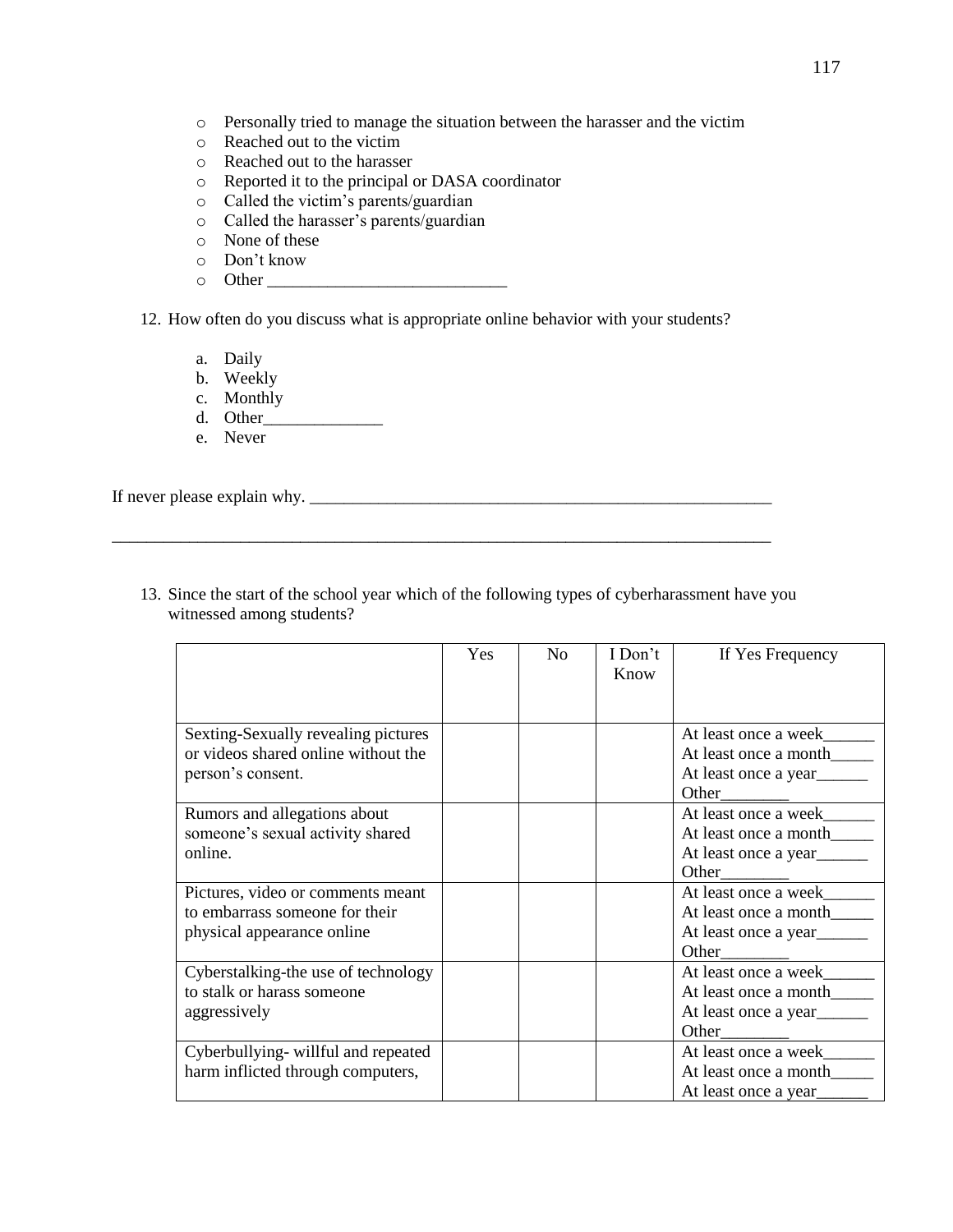| cell phones, and other types of |  | )ther |
|---------------------------------|--|-------|
| electronic devices              |  |       |

#### **Section III: The Impact of Dignity for All Students Act**

14. In your opinion, how has the Dignity for All Students Act impacted the number of cyberharassment incidents in your school?

| Decrease | Decrease | Stay the Same | Increase | Increase |
|----------|----------|---------------|----------|----------|
| Greatly  | Slightly |               | Slightly | Greatly  |

- 15. In your opinion, has Dignity for All Students Act been effective in cultivating civility in the classroom?
- Very Poor Poor Average Good Excellent

In a few short sentences explain why or why not.

16. Over the course of the school year, which of these instructional resources have you used to teach civility (e.g. politeness, respect, courtesies)?

\_\_\_\_\_\_\_\_\_\_\_\_\_\_\_\_\_\_\_\_\_\_\_\_\_\_\_\_\_\_\_\_\_\_\_\_\_\_\_\_\_\_\_\_\_\_\_\_\_\_\_\_\_\_\_\_\_\_\_\_\_\_\_\_\_\_\_\_\_\_\_\_\_\_\_\_\_\_ \_\_\_\_\_\_\_\_\_\_\_\_\_\_\_\_\_\_\_\_\_\_\_\_\_\_\_\_\_\_\_\_\_\_\_\_\_\_\_\_\_\_\_\_\_\_\_\_\_\_\_\_\_\_\_\_\_\_\_\_\_\_\_\_\_\_\_\_\_\_\_\_\_\_\_\_\_\_

|                                                                         | Yes | N <sub>o</sub> | N/A |
|-------------------------------------------------------------------------|-----|----------------|-----|
| AbilityPath.org                                                         |     |                |     |
| American Federation of Teachers                                         |     |                |     |
| America Psychological Association                                       |     |                |     |
| <b>Anti-Defamation League</b>                                           |     |                |     |
| Bridging Refugee Youth and Children Services                            |     |                |     |
| <b>Bully Police</b>                                                     |     |                |     |
| <b>Bullying Statistics</b>                                              |     |                |     |
| Center for Safe and Responsible Internet Use                            |     |                |     |
| Collaborative for Academic, Social, and Emotional Learning              |     |                |     |
| <b>Cyberbullying Research Center</b>                                    |     |                |     |
| Cyberbullying.org                                                       |     |                |     |
| CyberSmart                                                              |     |                |     |
| Dignity for All Students Facebook Page                                  |     |                |     |
| <b>GLSEN</b>                                                            |     |                |     |
| Ground Spark's Respect for All Project                                  |     |                |     |
| Guidance on Bullying and Cyberbullying Prevention Provided<br>by NY DOE |     |                |     |
| <b>International Bullying Prevention Association</b>                    |     |                |     |
| I-Safe Inc                                                              |     |                |     |
| National Association of School Psychologists                            |     |                |     |
| <b>National Crime Prevention Council</b>                                |     |                |     |
| <b>National Cyber Security Alliance</b>                                 |     |                |     |
| <b>National School Climate Center</b>                                   |     |                |     |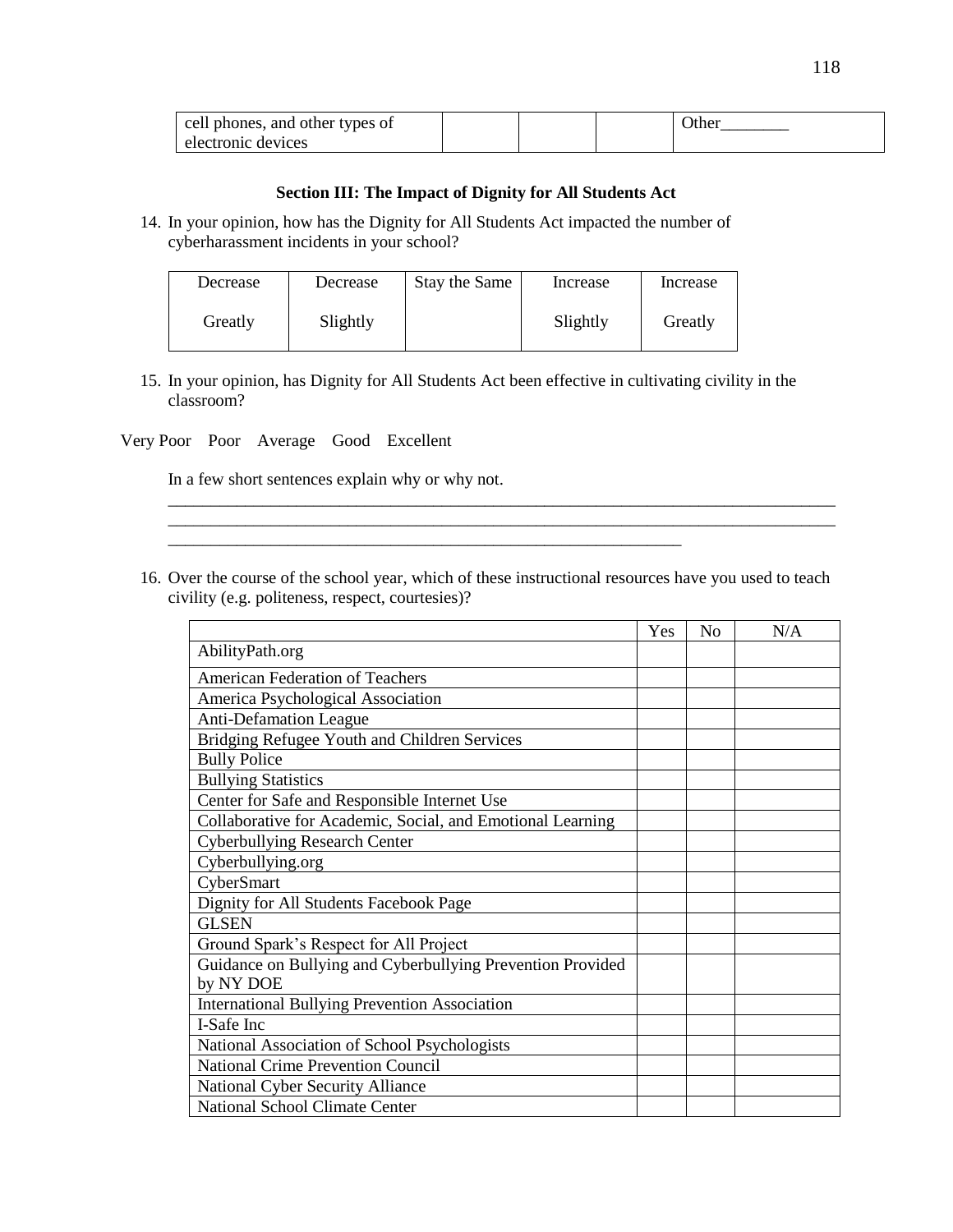| NEA bNet@vvy                                   |  |
|------------------------------------------------|--|
| NEA's Bully Free: It Starts With Me            |  |
| NYS Center for School Safety                   |  |
| NYS DOE Dignity Act Web Page                   |  |
| NYS P-12 Common Core Learning Standards        |  |
| <b>NYSUT Education and Learning Trust</b>      |  |
| <b>NYSUT Social Justice Center</b>             |  |
| <b>NYSUT</b>                                   |  |
| Pacer's National Bullying Prevention Center    |  |
| <b>PBS Kids</b>                                |  |
| Social and Emotional Development and Learning  |  |
| StopBullying.gov                               |  |
| <b>Teaching Standards for Teacher Practice</b> |  |
| Wired Kids Inc                                 |  |
| Other                                          |  |
|                                                |  |

- 17. How long have you been teaching at this school
	- a. 2-4 years
	- b. 5-7 years
	- c. Longer\_

18. How long have you been teaching in New York State?

- a. 0-2 years
- b. 2-4 years
- c. 5-7 years
- d. Longer\_\_\_\_\_\_\_\_\_\_

19. Have you received DASA professional development training within the last year?

Yes \_\_\_\_\_\_\_\_\_No\_\_\_\_\_\_\_ (If no, skip to question 23. Thank you.)

20. In your opinion, how effective was the DASA training you received in addressing the legal concerns facing schools?

21. In your opinion, how effective was the DASA training you received in informing you on the procedural steps to report harassment?

| poor<br>$A = 1$<br>vег, | oor/ | ാമാനല<br>$\cdots$ | <b>DOOL</b> | <br>xcellent |
|-------------------------|------|-------------------|-------------|--------------|
|                         |      |                   |             |              |

22. In your opinion, overall how effective was the DASA professional development training you received?

|                         |               |         | $\sim$                            |
|-------------------------|---------------|---------|-----------------------------------|
| $-$<br>. .<br>∵CI.<br>ັ | $\sim$<br>oor | <br>JOC | ---<br>՝ Նու<br>. .<br>__________ |
|                         |               |         |                                   |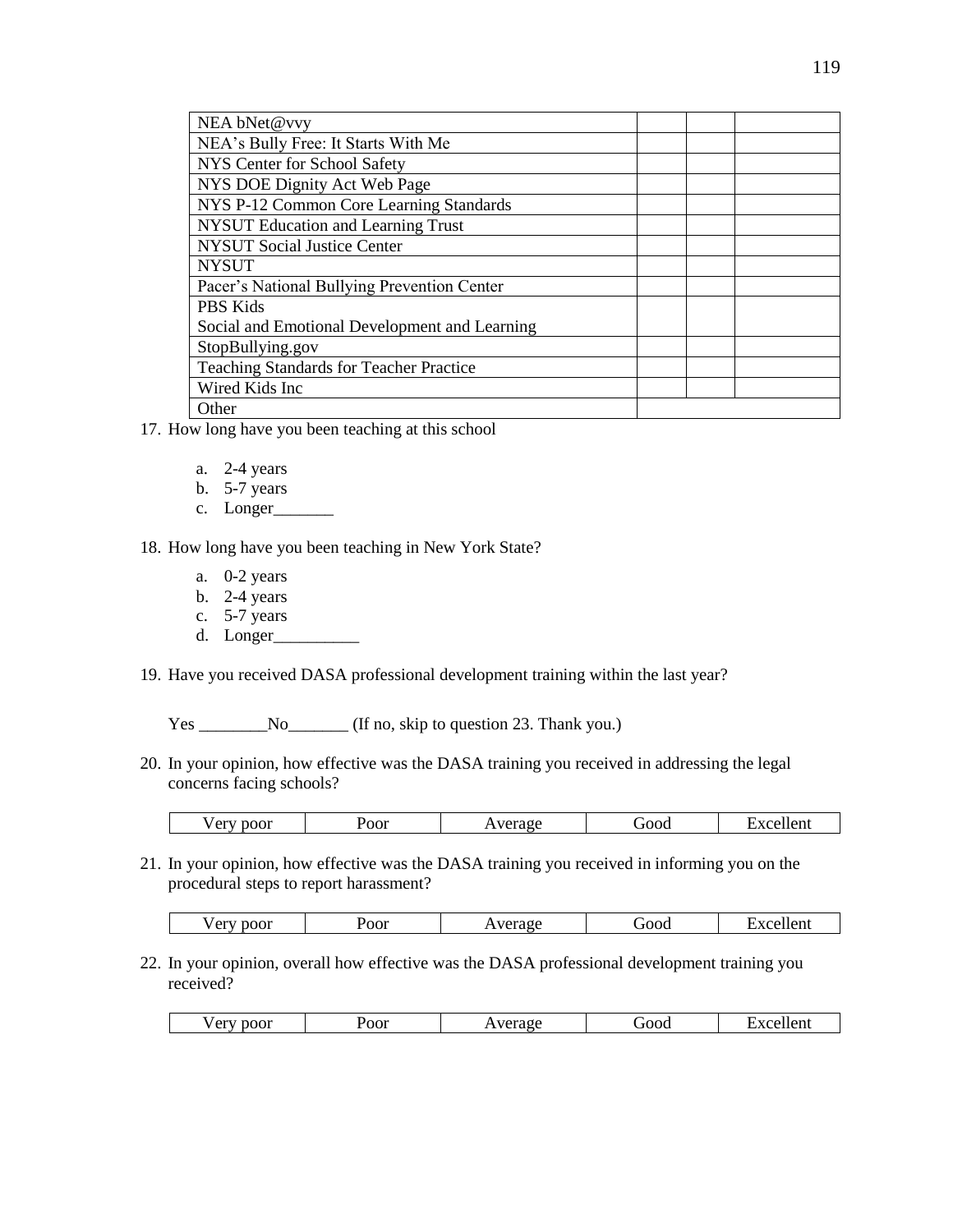23. Do you know who your DASA coordinator is?

Yes\_\_\_\_\_\_\_\_\_ No\_\_\_\_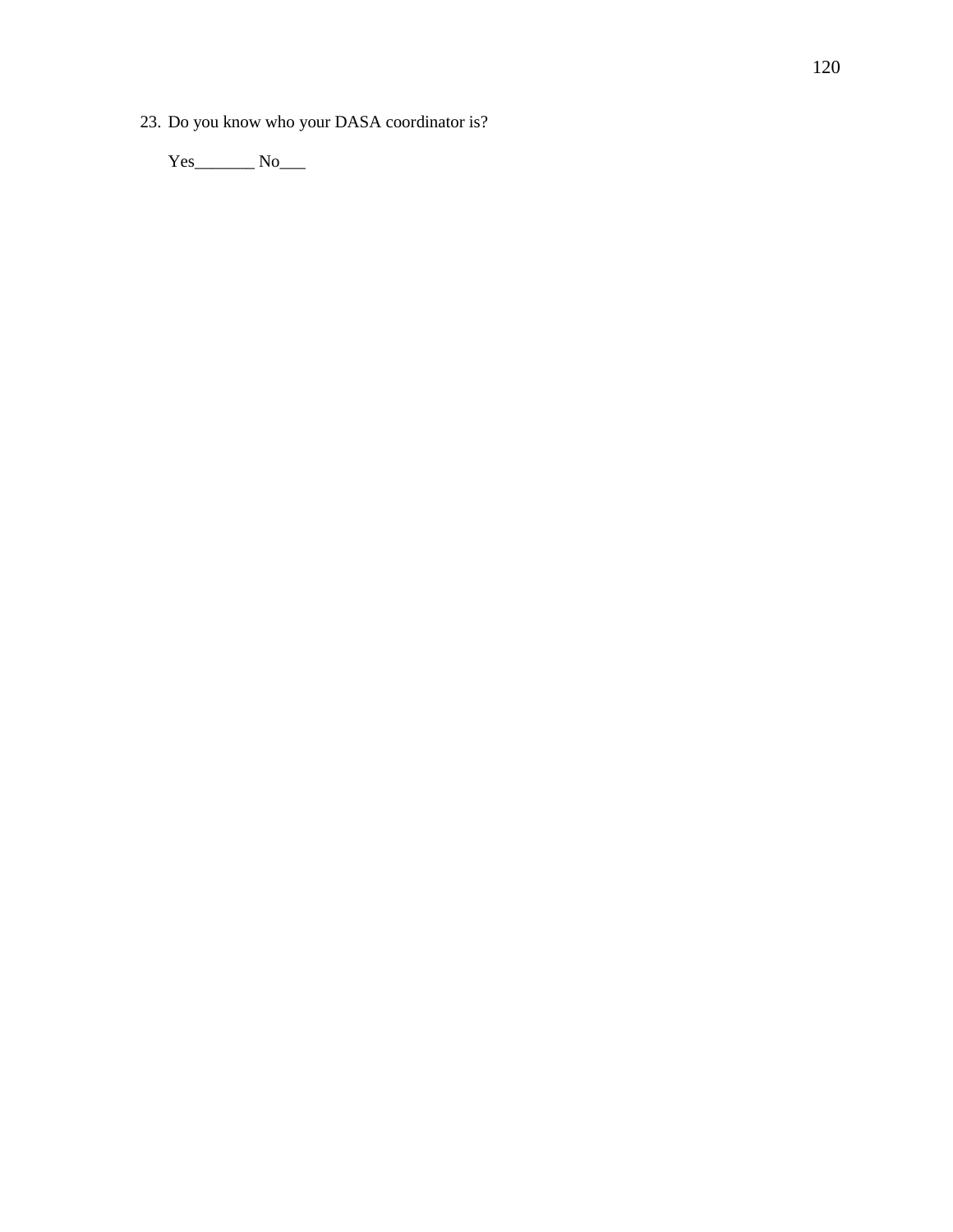# **Appendix G**

# **Complete List of DASA Instructional Resources**

- American Federation of Teachers
- American Psychological Association
- Anti-Defamation League
- Bully Police
- Bullying Stats
- Center for Missing and Exploited Children
- Center for Safe and Responsible Internet Use
- Collaborative for Academic, Social,
- and Emotional Learning
- Cyberbullying.org
- CyberSmart
- Guidance on Bullying and Cyberbullying
- Prevention Provided by NY DOE
- National Crime Prevention Council
- National Cyber Security Alliance
- NEA's Bully Free: It Starts With Me
- NetSmart
- NYS Center for School Safety
- NYS DOE Dignity Act Web Page
- NYS P-12 Common Core Learning
- **Standards**
- NYSUT
- PBS Kids Social and Emotional Development and Learning
- Probation Officers of NYS
- Stopbullying.gov
- Teaching Standards for Teacher Practice
- Teaching Standards for Teacher **Practice**
- Wired Kids Inc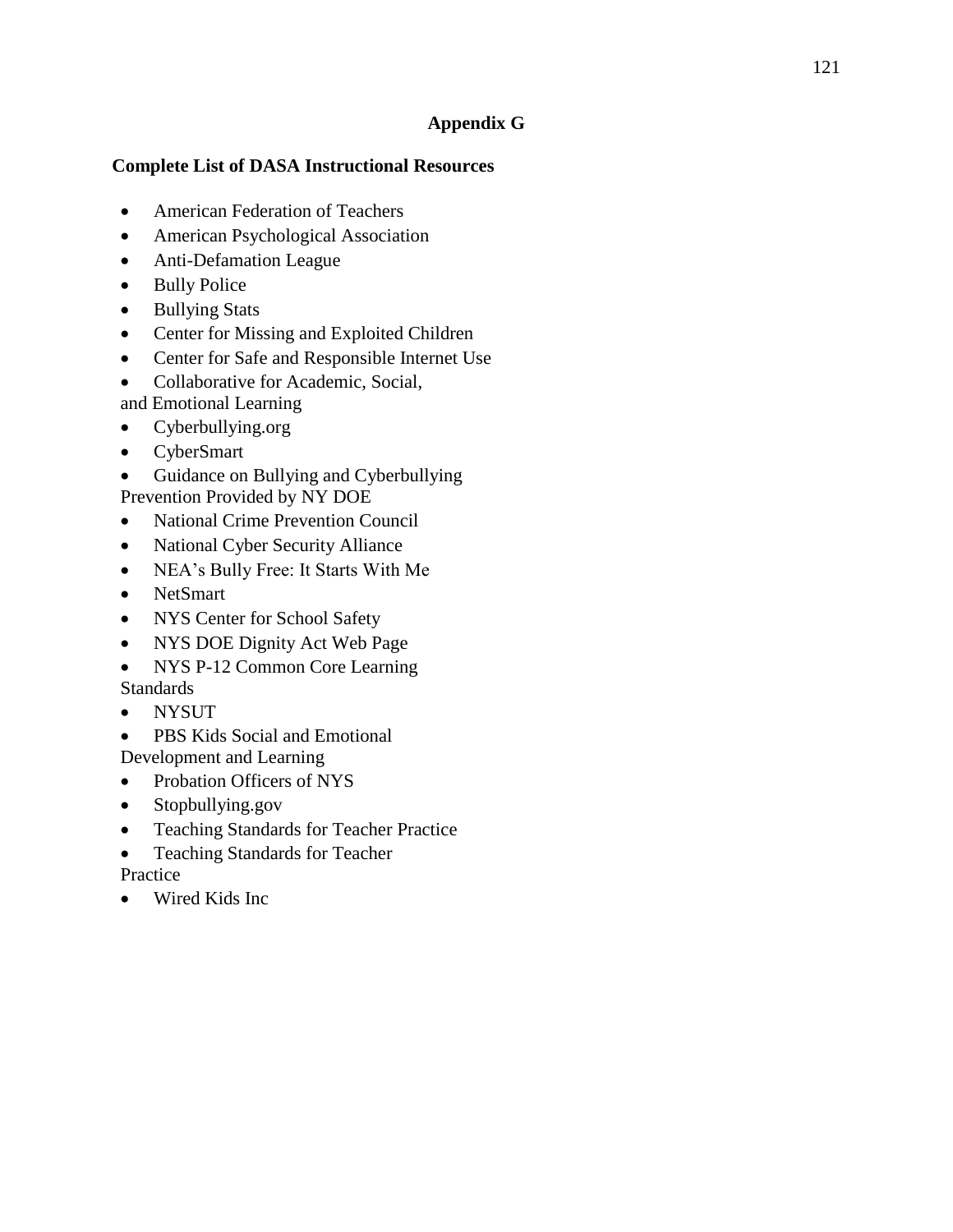# **Appendix H**

# **Cartoon Illustrated By Student**



*Note*: Reprinted with school's permission.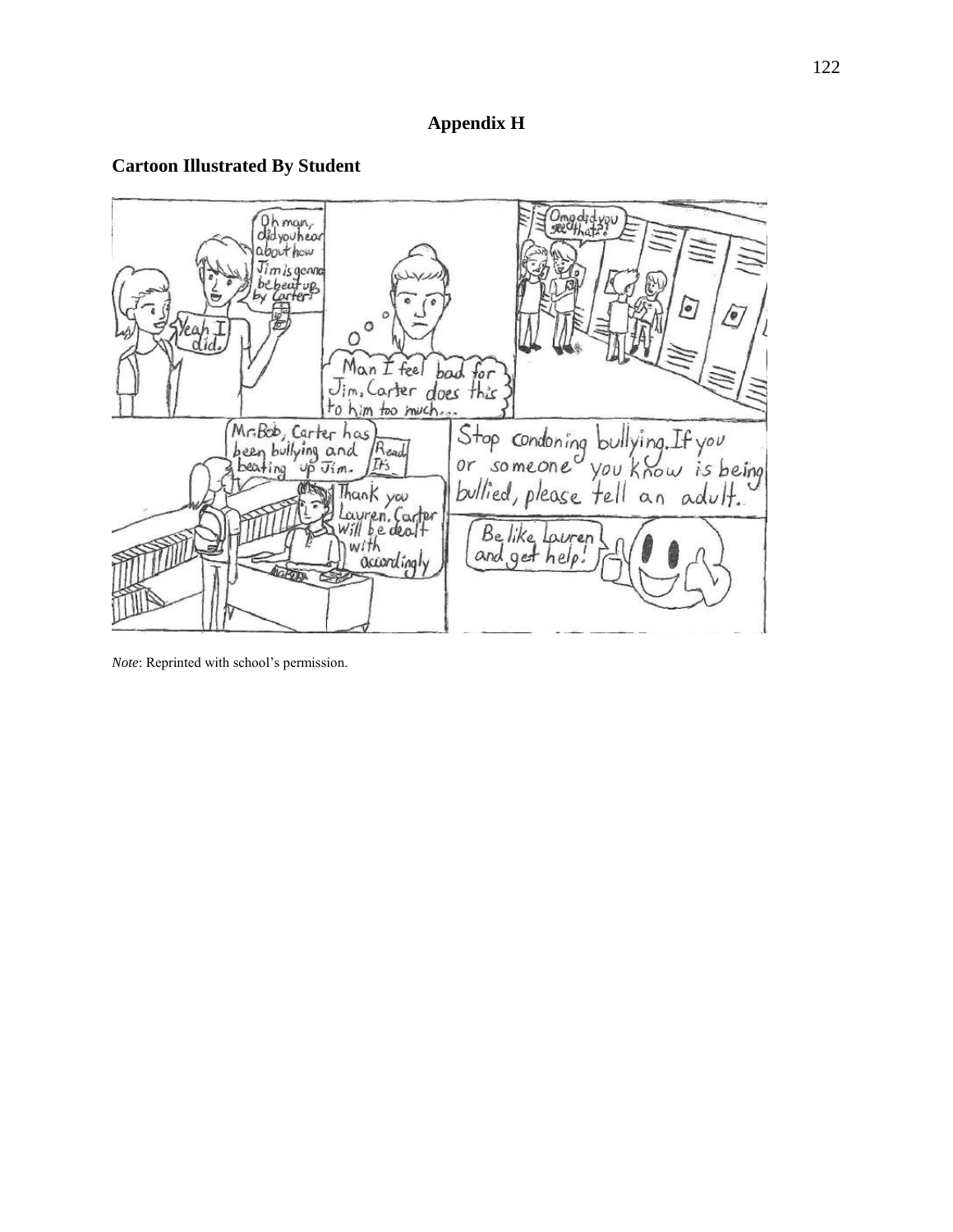## **Appendix I**

#### **Article Written By Student**

Drama is EVERYWHERE you go, in elementary school, in middle school, and high school, even out of school. You can never escape it!

Drama is a problem caused by rumors. Rumors are things people spread and say about other people. Rumors spread quicker than the flu. Rumors are just like telephone, things switch and change as it spreads to different people. Each person who hears and spreads the rumor makes it become bigger and bigger than it needs to be.

People who spread rumors and start drama are people who like to start trouble. Drama and rumors can ruin someone's life. Drama and rumors start problems, fights, disagreements, etc...

It's hard to avoid drama because it's EVERYWHERE and it follows you wherever you go. One thing you could do to try to avoid it: Let the drama go through one ear and out the other, but never let it exit your mouth. Once it escapes your mouth, you have now entered a bad path to drama. So, be the bigger person and don't listen and don't talk about it, then you don't have to worry about drama coming your way.

If you hear something and it's hard for you not to say something, talk to a trusted adult such as a teacher, custodian, lunch monitor, security monitor, guidance counselor, or an administrator. You can even tell your parent/guardian, or aunt, uncle, cousin, or any other mature adult who will listen.

If you do these things and let it go in one ear and out the other, you are preventing drama one by one. Moral of the story: **Stay Out Of Drama!!** 

*Note*: Reprinted with school's permission.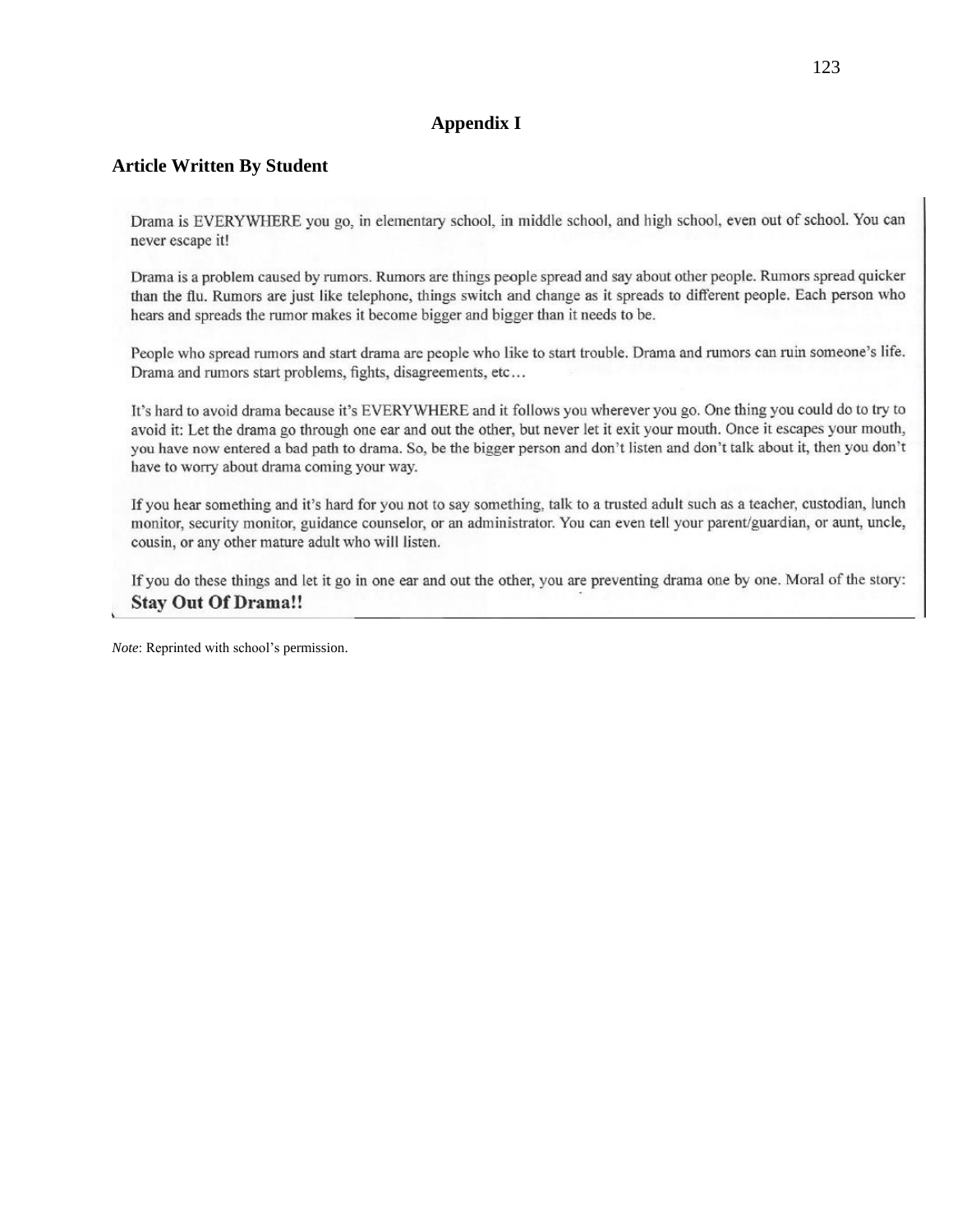# **Appendix J**

## **Question Presented By Parent On Bullying**



# Bully-proof your child

 $\Box$  I've heard bullying peaks in middle school. How can I make sure my daughter isn't a target?

**4** There is no way to guarantee a child will never be bullied. But there are things you can do to help.

Since bullies are less likely to pick on someone who has friends, encourage her to get to know other students. Suggest that she join a club, and have her invite classmates over. Not only is there safety in

*Note*: Reprinted with school's permission.

numbers, but having friends will build her self-esteem, which in turn can discourage bullies from targeting her.

Also, talk to your daughter about bullying. Tell her that if she is bullied or sees someone else being bullied,

she should seek help immediately from an adult, whether it's you, a teacher, an administrator, or a coach. Let her know that she's not expected to handle this problem alone. ह्री



124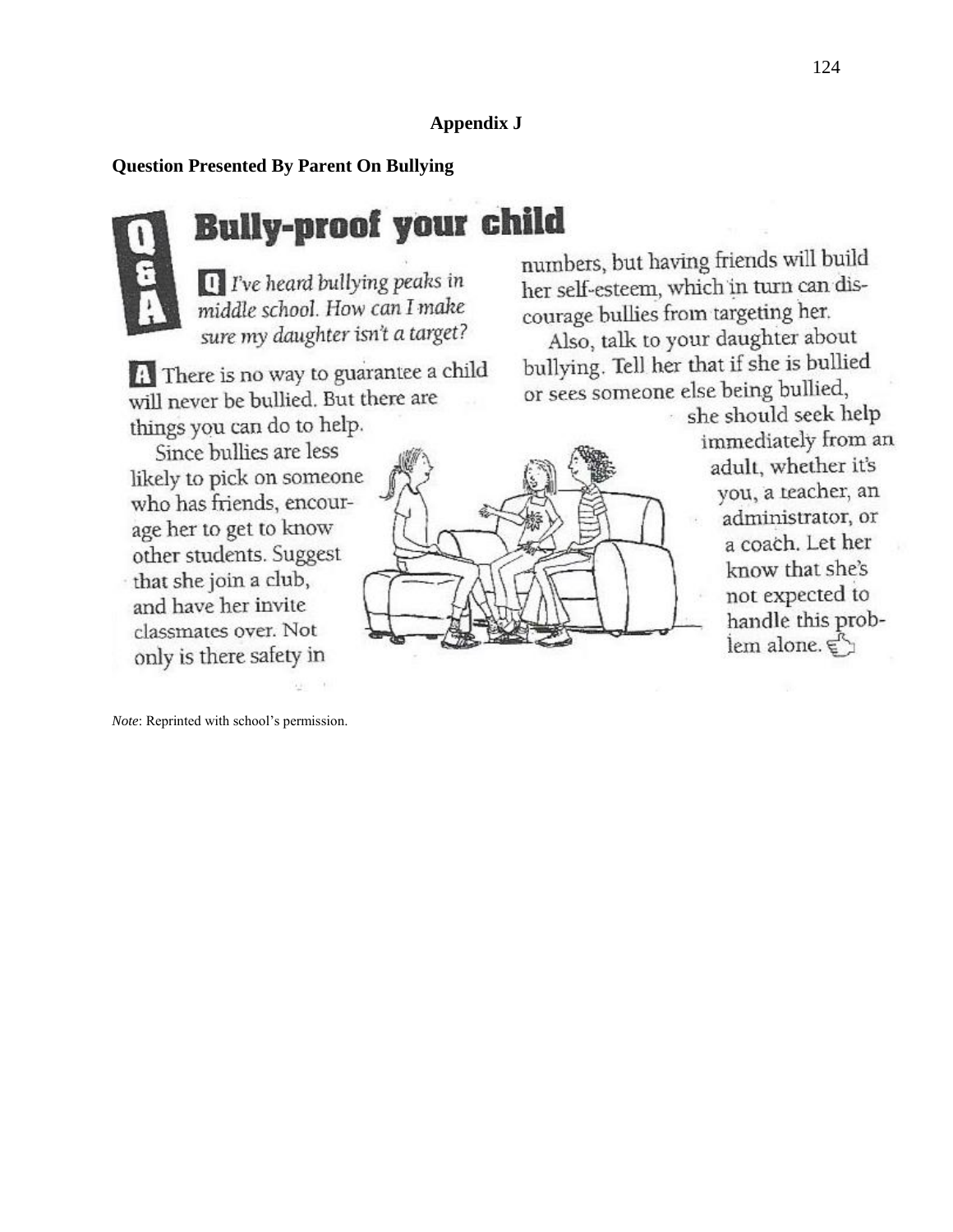#### **Appendix K**

#### **The Determinates for The Three VADIR Categories**

#### **Intimidation, Harassment, Menacing, or Bullying Behavior and No Physical Contact.**

Threatening, stalking, or seeking to coerce or compel a person to do something; intentionally placing or attempting to place another person in fear of imminent physical injury; or engaging in verbal or physical conduct that threatens another with harm, including intimidation through the use of epithets or slurs involving race, ethnicity, national origin, religion, religious practices, gender, sexual orientation, age, or disability that substantially disrupts the educational process, with or without a weapon. Incidents not resulting in a disciplinary or referral action are reported in Item 2 of the Summary of Violent and Disruptive Incidents Form. Incidents of harassment involving physical contact are reported in the Category 9 (Minor Altercations). Verbal sexual harassment is also reported in category 10. Self-exposure or "mooning," depending on the circumstances, are reported in either category 10 (Intimidation, Harassment, Menacing or Bullying) or category 20 (Other Disruptive Incident).

**Other Sex Offenses**: involving inappropriate sexual contact but no forcible compulsion, with or without a weapon. Other sex offenses, includes, but is not limited to, conduct that may be consensual or involve a child who is incapable of consent because of disability or because he or she is under 17 years of age. However, it does not include consensual conduct involving students and/or non-students 18 years of age or under, unless at least one of the individuals participating in the conduct is at least four years older than the youngest participant. Inappropriate sexual contact requires physical contact with another